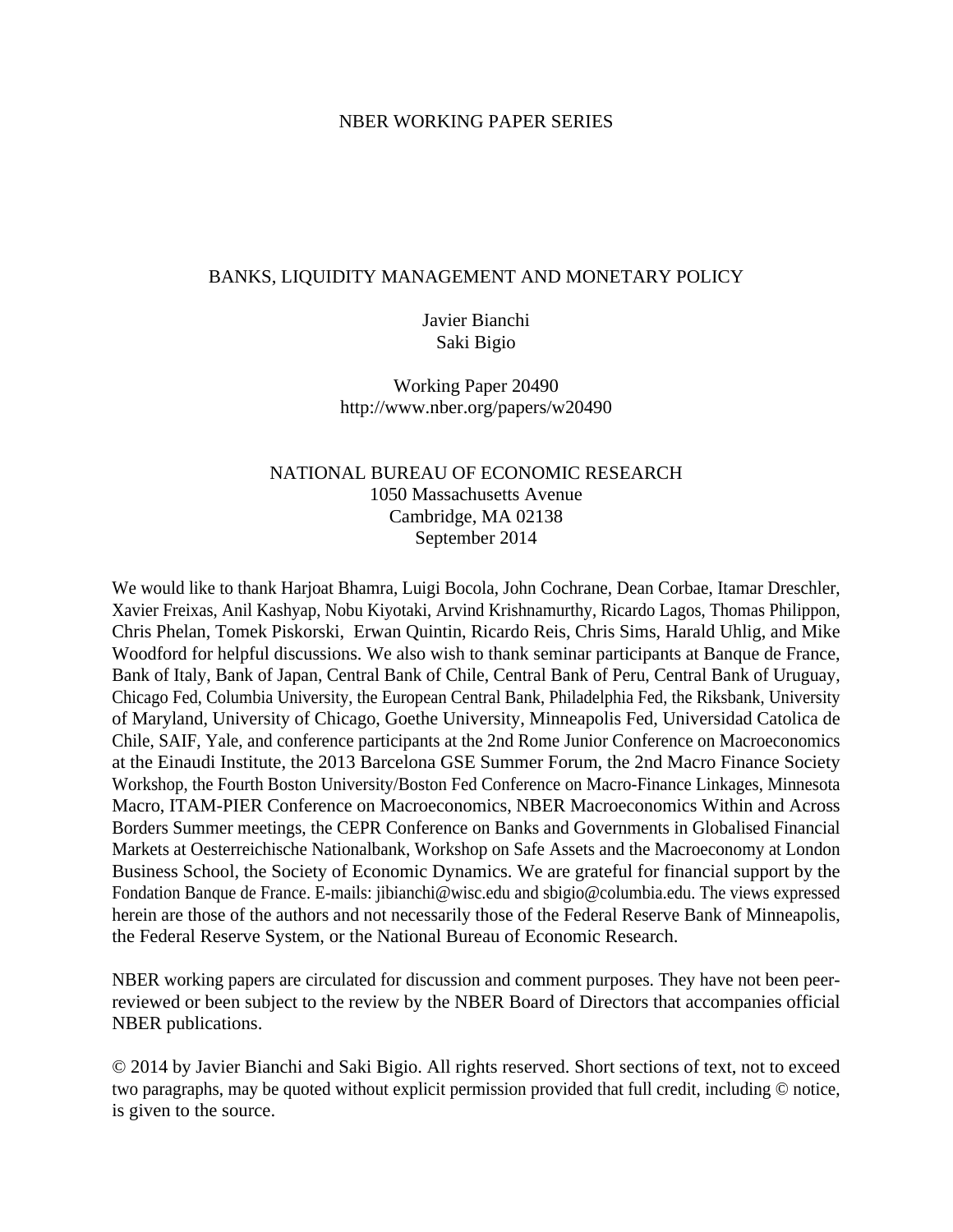Banks, Liquidity Management and Monetary Policy Javier Bianchi and Saki Bigio NBER Working Paper No. 20490 September 2014 JEL No. E0,E4,E51,E52,G01,G1,G11,G18,G20,G21

#### **ABSTRACT**

We develop a new framework to study the implementation of monetary policy through the banking system. Banks finance illiquid loans by issuing deposits. Deposit transfers across banks must be settled using central bank reserves. Transfers are random and therefore create liquidity risk, which in turn determines the supply of credit and the money multiplier. We study how different shocks to the banking system and monetary policy affect the economy by altering the trade-off between profiting from lending and incurring greater liquidity risk. We calibrate our model to study quantitatively why banks have recently increased their reserve holdings but have not expanded lending despite policy efforts. Our analysis underscores an important role of disruptions in interbank markets, followed by a persistent credit demand shock.

Javier Bianchi Department of Economics University of Wisconsin 1180 Observatory Drive Madison, WI 53706-139 and NBER javieribianchi@gmail.com

Saki Bigio Columbia University 2700 Broadway, Apt 3H New York, NY 10025 sbigio@columbia.edu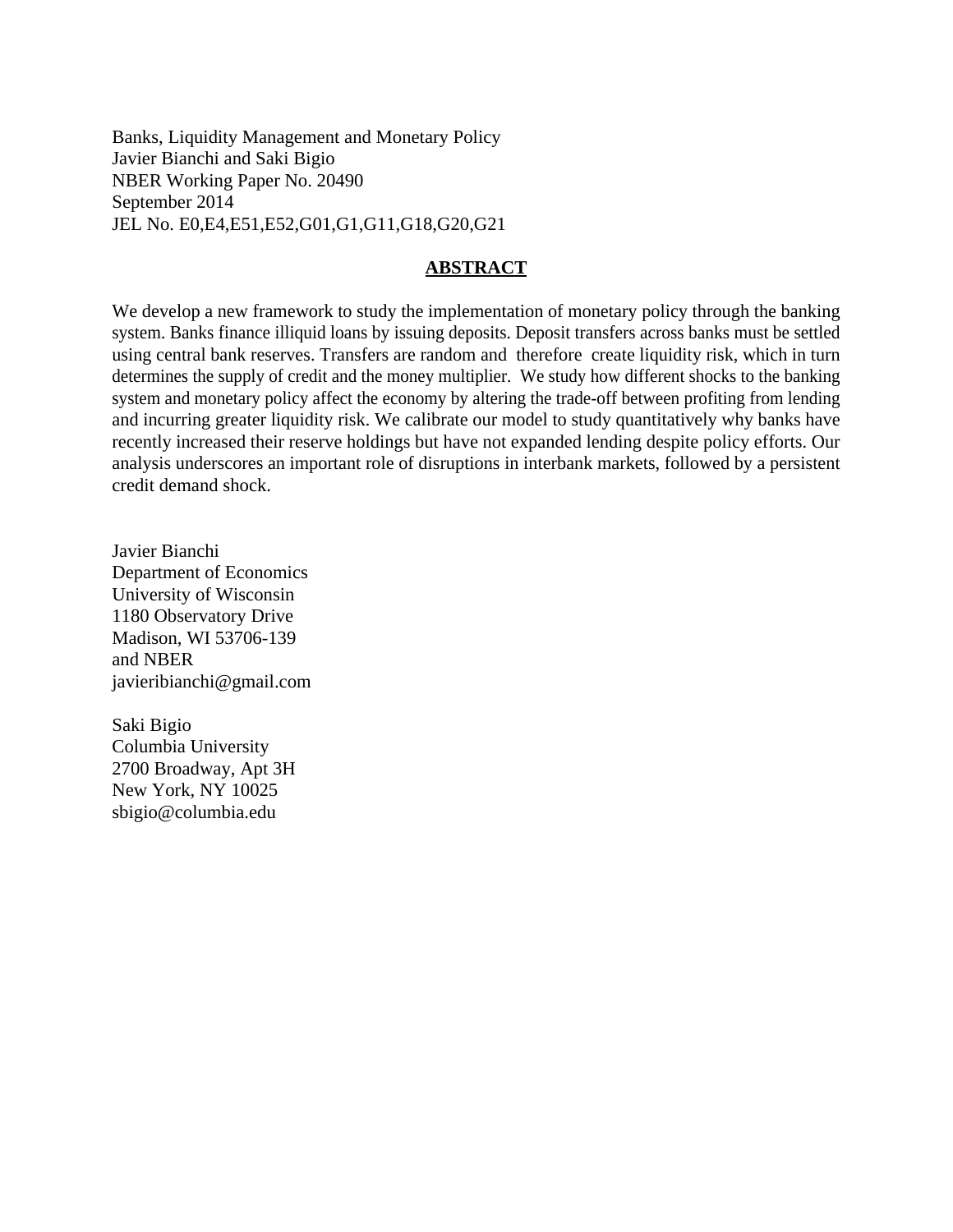# 1 Introduction

The conduct of monetary policy around the world is changing. During the past five years, banking systems have experienced unprecedented financial losses and subsequent freezes in interbank markets. A major reduction in bank lending and a protracted recession followed. In response, central banks in developed economies have expanded their balance sheets in an open attempt to preserve financial stability and reinvigorate lending. However, in response to these unprecedented policy interventions, banks seem to have accumulated central bank reserves without renewing their lending activities as intended. Why? Can central banks do more to stimulate lending? These questions remain open. In the context of this policy debate, the role of banks in the transmission of monetary policy has taken center stage. However, few modern macroeconomic models take into account that monetary policy is implemented through the banking system, as it occurs in practice. Instead, most macroeconomic models assume that central banks directly control interest rates or monetary aggregates and abstract from how the transmission of monetary policy may depend on the conditions of banks. This paper presents a model that contributes towards filling this gap.

The Mechanism. The main building block of our model is a liquidity management problem. Liquidity management is recognized as one of the fundamental problems in banking and can be explained as follows. When a bank grants a loan, it simultaneously creates demand deposits—or credit lines. These deposits can be used by the borrower to perform transactions at any time. Granting a loan is profitable because a higher interest is charged on the loan than what is paid on deposits. However, more lending relative to a given amount of central bank reserves increases a bank's liquidity risk. When deposits are transferred out of a bank, that bank must transfer reserves to other banks in order to settle transactions. Central bank reserves are critical to clear settlements because loans cannot be sold immediately. Thus, the lower a bank's reserve holdings of a bank, the more likely it is to be short of reserves in the future. This introduces liquidity risk because the bank must incur expensive borrowing from other banks—or the central bank's discount window—if it falls short of reserves. This friction—the liquidity mismatch—induces a trade-off between profiting from lending and incurring additional liquidity risks, which we call liquidity management trade-off. It is by having an impact on banks' liquidity management that monetary policy has real effects in the model.

Implementation of Monetary Policy. In the model, the central bank has access to various tools. A first set of instruments are reserve requirements, discount rates, and interest payments on reserves. This first set of instruments affects the demand for reserves by altering the relative return on reserves. A second set of instruments are open-market operations (OMO) and direct lending to banks. This second set of instruments alters the volume of reserves in the system. Both types of instruments carry real effects by tilting the liquidity management trade-off. Macroeconomic effects result from their indirect effect on aggregate lending and interest rates. However, as much as the central bank can influence bank decisions, shocks to the banking system may limit the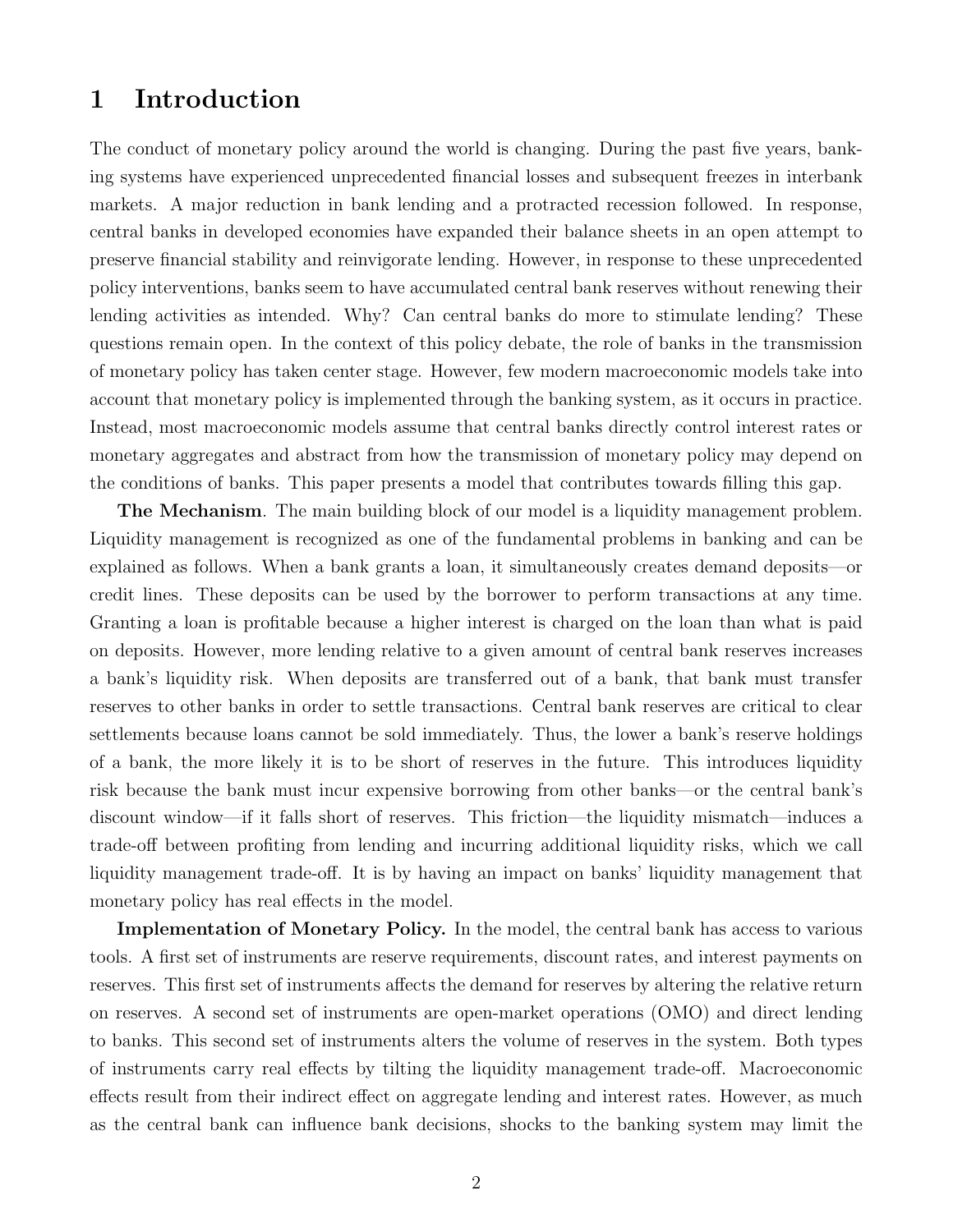ability of monetary policy to stabilize lending and output.

Model Features. We introduce this liquidity management problem into a dynamic stochastic general equilibrium model with rational, profit-maximizing banks. Banks are subject to random deposit transfers. Since loans are illiquid, banks use central bank reserves to settle deposit transfers. To accommodate their reserve surpluses or deficits, banks borrow or lend in an over-thecounter (OTC) interbank market. The central bank conducts OMO and sets corridor rates, which in turn affect liquidity risk management and the volume of lending.

Despite the richness of bank portfolio decisions, idiosyncratic withdrawal risk, and an OTC interbank market, we are able to reduce the state space into a single aggregate endogenous state: the aggregate value of bank equity. Moreover, the bank's problem satisfies portfolio separation. In turn, this allows us to analyze the liquidity management problem through a portfolio problem with non-linear returns that depend only on aggregate market conditions. These results make the analysis of the model transparent and amenable to various extensions and applications.[1](#page-3-0)

Testable Implications. The model delivers a rich set of testable implications. For individual banks, it explains the behavior of their reserve, leverage, and dividend ratios. It also provides predictions for aggregate lending, interbank borrowing, equity, and excess reserves, as well as for the return on loans and the return on equity. The model also generates endogenous money multipliers and liquidity premia.

Quantitative Application. As an application of our model, we exploit the lessons derived from the theoretical framework to investigate qualitatively and quantitatively why banks are not lending despite all the policy efforts. Thanks to its testable implications, our model is able to contrast different hypotheses that are informally discussed in policy and academic circles. Through the lens of the model, we evaluate the plausibility of the following:

Hypothesis 1 - Bank Equity Losses: Lack of lending responds to an optimal behavior by banks given the equity losses suffered in 2008.

Hypothesis 2 - Capital Requirements: The anticipation of higher capital requirements is leading banks to hold more reserves and simultaneously lend less.

Hypothesis 3 - Increased Precautionary Holdings of Reserves: Banks hold more reserves because they now face greater liquidity risk.

Hypothesis 4 - Interest on Excess Reserves: Interest payments on excess reserves has led banks to substitute reserves for loans.

Hypothesis 5 - Weak Demand: Banks face a weaker demand for loans. This hypothesis encompasses a direct shock to the demand for loans or a decline in the effective demand for loans that could follow from increases in credit risk.

To evaluate these hypotheses, we calibrate our model and simulate it with shocks associated with each hypothesis that we obtain from the data. We use the model's predictions to uncover

<span id="page-3-0"></span><sup>1</sup>Except for the bank's portfolio problem, the model can be solved analytically.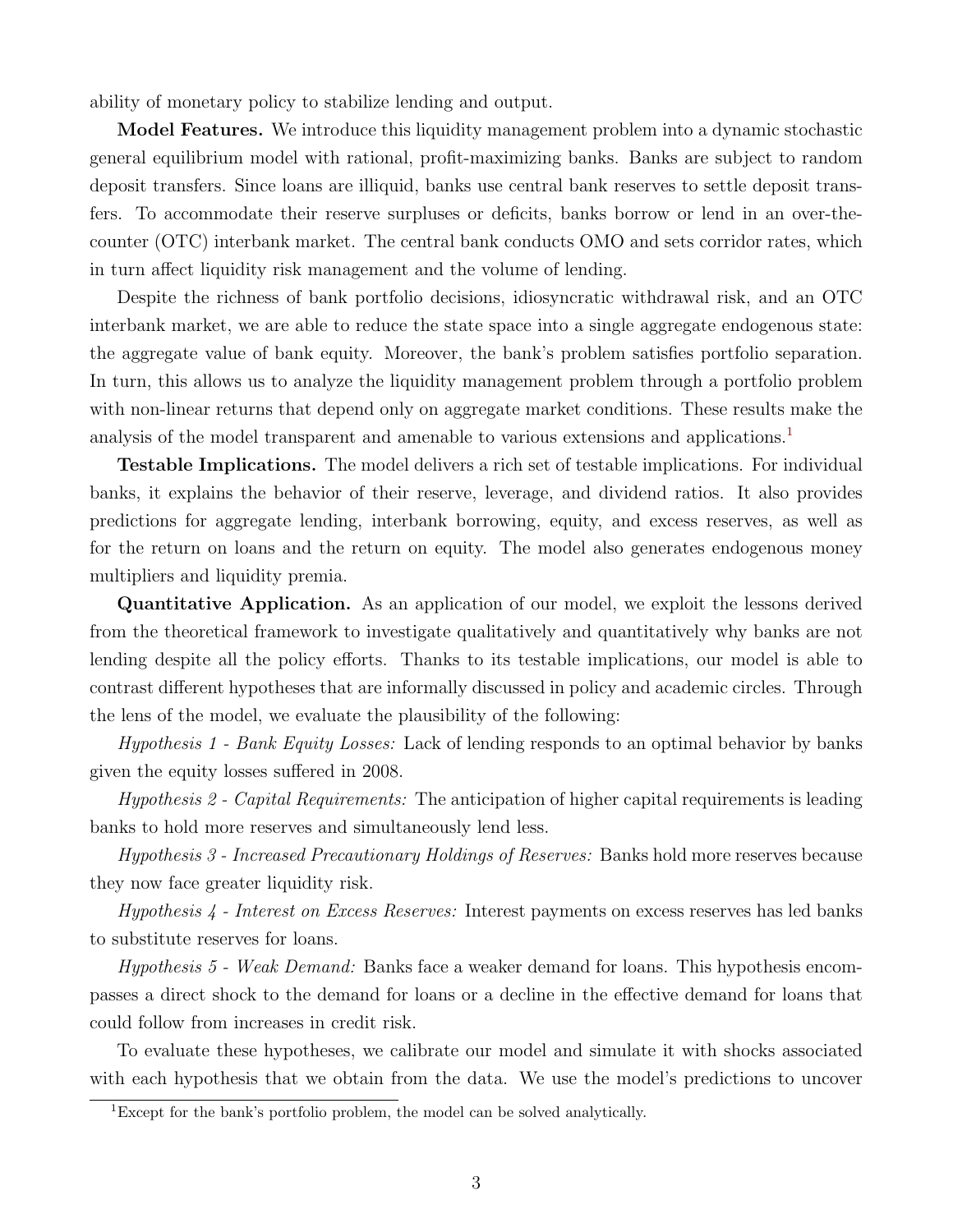which shocks are quantitatively more relevant to explain why lending has declined while reserves have increased by several multiples. Our model suggests that a combination of two shocks best fits the data: In particular, the model points to an early disruption in the interbank market during the US financial crisis, followed by a substantial and persistent contraction in loan demand. The underlying intuition is simple. Shocks to loanable funds (Hypotheses  $1-2$ ) reduce the supply of loans, but through general equilibrium effects, loan rates rise and banks end up holding *less* liquid assets (i.e., reserves) as a fraction of total assets. Disruptions in interbank markets (Hypothesis 3) as well as interest payments on reserves (Hypothesis 4) increase the benefits of holding reserves relative to loans, and hence can explain the observed pattern in the data. Quantitatively, when we feed these shocks into the model, it successfully predicts the immediate effects that occurred during the crisis, but not the persistence. As Fed policies contributed to stabilize financial markets, the model suggests that it is credit demand shocks that account for the persistent decline in lending. We interpret these results as suggestive of a deeper economic phenomenon in which an initial contraction in the supply of loans eventually leads to a credit demand collapse.

Related Literature. A tradition in macroeconomics dating back to at least [Bagehot](#page-46-0) [\(1873\)](#page-46-0) stresses the importance of analyzing monetary policy in conjunction with banks. A classic mechanical framework to study policy with a full description of households, firms and banks is [Gurley](#page-48-0) [and Shaw](#page-48-0) [\(1964\)](#page-48-0). With few exceptions, modeling banks was abandoned from macroeconomics for many years. Until the Great Recession, the macroeconomic effects of monetary policy and its implementation through banks were analyzed independently.[2](#page-4-0)

In the aftermath of the global financial crisis, numerous calls have been made for the develop-ment of macroeconomic models with an explicit role for banks.<sup>[3](#page-4-1)</sup> Some early steps were taken by [Gertler and Karadi](#page-48-1) [\(2011\)](#page-48-1) and [Curdia and Woodford](#page-47-0) [\(2009\)](#page-47-0), who show how shocks that disrupt financial intermediation can have important effects on the real economy. Following these papers, a large literature has studied how various policies affect bank equity and macroeconomic outcomes. Our model also belongs to the banking channel view, but it emphasizes instead how monetary policy affects the tradeoff banks face in holding assets of different liquidity. In turn, this approach relates our model to classic models of bank liquidity management and monetary policy.[4](#page-4-2) Our contribution to this literature is to bring the classic insights from the liquidity management literature into a modern, dynamic, general equilibrium model that can be used for policy analysis and the

<span id="page-4-0"></span> $2$ This was a natural simplification by the literature. In the United States, the behavior of banks did not seem to matter for monetary policy. In fact, the banking industry was among the most stable industries in terms of returns and the pass-through from policy tools to aggregate conditions had little variability.

<span id="page-4-2"></span><span id="page-4-1"></span><sup>3</sup>See, for example, [Woodford](#page-49-0) [\(2010\)](#page-49-0) and [Mishkin](#page-48-2) [\(2011\)](#page-48-2).

<sup>4</sup>Classic papers that study static liquidity management—also called reserve management—by individual banks are [Poole](#page-48-3) [\(1968\)](#page-48-3) and [Frost](#page-48-4) [\(1971\)](#page-48-4). [Bernanke and Blinder](#page-46-1) [\(1988\)](#page-46-1) present a reduced form model that blends reserve management with an IS-LM model. Many modern textbooks for practitioners that deal with liquidity management. For example, [Saunders and Cornett](#page-49-1) [\(2010\)](#page-49-1) and [Duttweiler](#page-47-1) [\(2009\)](#page-47-1) provide managerial and operations research perspectives. Many modern banking papers have focused on bank runs. See, for example, [Diamond and](#page-47-2) [Dybvig](#page-47-2) [\(1983\)](#page-47-2), [Allen and Gale](#page-46-2) [\(1998\)](#page-46-2), [Ennis and Keister](#page-47-3) [\(2009\)](#page-47-3), or [Holmstrom and Tirole](#page-48-5) [\(1998\)](#page-48-5). [Gertler and](#page-48-6) [Kiyotaki](#page-48-6) [\(2013\)](#page-48-6) is a recent paper that incorporates bank runs into a dynamic macroeconomic model.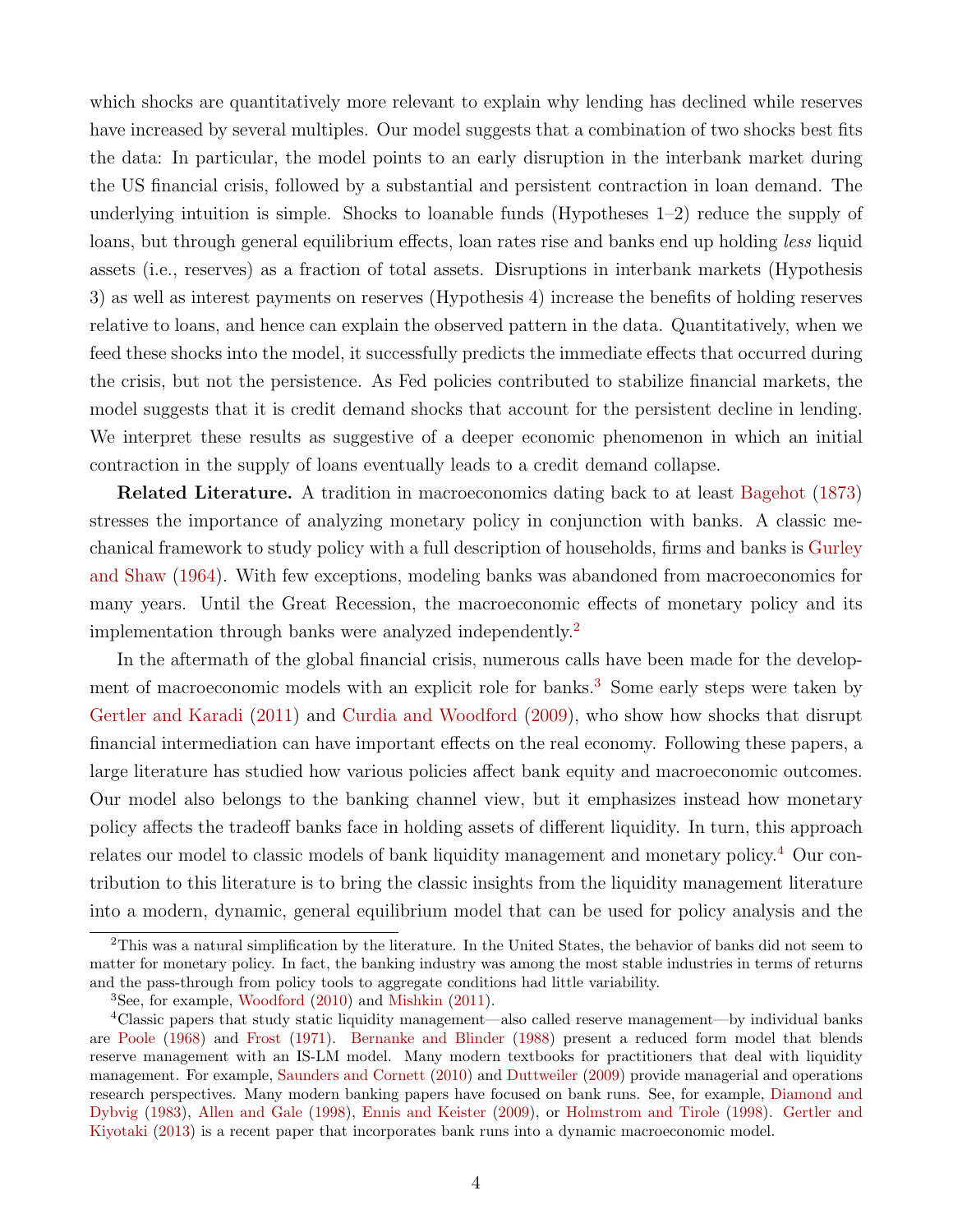study of banking crises.<sup>[5](#page-5-0)</sup>

We share common elements with recent work by [Brunnermeier and Sannikov](#page-47-4) [\(2012\)](#page-47-4). [Brunner](#page-47-4)[meier and Sannikov](#page-47-4) [\(2012\)](#page-47-4) also introduce inside and outside money into a dynamic macro model. Their focus is on the real effects of monetary policy through the redistributive effects of inflation when there are nominal contracts. The use of reserves for precautionary motives also places our model close to [Stein](#page-49-2) [\(2012\)](#page-49-2) and [Stein et al.](#page-49-3) [\(2013\)](#page-49-3). Those papers study the effects of an increase in the supply of reserves given an exogenous demand for short-term liquid assets.

Our paper also builds on the search theoretic literature of monetary exchange (see the survey by [Williamson and Wright,](#page-49-4) [2010\)](#page-49-4). [Williamson](#page-49-5) [\(2012\)](#page-49-5) studies an environment in which assets of different maturity have different properties as mediums of exchange. [Cavalcanti et al.](#page-47-5) [\(1999\)](#page-47-5) provide a theoretical foundation to our setup because reserves there emerge as a disciplining device to sustain credit creation under moral hazard and to guarantee the circulation on deposits. [Atkeson](#page-46-3) [et al.](#page-46-3) [\(2012\)](#page-46-3) present a model to study trading decisions of banks in an OTC market and draw implications for policy. Finally, [Afonso and Lagos](#page-46-4) [\(2012\)](#page-46-4) develop an OTC model of the federal funds market and use it to study the intraday evolution of the distribution of reserve balances and the dispersion in loan sizes and fed funds rates. Our market for reserves is a simplified version of that model.<sup>[6](#page-5-1)</sup>

Organization. The paper is organized as follows. Section [2](#page-5-2) presents the model and Section [3](#page-19-0) provides theoretical results. Section [4](#page-24-0) reports the calibration exercises. There, we study the steady state and policy functions under that calibration. In Section [5,](#page-29-0) we analyze the transitional dynamics generated after shocks associated with each hypothesis. In Section [6,](#page-37-0) we evaluate and discuss the plausibility of each hypothesis. Section [7](#page-44-0) concludes. All proofs are in the appendix.

# <span id="page-5-2"></span>2 The Model

We present a dynamic equilibrium model of heterogenous banks that chooses loans, reserves and deposits. We start the description of the model by presenting a description of the dynamic decision of banks. The goal is to derive the supply of loans and the demand for reserves given an exogenous demand for loans, central bank policies and aggregate shocks. After this, we describe the central bank instruments, introduce a demand for loans and a supply of deposits that closes the model.

<span id="page-5-0"></span><sup>&</sup>lt;sup>5</sup>[Kashyap and Stein](#page-48-7) [\(2000\)](#page-48-7) exploit cross-sectional variation in liquidity holdings by banks and find empirical evidence for the monetary policy transmission mechanism that we study here. Recently, [Jimenez et al.](#page-48-8) [\(2012\)](#page-48-8); Jiménez et al. [\(2014\)](#page-48-9) exploit both, firm heterogeneity in loan demand and variation in bank liquidity ratios to identify the presence of the bank lending channel in Spain. [Chodorow-Reich](#page-47-6) [\(2014\)](#page-47-6) analyze the effects of credit contractions on employment outcomes.

<span id="page-5-1"></span><sup>6</sup>[Ashcraft and Duffie](#page-46-5) [\(2007\)](#page-46-5) and [Afonso and Lagos](#page-46-6) [\(2014\)](#page-46-6) provide empirical support for search frictions in the federal funds market and the presence of substantial liquidity costs.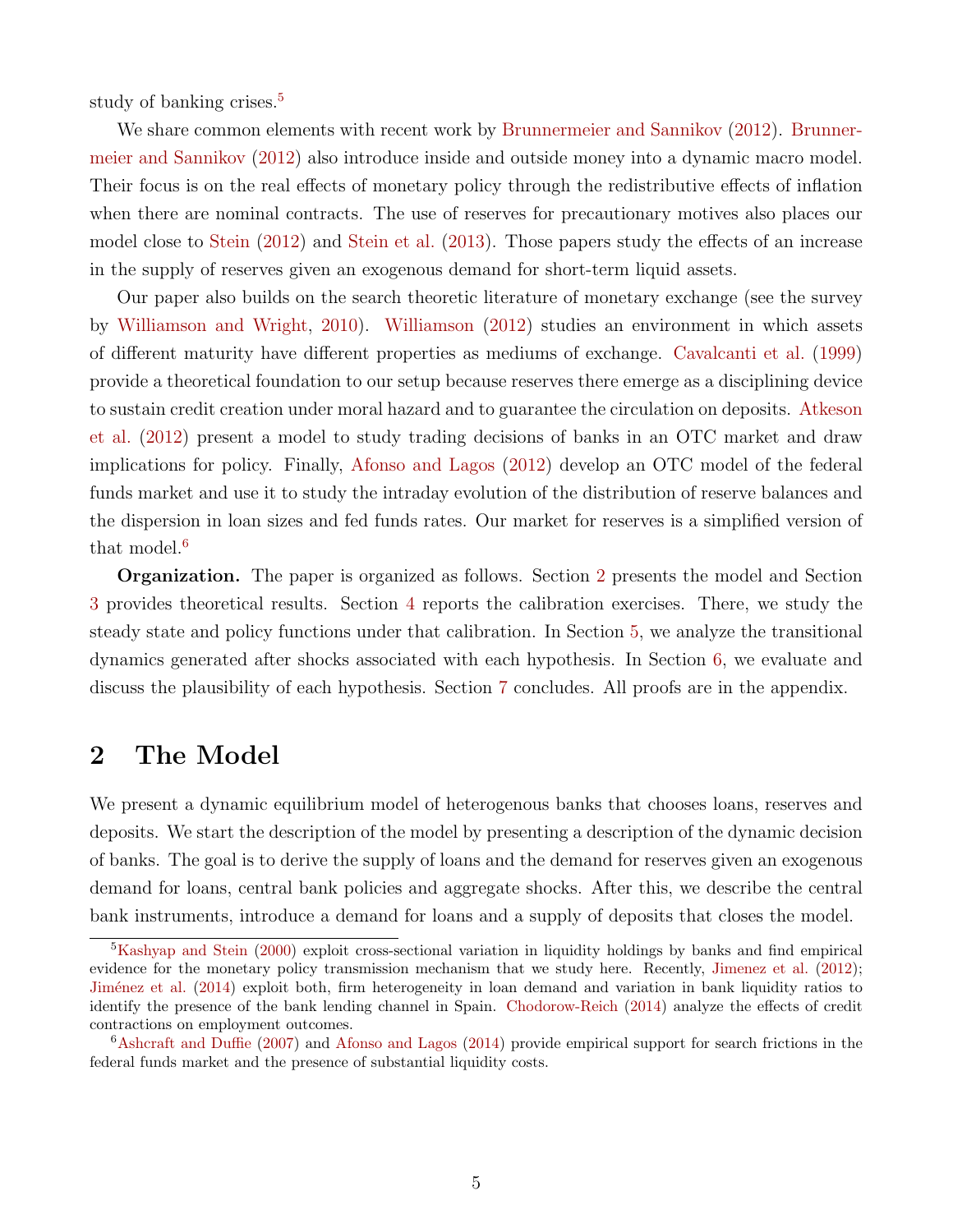### 2.1 Environment

Time is discrete, is indexed by t, and has an infinite horizon. Each period is divided into two stages: a lending stage (l) and a balancing stage (b). The economy is populated by a continuum of competitive banks whose identity is denoted by  $z \in [0,1]$ . Banks face a demand for loans and a vector of shocks that we describe later. An exogenous deterministic monetary policy is chosen by the monetary authority, which we refer to as the Fed. There are three types of assets: deposits, loans and central bank reserves. Deposits and loans are denominated in real terms. Reserves are denominated in nominal terms. Deposits play the role of a numeraire.

**Banks.** A bank's preferences over real dividend streams  $\{DIV_t\}_{t\geq 0}$  are evaluated via an expected utility criterion:

$$
\mathbb{E}_0 \sum_{t \geq 0} \beta^t U(DIV_t)
$$

where  $U(DIV) \equiv \frac{DIV^{1-\gamma}}{1-\gamma}$  $\frac{IV^{1-\gamma}}{1-\gamma}$  and  $DIV_t$  is the banker's consumption at date  $t$ .<sup>[7](#page-6-0)</sup> Banks hold a portfolio of loans,  $B_t$ , and central bank reserves,  $C_t$ , as part of their assets. Demand deposits,  $D_t$ , are their only form of liabilities. These holdings are the individual state variables of a bank.

**Loans.** Banks make loans during the lending stage. The flow of new loan issuances is  $I_t$ . These loans constitute a promise to repay the bank  $I_t(1-\delta)\delta^n$  in period  $t+1+n$  for all  $n\geq 0$ , in units of numeraire. Thus, loans promise a geometrically decaying stream of payments as in the Leland-Toft model—see [Leland and Toft](#page-48-10) [\(1996\)](#page-48-10). We denote by  $B_t$  the stock of loans held by a bank at time  $t$ . Given the structure of payments, the stock of loans has a recursive representation:

$$
B_{t+1} = \delta B_t + I_t.
$$

When banks grant a loan, they provide the borrower a demand deposit account that amounts to  $q_t^l I_t$ , where  $q_t$  is the price of the loan. Banks take  $q_t$  as given. Consequently, the bank's immediate accounting profits are  $(1 - q_t^l) I_t$ . To focus on the liquidity management problem that will be explained below, we assume that there is no default risk.

A key feature of our model is that bank loans are illiquid—they cannot be traded—during the balancing stage.[8](#page-6-1) The lack of a liquid market for loans in the balancing stage can be rationalized by several market frictions. For example, loans may be illiquid assets if banks specialize in particular

<span id="page-6-0"></span><sup>&</sup>lt;sup>7</sup> Introducing curvature into the objective function is important in generating dividend smoothing and slowmoving bank equity, as observed empirically. One way to rationalize these preferences is through undiversified bank equity holders; similar preferences are often found in dynamic corporate finance models. Alternatively, a wedge between the marginal cost of equity and the marginal benefit of dividends would deliver curvature, which could arise due to agency frictions.

<span id="page-6-1"></span><sup>&</sup>lt;sup>8</sup>Loans can be sold during the *lending* stage. The asymmetry between the lending and balancing stages allows us to reduce the state space. In particular, it is not necessary to keep track of the composition, but only the size of bank balance sheets, thanks to this assumption. Dispensing this assumption, would require us to keep track of the cross-sectional joint distribution of liquidity and leverage ratios through time.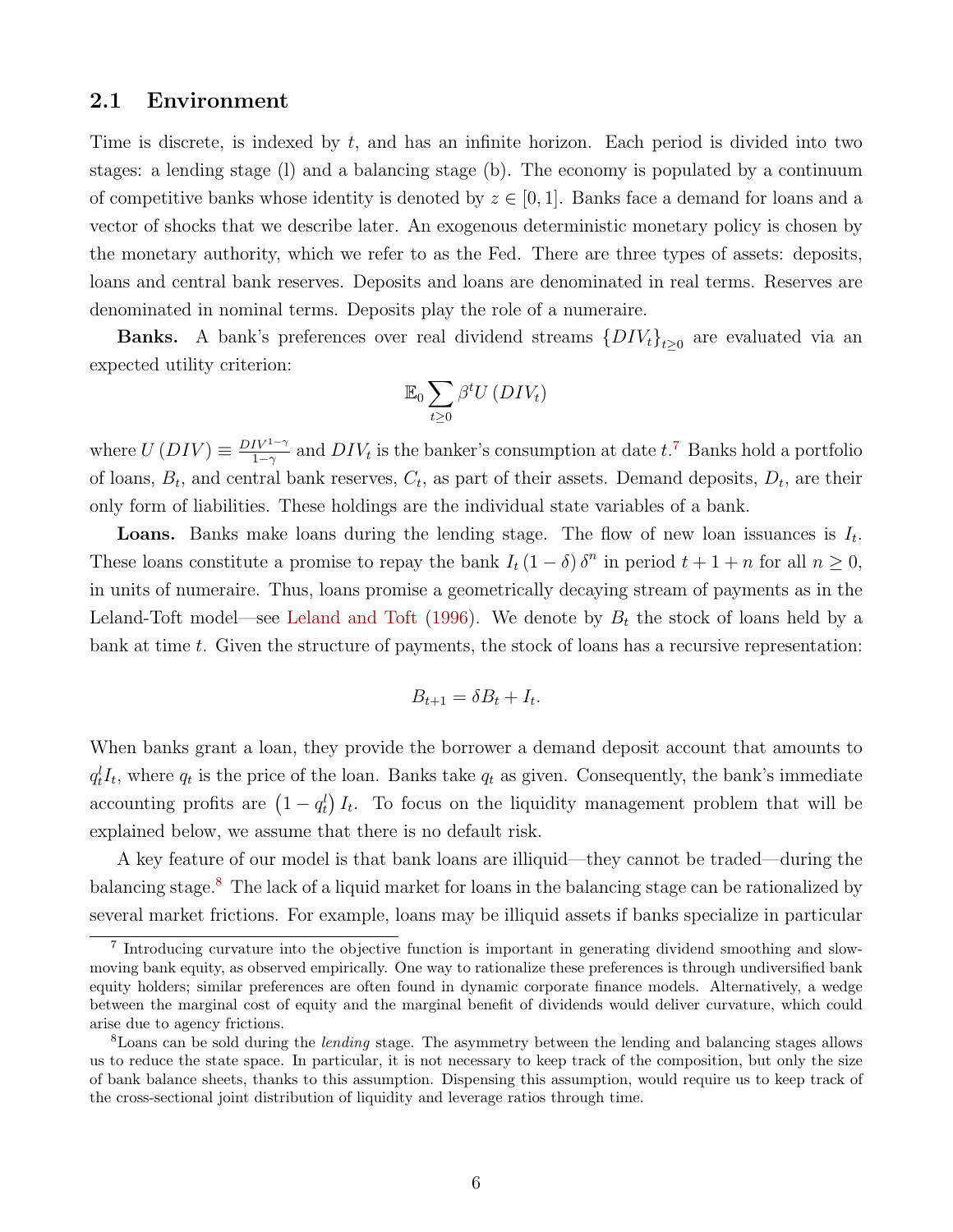customers or if they face agency frictions.[9](#page-7-0)

**Demand Deposits.** Deposits earn a real gross interest rate  $R^D = (1 + r^d)$ . Behind the scenes, banks enable transactions between third parties. When they obtain a loan, borrowers receive deposits. This means that banks make loans—a liability for the borrower—by issuing their own liabilities—an asset ultimately held by a third party. This swap of liabilities enables borrowers to purchase goods because deposits are effective mediums of exchange. After the transaction, the holder of those deposits may, in turn, transfer those funds again to the accounts of others, make payments, and so on.

A second key feature of the environment is that deposits are callable on demand. In the balancing stage, banks are subject to random deposit withdrawals  $\omega_t D_t$ , where  $\omega_t \sim F_t(\cdot)$  with support in  $(-\infty, 1]$ . Here,  $F_t$  is the time-varying cumulative distribution for withdrawals. The operator  $\mathbb{E}_{\omega}(\cdot)$  is the expectation under  $F_t$ . For simplicity, we assume  $F_t$  is common to all banks.<sup>[10](#page-7-1)</sup> When  $\omega_t$  is positive (negative), the bank loses (receives) deposits. The shock  $\omega_t$  captures the idea above that deposits are constantly circulating when payments are executed or in response to a loss of confidence in a given bank. The complexity of these transfers is approximated by the random process of  $\omega_t$ .<sup>[11](#page-7-2)</sup>

For simplicity, we assume that no withdrawal of deposits are made outside of the banking system, which in turn implies that reserves do not leave the banking system:<sup>[12](#page-7-3)</sup>

**Assumption 1** (Deposit Conservation). Deposits remain within the banking system:  $\int_{-\infty}^{1} \omega_t dF_t(\omega) =$  $0, \forall t.$ 

When deposits are transferred across banks, the receptor bank absorbs a liability issued by another bank. Therefore, this transaction needs to be settled with the transfer of an asset. Since bank loans are illiquid, deposit transfers are settled with reserves. Thus, the illiquidity of loans induces a demand for reserves.

Reserves. Reserves are special assets issued by the Fed and used by banks to settle transactions. Banks can buy or sell reserves without frictions during the lending stage. However, during the balancing stage, they can only borrow or lend reserves in the interbank market we detail below. We denote by  $p_t$  the price of reserves in terms of deposits. This term is also the inverse of the price level because deposits are in real terms.

<span id="page-7-0"></span><sup>&</sup>lt;sup>9</sup>[Diamond](#page-47-7) [\(1984\)](#page-47-7) and [Williamson](#page-49-6) [\(1987\)](#page-49-6) introduce specialized monitoring technologies. [Holmstrom and Tirole](#page-48-11) [\(1997\)](#page-48-11) build a model in which bankers must hold a stake in the loans because of moral hazard. Finally, [Bolton and](#page-47-8) [Freixas](#page-47-8) [\(2009\)](#page-47-8) introduce a differentiated role for different bank liabilities following from asymmetric information.

<span id="page-7-1"></span><sup>&</sup>lt;sup>10</sup>We could assume that F is a function of the bank's liquidity or leverage ratio. This would add complexity to the bank's decisions but would not break any aggregation result. This tractability is lost if  $F_t$  is a function of the bank's size.

<span id="page-7-2"></span> $11$ For simplicity, we do not allow banks to issue liabilities not subject to withdrawal shocks, e.g., time deposits. A bound on  $\omega$  strictly lower than one, however, captures in that not all liabilities can be withdrawn immediately a simple way. Moreover, it would be relatively straight forward to include a second liability not subject to withdrawal shocks that bears an exogenous liquidity premium.

<span id="page-7-3"></span><sup>&</sup>lt;sup>12</sup>This assumption can be relaxed to allow for a demand for currency or system-wide bank runs. [Ennis](#page-47-9)  $(2014)$  is a recent paper that studies the endogenous decomposition of the monetary base in currency and reserves.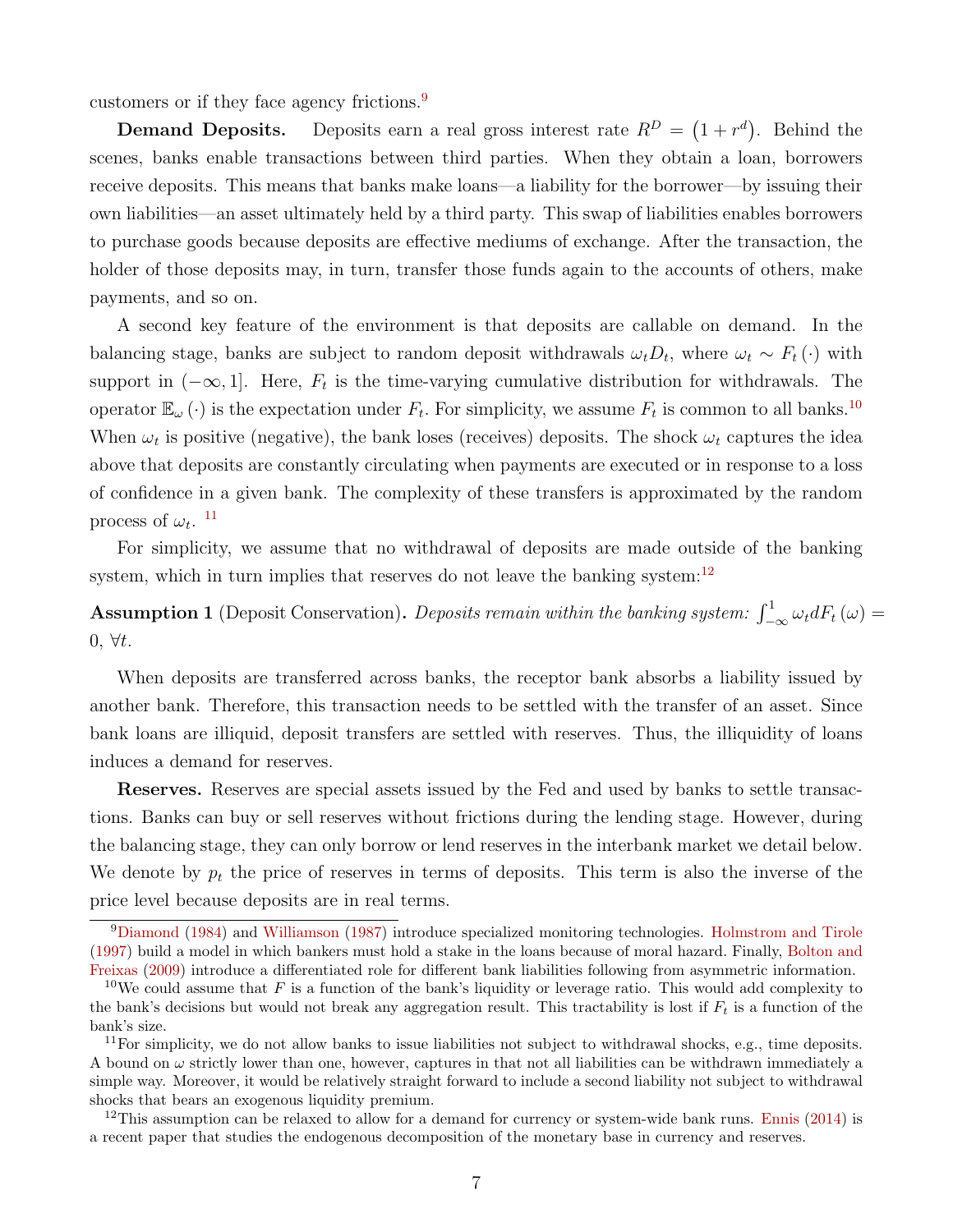By law, banks must hold a minimum amount of reserves within the balancing stage. In particular, the law states that  $p_tC_t \geq \rho D_t(1-\omega_t)/R^D$ , where  $\rho \in [0,1]$  is a reserve requirement chosen by the Fed.<sup>[13](#page-8-0)</sup> The case  $\rho = 0$  requires banks to finish with a positive balance of reserves; banks cannot issue these liabilities. Given the reserve requirement, if  $\omega_t$  is large, reserves may be insufficient to settle the outflow of deposits. In turn, banks that receive a large unexpected inflow will hold reserves in excess of the requirement.

To meet reserve requirements or allocate reserves in excess, banks can lend and borrow from each other or from the Fed. These trades constitute the interbank market. As part of its toolbox, the Fed chooses two policy rates: a lending rate,  $r_t^{DW}$ , and a borrowing rate,  $r_t^{ER}$ . The lending rate—or discount window rate—is the rate at which the Fed lends reserves to banks in deficit. The borrowing rate—the interest on excess reserves—is the interest paid by the Fed to banks that deposit excess reserves at the Fed. These rates satisfy  $r_t^{DW} \ge r_t^{ER}$  and are paid within the period with deposits. This determines what in practice is known as the corridor system. <sup>[14](#page-8-1)</sup> Banks have the option to trade with the Fed or with other banks.

Interbank Market. We assume that the interbank market for reserves is a directed OTC market.<sup>[15](#page-8-2)</sup> This interbank market works in the following way. After the realization of withdrawal shocks, banks end with either positive or negative balances relative to their reserve requirements. At that point, there are distributions for reserve deficits and surpluses. A bank that wishes to lend excess reserves can place lending orders. A bank that needs to borrow reserves to patch its deficit can place borrowing orders. Thus, the market is directed in the sense that orders are placed in either the borrowing or lending sides of the market —orders in the same side never meet.

In addition, banks can place multiple orders at a time. In fact, they place a continuum of orders; an important feature that greatly simplifies the problem is that orders are assumed to be of infinitesimal size, as in [Atkeson et al.](#page-46-3) [\(2012\)](#page-46-3). We develop this notion formally in Appendix [E](#page-63-0) where we describe this environment when banks can place multiple orders but of a fixed size. There, we also study the environment as the order size tends to 0. Here, we present that limit case. Thus, from here on, we refer to an infinitesimal order simply as a dollar —that is, as a per-unit of account order.

After orders are directed to either market side, a dollar in excess is randomly matched with a dollar in deficit. Once a match is realized, the lending bank transfers a dollar of excess reserves

<span id="page-8-0"></span><sup>&</sup>lt;sup>13</sup>Some operating frameworks compute reserve balances over a maintenance period. Bank choices in our model would correspond to averages over the maintenance period.

<span id="page-8-1"></span><sup>&</sup>lt;sup>14</sup>We do not model here the reasons why the central bank chooses to have a corridor system, and simply take as given that this is a standard policy instrument to affect credit creation. This can actually be motivated in our setup by the existence of a fire sale externality that arises because of a marked-to-market capital requirement constraint (see e.g. [Bianchi and Mendoza](#page-46-7) [\(2013\)](#page-46-7); [Stein](#page-49-2) [\(2012\)](#page-49-2)). Another natural motivation for the corridor system, which is outside the model, is aggregate demand management in the presence of nominal rigidities. What is critical for our analysis is the presence of liquidity risk which arises in our model when  $r_{DW} > 0$ . In practice, other frictions in interbank markets make a shortfall of reserves costly such as the stigma from borrowing at the discount window (see, e.g., [Armantier et al.](#page-46-8) [\(2011\)](#page-46-8) and [Ennis and Weinberg](#page-48-12) [\(2013\)](#page-48-12)).

<span id="page-8-2"></span><sup>&</sup>lt;sup>15</sup>The features of this interbank market are borrowed from work by [Afonso and Lagos](#page-46-4)  $(2012)$ .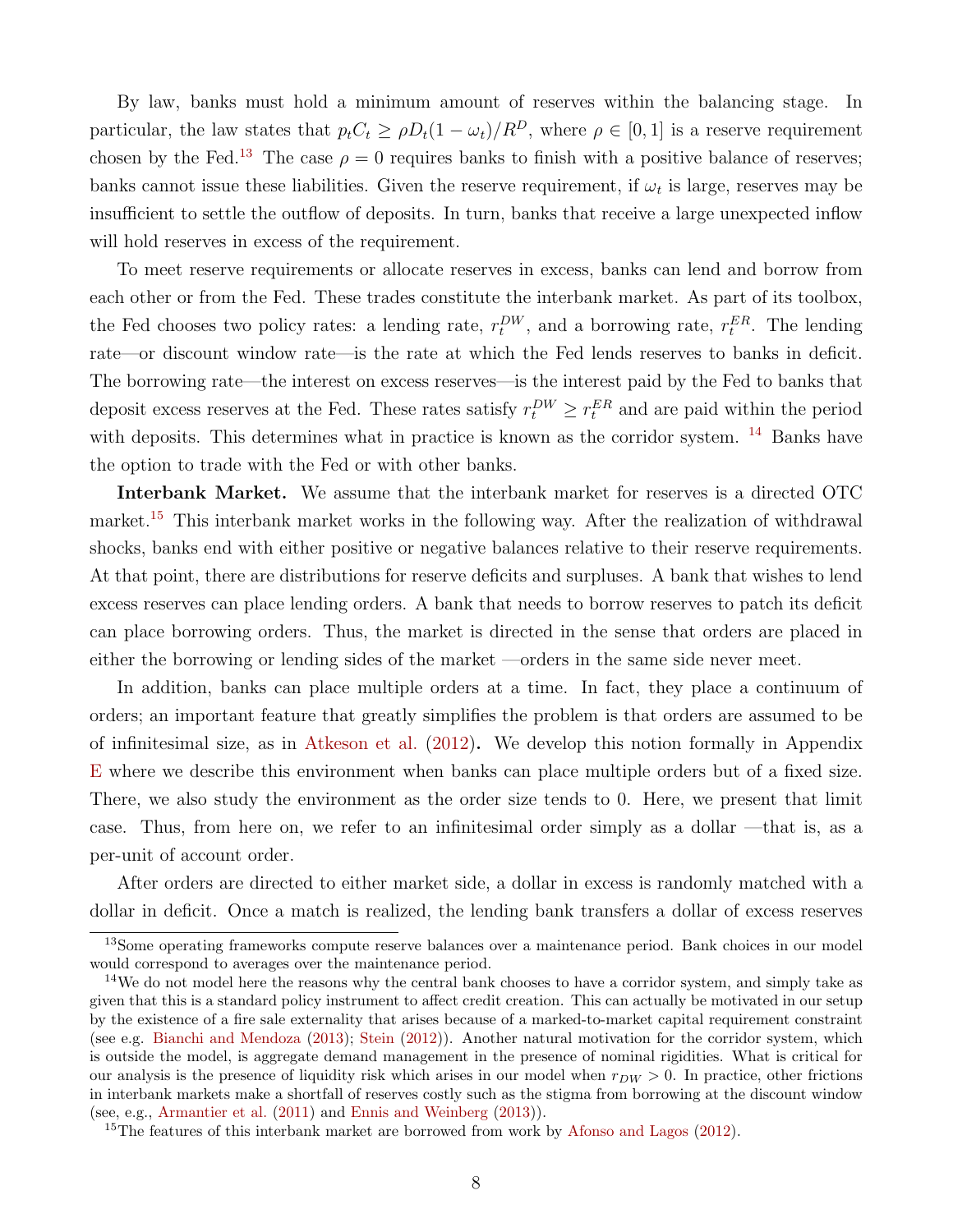overnight to the borrower. Orders use Nash bargaining to split the surplus of the dollar transfer. In the bargaining problem that emerges, the outside option for the lending bank is to deposit the dollar at the Fed earning  $r^{ER}$ . For the bank in deficit, the outside option is the discount window rate  $r^{DW}$ . Because the principal of the loan—the dollar itself—is returned within the period, without loss of generality, banks bargain only about the net interest rate of this transaction. We call this net rate the fed funds rate,  $r^{FF}$ .

A few conventions are implicit: First, if an order does not find a match, the bank does not lose the opportunity to lend/borrow to/from the Fed. Second, a bank cannot place orders beyond its reserve needs or excess holdings. Without this restriction, a bank could place a higher number of orders than needed to increase its probability of allocating or borrowing funds. Third, matched orders take as given the outcome of other orders in the same bank —orders do not bargain collectively. Finally, interests are paid with deposits; this is innocuous, since all assets are liquid during the lending stage.

The probability that a lending or borrowing order finds a match depends on the relative mass on each side of the market. We denote by  $M^+$  the mass of dollars that are lending orders and by  $M^-$  the mass in the borrowing side. The probability that a borrowing order finds a lending order is given by  $\gamma$ <sup>-</sup> = min (1, M<sup>+</sup>/M<sup>-</sup>). Conversely, the probability that a lending order finds a borrowing order is  $\gamma^+ = \min(1, M^-/M^+)$ . These probabilities will affect the average cost of being short or long in reserves, which will in turn affect banks' portfolio decisions and aggregate liquidity. In the quantitative analysis, we will study shocks that reduce the probability of matching for given  $\{M^+, M^-\}$  to capture disturbances in interbank markets.

In this environment, as we show in Appendix  $E$ , the result of the bargaining problem as the order size becomes infinitesimal is reduced to:

Problem 1 (Interbank Market Bargaining Problem) The rate at which bank orders trade in the interbank solves

$$
\max_{r^{FF}} \left( m_b r_t^{DW} - m_b r^{FF} \right)^{\xi} \left( m_l r^{FF} - m_l r_t^{ER} \right)^{1-\xi}.
$$

In the objective function,  $m_l$  is the marginal utility of the bank lending reserves and  $m_b$  is the corresponding term for the bank borrowing reserves.<sup>[16](#page-9-0)</sup> These constants depend on the identities of the banks in the match, are part of the value of the match, but do not appear in the first-order condition of this problem:

$$
\frac{r^{FF} - r_t^{ER}}{(1 + r_t^{DW}) - (1 + r^{FF})} = \frac{(1 - \xi)}{\xi}.
$$

This condition yields an implicit solution for  $r^{FF}$ . Since  $(1 - \xi)/(\xi)$  is positive, it is clear that  $r^{FF}$  will fall within the Fed's corridor of interest rates,  $[r_t^{ER}, r_t^{DW}]$ . For simplicity, we set  $\xi = 0.5$ 

<span id="page-9-0"></span> $16$ We note that if the bargaining took place between banks, rather than dollars, the value functions would appear in the problem, making the model significantly less tractable. One possible interpretation of bargaining on a per-order basis is that each bank places orders through a large number of traders that take as given the trades conducted by the other traders.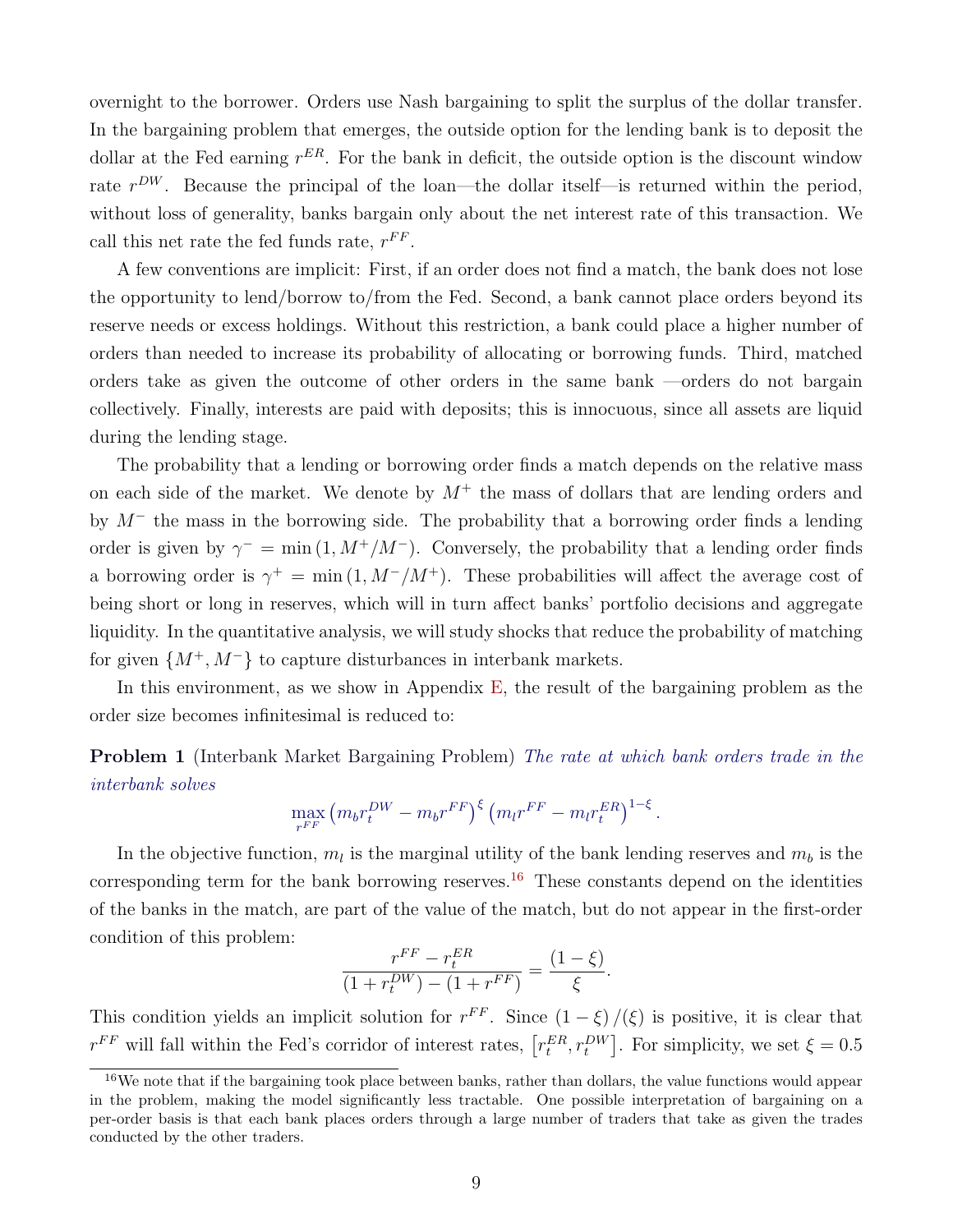so that the Fed funds rate is at the middle of the bounds.<sup>[17](#page-10-0)</sup>

Note that unlike in [Afonso and Lagos](#page-46-6)  $(2014)$ ,  $r^{FF}$  is constant across matches and, thus, the model does not feature a distribution of fed funds rates. [Afonso and Lagos](#page-46-6) [\(2014\)](#page-46-6) allow for multiple rounds of bargaining which deliver a distribution of rates that depend on the time. Also, because bargaining is between banks and not dollars, there is also a cross-sectional distribution of fed fund rates at every round of trade. In [Atkeson et al.](#page-46-3) [\(2012\)](#page-46-3), trades are infinitesimal and happen only once, as occurs here. However, that model also delivers a cross-sectional distribution of prices. The reason for this is that trade in [Atkeson et al.](#page-46-3) [\(2012\)](#page-46-3) occurs before the realization of shocks. The infinitesimal nature of trade implies that bargaining also depends only on marginal utilities. However, in that case, these marginal utilities cannot be factored out of the bargaining problem due to the timing of uncertainty.

## <span id="page-10-3"></span>2.2 Timing, Laws of Motion and Bank Problems

This section describes the model recursively: we drop time subscripts from now on. We adopt the following notation: let Z be a variable at the beginning of the period,  $\tilde{Z}$  is its value by the end of the lending stage and the beginning of the balancing stage. Similarly,  $Z'$  denotes its value by the end of the balancing stage and the beginning of the following period. The aggregate state, summarized in the vector  $X$ , includes all policy decisions by the Fed, the distribution of withdrawal shocks, F, and a shock to the demand for loans—to be specified below.

Lending Stage. Banks enter the lending stage with reserves, C, loans, B, and deposits, D. The bank chooses dividends,  $DIV$ , loan issuances, I, and purchases of reserves,  $\varphi$ <sup>[18](#page-10-1)</sup>. The evolution of deposits is as follows:

$$
\frac{\tilde{D}}{R^D} = D + qI + DIV + \varphi p - B(1 - \delta).
$$

Several actions affect this evolution. First, deposits increase when the bank credits  $qI$  deposits in the accounts of borrowers—or whomever they trade with. Second, banks pay dividends to shareholders with deposits. Third, the bank issues  $p\varphi$  deposits to buy  $\varphi$  reserves. Finally, deposits fall by  $B(1 - \delta)$  because loans are amortized with deposits.

At the end of the lending stage, reserves are the sum of the previous stock plus purchases of reserves,  $\tilde{C} = C + \varphi$ . Loans evolve according to  $\tilde{B} = \delta B + I$ . Banks choose  $\{I, DIV, \varphi\}$  subject to these laws of motion and a capital requirement constraint. The capital requirement constraint imposes an upper bound,  $\kappa$ , on the stock of deposits relative to equity—marked-to-market.<sup>[19](#page-10-2)</sup>

<span id="page-10-0"></span> $17$ In a Walrasian setting, the interbank rate would equal the discount rate or the excess reserve rates depending on whether there are enough reserves in the system to satisfy the reserve requirements of all banks.

<span id="page-10-1"></span><sup>&</sup>lt;sup>18</sup>The purchase of reserves  $\varphi$  occurs during the lending stage. Thus, this flow differs from the flow that follows from loans in the interbank market, which occurs during the balancing stage.

<span id="page-10-2"></span><sup>&</sup>lt;sup>19</sup>Observe that if a bank arrives at a node with negative equity, the problem is not well defined. However, when choosing its policies, the bank will make decisions that guarantee that it does not run out of equity.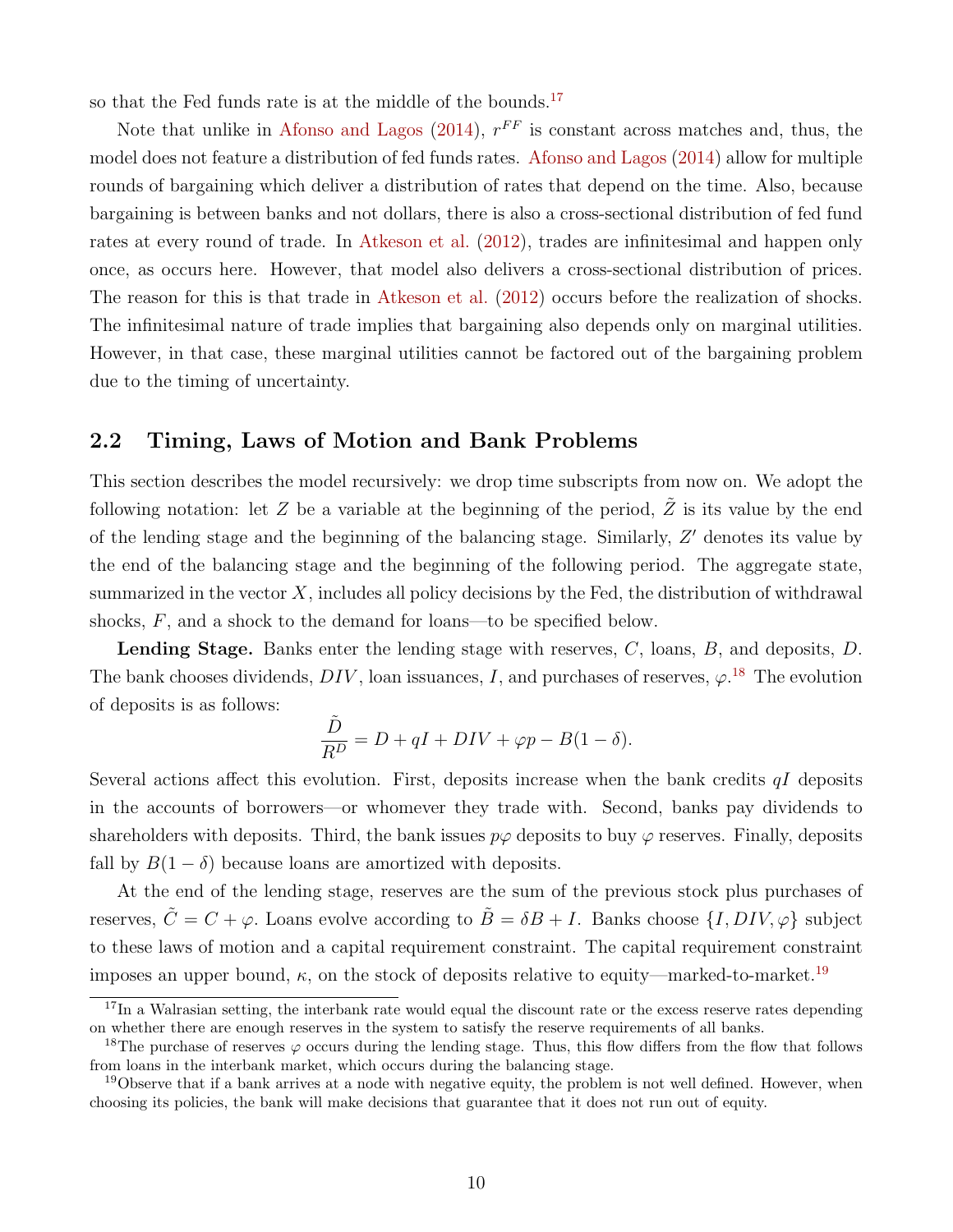Denoting by  $V^l$  and  $V^b$  the bank's value function during the lending and balancing stages, we have the following recursive problem in the lending stage:

Problem 2 In the lending stage, banks solve the following:

$$
V^{l}(C, B, D; X) = \max_{I, DIV, \varphi} U(DIV) + \mathbb{E}\left[V^{b}(\tilde{C}, \tilde{B}, \tilde{D}; \tilde{X})\right]
$$
  

$$
\frac{\tilde{D}}{R^{D}} = D + qI + DIV + p\varphi - B(1 - \delta)
$$
  

$$
\tilde{C} = C + \varphi
$$
  

$$
\tilde{B} = \delta B + I
$$
  

$$
\frac{\tilde{D}}{R^{D}} \le \kappa \left(q\tilde{B} + p\tilde{C} - \frac{\tilde{D}}{R^{D}}\right); \tilde{B}, \tilde{C}, \tilde{D} \ge 0.
$$

Balancing Stage. During the balancing stage, withdrawal shocks shift deposits and reserves across the banking system, leading to a distribution of reserve deficits and surpluses. Let  $x$  be the reserve deficit for an individual bank. Given that withdrawals are settled with reserves, this deficit is

$$
x = \rho \underbrace{\left(\frac{\tilde{D} - \omega \tilde{D}}{R^D}\right)}_{\text{End-of-Stage}} - \underbrace{\left(\tilde{C}p - \frac{\omega \tilde{D}}{R^D}\right)}_{\text{End-of-Stage}}.
$$

Given the structure of the OTC market described above, a bank with a reserve surplus obtains a return of  $r^{FF}$  if it lends a unit of reserves in the interbank market and  $r^{ER}$  if it lends to the Fed. Notice that for any Nash bargaining parameter  $r^{FF} > r^{ER}$ , banks always attempt to lend first in the interbank market. Thus, they place lending orders for every dollar in excess. In equilibrium, only a fraction  $\gamma^+$  of those orders are matched and earn a return of  $r^{FF}$ . The rest earns the Fed's borrowing rate  $r^{ER}$ . Thus, the average return on excess reserves is

$$
\chi_l = \gamma^+ r^{FF} + \left(1 - \gamma^+\right) r_t^{ER}.
$$

Analogously, a bank with a reserve deficit borrows from the interbank market before borrowing from the Fed because  $r^{FF} < r_t^{DW}$ . The cost of reserve deficits is

$$
\chi_b = \gamma^- r^{FF} + \left(1 - \gamma^-\right) r_t^{DW}.
$$

The difference between  $\chi_l$  and  $\chi_b$  is an endogenous wedge between the marginal value of excess reserves and the cost of reserve deficits. The simple rule that characterizes orders in the interbank market problem yields a value function for the bank during the balancing stage: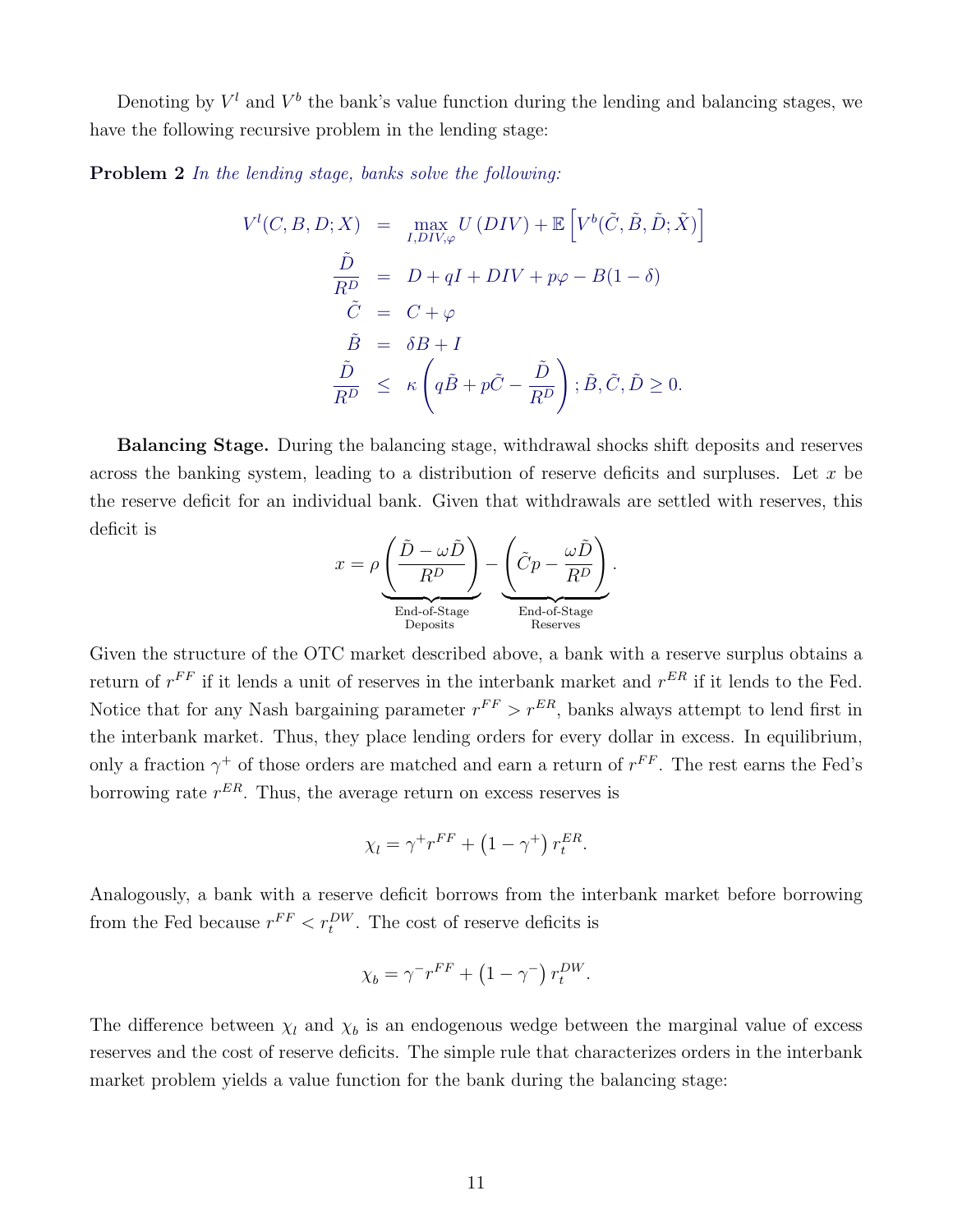**Problem 3** The value of the bank's problem during the balancing stage is as follows:

$$
V^{b}(\tilde{C}, \tilde{B}, \tilde{D}; \tilde{X}) = \beta \mathbb{E} \left[ V^{l}(C', B', D'; X') | \tilde{X} \right]
$$
  
\n
$$
D' = \tilde{D} (1 - \omega) + \chi(x)
$$
  
\n
$$
B' = \tilde{B}
$$
  
\n
$$
x = \rho \left( \frac{\tilde{D} - \omega \tilde{D}}{R^{D}} \right) - \left( \tilde{C}p - \frac{\omega \tilde{D}}{R^{D}} \right)
$$
  
\n
$$
C' = \tilde{C} - \frac{\omega \tilde{D}}{p}.
$$

Here  $\chi$  represents the illiquidity cost, the return/cost of excess/deficit of reserves:

$$
\chi(x) = \begin{cases} \chi_l x & \text{if } x \le 0 \\ \chi_b x & \text{if } x > 0 \end{cases}
$$

We can collapse the problem of a bank for the entire period through a single Bellman equation by substituting  $V^b$  into  $V^l$ :

<span id="page-12-0"></span>**Problem 4** The bank's problem during the lending stage is as follows:

$$
V^{l}(C, B, D, X) = \max_{\{I, DIV, \varphi\}} U(DIV) ... \tag{1}
$$
\n
$$
+ \beta \mathbb{E} \left[ V^{l} \left( \tilde{C} - \frac{\omega' \tilde{D}}{p}, \tilde{B}, \tilde{D}(1 - \omega') + \chi \left( \frac{(\rho + \omega'(1 - \rho))\tilde{D}}{R^{D}} - \tilde{C}p \right), X'|X \right) \right]
$$
\n
$$
\frac{\tilde{D}}{R^{D}} = D + qI + DIV_{t} + p\varphi - B(1 - \delta)
$$
\n
$$
\tilde{B} = \delta B + I
$$
\n
$$
\tilde{C} = \varphi + C
$$
\n
$$
\frac{\tilde{D}}{R^{D}} \le \kappa \left( \tilde{B}q + \tilde{C}p - \frac{\tilde{D}}{R^{D}} \right).
$$
\n(1)

The following section provides a characterization of this problem.

### 2.3 Characterization of the Bank Problem

The recursive problem of banks can be characterized through a single state variable, the banks' equity value after loan amortizations,  $E \equiv pC + (\delta q + 1 - \delta)B - D$ . Substituting the laws of motion for reserves and loans  $\tilde{C} = \varphi + C$  and  $\tilde{B} = \delta B + I$  into the law of motion for deposits [2.2,](#page-10-3) we have that the evolution of deposits takes the form of a budget constraint:

$$
E = q\tilde{B} + \tilde{C}p + DIV - \tilde{D}/R^D.
$$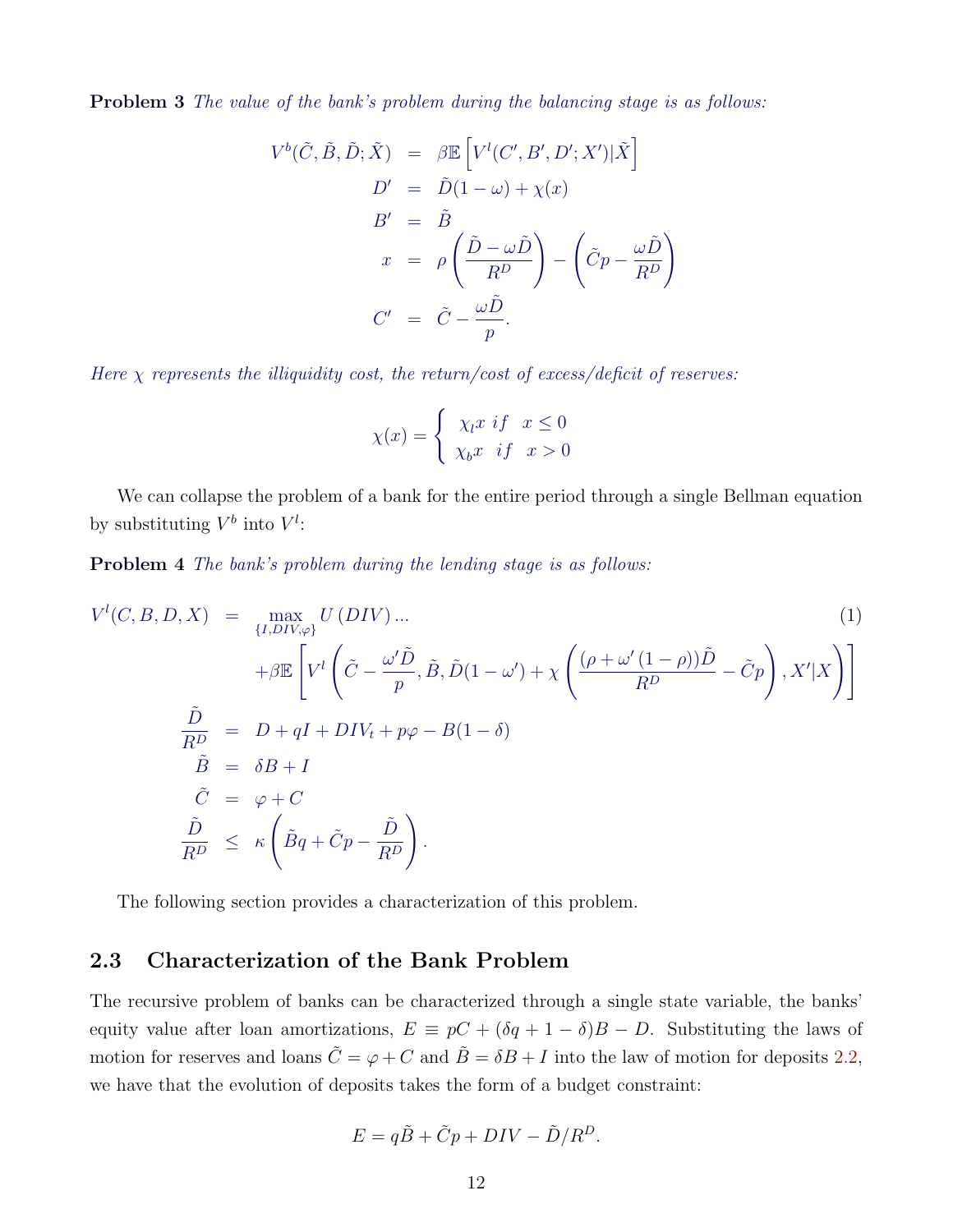In this budget constraint,  $E$  is the value of the bank's available resources, which is predetermined for an individual bank. We use an updating rule for  $E$  that depends on the bank's current decisions to express the bank's value function through a single-state variable:

<span id="page-13-3"></span>Proposition 1 (Single-State Representation)

<span id="page-13-1"></span>
$$
V(E) = \max_{\tilde{C}, \tilde{B}, \tilde{D}, DIV} U(DIV) + \beta \mathbb{E} [V(E')|X]
$$
  
\n
$$
E = q\tilde{B} + p\tilde{C} + DIV - \frac{\tilde{D}}{R^D}
$$
  
\n
$$
E' = (q'\delta + 1 - \delta)\tilde{B} + p'\tilde{C} - \tilde{D} - \chi \left(\frac{(\rho + \omega'(1 - \rho))\tilde{D}}{R^D} - \tilde{C}p\right)
$$
  
\n
$$
\frac{\tilde{D}}{R^D} \le \kappa \left(\tilde{B}q + \tilde{C}p - \frac{\tilde{D}}{R^D}\right).
$$
\n(2)

This problem resembles a standard consumption-savings problem subject to a leverage constraint. Dividends play the role of consumption; the bank's savings are allocated into loans,  $B$ , and reserves,  $\tilde{C}$ , and it can leverage its position by issuing deposits  $\tilde{D}$ .<sup>[20](#page-13-0)</sup> Its choice is subject to a capital requirement constraint—the leverage constraint. The budget constraint is linear in  $E$ , and the objective is homothetic. Thus, by the results in [Alvarez and Stokey](#page-46-9) [\(1998\)](#page-46-9), the solution to this problem exists and is unique, and policy functions are linear in equity. Formally,

**Proposition 2** (Homogeneity-γ) The value function  $V(E; X)$  satisfies

$$
V(E;X) = v(X) E^{1-\gamma},
$$

where  $v(\cdot)$  satisfies

<span id="page-13-2"></span>
$$
v(X) = \max_{\tilde{c}, \tilde{b}, \tilde{d}, \text{div}} U(\text{div}) + \beta \mathbb{E}\left[v(X') \, | X\right] \mathbb{E}_{\omega'}\left(e'\right)^{1-\gamma} \tag{3}
$$

subject to

$$
1 = q\tilde{b} + p\tilde{c} + div - \frac{\tilde{d}}{R^D}
$$
  
\n
$$
e' = (q'\delta + (1 - \delta))\tilde{b} + p'\tilde{c} - \tilde{d} - \chi \left( (\rho + \omega'(1 - \rho))\frac{\tilde{d}}{R^D} - p\tilde{c} \right)
$$
  
\n
$$
\frac{\tilde{d}}{R^D} \le \kappa \left( q\tilde{b} + \tilde{c}p - \frac{\tilde{d}}{R^D} \right).
$$

Moreover, the policy functions in [\(2\)](#page-13-1) satisfy  $\left[\tilde{C} \tilde{B} \tilde{D}\right] = \left[\tilde{c} \tilde{b} \tilde{d}\right] \cdot E$ .

<span id="page-13-0"></span> $20$ From here on, we use the terms cash and reserves interchangeably. These terms are not to be confused with cash holdings by firms which may refer to deposits.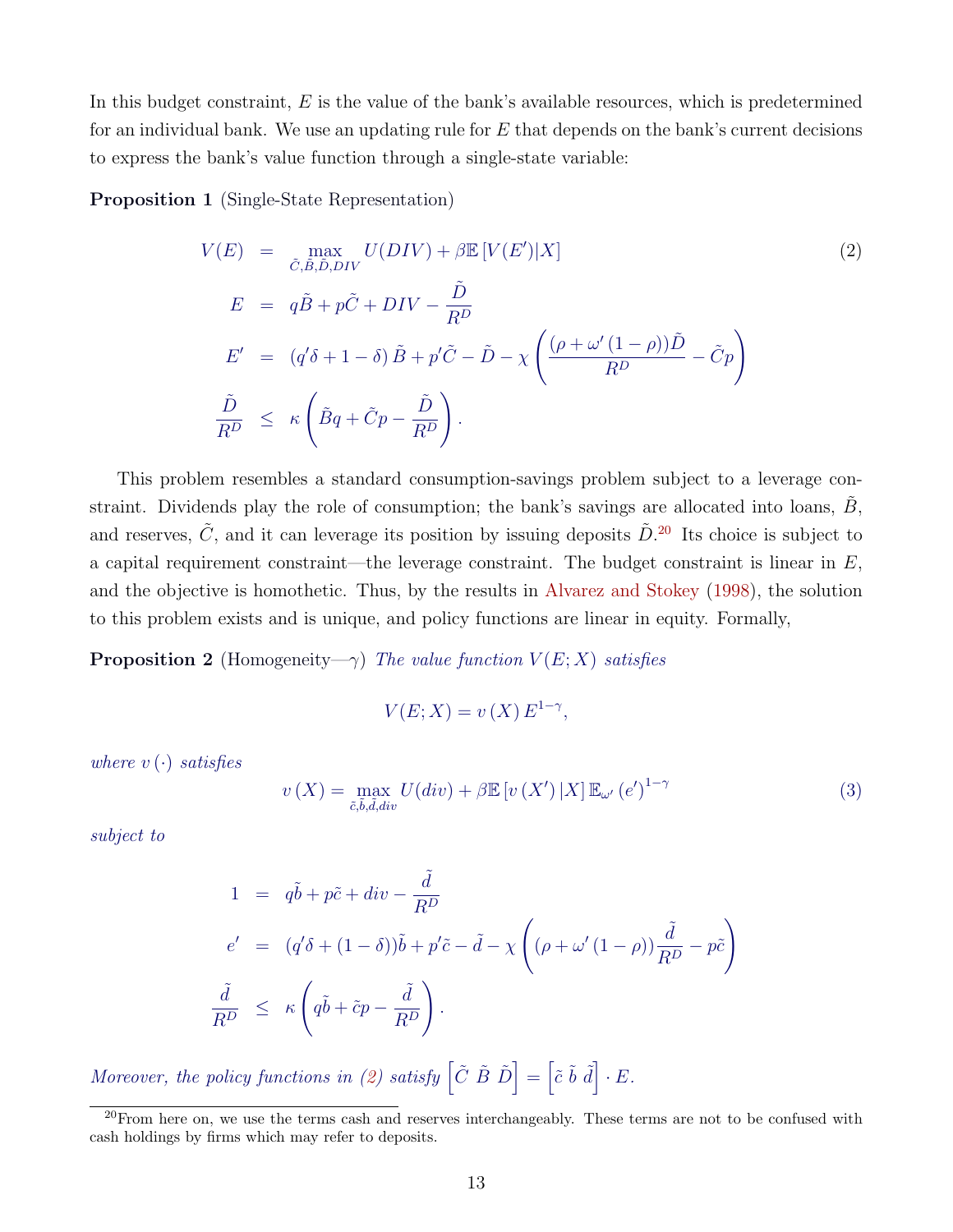According to this proposition, the policy functions in [\(2\)](#page-13-1) can be recovered from [\(3\)](#page-13-2) by scaling them by equity, i.e., if  $c^*$  is the solution to [\(3\)](#page-13-2), we have that  $C = Ec^*$ , and the same applies for the rest of the policy functions. An important implication is that two banks with different equity are scaled versions of a bank with one unit of equity.<sup>[21](#page-14-0)</sup> This also implies that the distribution of equity is not a state variable but rather only the aggregate value of equity. Moreover, although there is no invariant distribution for bank equity—the variance of distribution grows over time—the model yields predictions about the cross-sectional dispersion of equity growth.

An additional useful property of the bank's problem is that it satisfies portfolio separation. In particular, the choice of dividends can be analyzed independently—through a consumption savings problem with a single asset—from the portfolio choices between deposits, reserves and loans. We use the principle of optimality to break the Bellman equation [\(3\)](#page-13-2) into two components.

<span id="page-14-2"></span>**Proposition 3** (Separation) The value function  $v(\cdot)$  defined in [\(3\)](#page-13-2) solves

$$
v(X) = \max_{div \in \mathbb{R}_+} U\left(\text{div}\right) + \beta \mathbb{E}\left[v\left(X'\right)|X\right] \Omega\left(X\right)^{1-\gamma} \left(1 - \text{div}\right)^{1-\gamma}.
$$
\n<sup>(4)</sup>

 $\overline{1}$ 

Here,  $\Omega(X)$  is the value of the certainty-equivalent portfolio value of the bank, which is the outcome of the following liquidity management portfolio problem:

<span id="page-14-1"></span>
$$
\Omega(X) \equiv \max_{\{w_b, w_c, w_d\} \in \mathbb{R}^3_+} \left\{ \mathbb{E}_{\omega'} \left[ R_X^B w_b + R_X^C w_c - w_d R_X^D - R_X^{\chi}(w_d, w_c) \right]^{1-\gamma} \right\}^{\frac{1}{1-\gamma}}
$$
(5)  

$$
w_b + w_c - w_d = 1
$$
  

$$
w_d \le \kappa (w_b + w_c - w_d)
$$
(6)

with  $R_X^B \equiv \frac{q'\delta + (1-\delta)}{q}$  $\frac{(1-\delta)}{q}$ ,  $R_X^C \equiv \frac{p'}{p}$  $\frac{p'}{p}$ ,  $R_X^{\chi} \equiv \chi((\rho + \omega'(1 - \rho)) w_d - w_c).$ 

Once we solve the policy functions of this portfolio problem, we can reverse the solution for  $\tilde{c}, \tilde{b}, \tilde{d}$  that solves [\(3\)](#page-13-2) via the following formulas:  $\tilde{b} = (1 - div) w_b/q$ ,  $\tilde{c} = (1 - div) w_c/p$ , and  $\tilde{d} = (1 - div) w_d R^D.$ 

The maximization problem that determines  $\Omega(X)$  consists of choosing portfolio shares among assets of different risk, liquidity and return. This problem is a liquidity management portfolio problem with the objective of maximizing the certainty equivalent return on equity, where the return on equity is given by:

$$
R^{E}(\omega'; w_b, w_d, w_c) \equiv R^{B}w_b + R^{C}w_c - R^{D}w_d - R^{\chi}(w_d, w_c, \omega').
$$

This portfolio problem is not a standard portfolio problem because it features non-linear returns. The return on loans is linear and equals the sum of the coupon payment plus the resale price

<span id="page-14-0"></span><sup>&</sup>lt;sup>21</sup>Studying differences between large and small banks is beyond the scope of this paper. See [Corbae and D'Erasmo](#page-47-10) [\(2013\)](#page-47-10) and [Corbae and D'Erasmo](#page-47-11) [\(2014\)](#page-47-11) for recent contributions on this dimension. For our purpose, an important fact is that reserves are widely distributed across the banking sector, as documented by [Wolman and Ennis](#page-49-7) [\(2011\)](#page-49-7).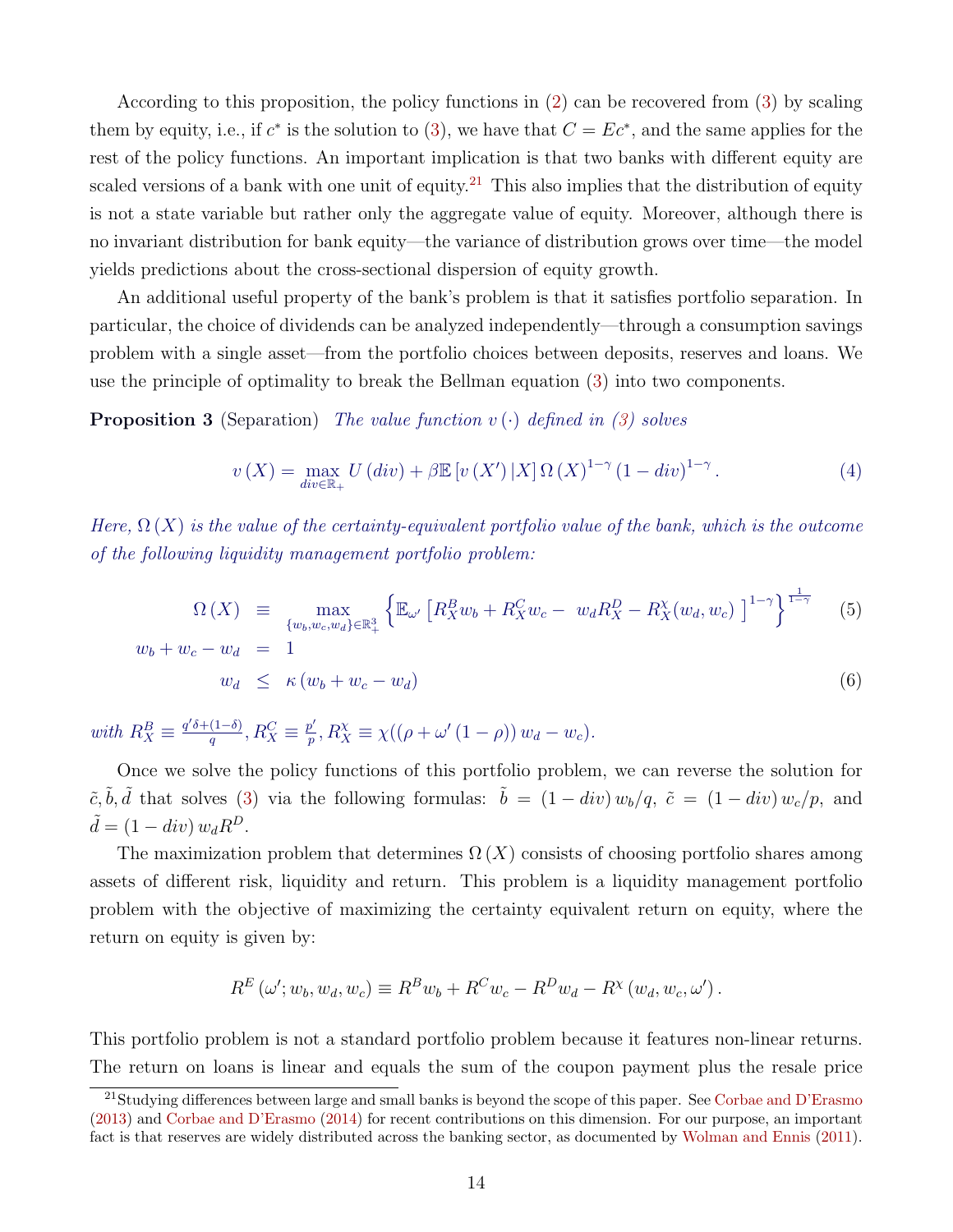of loans:  $R^B \equiv (\delta q + (1 - \delta))/q$ . The return on reserves and deposits can be separated into independent—intrinsic—return components and a joint return component. The intrinsic return on reserves is the deflation rate  $R^C \equiv p'/p$ . The independent return on deposits is the interest on deposits,  $R^D$ . The joint return component, which depends on  $\omega'$ , captures the cost—or benefit—of running out of reserves. This illiquidity cost depends on the conditions of the interbank market and is given by:

$$
R^{\chi}(w_d, w_c, \omega') \equiv \chi\left( (\rho + (1 - \rho)\,\omega')\,w_d - w_c \right). \tag{7}
$$

The risk and return of each asset varies with the aggregate state, making the solution to the liquidity management portfolio problem time varying. In addition, the solution for the dividend rate and marginal values of bank equity satisfy a system of equations described below.

<span id="page-15-1"></span>Proposition 4 (Solution for Dividends and Bank Value) Given the solution to the portfolio problem [\(5\)](#page-14-1), the dividend ratio and the value of bank equity are given by

$$
div(X) = \frac{1}{1 + \left[\beta(1-\gamma)\mathbb{E}\left[v\left(X'\right)|X\right]\Omega^*\left(X\right)^{1-\gamma}\right]^{1/\gamma}}
$$

and

$$
\upsilon(X) = \frac{1}{1-\gamma} \left[ 1 + \left( \beta(1-\gamma)\Omega^* \left( X \right)^{1-\gamma} \mathbb{E} \left[ \upsilon \left( X' \right) | X \right] \right)^{\frac{1}{\gamma}} \right]^\gamma.
$$

The policy functions of banks determine the loan supply and demand for reserves. This concludes the partial equilibrium analysis of the bank's portfolio decisions. We now describe the demand for loans and the actions of the Fed.

### 2.4 Loan Demand

We consider a downward-sloping demand for loans with respect to the loan rate, i.e., the demand for loans is increasing on the price. In particular, we consider a constant elasticity demand function:

<span id="page-15-0"></span>
$$
q_t = \Theta_t \left(I_t^D\right)^{\epsilon}, \epsilon > 0, \Theta_t > 0,
$$
\n
$$
(8)
$$

where  $\epsilon$  is the inverse of the semi-elasticity of credit demand with respect to the price, which could capture the extent to which non-financial firms can substitute bank loans for other forms of liabilities. The term  $\Theta_t$  captures possible credit demand shifts that could occur.

We do not take a particular stance about the causes of the shifts in demand. Shocks to demand for credit could occur because of weak investment opportunities, increases in uncertainty at the firm or household level, or a reduction in the pool of borrowers that meet minimum credit standards. Notice also that from the perspective of an individual bank, a drop in  $\Theta_t$  would be isomorphic to introducing an exogenous probability of default on banks' loans portfolio. Below, we analyze a specific microfoundation for this loan demand function based on a working capital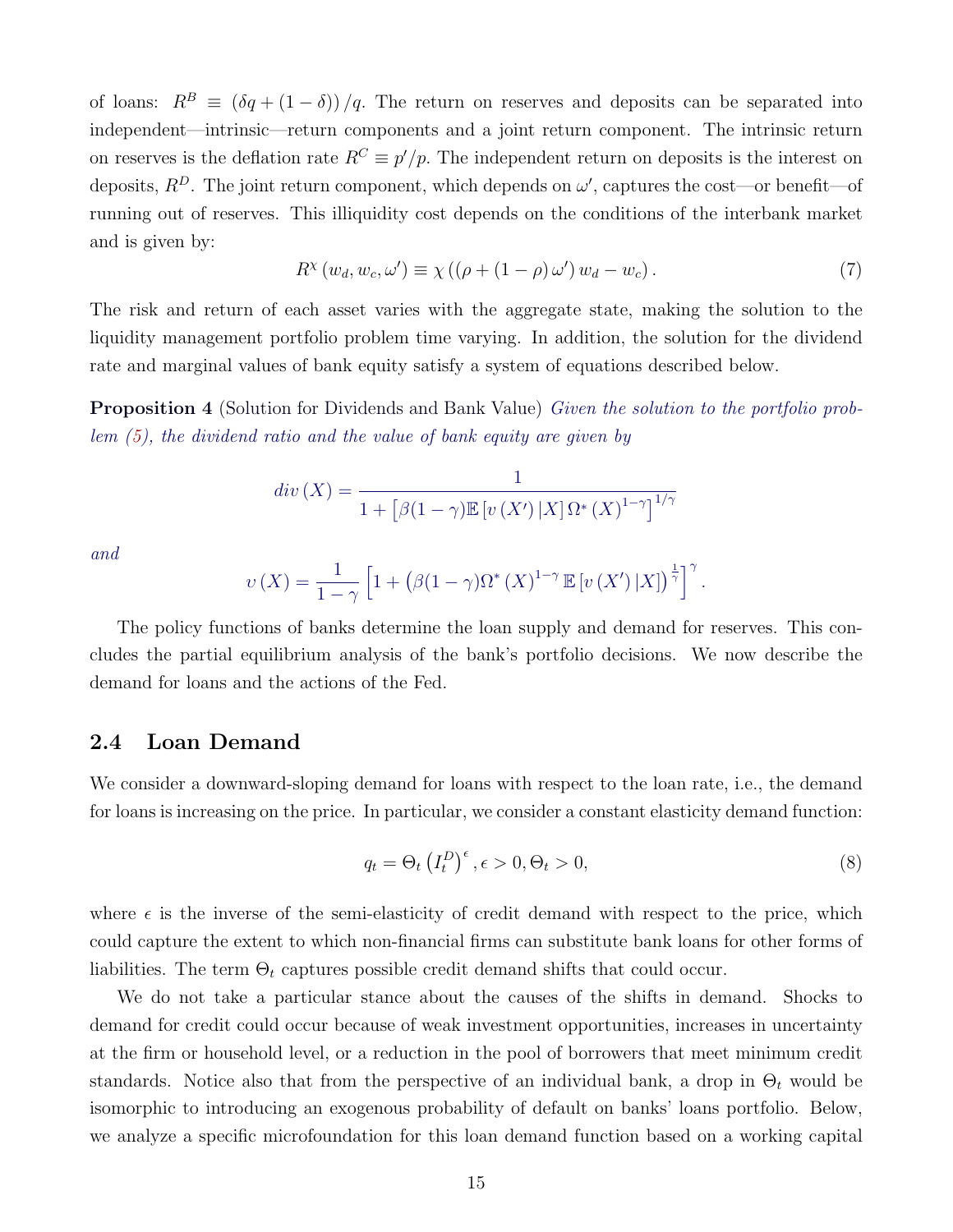constraint for firms where the decline in demand can follow from exogenous reductions in total factor productivity or increases in the labor wedge.

### 2.5 The Fed's Balance Sheet and Its Operations

This section describes the Fed's balance sheet and how the Fed implements monetary policy. The Fed's balance sheet is analogous to that of commercial banks with an important exception: the Fed does not issue demand deposits as liabilities, it issues reserves instead. As part of its assets, the Fed holds commercial bank deposits,  $D_t^{Fed}$ , and private sector loans,  $B_t^{Fed}$ . As liabilities, the Fed issues  $M0_t$  reserves—high power money. The Fed's assets and liabilities satisfy the following laws of motion:

$$
M_{t+1}^{0} = M0_{t} + \varphi_{t}^{Fed}
$$
  
\n
$$
\frac{D_{t+1}^{Fed}}{R^{D}} = D_{t}^{Fed} + p_{t}\varphi_{t}^{Fed} + (1 - \delta) B_{t}^{Fed} - q_{t}I_{t}^{Fed} + \chi_{t}^{Fed} - T_{t}
$$
  
\n
$$
B_{t+1}^{Fed} = \delta B_{t}^{Fed} + I_{t}^{Fed}.
$$

The laws of motion for these state variables are very similar to the laws of motion for banks. Here,  $\varphi_t^{Fed}$  represents the Fed's purchase of deposits by issuing reserves to commercial banks. Its deposits are affected by the purchase or sale of loans,  $I_t^{Fed}$ , and the coupon payments of previous loans,  $(1 - \delta) B_t^{Fed}$ . In addition, the Fed's deposits vary with,  $T_t$ , the transfers to or from the fiscal authority—the analogue of dividends. Finally,  $\chi_t^{Fed}$  represents the Fed's income revenue that stems from its participation in the fed funds market:

$$
\chi_t^{Fed} = \underbrace{r_t^{DW} \left(1-\gamma^{-}\right) M^{-}}_{\text{Barnings from}} - \underbrace{r_t^{ER} \left(1-\gamma^{+}\right) M^{+}}_{\text{Losses from}}_{\text{Interest Payments}} \\ \text{Discount Loss} \underbrace{\text{Losses from}}_{\text{on Excess Reserves}}
$$

.

The Fed's balance sheet constraint is obtained by combining the laws of motion for reserves, loans and deposits:

$$
p_t\left(M_{t+1}^0 - M_0\right) + (1 - \delta) B_t^{Fed} + \chi_t^{Fed} = D_{t+1}^{Fed} / R^D - D_t^{Fed} + q_t \left(B_{t+1}^{Fed} - \delta B_t^{Fed}\right) + T_t. \tag{9}
$$

The Fed has a monopoly over the supply of reserves,  $M0_t$ , and alters this quantity through several operations.

Unconventional Open-Market Operations. Since there are no government bonds, only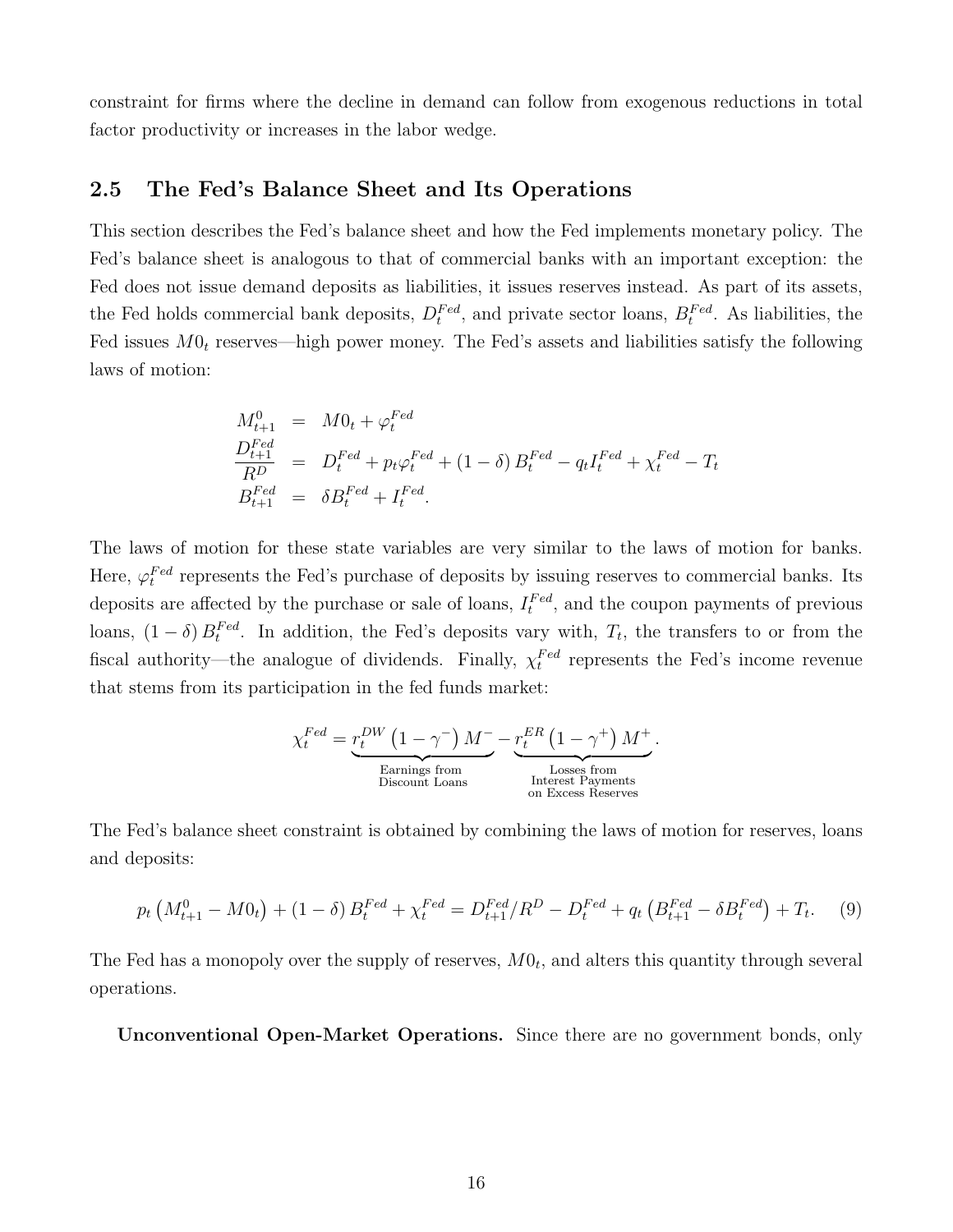unconventional open-market operations are available.<sup>[22](#page-17-0)</sup> An unconventional OMO involves the purchase of loans and the issuance of reserves. This operation does not affect the stock of commercial bank deposits held by the Fed. To keep the amount of deposits constant, the Fed exchanges reserves for deposits with banks, and then sells those deposits to purchase loans.

Open-Market Liquidity Facilities. Liquidity facilities are deposits of reserves by the Fed at commercial banks.

Fed Profits and Transfers. In equilibrium, the Fed can return surpluses or losses. These operational results follow from the return on the Fed's loans and its profits/losses in the interbank market  $\chi_t^{Fed}$ . We assume that the Fed transfers losses or profits immediately.

## 2.6 Market Clearing, Evolution of Bank Equity, and Equilibrium

Bank Equity Evolution. Define  $\overline{E}_t \equiv \int_0^1 E_t(z) dz$  as the aggregate value of equity in the banking sector. The equity of an individual bank evolves according to  $E_{t+1}(z) = e_t(\omega) E_t(z)$ . Here,  $e_t(\omega)$  is the growth rate of bank equity of a bank with withdrawal shock  $\omega$ . The measure of equity holdings at each bank is denoted by  $\Gamma_t$ . Since the model is scale invariant, we only need to keep track of the evolution of average equity,  $\overline{E}_t$  which by independence grows at the rate  $\mathbb{E}_{\omega}$   $[e_t(\omega)]^{23}$  $[e_t(\omega)]^{23}$  $[e_t(\omega)]^{23}$ 

Loans Market. Market clearing in the loans market requires us to equate the loan demand  $I_t^D$  to the supply of new loans made by banks and the Fed. Hence, equilibrium must satisfy

<span id="page-17-2"></span>
$$
I_t^D \equiv (q_t / \Theta_t)^{\frac{1}{\epsilon}} = B_{t+1} - \delta B_t + B_{t+1}^{Fed} - \delta B_t^{Fed}.
$$
 (10)

Money Market. Reserves are not lent outside the banking system; there is no use for currency. This implies that the aggregate holdings of reserves during the lending stage must equal the supply of reserves issued by the Fed:

$$
\int_0^1 \tilde{c}_t(z) E_t(z) dz = M 0_t \longrightarrow \tilde{c}_t \overline{E}_t = M 0_t.
$$

**Interbank Market.** The equilibrium conditions for the interbank market depend on  $\gamma^+$ and  $\gamma$ , the probability of matches in the reserve market. These probabilities, in turn, depend on  $M^-$  and  $M^+$ , the mass of reserves in deficit and surplus. During the lending stage, banks are identical replicas of each other scaled by equity. Thus, for every value of  $E_t(z)$ , there is

<span id="page-17-0"></span><sup>&</sup>lt;sup>22</sup>Incorporating Treasury Bills (T-bills) and conventional open-market operations into our model is relatively straightforward. If T-bills are illiquid in the balancing stage, T-bills and loans become perfect substitutes from a bank's perspective and the model becomes equivalent to our baseline model—with an additional market-clearing condition for T-bills. If T-bills are perfectly liquid, we can show that banks that have a deficit in reserves first sell their holdings of T-bills before accessing the interbank market. In the intermediate case, T-bills are imperfect substitutes, the price of T-bills would depend on the distribution of assets in the economy.

<span id="page-17-1"></span><sup>&</sup>lt;sup>23</sup>A limiting distribution for  $\Gamma_t$  is not well defined unless one adapts the process for equity growth.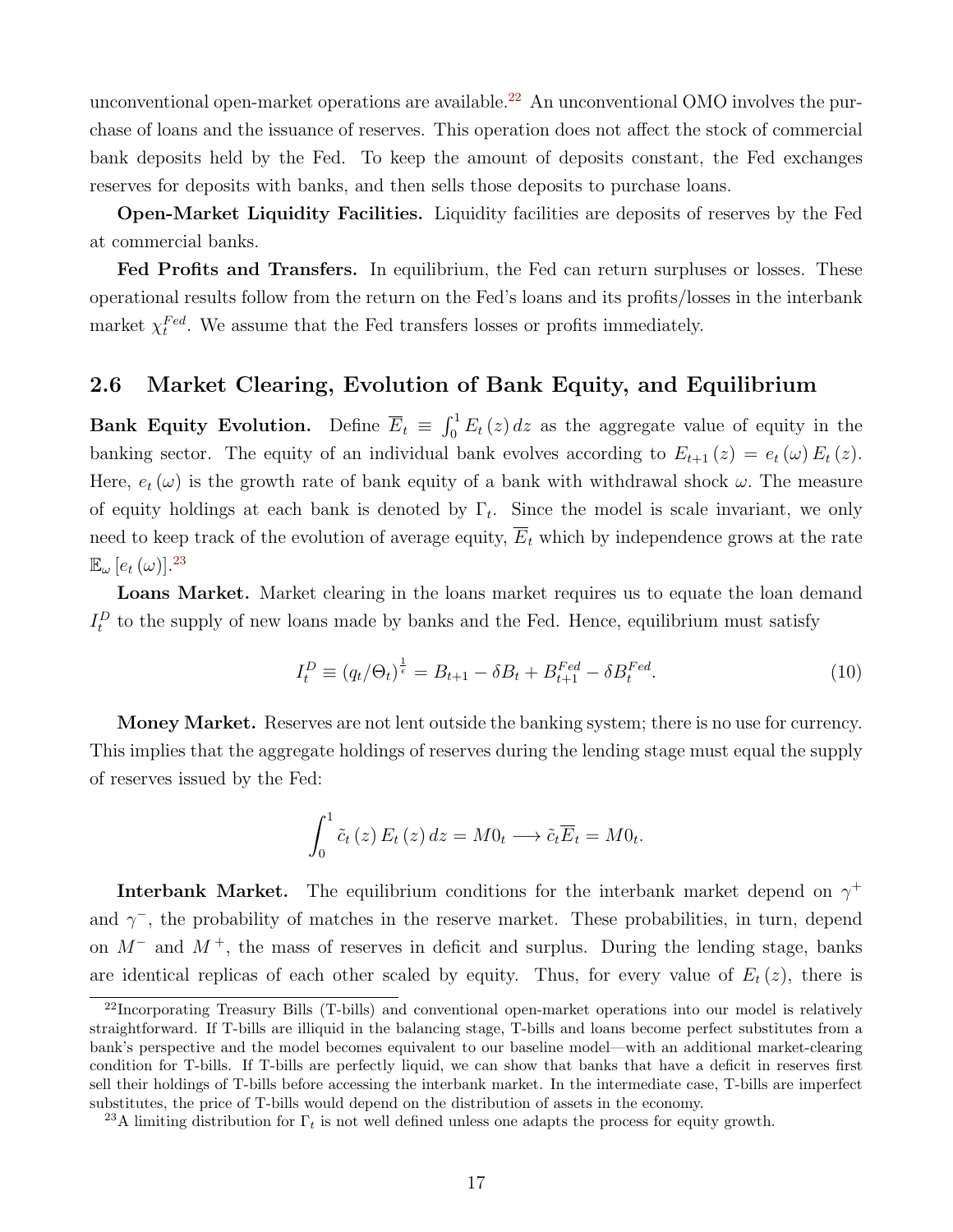an identical distribution of banks short and long of reserves. The shock that leads to  $x = 0$  is  $\omega^* = \left(\tilde{C}/p - \rho \tilde{D}\right) / (1 - \rho)$ . This implies that the mass of reserves in deficit is given by

$$
M^{-} = \mathbb{E}\left[x\left(\omega\right)|\omega > \omega^*\right] \left(1 - F\left(\frac{\tilde{C}/p - \rho\tilde{D}}{\left(1 - \rho\right)}\right)\right)\overline{E}_t
$$

and the mass of surplus reserves is,

$$
M^{+} = \mathbb{E}\left[x\left(\omega\right)|\omega < \omega^{*}\right]F\left(\frac{\tilde{C}/p - \rho\tilde{D}}{\left(1 - \rho\right)}\right)\overline{E}_{t}.
$$

**Money Aggregate.** Deposits constitute the monetary creation by banks,  $M_t^1 \equiv \int_0^1 \tilde{d}_t(z) E_t(z) dz$ . The endogenous money multiplier is  $\mu_t = \frac{M_t^1}{M0_t}$ .

Equilibrium. The definition of equilibrium is as follows.

**Definition.** Given  $M_0, D_0, B_0$ , a competitive equilibrium is a sequence of bank policy rules  $\left\{ \tilde{c}_t, \tilde{b}_t, \tilde{d}_t, div_t \right\}$  $t \geq 0$ <sup>,</sup>  $\{v_t\}_{t\geq 0}$ , government policies  $\{\rho_t, D_{t+1}^{Fed}, B_{t+1}^{Fed}, M0_t, T_t, \kappa_t, r_t^{ER}, r_t^{DW}\}_{t\geq 0}$ , aggregate shocks  $\{\Theta_t, F_t\}_{t\geq 0}$ , measures of equity distributions  $\{\Gamma_t\}_{t\geq 0}$ , measures of reserve surpluses and deficits  ${M^+, M^-\}_{t\geq 0}$  and prices  ${q_t, p_t, r_t^{FF}}_{t\geq 0}$ , such that: (1) Given price sequences  ${q_t, p_t, r_t^{FF}}_{t\geq 0}$ and policies  $\left\{\rho_t, D_t^{Fed}, B_{t+1}^{Fed}, MO_t, \kappa_t, r_t^{ER}, r_t^{DW}\right\}_{t\geq0}$ , the policy functions  $\left\{\tilde{c}_t, \tilde{b}_t, \tilde{d}_t, div_t\right\}_{t\geq0}$  are so-lutions to Problem [4.](#page-12-0) Moreover,  $v_t$  is the value in Proposition [3.](#page-14-2) (2) The money market clears:  $\tilde{c}_t \overline{E}_t = M0_t$ . (3) The loan market clears:  $I_t^D = \Theta_t^{-1} q_t^{\frac{1}{\epsilon}}$ , (4)  $\Gamma_t$  evolves consistently with  $e_t(\omega)$ , (5) the masses  $\{M^+,M^-\}_{t\geq 0}$  are also consistent with policy functions and the sequence of distributions  $F_t$ . All the policy functions of Problem [4](#page-12-0) satisfy  $\left[\tilde{C} \,\tilde{B} \,\tilde{D}\right] = \left[\tilde{c} \,\tilde{b} \,\tilde{d}\right] \cdot E$ .

Before proceeding to the analysis of particular parameterizations of the model, we discuss a possible microfoundation for the demand for loans and the supply of deposits.

### 2.7 Non Banking Sector

The competitive equilibrium defined above assumes an exogenous demand for loans, given by [\(8\)](#page-15-0), and an exogenous supply of deposits; the banking system faces a perfectly elastic supply of deposits at rate  $R^D$  $R^D$ . In Appendix D we provide a simple microfoundation for the demand for loans and the supply of deposits. This microfoundation has the following features.

Deposit Supply. We introduce a continuum of households with quasi-linear utility. Deposits are their only savings instruments. They face convex disutility from labor and linear utility from consumption. The linearity in consumption leads to a perfectly elastic supply of savings, where  $R^D$  equals the inverse of the discount factor of households,  $1/\beta^D$ . The lump-sum tax  $T_t$  on the Fed's budget constraint is levied from these households. This assumption guarantees that taxes do not affect the supply of deposits or the demand for loans.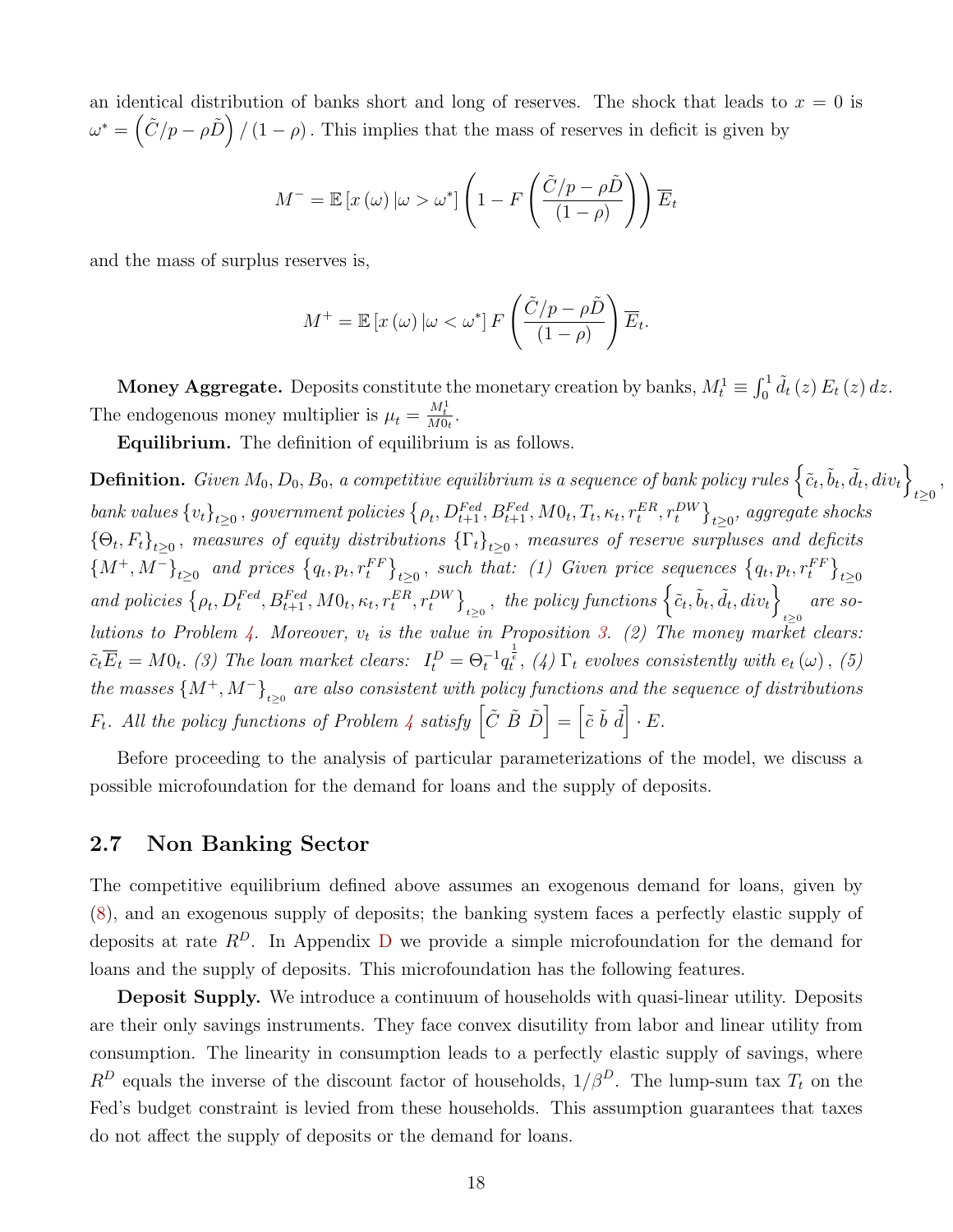Derivation of Loan Demand. The demand for loans [\(8\)](#page-15-0) emerges from the decisions of firms that need to borrow working capital to hire workers. Hiring decisions are made once, but production is realized slowly, in a way that delivers the maturity structure of debt that we described above.

# <span id="page-19-0"></span>3 Theoretical Analysis

### 3.1 Liquidity Premia and Liquidity Management

This section provides more insights about the implementation of monetary policy in the model. First, we derive an expression for a liquidity premium of reserves relative to loans. This liquidity premium has two components: the direct marginal benefit of avoiding borrowing in the interbank market and a risk premium. We then consider the case of risk-neutral banks. That exercise illustrates that monetary policy has real effects as long there is a kink in  $\chi(\cdot)$ . We then analyze the model when there are no withdrawals. In this case, excess reserves are zero, and hence, monetary policy has limited effects. Finally, we analyze equilibria when  $r^{DW} = r^{ER} = 0$ , a version of the zero lower bound (ZLB). For that case, lending is determined by the banking system's equity, the capital requirements, and demand shocks, but not by withdrawal risks.

**Bank Portfolio Problem.** Fix a state X. To spare notation, we suppress the X argument from prices and policy functions and leave this reference as implicit. We rewrite Problem [5](#page-14-1) by inserting the budget constraint into the objective:

$$
\Omega = \max_{\substack{w_d \in [0,\kappa] \\ w_c \in [0,1+w_d]}} \left( \mathbb{E}_{\omega'} \left[ \left( \underbrace{R^B}{\text{Return on Loss}} \underbrace{-\left( R^B - R^C \right) w_c + \underbrace{\left( R^B - R^D \right)}_{\text{Arbitrage}} w_d - \underbrace{R^\chi \left( w_d, w_c, \omega' \right)}_{\text{Liquidity Cost}} \right)^{1-\gamma} \right] \right)^{\frac{1}{1-\gamma}}
$$

This objective can be read as follows. If banks hold neither reserves nor issue deposits, they obtain a return on equity of  $R^B$ . Issuing additional deposits provides a direct arbitrage of  $R^B - R^D$  but also exposes the bank to greater liquidity costs  $R^{\chi}(w_d, w_c, \omega')$ . In turn, banks can reduce these liquidity costs by holding more reserves, although they must forgo an opportunity cost, the spread between loans and reserves,  $R^B - R^C$ .

Liquidity Premium. Assuming that reserves are strictly positive, first-order conditions with respect to reserves and deposits yield

<span id="page-19-1"></span>
$$
w_C :: R^B - R^C = -\frac{\mathbb{E}_{\omega'}\left[ \left( R^E_{\omega'} \right)^{-\gamma} R^{\chi}_c \left( w_d, w_c, \omega' \right) \right]}{\mathbb{E}_{\omega'} \left( R^E_{\omega'} \right)^{-\gamma}}
$$
(11)

.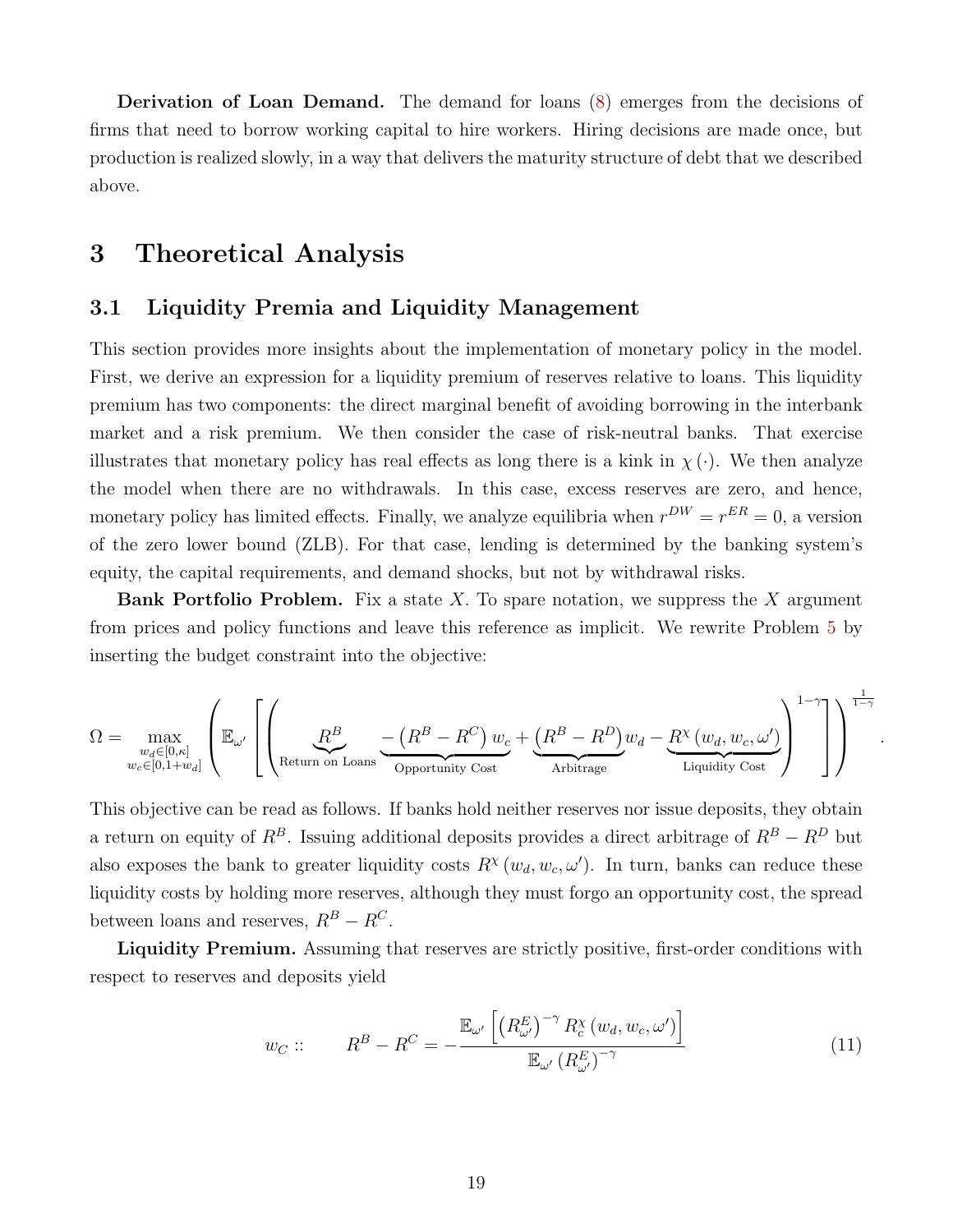and

$$
w_D :: R^B - R^D = \frac{\mathbb{E}_{\omega'}\left[ \left( R^E_{\omega'} \right)^{-\gamma} \left( R^{\chi}_{d} \left( w_d, w_c, \omega' \right) \right) \right] + \mu}{\mathbb{E}_{\omega'} \left( R^E_{\omega'} \right)^{-\gamma}}, \tag{12}
$$

where  $\mu$  is the multiplier associated with the capital requirement constraint.<sup>[24](#page-20-0)</sup> We rearrange [\(11\)](#page-19-1) and define the stochastic discount factor  $m' \equiv \text{div}(X') \frac{\mathbb{E}_{\omega'}[(R_{\omega'}^E)^{-\gamma}]\mathbb{E}[1-\text{div}(X)]}{\mathbb{E}[\text{div}(X)]}$  to obtain:

$$
\underbrace{R^{B} - R^{C}}_{\text{Oportunity Cost}} = -\frac{\mathbb{E}_{\omega'} [m' \cdot R_{c}^{\chi}(w_{d}, w_{c}, \omega')] }{\mathbb{E}_{\omega'} [m']}
$$
\n
$$
= -\underbrace{\mathbb{E}_{\omega'} [R_{c}^{\chi}(w_{d}, w_{c}, \omega')] }_{\text{Direct Liquidity Effect}} + \underbrace{\mathbb{COV}_{\omega'} [m', R_{c}^{\chi}(w_{d}, w_{c}, \omega')] }_{\text{Liquidity-Risk Premium}}.
$$

The left-hand side of this expression is the liquidity premium, i.e., the difference between the return on loans and reserves. This liquidity premium equals the direct benefit of holding additional reserves,  $-\mathbb{E}_{\omega'}[R_c^{\chi}(w_d, w_c, \omega')]$ , adjusted by a liquidity risk premium. The direct benefit,  $-\mathbb{E}_{\omega'}[R_c^{\chi}(w_d, w_c, \omega')]$ , is the expected marginal reduction in expected interest payments in the interbank market by holding additional reserves. The liquidity risk premium emerges because the stochastic discount factor varies with  $\omega'$ .

We obtain a similar expression for the spread between loans and deposits:

$$
\underbrace{R^B - R^D}_{\text{Arbitrage}} \geq \underbrace{\mathbb{E}_{\omega'} \left[ R_d^{\chi} \left( w_d, w_c, \omega' \right) \right]}_{\text{Direct Liquidity Effect}} - \underbrace{\underbrace{\text{COV}_{\omega'} \left[ m', R_d^{\chi} \left( w_d, w_c, \omega' \right) \right]}_{\text{Liquidity-Risk Premium}},
$$

which holds at equality if  $w_d < \kappa$ .

This expression states that the direct arbitrage obtained by lending,  $R^B - R^D$ , equals the expected marginal increase in liquidity costs of additional deposits,  $\mathbb{E}_{\omega}$  [ $R_d^{\chi}$ ]  $\frac{\chi}{d}(w_d, w_c, \omega')$ , plus a liquidity risk premium. In addition, when the capital requirement constraint is binding, this excess return is larger.<sup>[25](#page-20-1)</sup>

Define a bank's reserve rate as  $L \equiv (w_c/w_d)$ . The following lemma states that liquidity costs are linear in  $\{w_d, w_c\}$ :

<span id="page-20-2"></span>**Lemma 1** (Linear Liquidity Risk)  $\mathbb{E}_{\omega'}[R^{\chi}(w_d, w_c, \omega')]$  is homogeneous of degree  $\{w_d, w_c\}$ .

<span id="page-20-0"></span>Moreover, we have an exact expression for the expected marginal benefit of additional reserves:

<span id="page-20-1"></span> $^{24}$ We ignore the non-negativity constraints on deposits and loans because they are not binding in equilibrium. I <sup>25</sup>These expressions are similar to other standard asset-pricing equations with portfolio constraints except for the liquidity adjustment. This expression may be useful for empirical investigations. For example, during the financial crises of 2008-2009, interest rate spreads widened. This increase has been attributed to greater credit risks and tighter capital requirements. The formulae above suggest that liquidity risks could also explain part of these spreads, and the expression may be useful in distilling these effects.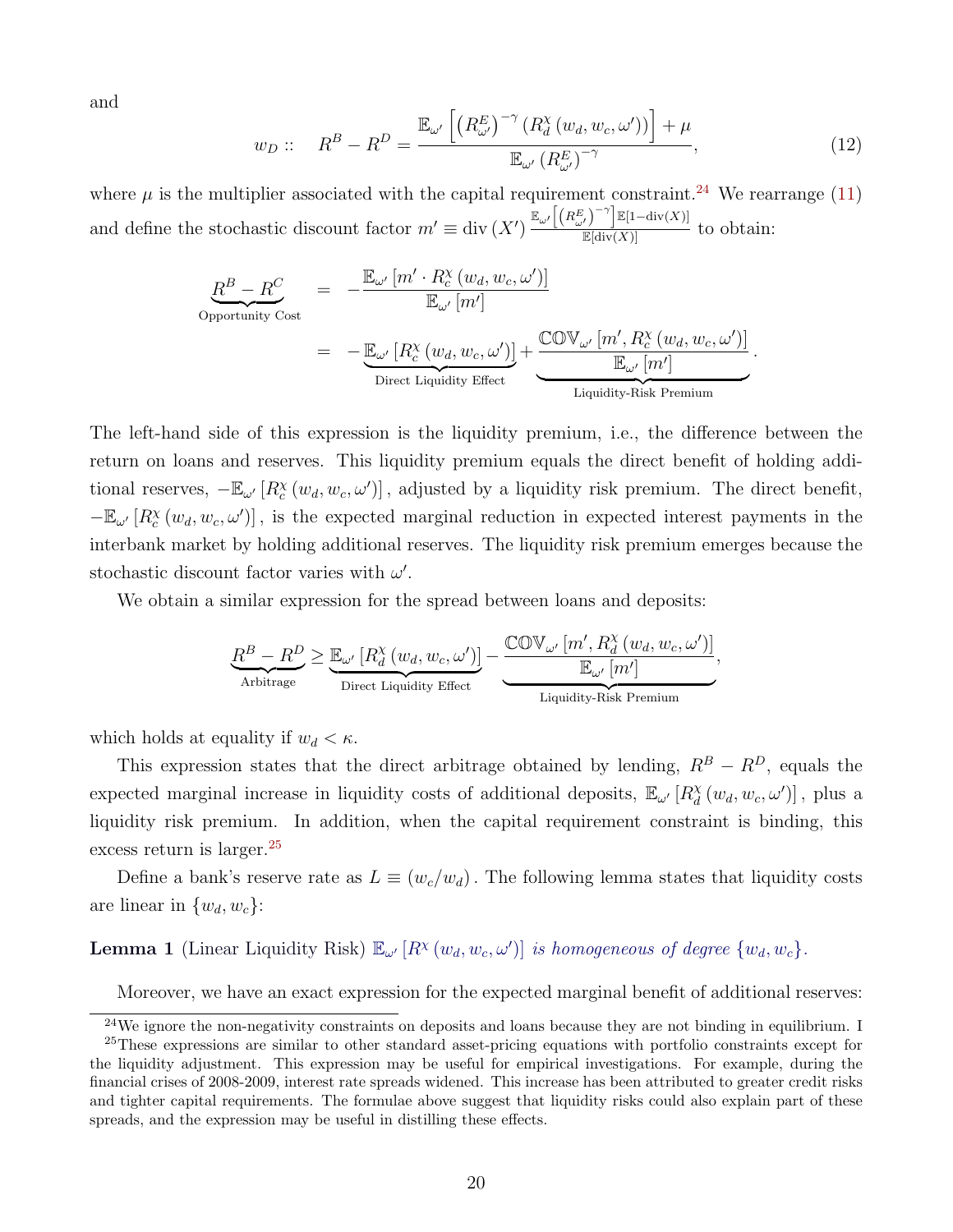**Lemma 2** (Marginal Liquidity Cost) The marginal value of liquidity is

$$
-\mathbb{E}_{\omega'}\left[R_c^{\chi}(1, L, \omega')\right] = \chi_b \Pr\left[\omega' \ge \frac{L-\rho}{(1-\rho)}\right] + \chi_l \Pr\left[\omega' \le \frac{L-\rho}{(1-\rho)}\right].
$$

This lemma implies that the marginal value of additional liquidity,  $\omega^d \mathbb{E}_{\omega'} [R_c^{\chi}(1, L, \omega')]$ , equals the expected interest payments from the interbank market. Finally, recall that the lemma above implies the following

**Corollary** 1 If there is no spread in the corridor system,  $r^{ER} = r^{DW}$ , then  $r^{FF} = r^{ER} = r^{DW}$ , and the marginal value of liquidity is constant and equal to  $R_c^{\chi} = r^{FF}$ .

We will use this corollary and the previous lemma to derive additional results below.

### 3.2 Limit Case I: Risk-Neutral Banks ( $\gamma = 0$ ).

For  $\gamma = 0$ , the bank's objective is to maximize expected returns. Thus, for this case:

$$
\Omega = R^B + \max_{\{w_d, w_c\}} (R^B - R^D) w_d - (R^B - R^C) w_c - \mathbb{E}_{\omega'} [R^{\chi}(w_d, w_c)].
$$

By Lemma [1,](#page-20-2) we can factor  $w_d$  and transform the problem above into:

$$
\Omega = R^{B} + \max_{w_d} \underbrace{w_d}_{\text{Leverage}} \left( (R^{B} - R^{D}) + \underbrace{\max_{L} \left\{ - (R^{B} - R^{C}) L - \mathbb{E}_{\omega'} \left[ \tilde{R}^{X} (1, L) \right] \right\}}_{\text{Liquidity Management}} \right)
$$
\nsubject to 
$$
\omega^d \in [0, \kappa]
$$
 and 
$$
L \in \left[ 0, \frac{1 + \omega^d}{\omega^d} \right].
$$

This reformulation shows that the portfolio problem of risk-neutral bankers can be separated into two. First, the bank must solve an optimal liquidity management problem. Second, given a choice for L, the return per unit of leverage becomes linear, and the bank must choose a leverage scale.

The choice of leverage obeys the following trade-off. Issuing deposits yields a direct return of  $(R^B - R^D)$ . However, the L fraction of deposits is used to purchase reserves optimally. The optimal reserve ratio trades off the opportunity cost of obtaining liquidity against the reduction in the expected illiquidity cost. Let  $L^*$  be the optimal reserve ratio.  $L^*$  satisfies

<span id="page-21-0"></span>
$$
\underbrace{\left(R^{B} - R^{C}\right)}_{\text{Liquidity Premium}} = - \underbrace{\mathbb{E}_{\omega'}\left[R_{c}^{\chi}\left(1, L^{*}\right)\right]}_{\text{Direct Liquidity Effect}},\tag{13}
$$

which is consistent with the first-order condition [\(11\)](#page-19-1) when  $m = 1$ . Given  $L^*$ , the problem is linear in  $w^d$  if  $L^* < \frac{1+w^d}{w^d}$ . In equilibrium,  $L \leq \frac{1+w^d}{w^d}$  is non-binding, otherwise an equilibrium features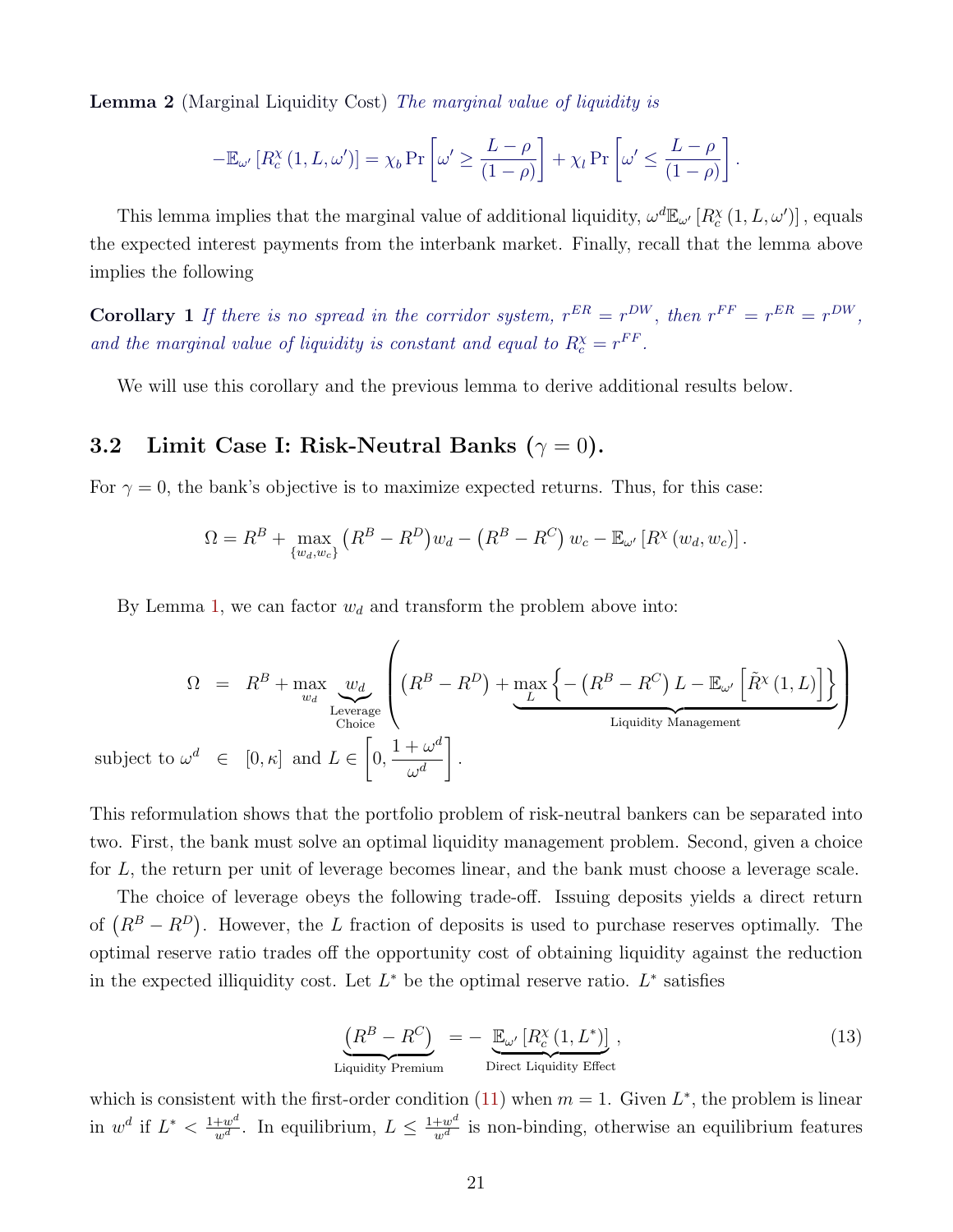no loans. This, in turn, is ruled out by the shape of the loan demand. Since  $-\mathbb{E}_{\omega'}[R_c^{\chi}(1,L,\omega')] \in$  $[r_t^{ER}, r_t^{DW}]$ , the first-order condition above implies a relationship between the liquidity premium and the rates of the corridor system:

**Proposition 5** In equilibrium,  $R^C + r_t^{ER} \leq R^B \leq R^C + r_t^{DW}$ .

The proposition shows that the Fed's corridor rates impose restrictions on the equilibrium spread between loans and reserves. In particular, this spread is bounded by the width of the corridor rates.<sup>[26](#page-22-0)</sup> Several insights follow from the proposition. First, equation [\(13\)](#page-21-0) captures a first-order effect of monetary policy. The choice of reserve holdings affects the expected penalties incurred in the interbank market. Thus, although risk aversion may reinforce this effect, monetary policy has effects in a risk-neutral environment through this channel. Second, if  $r^{DW} = r^{ER}$ , the marginal value of liquidity is independent of  $\omega$ . This implies that under risk neutrality, changes in second, or higher order moments of  $F_t$  do not affect portfolio choices. Moreover, the proposition also underscores the role of the kink in  $\chi$ : when  $r^{DW} = r^{ER}$ ,  $\chi$  has no kink. This means that the Fed cannot target  $R^B$  and  $R^C$  simultaneously because the bank's portfolio and all interest rates are determined uniquely by the choice of  $r^{DW} = r^{ER}$ . There is no scope for open-market operations.

Now, defining the return to an additional unit of leverage—the bank's leveraged return is:

$$
R^{L^*} \equiv \underbrace{(R^B - R^D)}_{\text{Arbitrage on Loans}} - \left( \underbrace{(R^B - R^C) L^* + \mathbb{E}_{\omega'} \left[ R^{\chi} \left( 1, L^* \right) \right]}_{\text{Optimal Liquidity Ratio Cost}} \right).
$$

An equilibrium for  $\gamma = 0$  is characterized by:

<span id="page-22-2"></span>**Proposition 6** (Linear Characterization) When  $\gamma = 0$ , in equilibrium,  $\Omega = R^B + \max \{ \kappa R^{L^*}, 0 \}$ , and

$$
w^{*d} = \begin{cases} 0 & \text{if } R^{L^*} < 0\\ [0, \kappa] & \text{if } R^{L^*} = 0 \quad \text{and} \quad \text{div} = \begin{cases} 0 & \text{if } \beta v \Omega > 1\\ [0, 1] & \text{if } \beta v \Omega = 1\\ 1 & \text{if } \beta v \Omega = 1 \end{cases} \end{cases}
$$

In a steady state,  $\beta v \Omega = 1$ ,  $div = \Omega - 1$ . A steady state falls into one of the following cases.<sup>[27](#page-22-1)</sup>

**Case 1 (non-biding leverage constraint steady state**  $(\mu = 0)$ ). The steady-state value of equity,  $E_{ss}$ , is sufficiently large such that  $R_{ss}^B = 1/\beta$  is feasible and the following conditions hold:

$$
R^{L^*} = (1/\beta - 1/\beta^D) - ((1/\beta - R^C) L^* + R^{\chi}(1, L^*)) = 0, R^E = \frac{1}{\beta}.
$$

<span id="page-22-0"></span> $^{26}$ Under risk aversion, a risk premium adjustment would emerge and the loan-reserve spread could exceed the width of the bands. However, the corridor system would still impose bounds on the interest spread because the liquidity risk premium is also affected by the width of the bands.

<span id="page-22-1"></span> $^{27}$ Unless leverage constraints are binding, a transition toward a steady state is instantaneous as in other models with linear bank objectives (see e.g. [Bigio,](#page-46-10) [2014\)](#page-46-10). If dividends cannot be negative and equity is low, banks would retain earnings until they reach a steady state value of equity  $E_{ss}$ , consistent with proposition [6.](#page-22-2)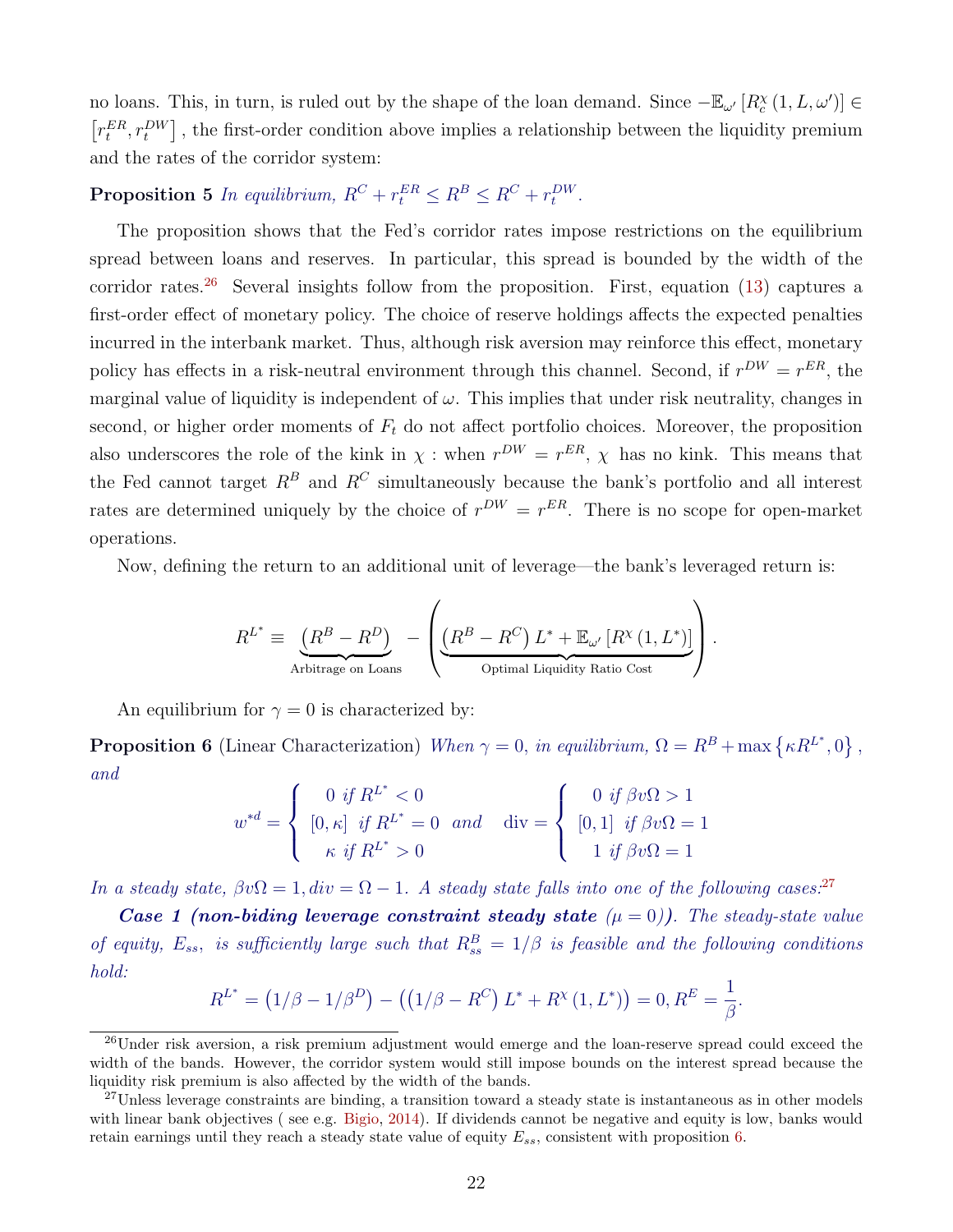**Case 2 (binding leverage contraint steady state**  $(\mu > 0)$ ). E<sup>ss</sup> is such that for  $w^{*d} = \kappa$ :  $R_{ss}^B > 1/\beta$ , and

<span id="page-23-0"></span>
$$
R^{L^*} = (R^B - 1/\beta^D) - ((R^B - R^C) L^* + R^\chi(1, L^*)) > 0, \ \ (R^B + \kappa R^{L^*}) = \frac{1}{\beta}.
$$
 (14)

Proposition [6](#page-22-2) characterizes two potential classes of steady states. If at steady state, capital requirements do not bind, the choice of  $\{r_{ss}^{ER}, r_{ss}^{DW}\}\$  and  $M0_{ss}$  can affect  $R^C$  but not  $R^B$ . If instead capital requirements are binding, different combinations of  $\{r_{ss}^{ER}, r_{ss}^{DW}\}\$  and  $M0_{ss}$  can affect  $R^C$ separately from  $R^B$ , as long as these rates satisfy [\(14\)](#page-23-0).

## 3.3 Limit Case II: No Withdrawal Shocks  $(\Pr(\omega = 0) = 1)$ .

A special case that provides additional insights is one in which there are no withdrawal shocks,  $Pr[\omega = 0] = 1$ . For this case, there is no difference between the portfolio decisions of risk-neutral and a risk averse banker—although their dividend policies may differ because the intertemporal elasticity of substitution may vary. Without uncertainty, the value of the portfolio problem is:

$$
R^{B} + \max_{w_d \in [0,\kappa]} w_d \left[ \left( R^{B} - R^{D} \right) + \left( \max_{L \in \left[ 0, \frac{1 + \omega^d}{\omega^d} \right]} - \left( \left( R^{B} - R^{C} \right) L + \chi \left( L - \rho \right) \right) \right) \right].
$$

An equilibrium with deterministic shocks satisfies the following analogue of Proposition [6:](#page-22-2)

**Proposition 7** In equilibrium,  $R^C + r_t^{ER} \leq R^B \leq R^C + r_t^{DW}$ . Moreover, in an equilibrium with strictly positive reserve holdings,  $L^* = \rho$ , the value of the bank's portfolio is given by  $\Omega = R^B +$  $\kappa \max \left\{ \left( (R^B - R^D) - (R^B - R^C) \rho \right), 0 \right\}$  and the banker's policies are as follows:

$$
w^{d*} = \begin{cases} 0 & \text{if } R^B < R^D + (R^B - R^C) \, \rho \\ [0, \kappa] & \text{if } R^B = R^D + (R^B - R^C) \, \rho \\ \kappa & \text{if } R^B > R^D + (R^B - R^C) \, \rho \end{cases} \quad \text{and } w^{c*} = \rho w^{d*}.
$$

According to this proposition, in a monetary equilibrium, i.e.,  $M0_t > 0$ , a banker sets the reserve ratio to  $\rho^{28}$  $\rho^{28}$  $\rho^{28}$  Since  $L^* = \rho$  is independent of  $\{r_t^{ER}, r_t^{DW}\}\$ , as long as this implementability constraint is satisfied, changes in  $\{r_t^{ER}, r_t^{DW}\}\$  have no effects on allocations. This is an important observation because it underscores the role of liquidity risk: the corridor rates affects equilibrium allocations only if there is liquidity risk because  $r_t^{DW}$  ( $r_t^{ER}$ ) acts like a penalty (prize) for holding reserves below (above)  $\rho$ . Without risk, increasing  $r_t^{DW}$  is like increasing the penalty of a constraint that is already satisfied for a lower punishment. A similar insight holds for  $r_t^{ER}$ .

<span id="page-23-1"></span><sup>&</sup>lt;sup>28</sup>When shocks are deterministic, banks control the amount of liquidity holdings by the end of the period. In that case, they choose zero holdings of reserves if they can either borrow them cheaply from the discount window,  $r_t^{DW} \leq R_t^B - R_t^C$ , or would not hold loans if the interest rate on excess reserves exceeds  $R^B - R^C$ . In equilibrium, reserves and loans are made so  $r_t^{ER} \leq R_t^B - R_t^C \leq r_t^{DW}$  is an implementability condition for the Fed's policy.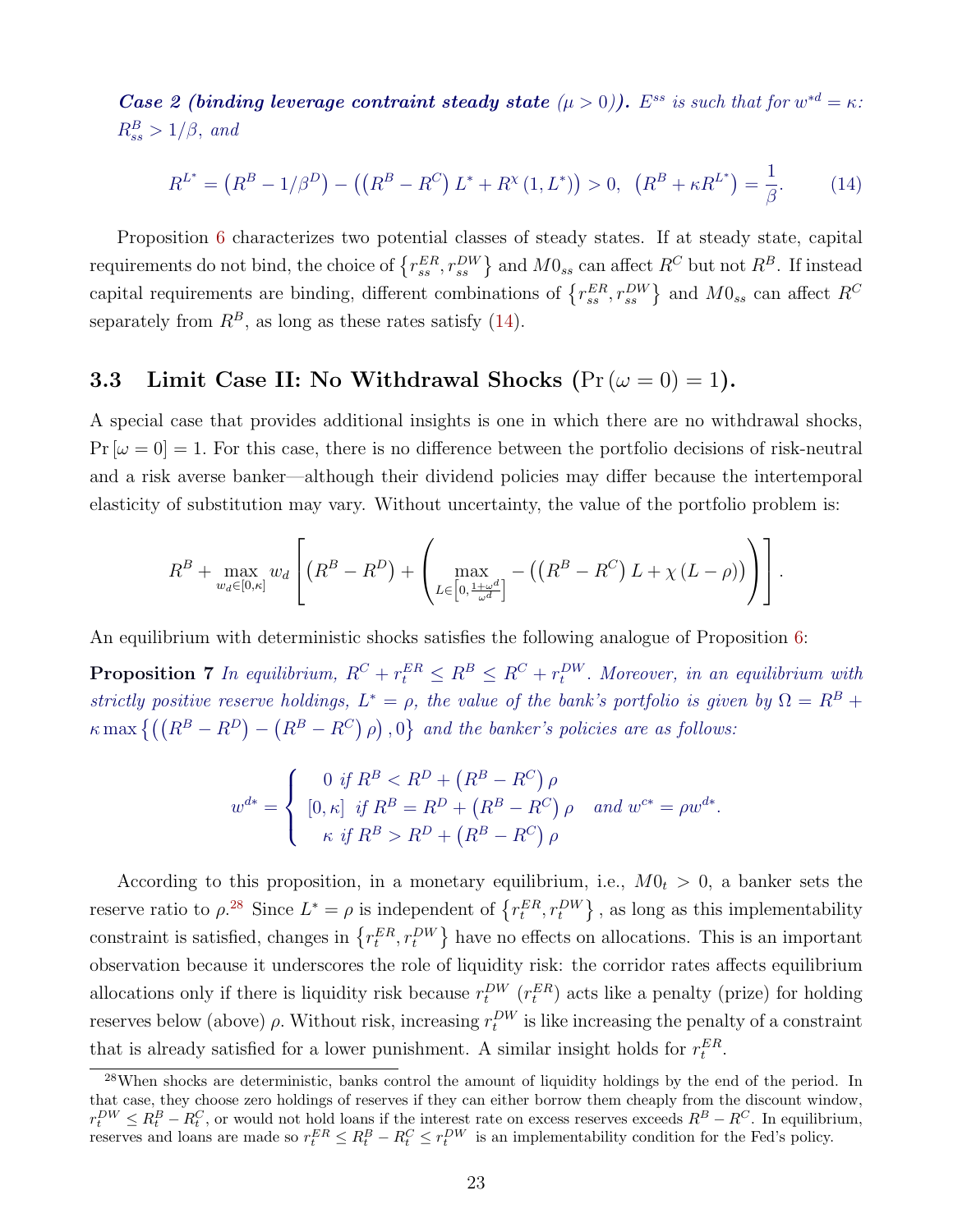Overall, for this limit case, since banks hold a liquidity ratio of  $L^* = \rho$  per deposit, reserve requirements act like a tax on financial intermediation: for every deposit, banks must maintain  $\rho$ in reserves, which earn no return, as opposed to loans. The rest of the equilibrium is characterized by Propositions [3](#page-14-2) and [4.](#page-15-1)

# 3.4 Limit Case III: Zero Lower Bound  $(r^{DW} = r^{ER} = 0)$ .

Consider the ZLB as states that have no liquidity risk, i.e.,  $\chi_t(\cdot) = 0$ . We focus on the case in which  $r_t^{DW} = r_t^{ER} = 0^{29,30}$  $r_t^{DW} = r_t^{ER} = 0^{29,30}$  $r_t^{DW} = r_t^{ER} = 0^{29,30}$  $r_t^{DW} = r_t^{ER} = 0^{29,30}$  $r_t^{DW} = r_t^{ER} = 0^{29,30}$ 

Thus,  $\Omega$  becomes:

$$
\Omega = R^{B} + \max_{w_d} w_d \left( \left( R^{B} - R^{D} \right) + \left( \max_{L \in \left[0, \frac{1 + \omega^d}{\omega^d} \right]} \left( R^{B} - R^{C} \right) L \right) \right).
$$

An equilibrium with strictly positive holdings of both loans and reserves requires  $R^B = R^C$ , as reserves are only valued because of their monetary return. Because the risk of withdrawals plays no role, the asset composition of the individual bank's balance sheet is indeterminate. If, in addition, capital requirements do not bind, then  $R^B = R^C = R^D$  so  $\Omega = R^B + \kappa \max \{R^B - R^D, 0\}$ . In summary, we have the following proposition.

**Proposition 8** A monetary equilibrium at the ZLB,  $r_t^{DW} = r_t^{ER} = 0$ , satisfies,  $R_t^B = R_t^C \ge R_t^D$ . The inequality is strict if and only if capital requirements are binding.

Notice that at the ZLB, the Fed has effects on lending if the capital requirement is binding. By carrying out open-market operations and varying the relative return on reserves, the Fed can affect lending.

# <span id="page-24-0"></span>4 Calibration

### 4.1 Dispersion of Deposit Growth  $(F_t)$

Our model requires a specification of the random withdrawal process for deposits,  $F_t$ . To obtain an empirical counterpart for this distribution, we use information from individual US commercial bank Call Reports. The Call Reports contain balance sheet information obtained from regulatory filings

<span id="page-24-1"></span><sup>&</sup>lt;sup>29</sup>Absence of liquidity risk also arises when banks are not subject to capital requirements,  $R^C \ge R^D$  and  $r^{ER} = 0$ . In this case, banks accumulate enough reserves so that they can fully cover deposits withdrawals. As long as deposits have a higher return or capital requirements bind, banks remain exposed to liquidity risk and individual banks have a determined portfolio, unlike standard monetary models (see e.g., [Buera and Nicolini](#page-47-12) [\(2013\)](#page-47-12) for a model with financial frictions and a cash in advance constraint on households' consumption).

<span id="page-24-2"></span><sup>&</sup>lt;sup>30</sup>The bounds on  $r_t^{DW}, r_t^{ER} \ge 0$  arise naturally in this setup. If  $r_t^{DW} = r_t^{ER}$ , one could argue that banks could request to hold currency—as opposed to electronic reserves. If  $r^{DW} < 0$ , banks would make infinite profits by borrowing from the Fed.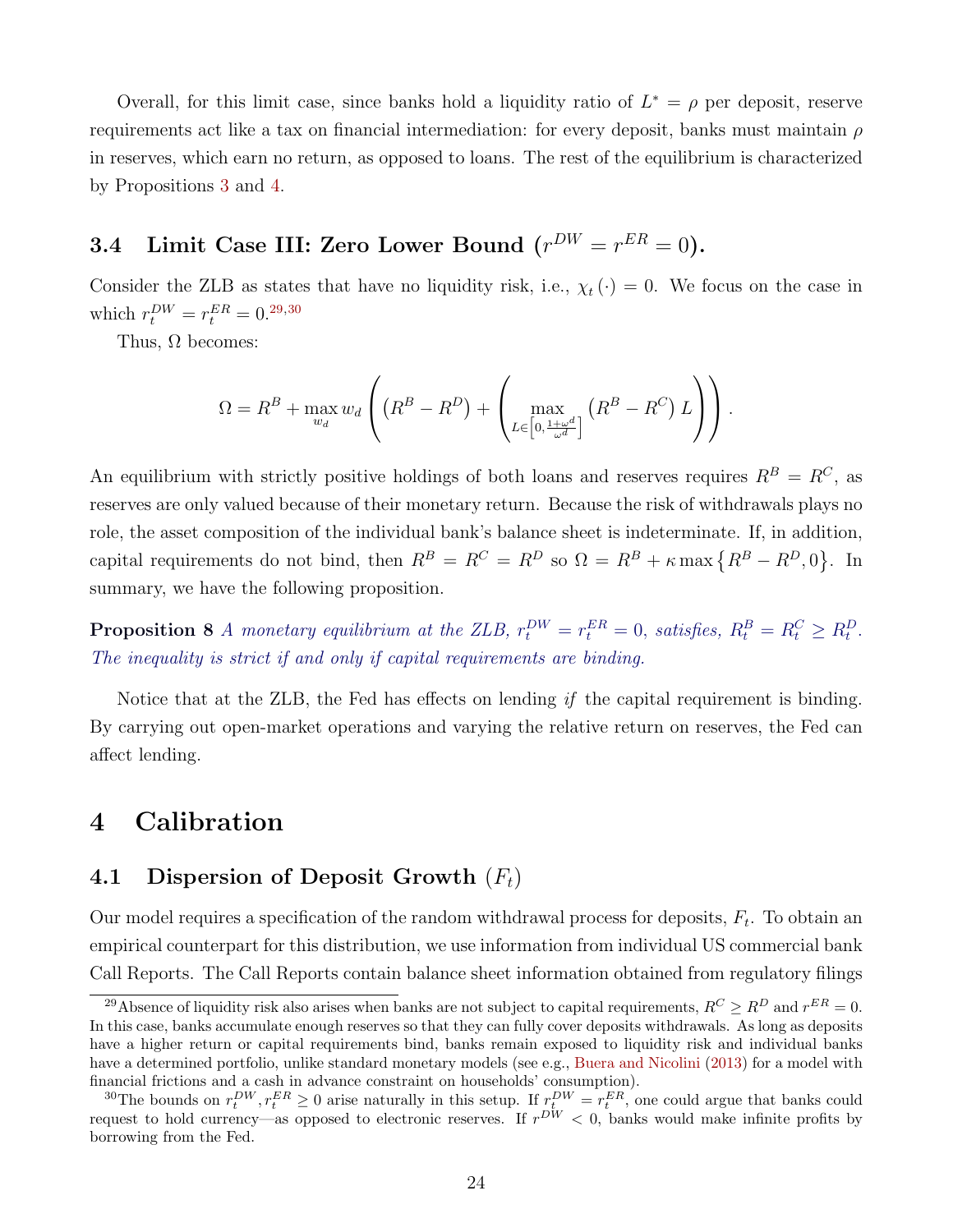collected by the Federal Deposit Insurance Corporation (FDIC). This information is compiled quarterly, so we define a period in our model as one quarter. We use information from 1990 Q1–2010 Q4.

In our model, all banks experience the same expected growth rates in deposits during the lending stage. Deviations from average growth during the lending stage are directly associated with  $\omega$ , the withdrawal shocks in the model. Hence, the distribution of the deviations from average deposit growth rates is directly associated with  $F_t$ . Thus, we calibrate  $F_t$  to that distribution.

Deposits in our model have no obvious empirical counterpart. In our model, demand deposits are the only liability whereas in practice commercial banks have other liabilities that include bonds and interbank loans, and long-term deposits such as time and savings deposits, in addition to demand deposits. To obtain an empirical counterpart of  $F_t$ , we use total deposits which include time and saving deposits and demand deposits. We make this choice for several reasons. The first reason is practical: total deposits feature a trend that is similar to the growth of all bank liabilities, unlike demand deposits. A second reason is that we do not want to attribute all deposit funding to demand deposits. Demand deposits feature substantially more dispersion than total deposits, which could exaggerate the liquidity costs associated with monetary policy changes.

The histogram in Figure [1](#page-26-0) reports the empirical frequencies of the cross-sectional deviations of growth rates from the mean growth rates of the cross-section, for each bank-quarter observation. The bars in Figure [1](#page-26-0) report the pre-crisis frequencies for the  $2000 \text{ Q1}-2007 \text{ Q4}$  sample of crosssectional dispersion in deposit growth rates. The solid curve is the analogue for a post-crisis sample, 2008 Q1–2010 Q4. The dispersion in growth rates in Figure [1](#page-26-0) suggests that total deposits are consistent with substantial liquidity risk, according to our model. However, the comparison among both samples shows only a minor change in the distribution during the crises—with a slightly more concentrated mass on the left.<sup>[31](#page-25-0)</sup>

Given the constructed empirical distribution, we fit a logistic distribution  $F(\omega, \mu^{\omega}, \sigma^{\omega})$  with  $\mu = -0.0029$  and  $\sigma^{\omega} = 0.022$ . We conduct a Kolmogorov-Smirnov goodness-of-fit hypothesis test. We cannot reject that the empirical distribution is logistic—with 50 percent confidence. Appendix [G](#page-72-0) provides additional details on how we construct the empirical distribution of deposit growthrate deviations. That appendix also investigates the empirical soundness of other features of our model.<sup>[32](#page-25-1)</sup>

<span id="page-25-1"></span><span id="page-25-0"></span> $31\,\text{We}$  use this information and a shutdown in the interbank market to study when we investigate hypothesis 3.

<sup>&</sup>lt;sup>32</sup>Our model predicts that the growth of equity is highly correlated—though not perfectly correlated—with the behavior of deposits. In Appendix [G,](#page-72-0) we analyze this correlation in the data and find a positive correlation of about 0.17. This should be expected since our model does not capture credit risks , variations in security prices, differences in dividend policies, or shifts in operating costs. We also discuss the validity of the time-independence of  $\omega$ . We show that our deposit growth measures show a positive but small autocorrelation of about 0.17.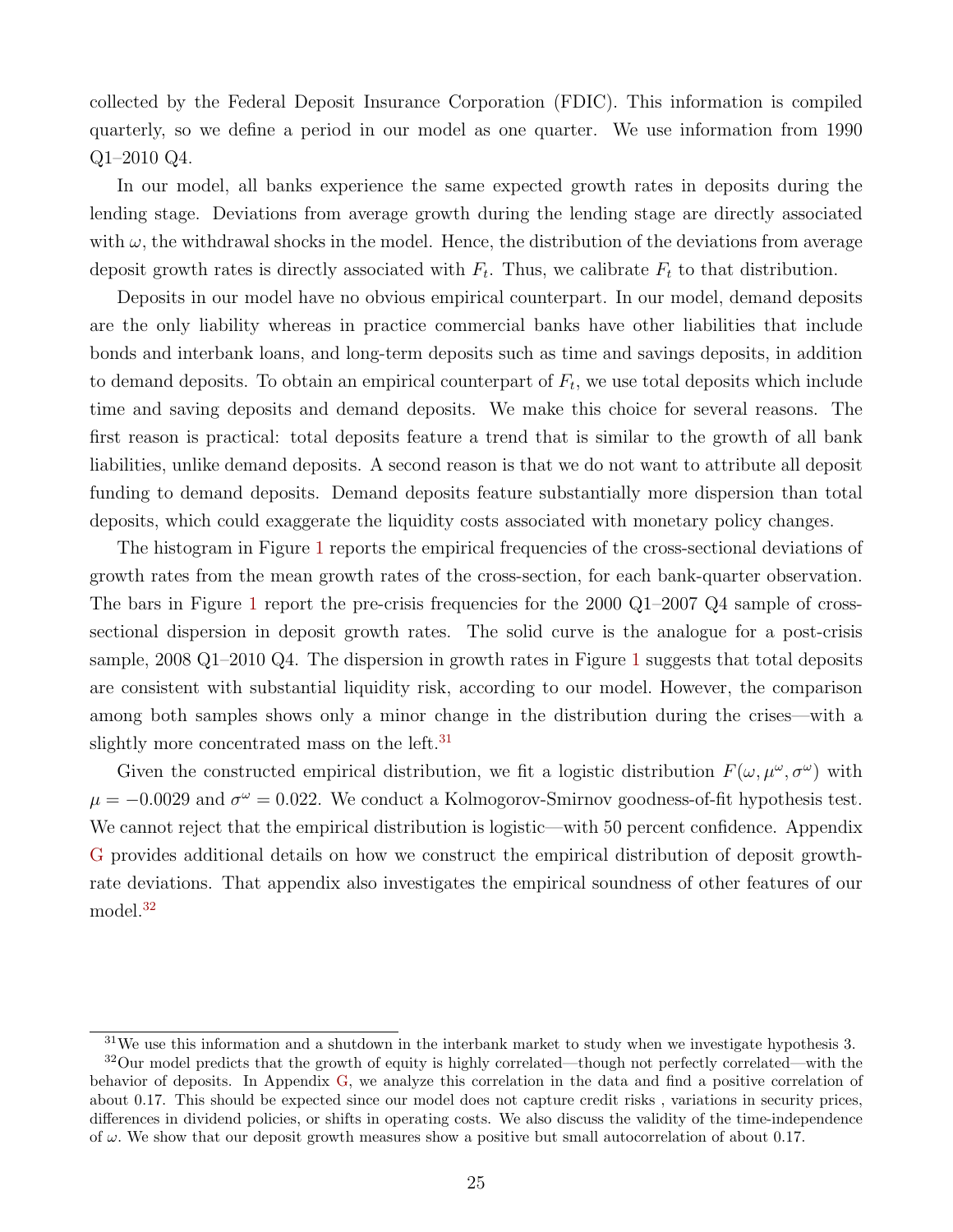<span id="page-26-0"></span>

Figure 1: Histogram of Deviations from Cross-Sectional Mean Growth Rates for Total Deposits. For every bank-quarter observation, the histogram reports frequencies for deviations of the growth rate of total deposits relative to the cross-sectional average growth of total deposits in a given quarter.

### 4.2 Parameter Values

The values of all parameters are listed in Table [1.](#page-27-0) We need to assign values to the following parameters  $\{\kappa, \rho, \beta, \delta, \xi, \gamma, \epsilon, r^{ER}, r^{DW}, R^d\}$ . We set the capital requirement,  $\kappa = 15$ , and the reserve requirement,  $\rho = 0.05$ , to be consistent with actual regulatory parameters: this choice corresponds to a required capital ratio of 9 percent and a reserve ratio of 5 percent. We set  $\delta = 0$ so that loans become one-period loans. We set risk aversion to  $\gamma = 0.5$ .

The value of the loan demand elasticity given by the inverse of  $\epsilon$  is set to 1.8, which is an estimate of the loan demand elasticity by [Bassett et al.](#page-46-11)  $(2010).^{33}$  $(2010).^{33}$  $(2010).^{33}$  $(2010).^{33}$  Finally, we set the discount factor so as to match a return on equity of 8 percent a year. This implies  $\beta = 0.985$ . The interest rate on deposits is set to  $R^D = 1$ . We set the value of  $\xi = 0.5$  so that the Fed funds rate is in the middle of the corridor rate, as usually occurs in practice. We set  $r^{ER} = 0$ , which is the

<span id="page-26-1"></span><sup>&</sup>lt;sup>33</sup>This value for the elasticity of loan demand is consistent with the microfoundation provided in Appendix [D,](#page-60-0) based on estimates of the elasticity of labor supply in the lower range.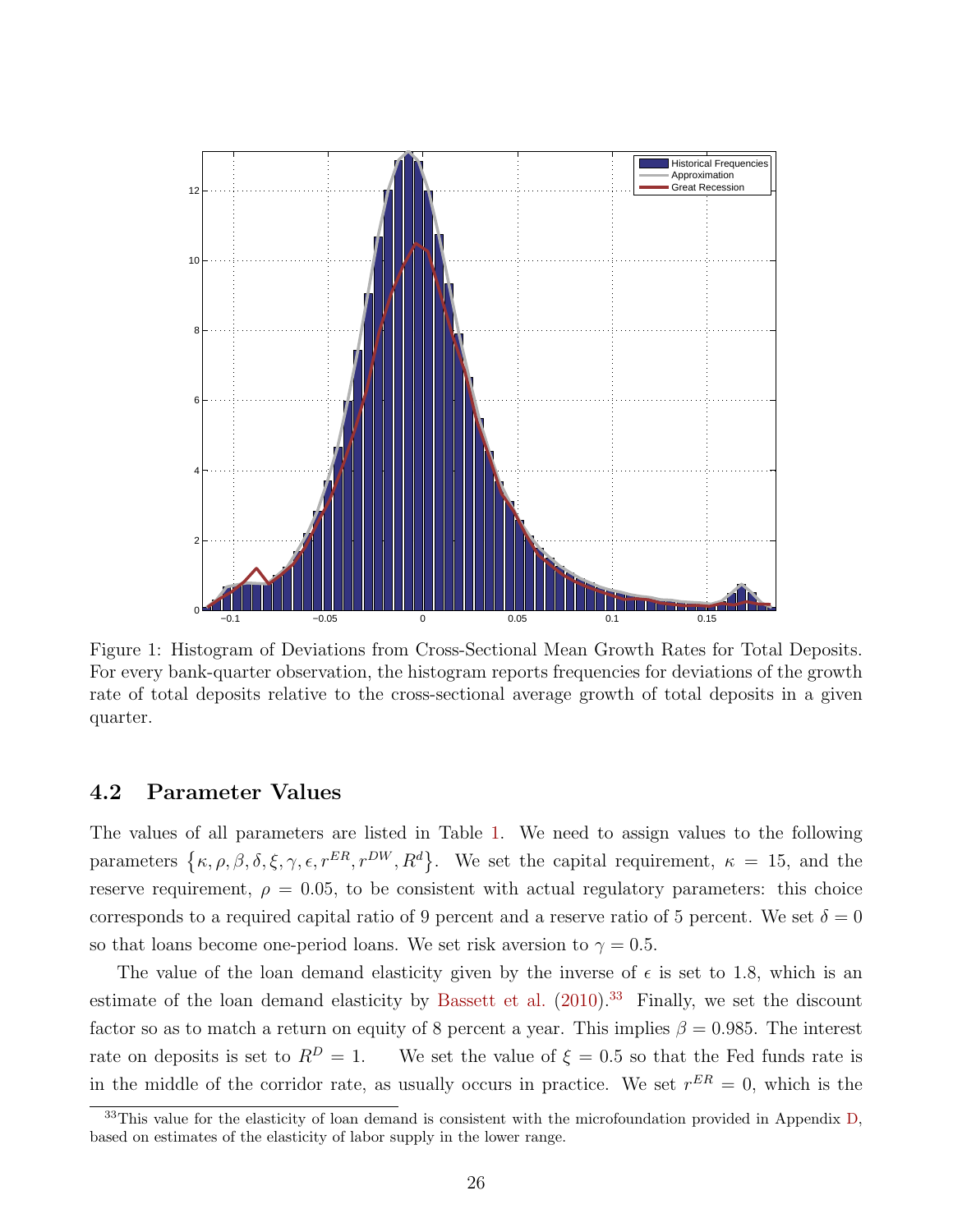<span id="page-27-0"></span>

|                               | Value            |
|-------------------------------|------------------|
| Capital requirement           | $\kappa=15$      |
| Discount factor               | $\beta = 0.985$  |
| Risk aversion                 | $\gamma=0.5$     |
| Loan maturity                 | $\delta = 0$     |
| Bargaining parameter          | $\xi = 0.5$      |
| Reserve requirement           | $\rho = 0.05$    |
| Loan demand elasticity        | $1/\epsilon=1.8$ |
| Discount window rate (annual) | $r^{DW} = 2.5$   |
| Interest on reserves (annual) | $r^{ER}=0$       |

Table 1: Parameter Values

pre-crisis interest rate on reserves paid by the Federal Reserve. The discount window rate is set to  $r^{DW} = 2.5$  percent expressed at annualized rates. These choices deliver a fed funds rate of  $r^{FF} = 1.25$  percent.<sup>[34](#page-27-1)</sup> Finally, we assume that the Fed targets price stability so  $R^C = 1$ .

### 4.3 Steady-State Equilibrium Portfolio

We start with an analysis of the equilibrium portfolio at steady state and investigate the effects of withdrawal shocks on banks' balance sheets. The equilibrium portfolio corresponds to the solution of the Bellman equation [\(1\)](#page-13-3) evaluated at the loan price that clears the loans market, according to condition [\(10\)](#page-17-2), and the equilibrium probability of matching in the interbank market.

The left panel of Figure [2](#page-28-0) shows the probability distribution of the reserve deficits during the balancing stage and the penalty associated with each deficit; the mass of the probability distribution is rescaled to fit in the same plot. The penalty function  $\chi$  has a kink at zero, because  $r^{DW} > r^{ER}$ . Notice that the distribution of the reserve deficits inherits the distribution of the withdrawal shock, since the reserve deficit depends linearly on the withdrawal realization. Because in equilibrium, there is an average excess surplus, the distribution's mean is above zero.

The right panel of Figure [2](#page-28-0) shows the distribution of equity growth as a function of  $\omega$ . In equilibrium, banks that experience deposit inflows will increase their equity, whereas those that experience outflows see their equity shrink. Because the penalty inflicts relatively higher losses to outflows than to the benefits from inflows, the distribution of equity growth is skewed to the left. In particular, there is a fat tail with probabilities of losing more than 1 percent of equity in

<span id="page-27-1"></span> $34$ Since we consider a steady state without inflation, this is also the real interest rate.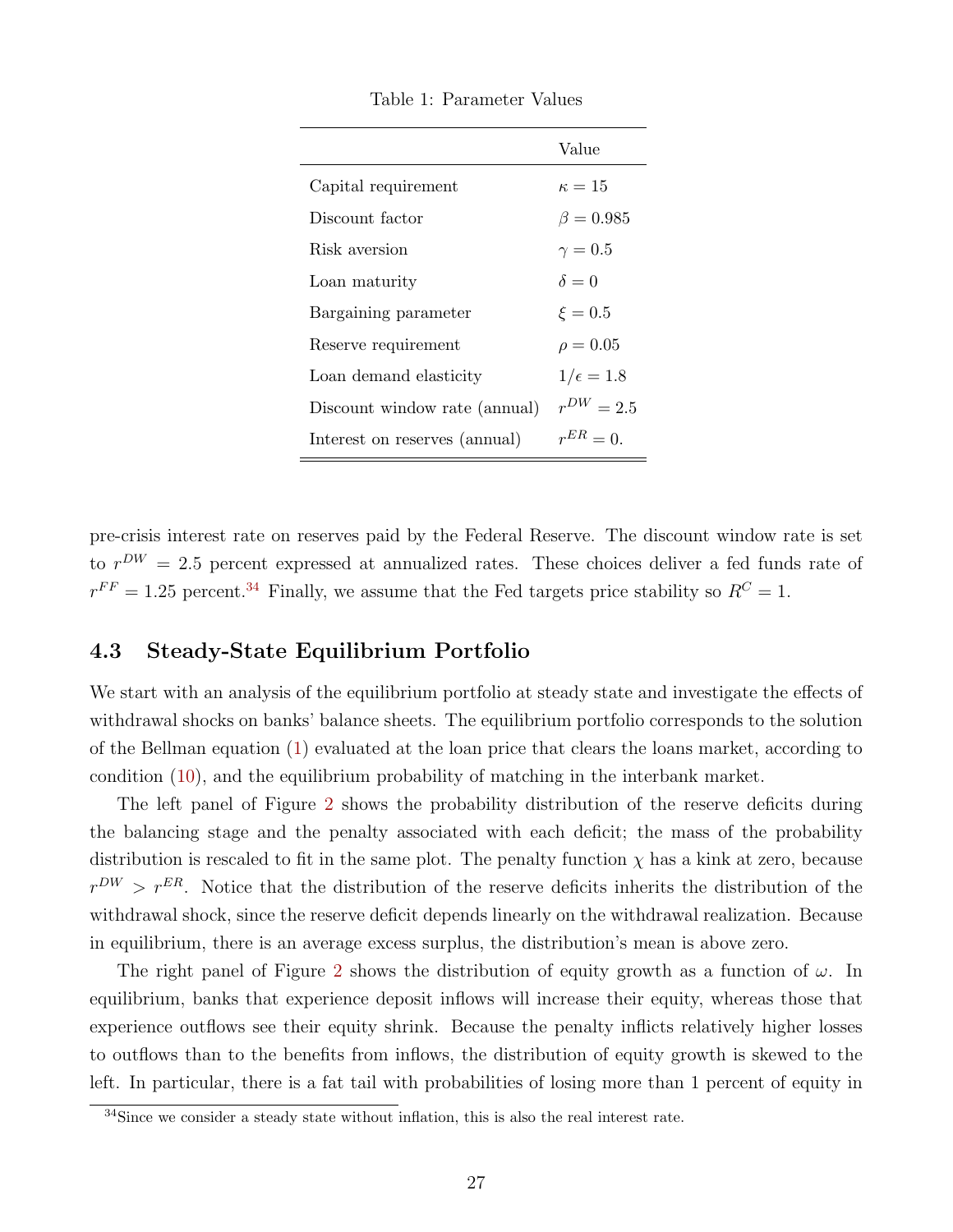<span id="page-28-0"></span>

a given period, while the probability of growing more than 0.8 percent in a period is close to nil.

Figure 2: Portfolio Choices and Effects of Withdrawal Shocks

## 4.4 Policy Functions at Given Prices

We start with a partial equilibrium analysis of the model by showing banks' policy functions for different loan prices. Figure [3](#page-29-1) reports decisions for reserves, loans and dividends, as well as liquidity and leverage ratios, the value of the asset portfolio, liquidity risks, expected returns, and expected equity growth rates for different loan prices  $q$ . The policies correspond to the solution to the Bellman equation  $(4)$  for different values of q and fixing the probability of a match in the interbank markets at steady state. The solid dots in Figure [3](#page-29-1) are the values associated with the equilibrium q.

As Figure [3](#page-29-1) shows, the supply of loans is decreasing in  $q$  —i.e., increasing in the return on loans. Instead, reserve rates are *increasing* in q. As the loan prices decrease, loans become more profitable which leads banks to keep a lower fraction of their assets in low return assets, i.e., reserves.

In addition, dividends are increasing in  $q$  due to a substitution effect: when returns on loans are high, banks cut dividend payments to allocate more funds to profitable lending—recall that we have assumed that  $\gamma < 1$  so that the substitution effect dominates the wealth effect. Exposure to liquidity risk, measured as the standard deviation of the cost of rebalancing the portfolio  $\chi(x)x$ , is also decreasing in loan prices, reflecting the fact that banks' asset portfolios become relatively more illiquid when loan prices decrease.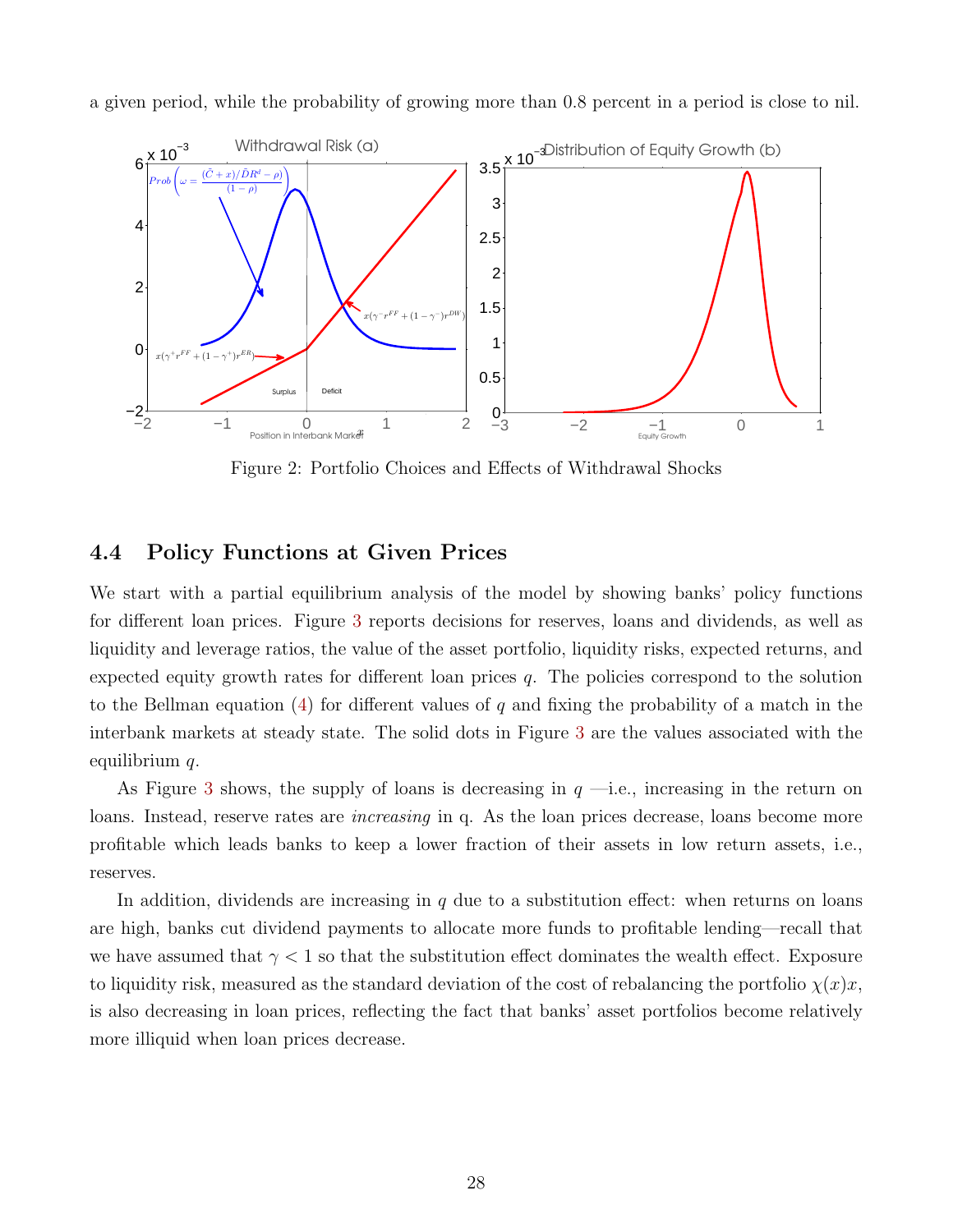<span id="page-29-1"></span>

Figure 3: Policy Function for Different Loan Prices. The probability of matching in the interbank market is fixed at the steady-state value.

# <span id="page-29-0"></span>5 Transitional Dynamics

This section studies the transitional dynamics of the economy in response to different shocks associated with Hypotheses 1–5. The shocks we consider are equity losses, a tightening of capital requirements, an increase in the dispersion of withdrawals, a shutdown of the interbank market, credit demand shocks, and changes in the discount window and interest rate on reserves. Shocks are unanticipated upon arrival at  $t = 0$ , but their paths are deterministic for  $t > 0$ . In all cases, we assume that the shock follows  $\varepsilon_t = \rho \varepsilon_{t-1} \forall t \geq 1$ , where  $\varepsilon$  denotes the deviation from the steady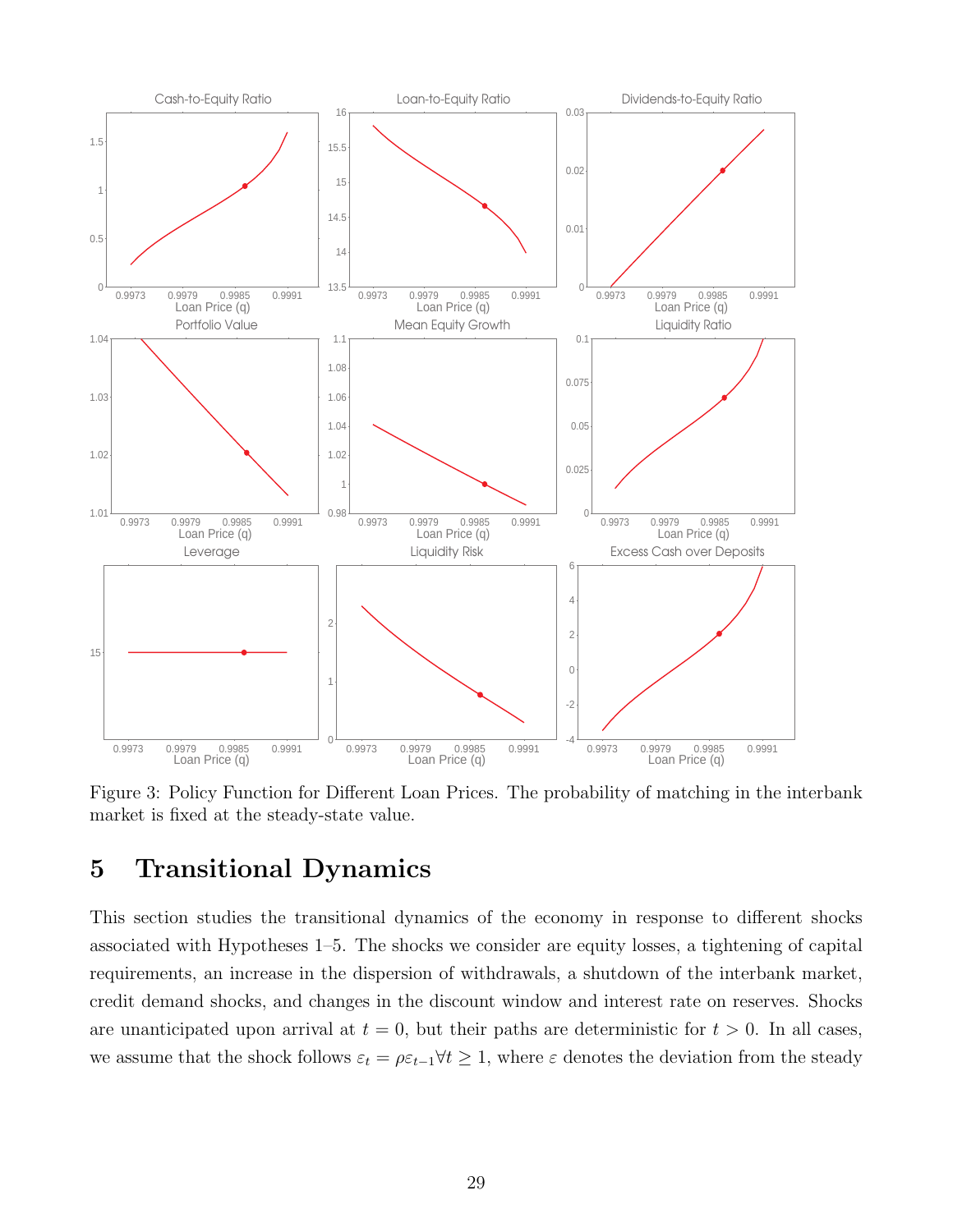state. We set  $\rho = 0.8$ , so that the half-life of the shock is about three years.<sup>[35](#page-30-0)</sup> Throughout the experiments, we consider a monetary policy regime such that the Fed has a zero inflation target  $R<sup>C</sup> = 0$ — i.e., the Fed performs open-market operations altering  $M0<sub>t</sub>$ —to maintain price stability:  $p_t = p$ . [36](#page-30-1)

#### 5.1 Equity Losses

We begin with a shock that translates into a sudden, unexpected decline in bank equity. This shock captures an unexpected rise in non-performing loans, security losses, or off-balance-sheet losses left out of the model.<sup>[37](#page-30-2)</sup> Figure [4](#page-31-0) illustrates how bank balance sheets shrink in response to 2 percent equity losses. The top panels show the evolution of total lending, total reserves, and liquidity risk, and the bottom panel shows the level of equity, return on loans and the dividend rate.

To understand these dynamics, recall that all bank policy functions are linear in equity. Thus, holding prices fixed, a loss in equity should lead to a proportional 2 percent decline in loans and reserves. However, the contraction in loan supply also generates a drop in loan prices on impact —through movement along the loan demand curve. The reduction in q leads to an increase in loan returns through the transition. As a consequence of the higher profitability on loans, reserve holdings fall relatively more than loans. Banks shift their portfolios toward loans exposing themselves to more liquidity risk. The overall return to the banks' portfolios also increases after the shock. With this, dividends fall as their opportunity cost increases. The increase in bank returns and lower dividends leads to a gradual recovery of initial equity losses. As equity recovers, the economy converges to the initial steady state and the transition is quick; the effects of the shock cannot be observed after six quarters.

When  $\delta > 0$ , there is an additional amplification effect not shown here. The reduction in the supply of credit further lowers  $q$ , and this in turn, lowers marked-to-market equity,  $E$ , beyond the initial impact of the shock. All other responses are therefore amplified.

<span id="page-30-0"></span><sup>35</sup>The assumption of unanticipated shocks is mainly for pedagogical purposes. In fact, it is relatively straightforward to compute the model to allow for aggregate shocks, which are anticipated. Due to scale invariance, we would not have to keep track of the cross-sectional distribution of equity anyway.

<span id="page-30-1"></span><sup>&</sup>lt;sup>36</sup>We assume this not only for illustrative reasons but also because in the context of the Great Recession, the core personal consumption expenditures index (PCE) remained close to 1 percent. It is straightforward to consider alternative monetary policy regimes.

<span id="page-30-2"></span><sup>&</sup>lt;sup>37</sup>One way to incorporate this explicitly in the model would be to consider specific shocks to loan default rates. To the extent that equity is the only state variable, the analysis of the transitional dynamics is analogous to studying the evolution of the model under a richer structure for loans.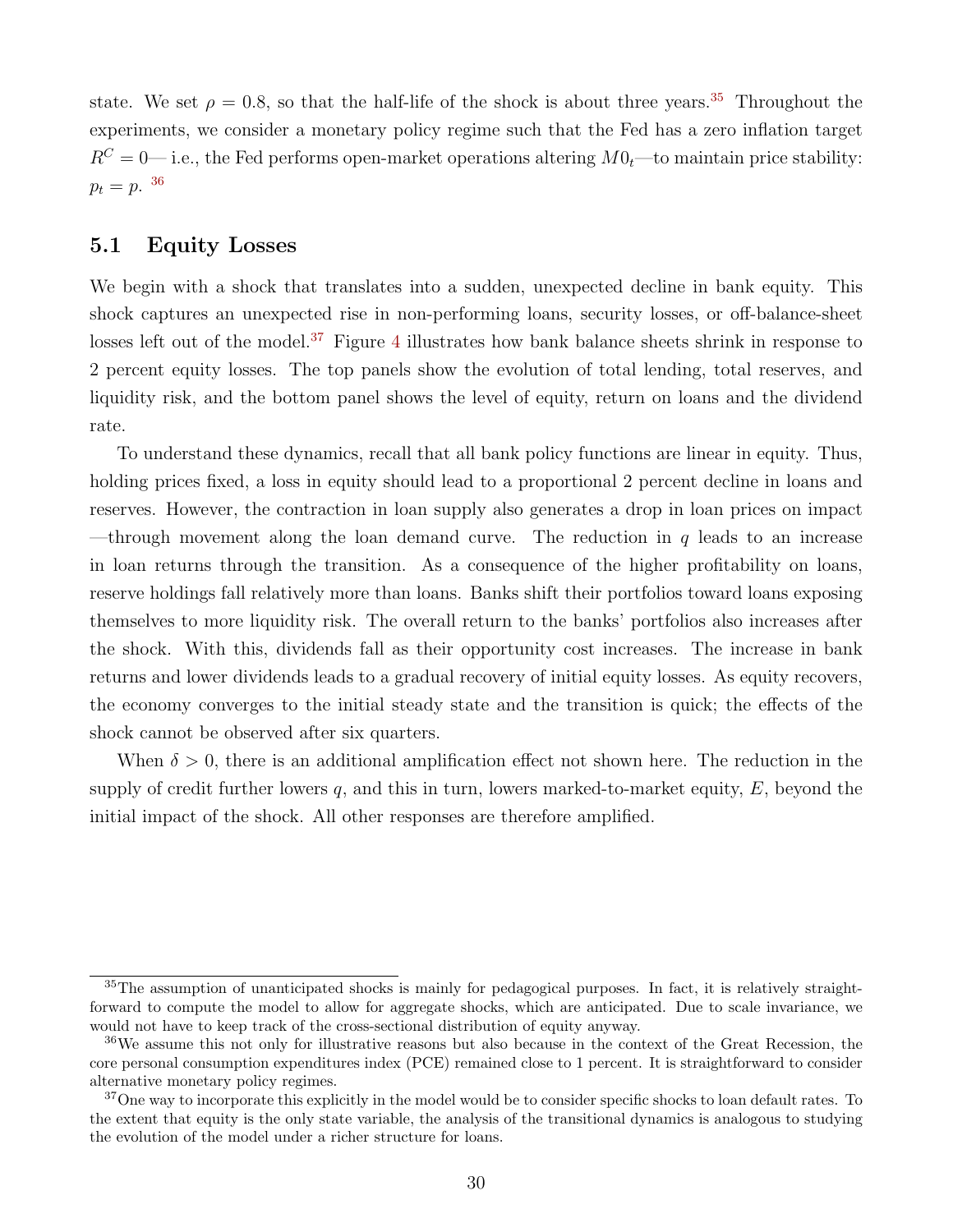<span id="page-31-0"></span>

Figure 4: Impulse Response to Equity Losses

### 5.2 Capital Requirements

The effects of a sudden and transitory a reduction in  $\kappa$ , are shown in Figure [5.](#page-32-0) The shock is a 10 percent decrease in  $\kappa$  which is associated with a 1 percent increase in the capital ratio of banks for the calibrated level of leverage. Notice that because the capital requirement is binding at the steady state, the reduction in  $\kappa$  implies a tightening of the capital requirement.

The short-run behavior of the transition is very similar to the behavior after equity losses. As with equity losses, the contraction in capital requirements reduces the supply of loans because as the constraint gets tighter, banks must operate as if they had less equity. As a result, the return on loans increase and the liquidity ratio is reduced. Notice that because of the marked-to-market capital requirement constraint, the initial tightening in capital requirements is tightened further due to the general equilibrium effect on loan prices.

In the medium term, equity begins to exceed its steady-state value. This happens because the return on loans increases and banks pay fewer dividends. Eventually, the increase in equity overcomes the increase in capital requirements. Ultimately, the economy converges back to a steady-state level of equity as the capital requirement shock converges back to its original level.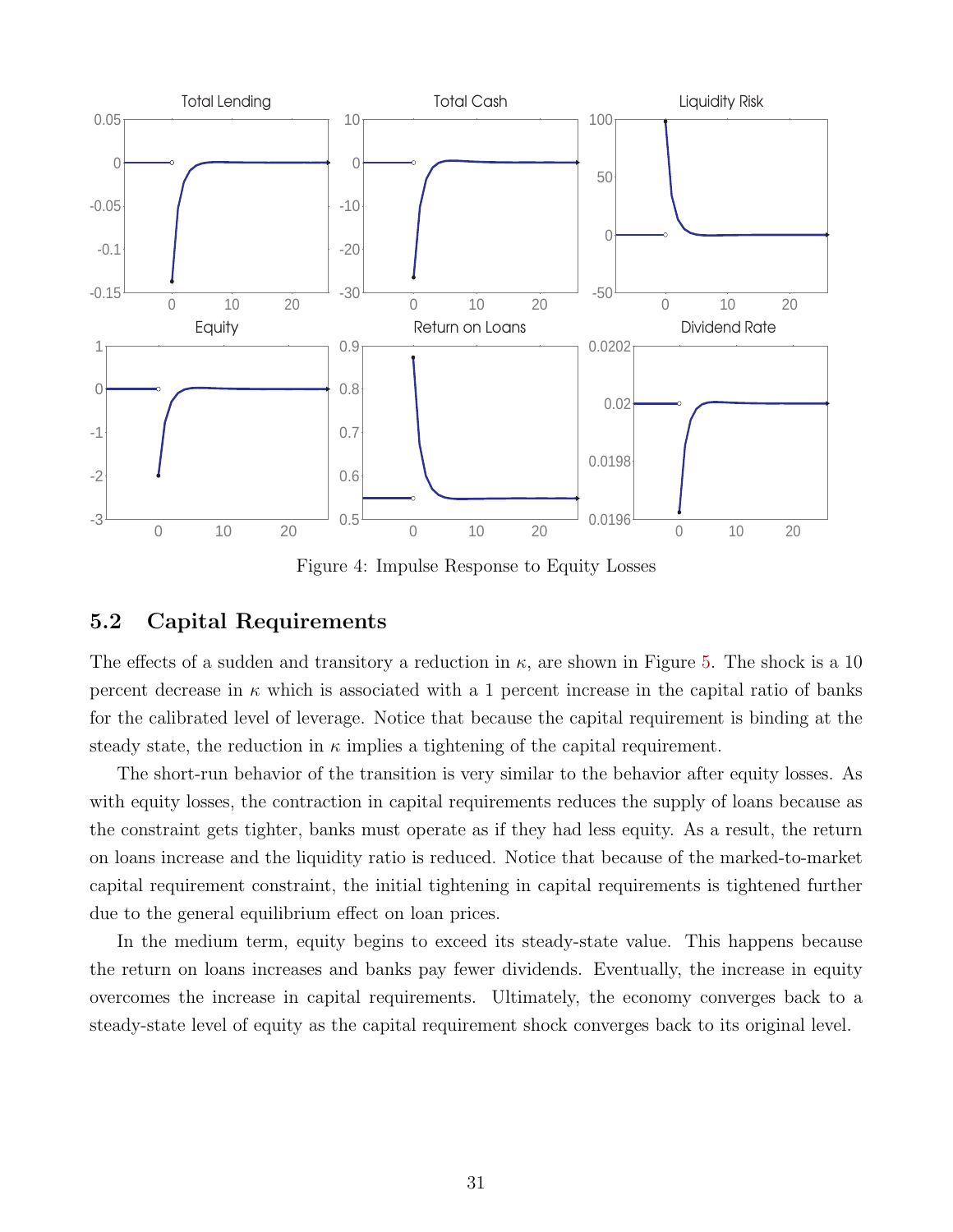<span id="page-32-0"></span>

Figure 5: Impulse Response to a Tightening in Capital Requirements

### 5.3 Interbank Market Shocks

#### 5.3.1 Bank-Run Shocks

Here we study the possibility of a bank run. We consider a 5 percent probability that all the deposits are withdrawn from a given bank—i.e.,  $\omega = 1$ . These bank runs are on individual institutions, since we maintain the assumption that deposits are not withdrawn from the banking system as a whole.<sup>[38](#page-32-1)</sup> The effects of this shock are illustrated in Figure [6.](#page-33-0)

The risk of a bank run generates an increase in liquidity risk, leading banks to hoard reserves. Because reserve requirements are constant, this means that banks accumulate more excess reserves. Notice that the liquidity risk is still about three times larger than in the steady state although banks hold more reserves. Since the Fed's objective is a zero inflation target, the Fed supplies reserves to meet this target. Naturally, higher liquidity costs induce a decline in the supply of loans, since banks substitute loans for reserves. In equilibrium, this leads to an increase in the price of loans and a decline in the aggregate volume of lending.

In tandem, banks respond to the risk of a bank run by cutting dividend payments. Although higher liquidity costs are associated with lower returns, the contraction in loan supply generates a more-than-compensating increase in expected bank returns. This leads to an increase in equity

<span id="page-32-1"></span><sup>&</sup>lt;sup>38</sup>Thus, we adjust F accordingly by assuming a 5 percent probability of a large inflow of deposits. It is also possible to extend the model to study system-wide bank runs, as in [Uhlig](#page-49-8) [\(2010\)](#page-49-8) (see also [Robatto,](#page-49-9) [2013\)](#page-49-9).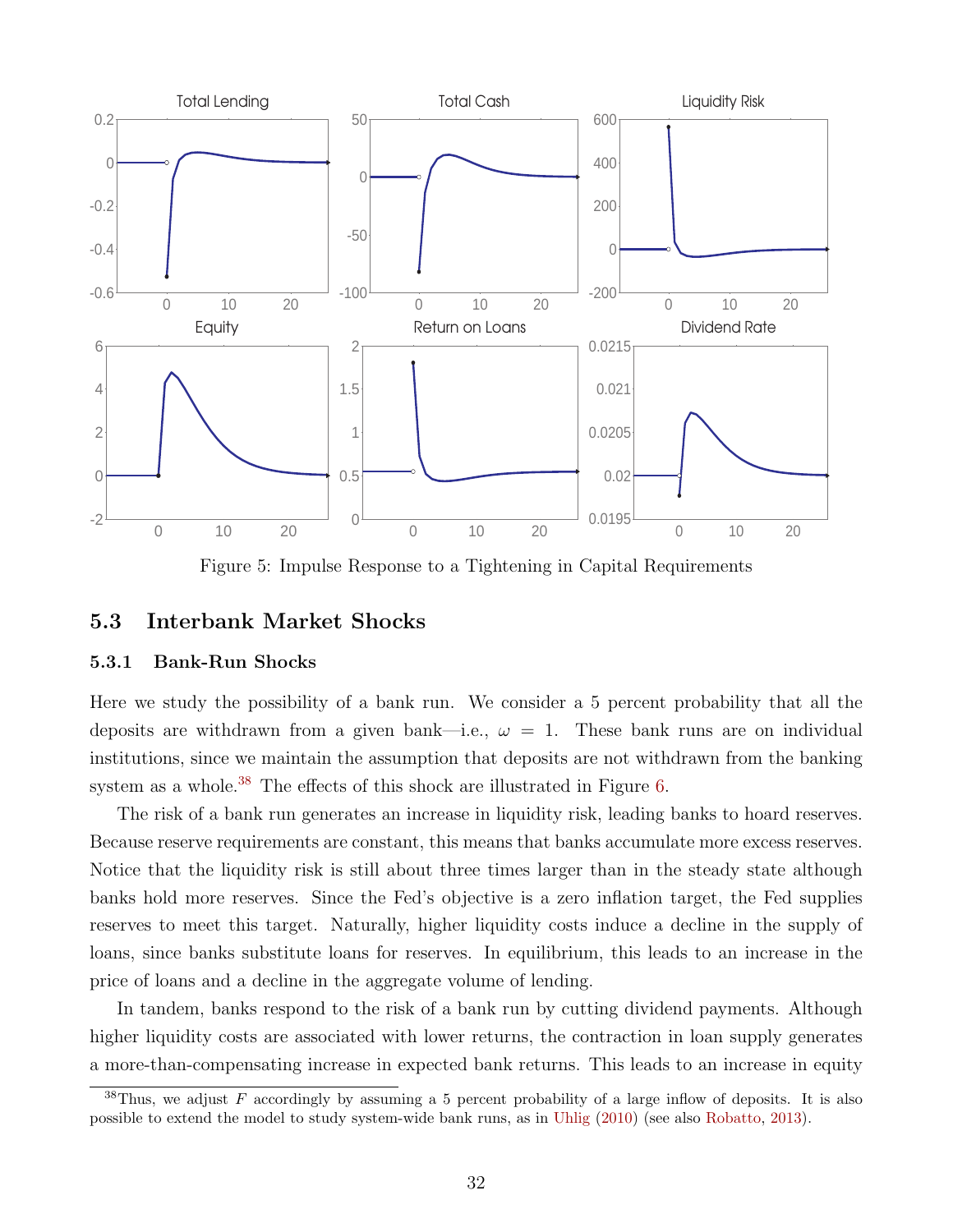over time. As equity grows, this mitigates the fall in lending ratios. Eventually, lending rises above its steady-state value. This is because several quarters after the shock is realized, the effect on bank equity compensates for the portfolio effect as the shock begins to decay.

<span id="page-33-0"></span>

Figure 6: Impulse Response to a Bank-Run Shock

#### 5.3.2 Interbank Market Shutdown

Disruptions in the interbank market can be studied through shocks that drive the probability of a match in the interbank market to zero.<sup>[39](#page-33-1)</sup> Hence, reserves are borrowed (lent) only from (to) the Fed. Because banks that face a reserve deficit borrow directly at  $r^{DW}$ , liquidity risk increases. The effects of the interbank market freeze are shown in Figure [7.](#page-34-0) Overall, the effects are similar to the bank-run shock we describe earlier.

<span id="page-33-1"></span><sup>&</sup>lt;sup>39</sup>A recent macroeconomic model of endogenous interbank market freezing due to asymmetric information with one-period lived banks is [Boissay et al.](#page-46-12) [\(2013\)](#page-46-12).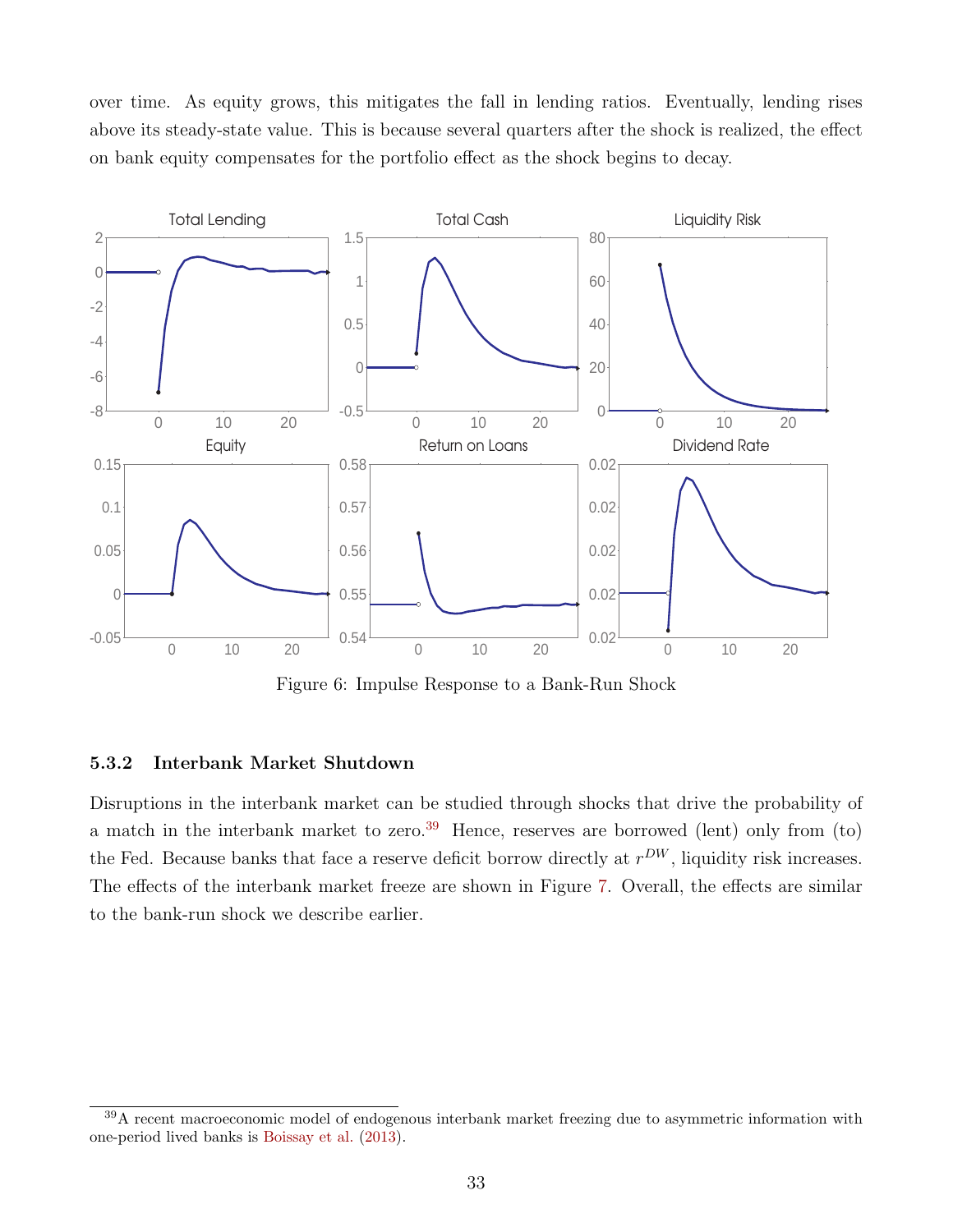<span id="page-34-0"></span>

Figure 7: Impulse Response to Freezing in Interbank Markets

### 5.4 Credit Demand

The effects of negative credit demand shocks are captured through a decline in  $\Theta_t$ . Figure [8](#page-35-0) illustrates the effects of a negative temporary shock to  $\Theta_t$ .

The effects of credit demand shocks contrast sharply with the effect of the shocks considered above, because all of the prior shocks cause a contraction in the supply of loans and an increase in the return on loans. In contrast, demand shocks cause a decline in the return on loans and a shift along the supply curve. As a result, banks shift their portfolios toward reserves as the opportunity cost of holding reserves lowers. The liquidity risk almost vanishes. Initially, banks respond by paying higher dividends due to the overall decline in their portfolio returns. The reduction in returns and dividend increments brings equity below the steady state. As the shock decays around a year and a half later, the economy follows a transition similar as to the shock to equity, slowly increasing lending rates and reducing dividend rates until equity returns to the steady state.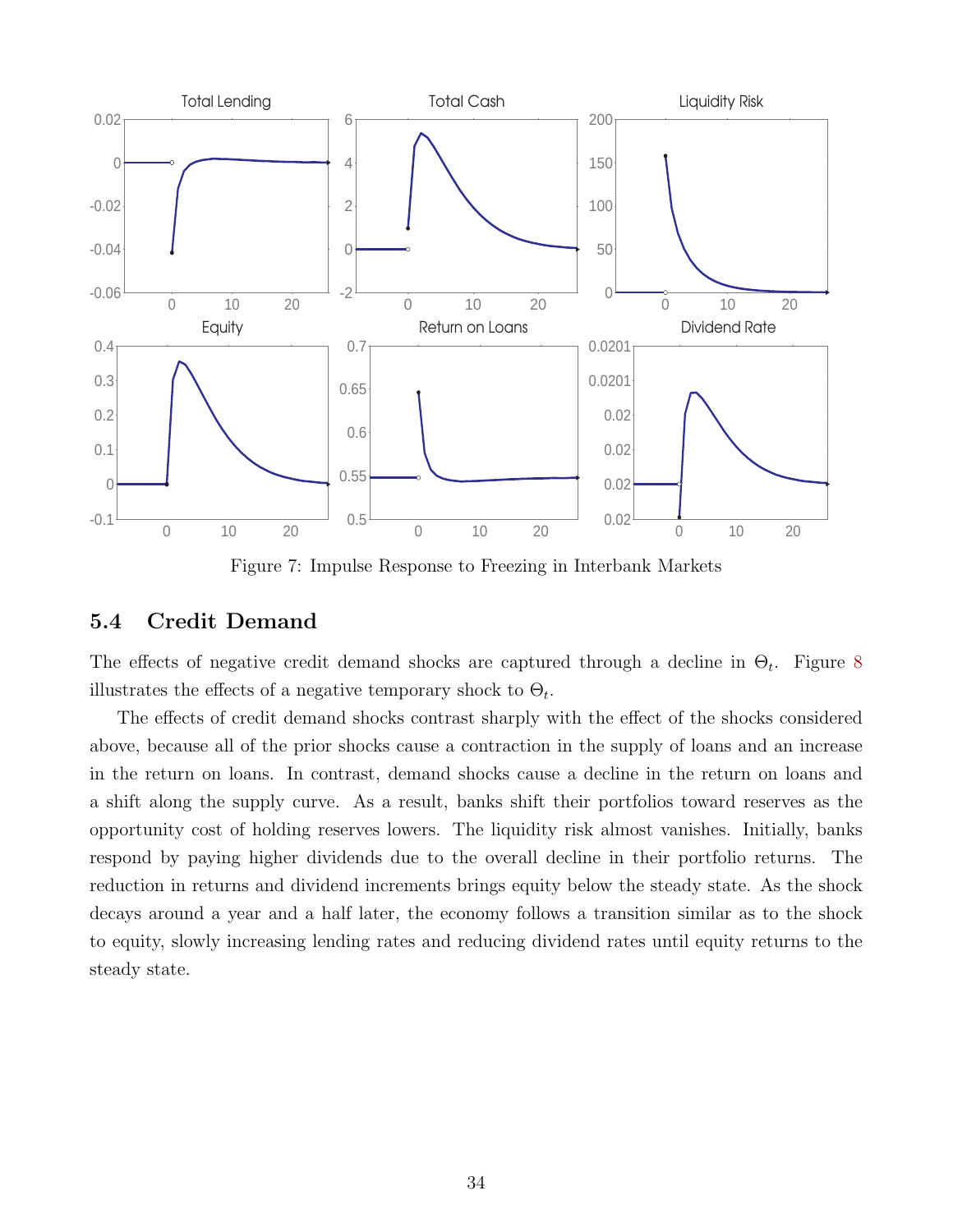<span id="page-35-0"></span>

Figure 8: Impulse Response to Credit Demand Shock

## 5.5 Policy Rates

### 5.5.1 Discount Window

We now analyze the effects of interest rate policy shocks, depicted in Figure [9.](#page-36-0) In the experiment, we study a positive shock of 100 basis points (bps) to the discount window rate, expressed at annualized rates. Banks respond to this increase by reducing lending. Policy effects are similar to the effects of shocks that increase liquidity costs. In addition, there is a high pass-through from the policy rate to the return on loans.

### 5.5.2 Interest on Reserves

A shock to the interest on excess reserves works similarly to an increase in the discount window rate, since both increase the return of holding reserves. We study a shock that raises this rate from 0 bps to 100 bps (annualized), a shock that corresponds to the recent Fed policy of remunerating excess reserves. The effect of this policy is illustrated in Figure [10.](#page-36-1) The shock makes reserves relatively more attractive. In response, banks reallocate their portfolio from loans toward reserves.<sup>[40](#page-35-1)</sup>

<span id="page-35-1"></span> $40$ Notice that liquidity risk does not decline despite the increase in cash holdings by banks. This occurs because the increase in the interest rate on excess reserves leads to larger differences in returns between banks with a surplus and banks with a deficit of reserves.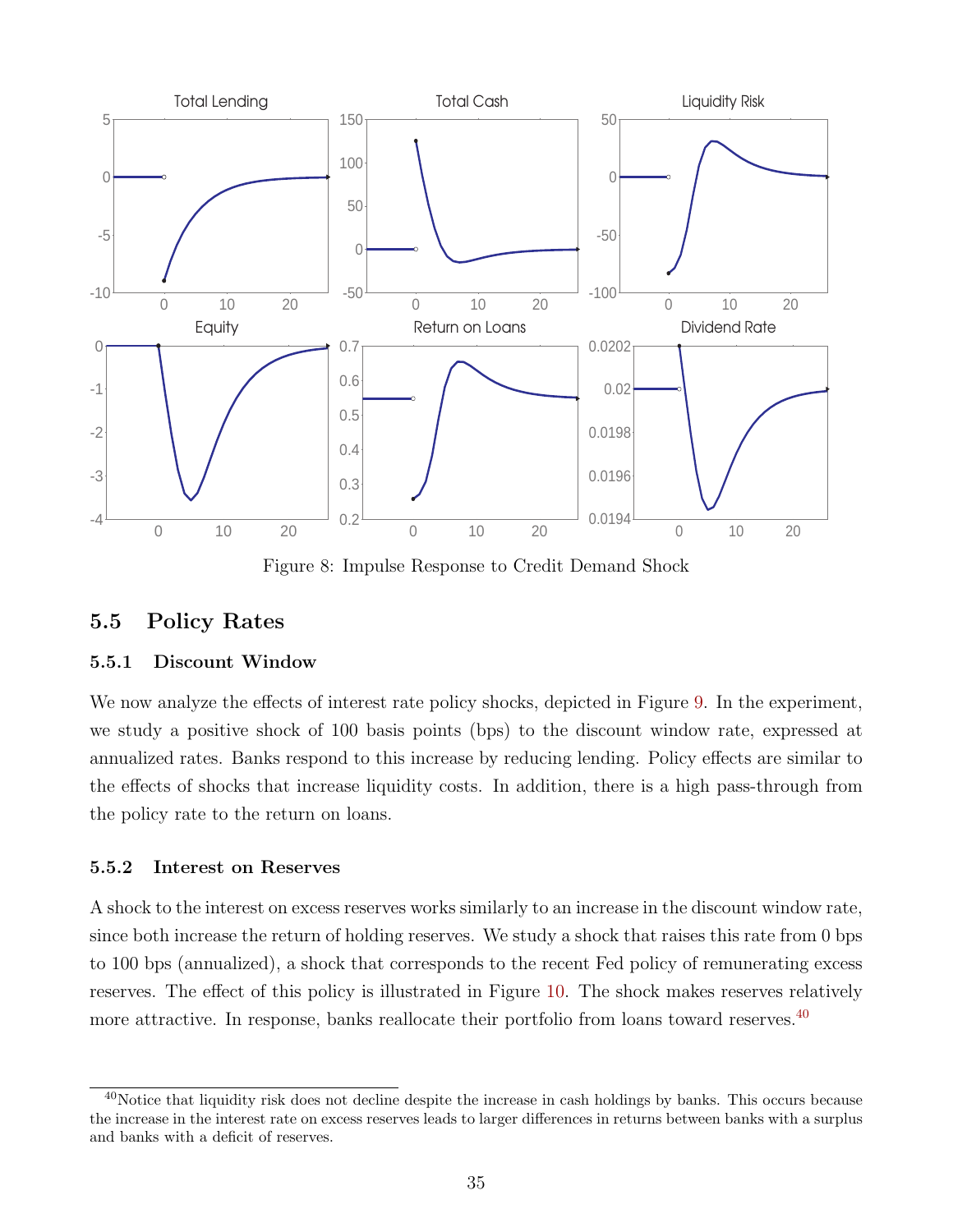

Figure 9: Impulse Response to a Rise in the Discount Window Rate



Figure 10: Impulse Response to a Shock to the Interest Rate on Excess Reserves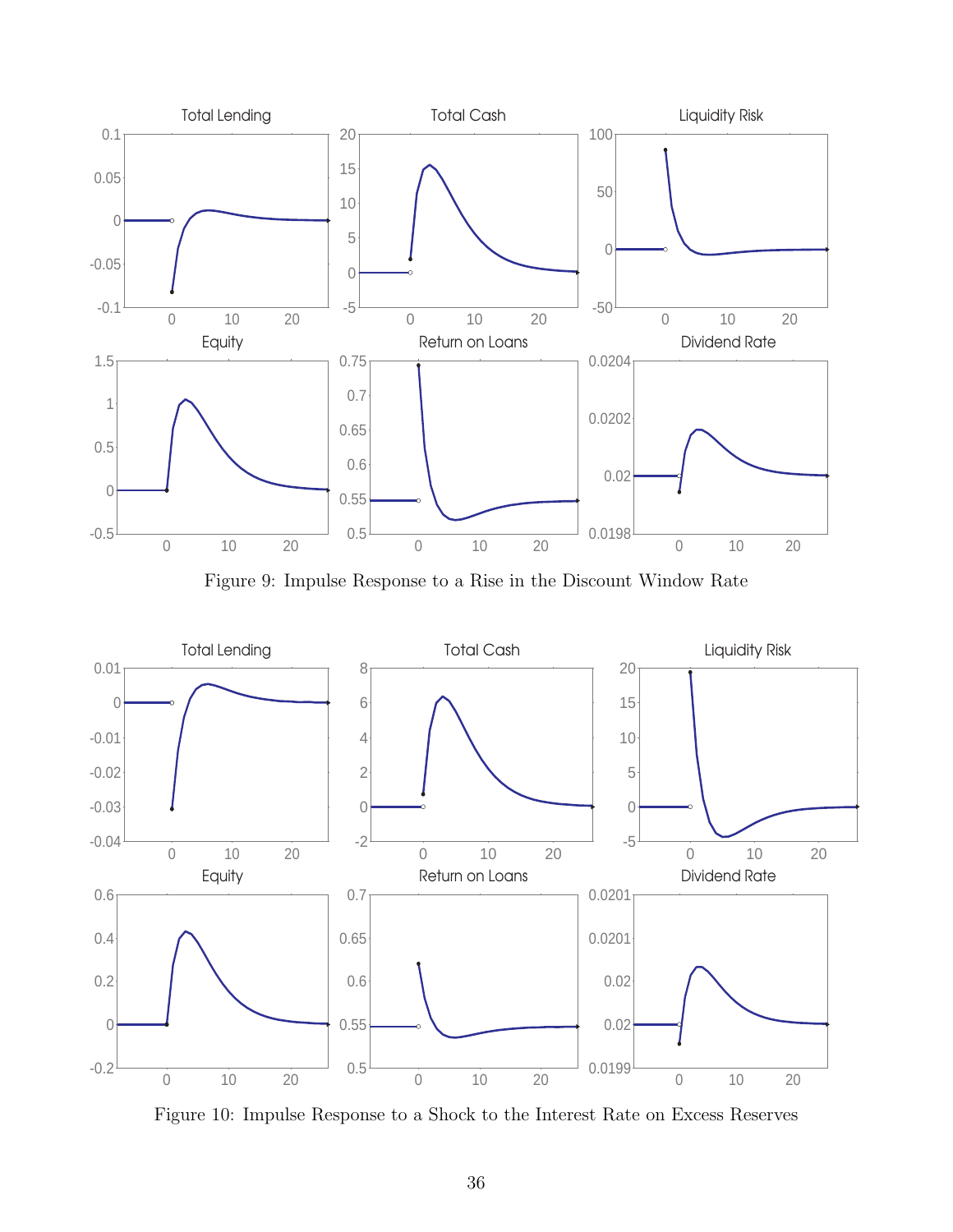#### 5.6 Unconventional Open-Market Operations

Finally, we study loan purchases by the Fed. We study the effects of loan purchases amounting to 2 percent of the outstanding stock of loans at the steady state. We also assume that the Fed gradually reverses the operation in about four years. Unconventional open-market operations boost total lending in the economy, as shown in Figure [11.](#page-37-0) However, there is a partial crowdingout effect. Fed purchases lower the return on loans, which in turn leads private banks to lend less. In equilibrium, banks also hold more reserves. As a result, the transitions are similar to the transitions after a negative credit demand shock, with the difference that total bank lending increases because of the Fed's holdings. The reason being that the Fed's OMO reduce the effective demand for loans that banks face, as the Fed takes over part of their activity.

<span id="page-37-0"></span>

Figure 11: Impulse Response to Unconventional Monetary Policy

# 6 Application: Which Hypotheses Fit the Facts?

This section explores the possible driving forces that explain the holdings of excess reserves without a corresponding increase in lending by banks during the US financial crisis. Here, we discuss how the different shocks we studied in the preceding section fit the patterns we observe for the data. We first revisit some key facts about monetary policy, monetary aggregates and banking indicators during the recession that motivate our application.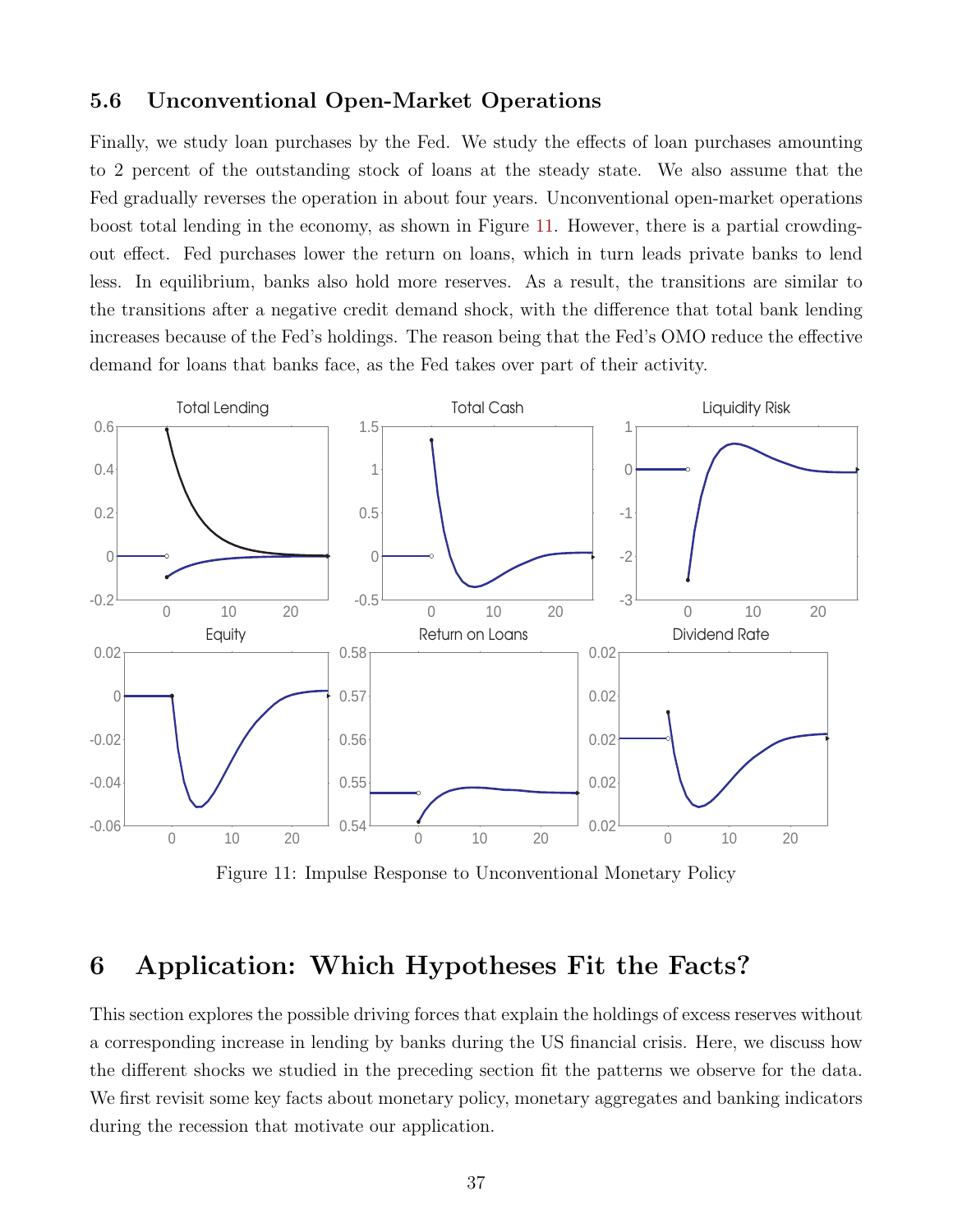#### <span id="page-38-0"></span>6.1 Monetary Facts

Fact 1: Anomalous Fed Funds Rate Behavior. Panel (a) of Figure [12](#page-39-0) plots the daily series for the overnight discount rate, the interest rate on reserves, the fed funds rate and the target rate. This figure shows that during the midst of the crisis, the fed funds rate exceeded both the target and the discount rate during several days. Later, at the beginning of the recession, the fed funds rate dropped to its lowest historical level for almost five years.

Fact 2: Fed Balance Sheet Expansion. As panel (b) shows, there has been a substantial increase in the assets held by the Fed, which corresponds to the various large-scale open-market operations programs carried out after the collapse of Lehman Brothers. Panel (c) shows the increase in the Fed's assets from direct lending to banks and mortgage-backed securities (MBS). This series is reported as a fraction of total bank credit (see the Appendix [G](#page-72-0) for more details). This series was close to 0 percent before the crisis and reached 18 percent by the middle of 2014.

Fact 3: Excess-Reserve Holdings. The counterpart of fact 2 is a significant increase in the Fed's liabilities, especially reserves, as shown in panel (d). Notably, whereas prior to the crisis there were virtually no excess reserves, during its aftermath, excess reserves amount to almost 16 times greater than the amount of required reserves.

Fact 4: Depressed Lending Activities. Panel (e) shows the decline in commercial and industrial (C&I) lending during the crisis.

Fact 5: Drop in Money Multiplier. The large drop in the money multiplier for M1 summarizes facts 2, 3, and 4. This is shown in panel (f).

### 6.2 Banking Facts

Fact 6: Decline in Book-Value Leverage. Panel (a) of Figure [13](#page-40-0) shows the decline in the tangible leverage —a measure that subtracts tangible assets from the book value of equity. From its peak at the middle of the crisis to 2010Q4, the average tangible leverage falls from 16 to about 12.

Fact 7: Increase Liquidity Ratio. Panel (b) of Figure [13](#page-40-0) shows the behavior of the liquidity ratio, the ratio of liquid assets over total assets. Here, we take liquid assets to be the sum of reserves plus Treasury bills. The data show an increase from 6 percent to 12 percent for the same period. Interestingly, this finding implies that the increase in reserves, highlighted in fact 3, was not offset by the reduction in other liquid assets.

Fact 8: Bank Equity Losses. Panel (c) of Figure [13](#page-40-0) shows the behavior of the realized returns on equity. This figure shows that at the beginning of the crisis, banks suffer large losses in equity.

Fact 9: Dividends. Panel (d) of Figure [13](#page-40-0) shows a sharp decline in banks' dividend rates.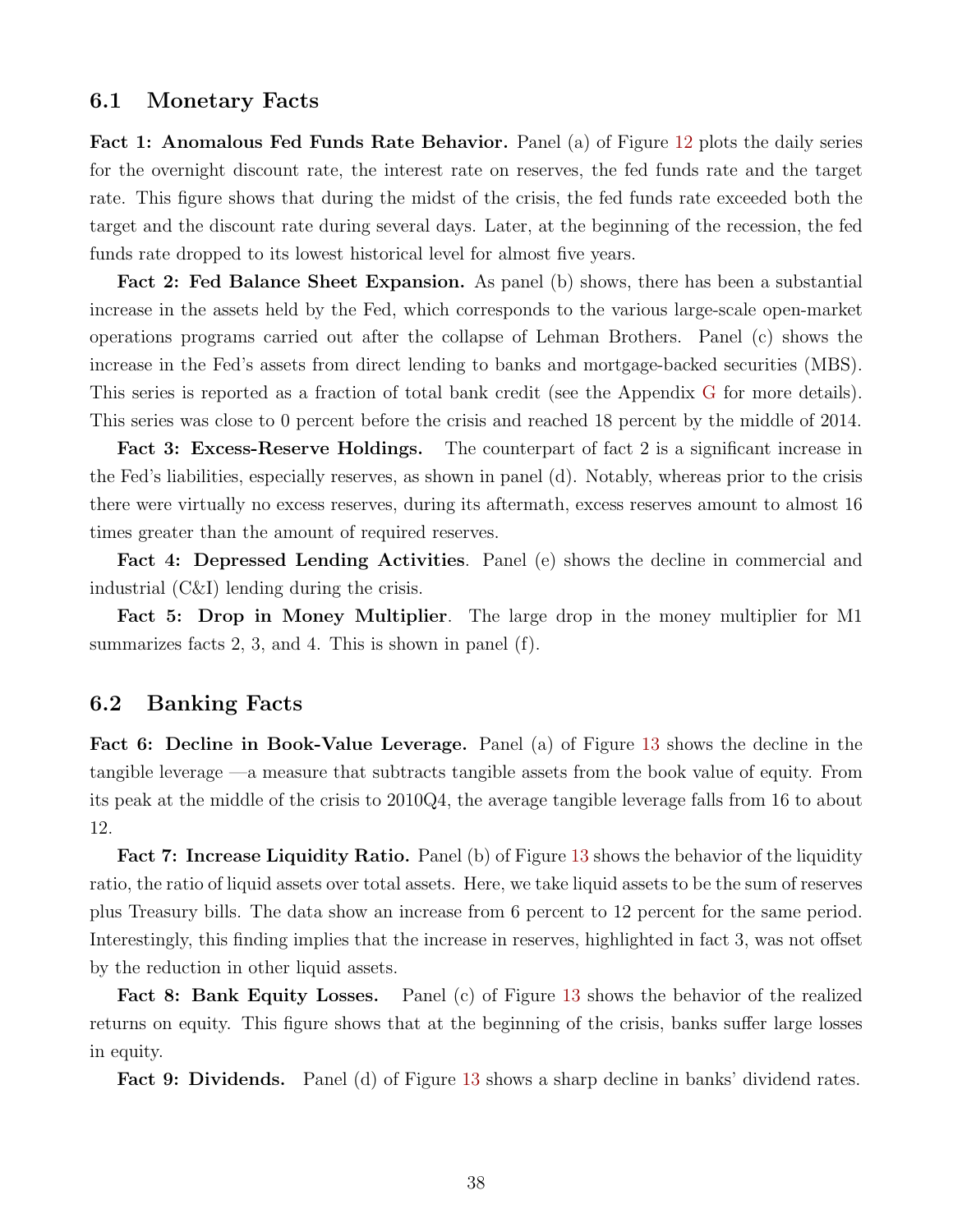

<span id="page-39-0"></span>Figure 12: Monetary Facts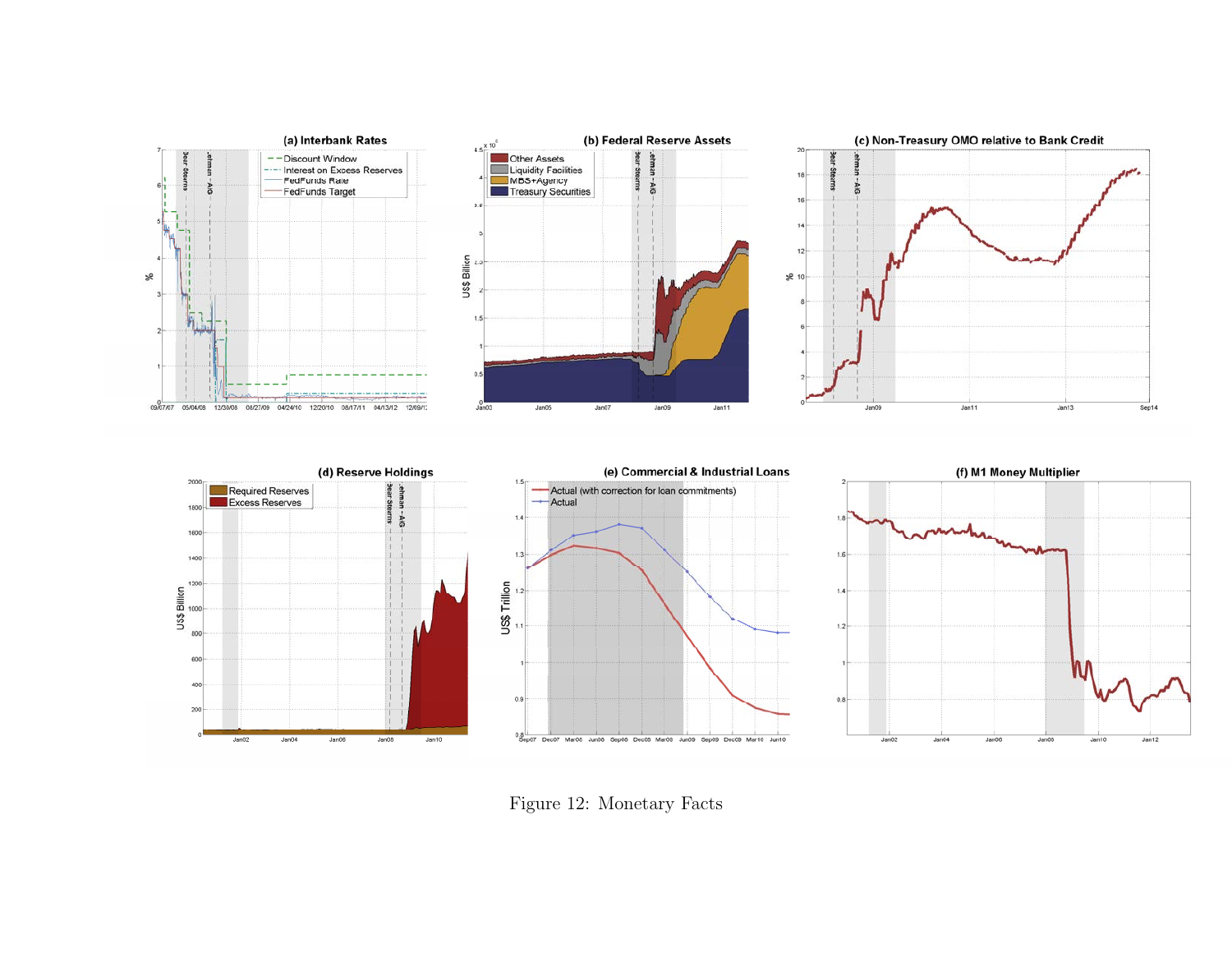

<span id="page-40-0"></span>Figure 13: Banking Indicators: The figure reports four indicators of banking activity for the universe of commercial banks in the United States. All the series correspond to ratios of variables reported by computing simple averages and averages weighted by assets. Tangible leverage in pane<sup>l</sup> (a) is total liabilities relative to equity minus intangible assets. The liquidity ratio in pane<sup>l</sup> (b) is the sum of vault cash, reserves, and Treasury securities relative to total assets. The return on equity in panel(c) is the ratio of net operating revenues over equity. The dividend ratio in (d) is the sum of common and preferred dividends over equity. More details are found in Appendix [G.](#page-72-1)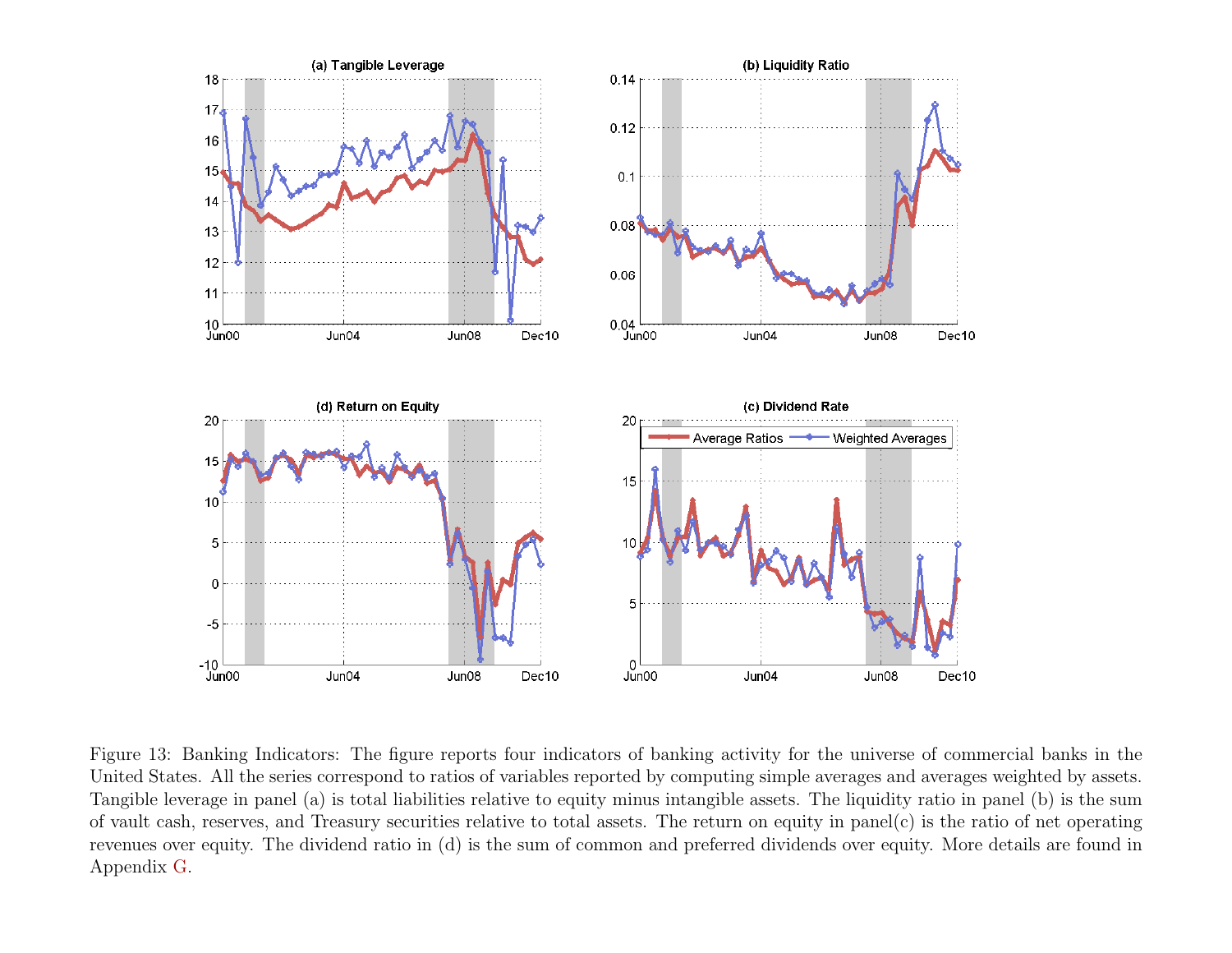#### 6.3 Which Hypotheses Fit the Facts?

We can now use our model as a laboratory in which to investigate the importance of Hypotheses 1–5 in explaining the facts described above. In particular, we seek to shed light on the possible drivers of the increase in liquidity and the persistent drop in lending that occurred in October 2008 after the failure of Lehman Brothers (facts 3,4 and 7). We first describe the qualitative prediction of our model and then turn to a quantitative evaluation.

#### 6.3.1 Discussion

We can classify the shocks that we study above into supply and demand categories. Within supply shocks, there are two classes of shocks. First, equity losses and increments in capital requirements constrain the entire bank's portfolio. As analyzed above, by reducing the supply of loans and raising the return on loans relative to reserves, banks substitute reserves for lending. Hence, these two hypotheses can explain the collapse in lending but are inconsistent with the observed increase in banks' liquidity ratios. The second class of supply shocks are the shocks that disrupt the interbank market: the increase in the dispersion of the withdrawal process  $F_t$ , the shutdown of the interbank market, and changes in corridor rates. These shocks do not affect the funding capacity of the bank but reduce the relative return on loans. As a result, banks substitute lending for reserves and, in addition, pay fewer dividends. This pattern is consistent with what we see during the midst of the crisis. These shocks could have played a prominent role early during the crisis. However, from December 2008 onwards, the greater liquidity costs associated with these shocks were probably offset by the sharp reduction in the discount window rates.

In contrast, demand shocks reduce the return on loans and lead banks to substitute loans for reserves. Thus, these shocks are consistent with the decline in aggregate lending and the increase in reserves holdings. Moreover, the low lending rates of 2010 also suggest the hypothesis of a persistent negative credit demand shock.<sup>[41](#page-41-0)</sup> The only counterfactual pattern is that dividends were sharply reduced at the beginning of the crisis, and demand shocks deliver the opposite prediction. However, the path for dividends in the data was also potentially influenced by government policies for those financial institutions that participated in government recapitalization programs.

To summarize, in our view, the model supports the hypothesis of strong disruptions in the interbank markets followed by a persistent negative credit demand shock. The short-run effects after each shock are summarized by the arrows in Table [2](#page-42-0) below.

<span id="page-41-0"></span><sup>&</sup>lt;sup>41</sup>Some caution must be exercised when using low lending rates as evidence for credit demand shocks, for at least two reasons. First, there seems to be a change in the composition of credit toward less risky loans. Second, besides interest rates, banks seem to have tightened lending standards, e.g., by requiring higher down-payments on mortgages.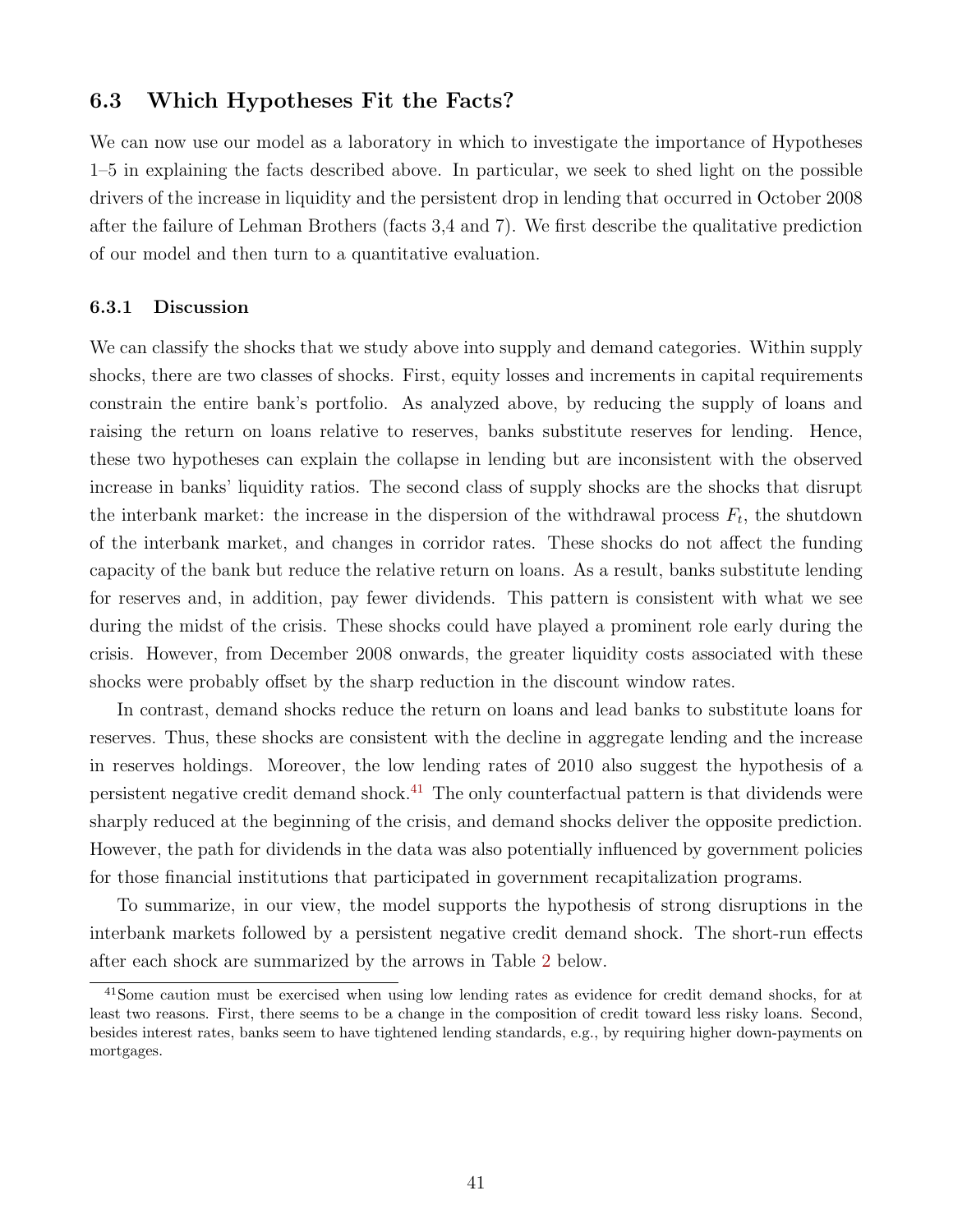<span id="page-42-2"></span><span id="page-42-0"></span>

|                      | Loans |  | Cash Div. Equity |
|----------------------|-------|--|------------------|
| Equity loss          |       |  |                  |
| Capital requirement  |       |  |                  |
| Uncertainty          |       |  |                  |
| Credit demand        |       |  |                  |
| Interest on reserves |       |  |                  |
| Data                 |       |  |                  |

Table 2: Summary of Effects on Impact

#### 6.3.2 Quantitative Evaluation

The goal of this section is to assess the model's ability to quantitatively account for the monetary and banking facts we described in the previous section. For this purpose, we compute the model's transitional dynamics after a sequence of deterministic shocks assuming the economy was in steady state in 2007 Q3. In this experiment, we feed into the model a sequence of supply shocks that we interpret as observables and treat demand shocks as a residual to match the decline in lending.

Shocks. We feed the following shocks into the model, in line with the hypothesis discussed above. First, we consider a 2 percent shock to bank equity losses, which is equivalent to 0.2 percent of total assets; this shock assumes a corresponding decline in loans, keeping liabilities constant. The magnitude of this shock corresponds to the unexpected losses of AAA-rated subprime MBS tranches, estimated by [Park](#page-48-0) [\(2011\)](#page-48-0). Second, we consider a shock that anticipates higher capital requirements along the new prescriptions of Basel III. In particular, we assume that agents anticipate that the maximum leverage ratio will be permanently reduced from  $\kappa = 15$  to  $\kappa = 12$ starting in 2013 Q1. This is in line with new regulations that require a gradual increase in capital requirements of 2 percent between 2013 Q1 and 2015 Q4 (see [for International Settlements,](#page-48-1) [2010\)](#page-48-1). Third, we consider an interbank market freeze during 2008 Q3 and 2008 Q4, in line with the evidence of a sharp decrease in the fed funds market and the increase in discount window operations which reached \$400 billion at the peak of the crisis.<sup>[42](#page-42-1)</sup> As explained above, this implies that the probability of a match in the interbank markets during the balancing stage becomes zero, so that banks only trade with the Fed.

<span id="page-42-1"></span> $42$ The amount of fed funds sold was reduced by a factor of 4 in 2008 Q3, and have never recovered from precrisis levels. We consider only two periods for this shock because, as described in Section [6.1,](#page-38-0) interbank market rates normalized following various policies by the Fed. Moreover, because discount window rates were significantly reduced in 2009 Q3, results would be very similar with more persistent shocks.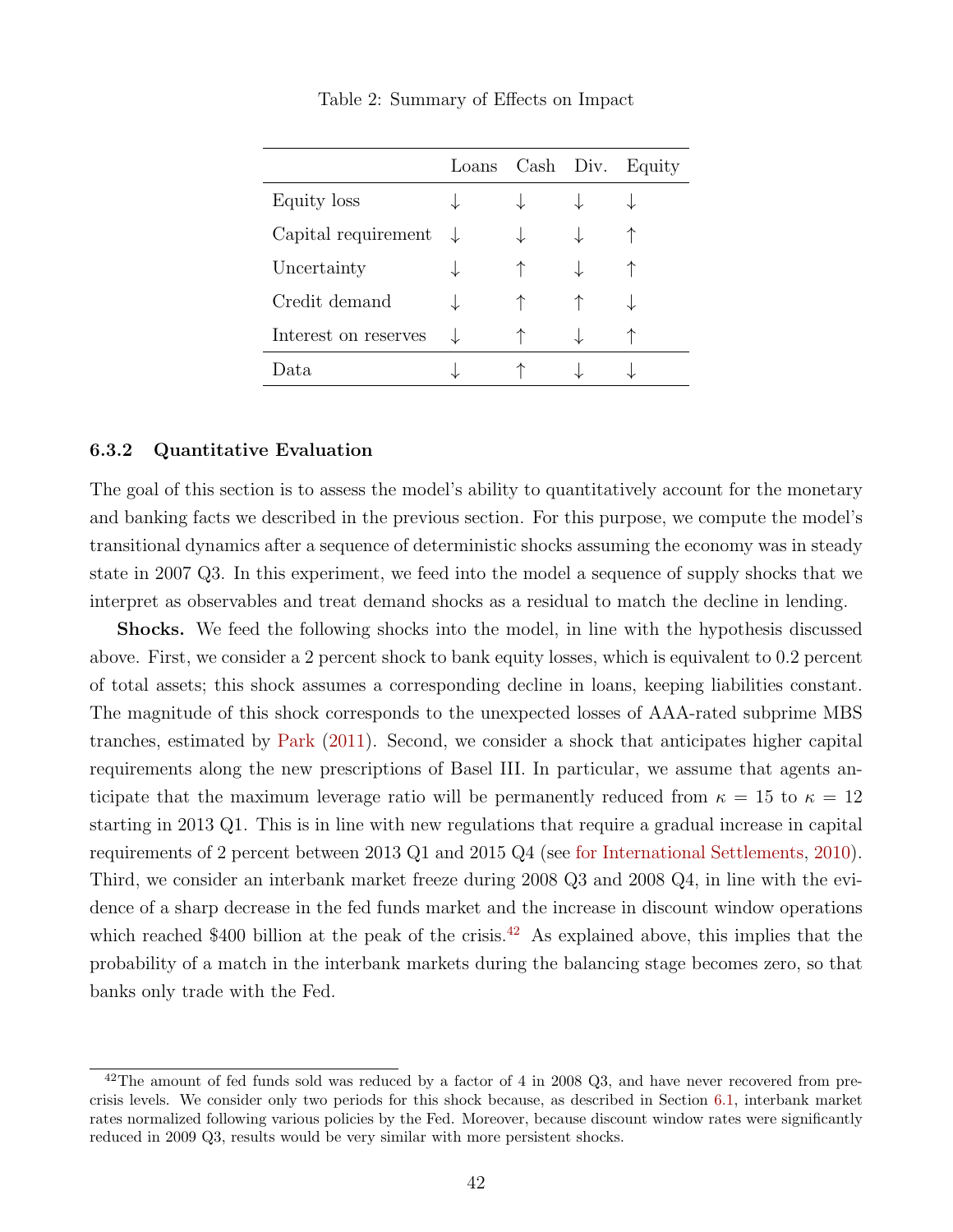<span id="page-43-0"></span>

Figure 17: Only Credit Demand Shocks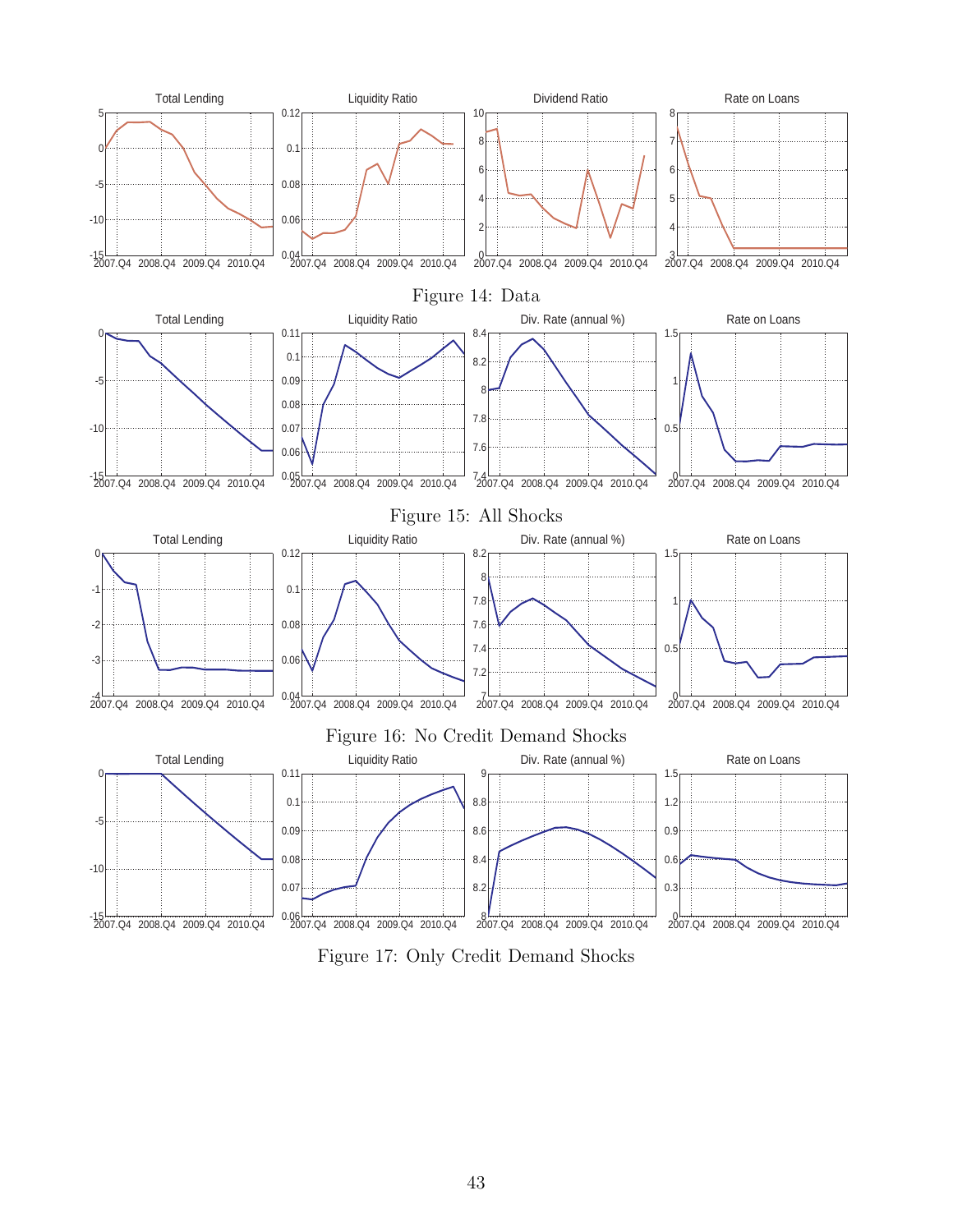<span id="page-44-2"></span>The two remaining observable shocks are policy responses by the Fed. First, we feed in the sequence for discount window rates and interest on excess reserves shown in panel (a) of Figure [12.](#page-39-0) Second, we feed in the sequence of loan purchases as part of the unconventional OMO carried out by the FED, as described in Fact 2. We assume that these operations are gradually reversed starting in 2020, except for the interest on reserves, which we assume it stays at a constant level of 0.2 percent (annualized).

Finally, we estimate a credit demand shock. Given the observed time series for loans shown in the first panel of Figure [14,](#page-43-0) we consider a gradual shock to  $\Theta_t$  to match the decline in lending. Specifically,  $\Theta_t^{-1}$  is reduced by about 1 percent in every quarter from 2008 Q3 to 2010 Q4 and stays permanently at a level of 10 percent below the steady state.<sup>[43](#page-44-0)</sup>

Results. Figures [14–17](#page-43-0) show the evolution of loans, liquidity ratios, dividend rates, and the return on loans in the data and in the model for different simulation scenarios.<sup>[44](#page-44-1)</sup> As Figure [14](#page-43-0) shows, the model that includes all shocks can account reasonably well for the key patterns in the data. The model predicts a simultaneous sharp and persistent drop in lending, a substantial increase in liquidity, and a drop in the money multiplier. As it turns out, the credit demand shock is the most important shock. To see this, consider the third panel from Figure [15,](#page-43-0) which feeds in all shocks considered except for the credit demand shock. In this case, the model successfully predicts a spike in reserve holdings and a decline in lending at the beginning of the crisis, but fails to predict the persistent increase in reserves and the magnitude of the fall in lending. On the other hand, when we feed in only a credit demand shock, the model predicts a large increase in dividend payments, which is inconsistent with the patterns of dividend payments and equity issuances observed during the crisis, as shown in Figure [17.](#page-43-0)

# 7 Conclusions

Modern monetary macro models have developed independently from banking models. The recent crises in the United States, Europe and Japan, however, have revealed the need for a model to study monetary policy in conjunction with the banking system. Such a model would be useful in addressing many issues that emerge in current policy and academic debates.

<span id="page-44-0"></span>This paper presents a dynamic macro model to study the implementation of monetary policy

<sup>43</sup>As we noted above, the estimation of the demand shock is obtained by residual. If one were to consider other shocks, this would affect the estimation. For example, incorporating credit risk so that a fraction of the loans of the bank defaults would reduce our estimation of the size of the demand shock. However, considering that default rates rose by about 2 percent implies that demand shocks are likely to remain important to explain the levels in the data.

<span id="page-44-1"></span><sup>&</sup>lt;sup>44</sup>For the model simulations, variations in lending are taken with respect to the steady state. For the data, the percentage change in lending takes September 2007 as the basis value. Return on loans in the data correspond to the real return on one-year mortgage rates minus the fed funds rate. The measure of bank lending in the data is from [Bassett et al.](#page-46-0) [\(2010\)](#page-46-0) and constitutes the sum of commercial and industrial loans, loans secured by real estate, and consumer loans.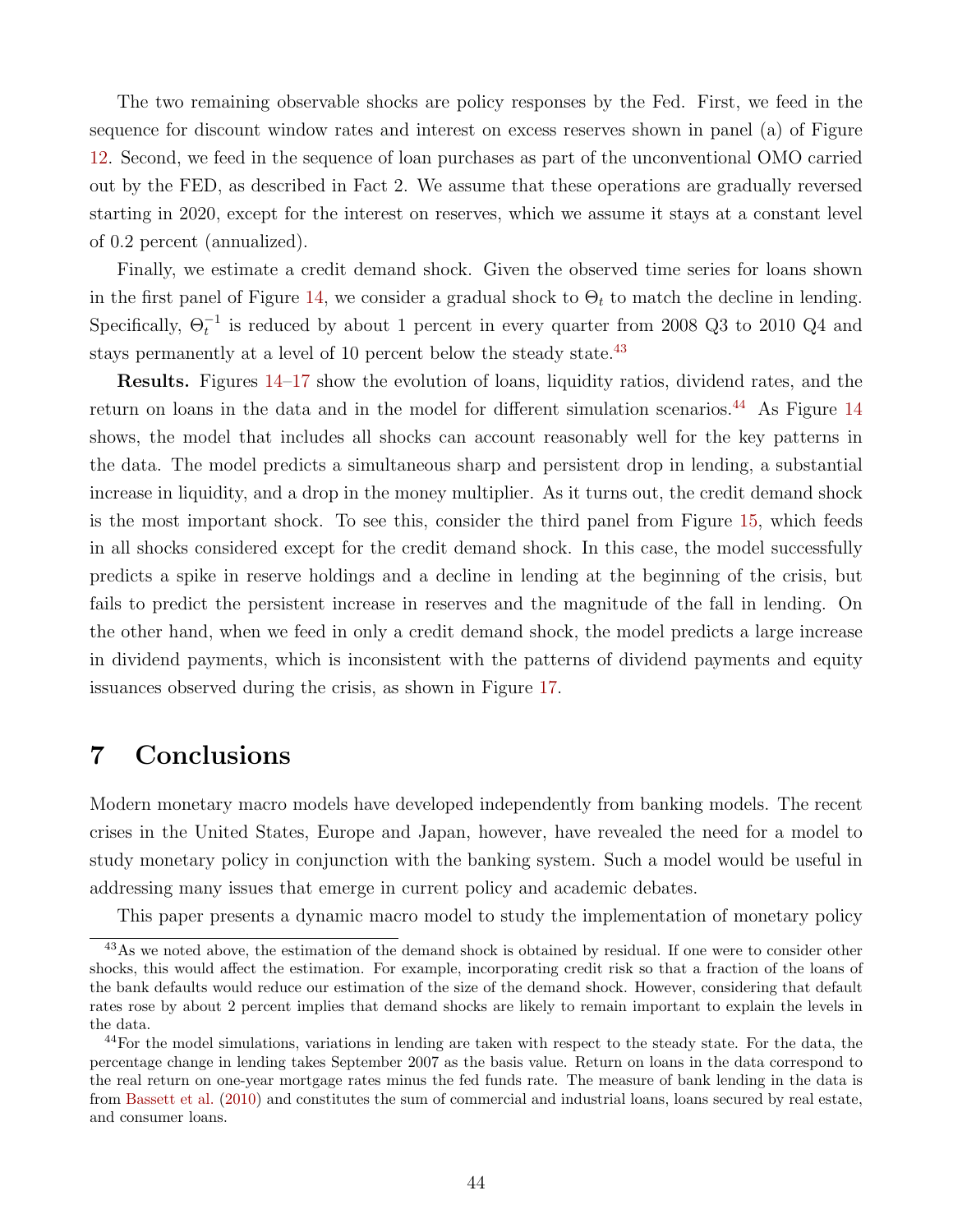through the liquidity management of banks. We have used the model to understand the effects of various shocks to the banking system. As an application, we employ the model to contribute to one policy question: why have banks held on to so many reserves and not expanded their lending activities? We argue that an early interbank market freeze may have been important at the beginning of the Great Recession. However, a persistent decline in demand seems the most plausible explanation for the increase in reserve holdings and the decline in lending from 2008 onward. This result is suggestive of phenomena in which an initial contraction in the supply of loans eventually translates into a subsequent strong and permanent contraction in the demand for credit.

We believe the model can be used to answer a number of other questions present in policy debates. For example, the model can be used to study the Fed's exit strategy and its fiscal implications. In addition, it can also be used to evaluate alternative policy tools and targets. Other relevant extensions of the model are also possible. An extension that breaks down aggregation would allow us to study the cross-sectional responses of banks to different shocks depending on their liquidity and leverage ratios. Moreover, the model can also be extended to investigate the role of monetary policy as a macroprudential tool. We hope that the model we propose here can serve as a good starting point for such investigations.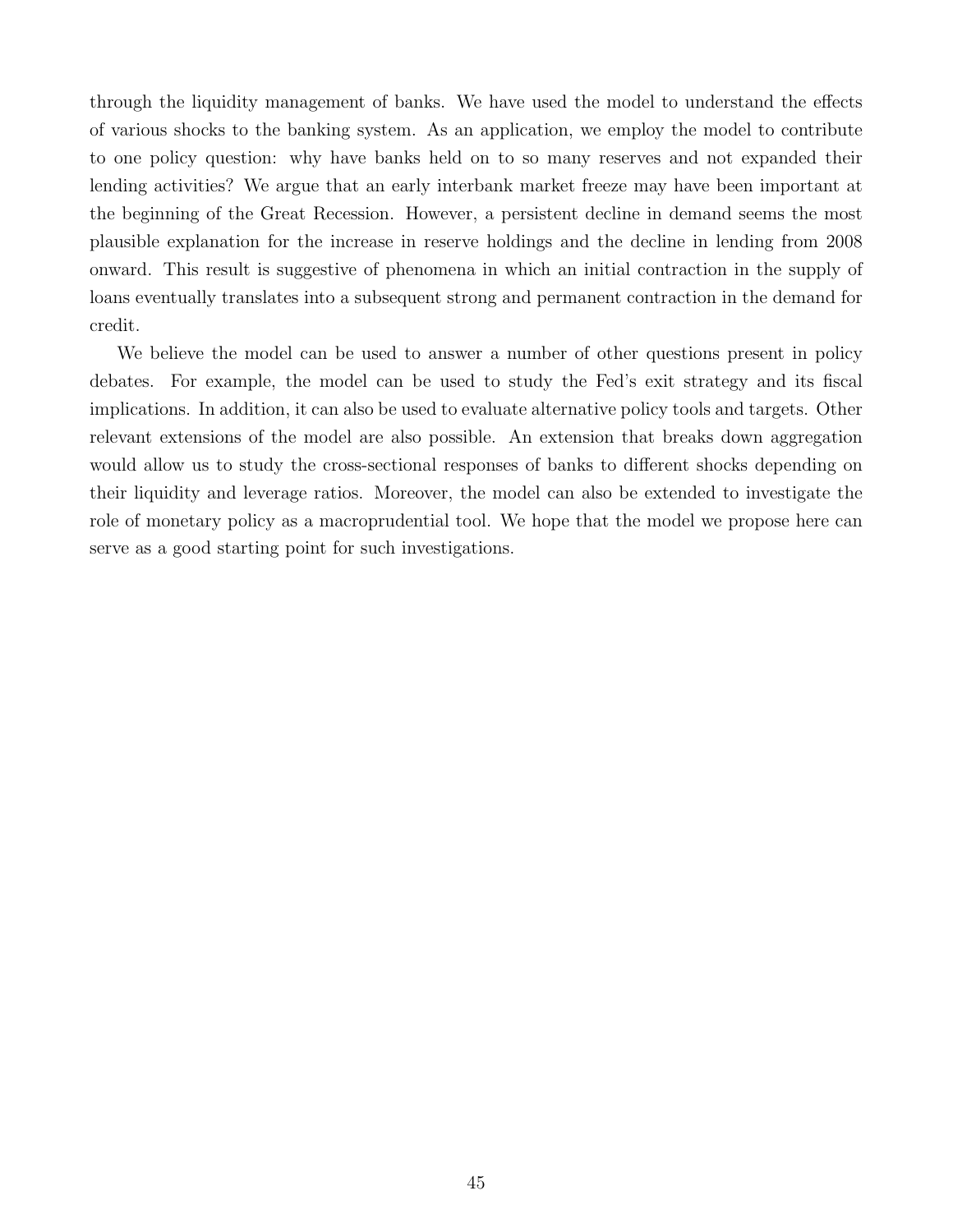# References

- Afonso, G. and Lagos, R. (2012). 'Trade Dynamics in the Market for Federal Funds'. Ederal Reserve Bank of Minneapolis Research Department, Working Paper 708 710. [5,](#page-5-0) [8](#page-8-0)
- Afonso, G. and Lagos, R. (2014). 'An Empirical Study of Trade Dynamics in the Fed Funds Market'. Federal Reserve Bank of Minneapolis Research Department, Working Paper 708. [5,](#page-5-0) [10](#page-10-0)
- Allen, F. and Gale, D. (1998). 'Optimal Financial Crises'. Journal of Finance, vol. 53, no. 4, 1245–1284. [4](#page-4-0)
- <span id="page-46-1"></span>Alvarez, F. and Stokey, N. L. (1998). 'Dynamic Programming with Homogeneous Functions'. Journal of Economic Theory, vol. 82, no. 1, 167–189. [13,](#page-13-0) [54](#page-54-0)
- Armantier, O., Ghysels, E., Sarkar, A., and Shrader, J. (2011). 'Stigma in financial markets: Evidence from Liquidity Auctions and Discount Window Borrowing During the Crisis'. Staff Report 483 Federal Reserve Bank of New York. [8](#page-8-0)
- Ashcraft, A. B. and Duffie, D. (2007). 'Systemic Illiquidity in the Federal Funds Market'. American Economic Review, vol. 97, no. 2, 221–225. [5](#page-5-0)
- <span id="page-46-3"></span>Atkeson, A. G., Eisfeldt, A. L., and Weill, P.-O. (2012). 'The Market for OTC Credit Derivatives'. Working Paper, UCLA. [5,](#page-5-0) [8,](#page-8-0) [10,](#page-10-0) [65](#page-65-0)
- Bagehot, W. (1873). Lombard Street: A Description of the Money Market. Wiley. [4](#page-4-0)
- <span id="page-46-0"></span>Bassett, W. F., Chosak, M. B., Driscoll, J. C., and Zakrajsek, E. (2010). 'Identifying the Macroeconomic Effects of Bank Lending Supply Shocks'. Federal Reserve Board. [26,](#page-26-0) [44](#page-44-2)
- Bernanke, B. S. and Blinder, A. S. (1988). 'Credit, Money, and Aggregate Demand'. The American Economic Review, vol. 78, no. 2, 435–439. [4](#page-4-0)
- Bianchi, J. and Mendoza, E. G. (2013). 'Optimal Time-Consistent Macroprudential Policy'. NBER Working Paper No. 19704. [8](#page-8-0)
- Bigio, S. (2014). 'Financial Risk Capacity'. Mimeo, Columbia University. [22](#page-22-0)
- Bigio, S. and Majerovitz, J. (2013). 'A Guide to the Using Bank Data from the Call Reports'. Mimeo, Columbia University. [73](#page-73-0)
- <span id="page-46-2"></span>Bigio, S. et al. (2011). 'Endogenous liquidity and the business cycle'. [61](#page-61-0)
- Boissay, F., Collard, F., and Smets, F. (2013). 'Booms and Systemic Banking Crises'. Working Paper 1514, European Central Bank. [33](#page-33-0)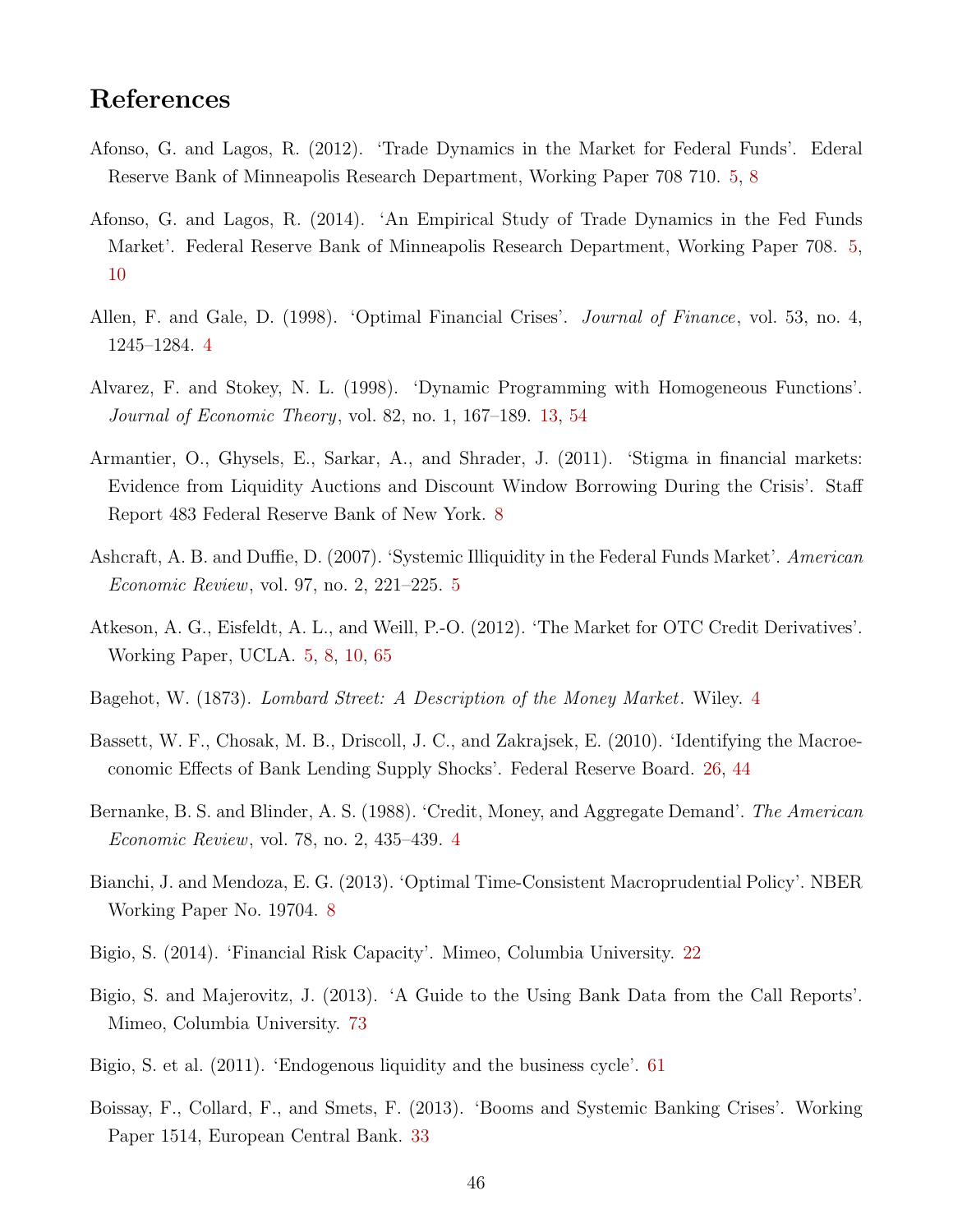- Bolton, P. and Freixas, X. (2009). 'Corporate Finance and the Monetary Transmission Mechanism'. The Review of Financial Studies, vol. 19, no. 3, 829–870. [7](#page-7-0)
- Brunnermeier, M. K. and Sannikov, Y. (2012). 'The I-Theory of Money'. Mimeo, Princeton. [5](#page-5-0)
- Buera, F. and Nicolini, J. P. (2013). 'Liquidity Traps and Monetary Policy: Managing a Credit Crunch'. Mimeo, Chicago Fed. [24](#page-24-0)
- Cavalcanti, R., Erosa, A., and Temzelides, T. (1999). 'Private Money and Reserve Management in a Random Matching Model'. Journal of Political Economy, vol. 107, no. 5, 929–945. [5](#page-5-0)
- Chodorow-Reich, G. (2014). 'The Employment Effects of Credit Market Disruptions: Firm-level Evidence from the 2008–9 Financial Crisis'. The Quarterly Journal of Economics, vol. 129, no. 1, 1–59. [5](#page-5-0)
- <span id="page-47-0"></span>Christiano, L. J. and Eichenbaum, M. (1992). 'Liquidity Effects and the Monetary Transmission Mechanism'. The American Economic Review, vol. 82, no. 2, 346–353. [60,](#page-60-0) [61](#page-61-0)
- Corbae, D. and D'Erasmo, P. (2013). 'A Quantitative Model of Banking Industry Dynamics'. Federal Reserve Bank of Philadelphia Working Paper No 14-13. [14](#page-14-0)
- Corbae, D. and D'Erasmo, P. (2014). 'Capital Requirements in a Quantitative Model of Banking Industry Dynamics'. Mimeo, Wisconsin. [14](#page-14-0)
- Curdia, V. and Woodford, M. (2009). 'Conventional and Unconventional Monetary Policy'. Staff Report 404, Federal Reserve Bank of New York. [4](#page-4-0)
- den Haan, W. J., Sumner, S. W., and Yamashiro, G. (2002). 'Construction of Aggregate and Regional Bank Data Using the Call Reports'. California State University, Long Beach, Working Paper. [73](#page-73-0)
- Diamond, D. W. (1984). 'Financial Intermediation and Delegated Monitoring'. The Review of Economic Studies, vol. 51, no. 3, 393–414. [7](#page-7-0)
- Diamond, D. W. and Dybvig, P. H. (1983). 'Bank runs, deposit insurance, and liquidity'. Journal of Political Economy, vol. 91, no. 3, 401–419. [4](#page-4-0)
- Duttweiler, R. (2009). Managing Liquidity in Banks: A Top Down Approach. Wiley. [4](#page-4-0)
- Ennis, H. (2014). 'A Simple General Equilibrium Model of Large Excess Reserves'. Working Paper 14-14 Federal Reserve Bank of Richmond. [7](#page-7-0)
- Ennis, H. M. and Keister, T. (2009). 'Bank Runs and Institutions: The Perils of Intervention'. The American Economic Review, vol. 99, no. 4, 1588–1607. [4](#page-4-0)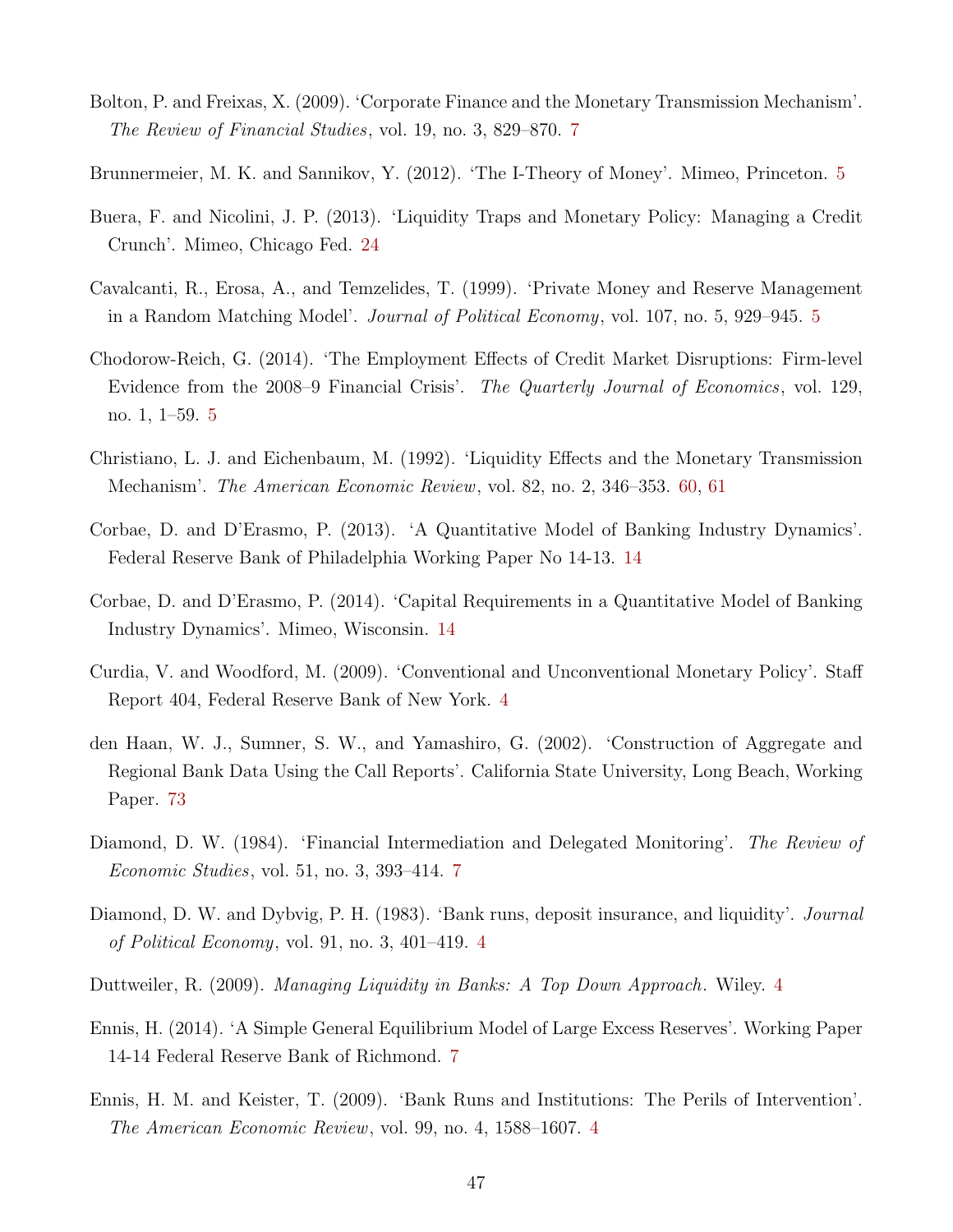- Ennis, H. M. and Weinberg, J. A. (2013). 'Over-the-Counter Loans, Adverse Selection, and Stigma in the Interbank Market'. Review of Economic Dynamics, vol. 16, no. 4, 601–616. [8](#page-8-0)
- <span id="page-48-1"></span>for International Settlements, B. (2010). 'Basel III: A Global Regulatory Framework for More Resilient Banks and banking systems'. Basel Committee on Banking Supervision, Basel. [42](#page-42-2)
- Frost, P. A. (1971). 'Banks' Demand for Excess Reserves'. Journal of Political Economy, vol. 79, no. 4, 805–825. [4](#page-4-0)
- Gertler, M. and Karadi, P. (2011). 'A model of unconventional monetary policy'. *Journal of* monetary Economics, vol. 58, no. 1, 17–3[4](#page-4-0). 4
- Gertler, M. and Kiyotaki, N. (2013). 'Banking, Liquidity and Bank Runs in an Infinite Horizon Economy'. Mimeo, NYU. [4](#page-4-0)
- Gurley, J. G. and Shaw, E. S. (196[4](#page-4-0)). *Money in a Theory of Finance*. Brookings Institution. 4
- Holmstrom, B. and Tirole, J. (1997). 'Financial Intermediation, Loanable Funds, and the Real Sector'. *The Quarterly Journal of Economics*, vol. 112, no. 3, 663–691. [7](#page-7-0)
- Holmstrom, B. and Tirole, J. (1998). 'Private and Public Supply of Liquidity'. Journal of Political Economy, vol. 106, no. 1, 1–40. [4](#page-4-0)
- Jimenez, G., Ongena, S., Peydro, J.-L., and Saurina, J. (2012). 'Credit Supply and Monetary Policy: Identifying the Bank Balance-Sheet Channel with Loan Applications'. The American Economic Review, vol. 102, no. 5, 2301–2326. [5](#page-5-0)
- Jiménez, G., Ongena, S., Peydró, J.-L., and Saurina, J. (2014). 'Hazardous Times for Monetary Policy: What Do Twenty-Three Million Bank Loans Say About the Effects of Monetary Policy on Credit Risk-Taking?' Econometrica, vol. 82, no. 2, 463–505. [5](#page-5-0)
- Kashyap, A. and Stein, J. (2000). 'What Do a Million Observations on Banks Say About the Transmission of Monetary Policy?' American Economic Review, vol. 90, no. 3, 407–428. [5,](#page-5-0) [73](#page-73-0)
- Leland, H. E. and Toft, K. B. (1996). 'Optimal Capital Structure, Endogenous Bankruptcy, and the Term Structure of Credit Spreads'. Journal of Finance, vol. 51, no. 3, 987–1019. [6](#page-6-0)
- Mishkin, F. S. (2011). 'Over the Cliff: From the Subprime to the Global Financial Crisis'. *Journal* of Economic Perspectives, vol. 25, no. 1, 49–70. [4](#page-4-0)
- <span id="page-48-0"></span>Park, S. (2011). 'The Size of the Subprime Shock'. Korea Advanced Institute of Science and Technology, Working Paper. [42](#page-42-2)
- Poole, W. (1968). 'Commercial Bank Reserve Management in a Stochastic Model: Implications for Monetary Policy'. Journal of Finance, vol. 23, no. 5, 769–791. [4](#page-4-0)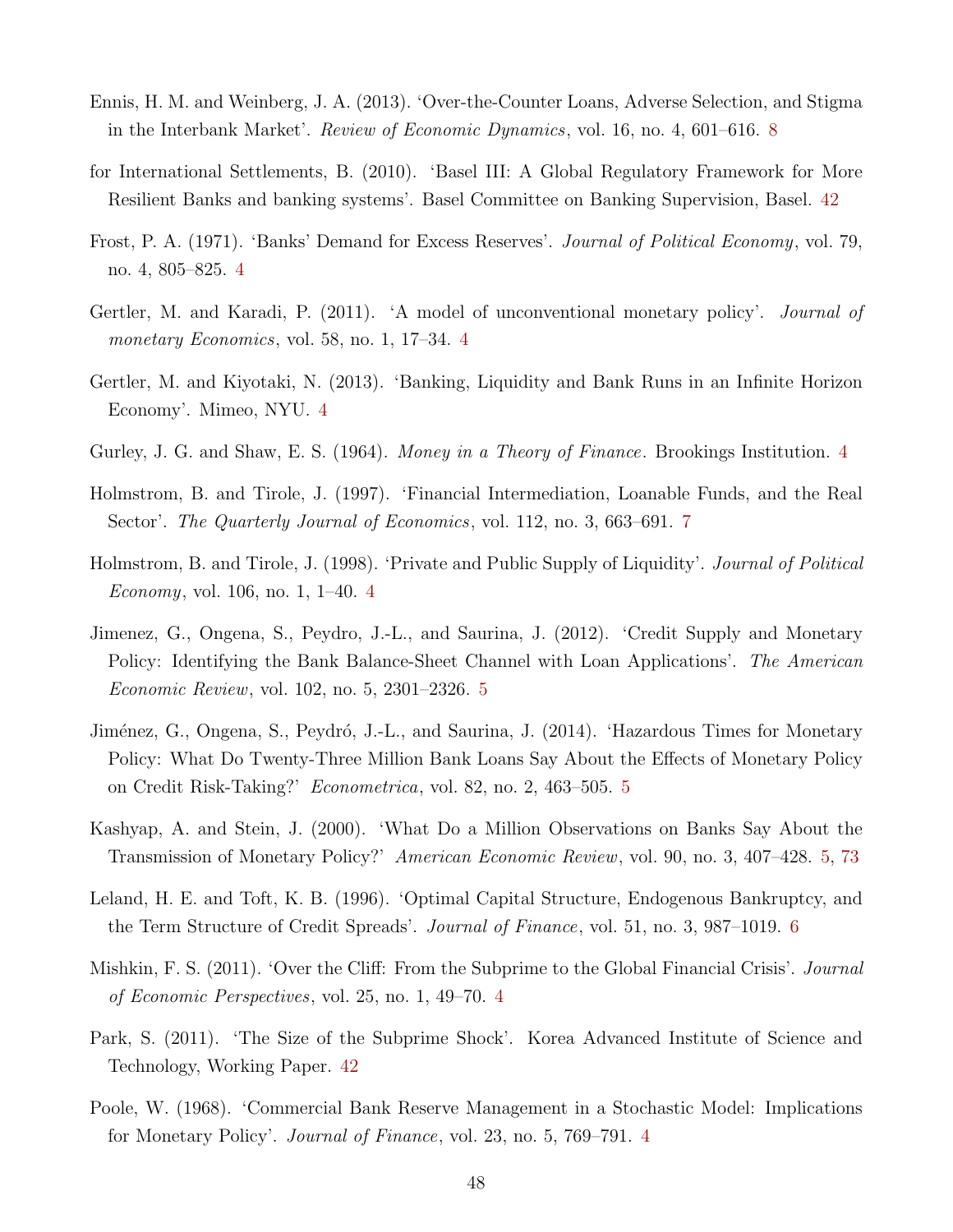- Robatto, R. (2013). 'Financial Crises and Systemic Bank Runs in a Dynamic Model of Banking'. Mimeo, University of Chicago. [32](#page-32-0)
- Saunders, A. and Cornett, M. (2010). Financial Institutions Management: A Risk Management Approach. McGraw-Hill/Irwin Series in Finance, Insurance and Real Estate. [4](#page-4-0)
- Stein, J., Greenwood, R., and Hanson, S. (2013). 'A Comparative-Advantage Approach to Government Debt Maturity'. Mimeo, Harvard. [5](#page-5-0)
- Stein, J. C. (2012). 'Monetary Policy as Financial Stability Regulation'. The Quarterly Journal of Economics, vol. 127, no. 1, 57–95. [5,](#page-5-0) [8](#page-8-0)
- Uhlig, H. (2010). 'A Model of a Systemic Bank Run'. *Journal of Monetary Economics*, vol. 57, no. 1, 78–96. [32](#page-32-0)
- Williamson, S. (1987). 'Costly Monitoring, Loan Contracts, and Equilibrium Credit Rationing'. The Quarterly Journal of Economics, vol. 102, no. 1, 135–146. [7](#page-7-0)
- Williamson, S. (2012). 'Liquidity, Monetary Policy, and the Financial Crisis: A New Monetarist Approach'. Forthcoming, American Economic Review, 2012. [5](#page-5-0)
- Williamson, S. and Wright, R. (2010). 'New monetarist Economics: Models'. vol. 3, pages 25–96. Elsevier. [5](#page-5-0)
- Wolman, A. and Ennis, H. (2011). 'Large Excess Reserves in the US: A View from the Cross-Section of Banks'. Federal Reserve Bank of Richmond, Manuscript. [14](#page-14-0)
- Woodford, M. (2010). 'Financial Intermediation and Macroeconomic Analysis'. *Journal of Eco*nomic Perspectives, vol. 24, no. 4, 21–44. [4](#page-4-0)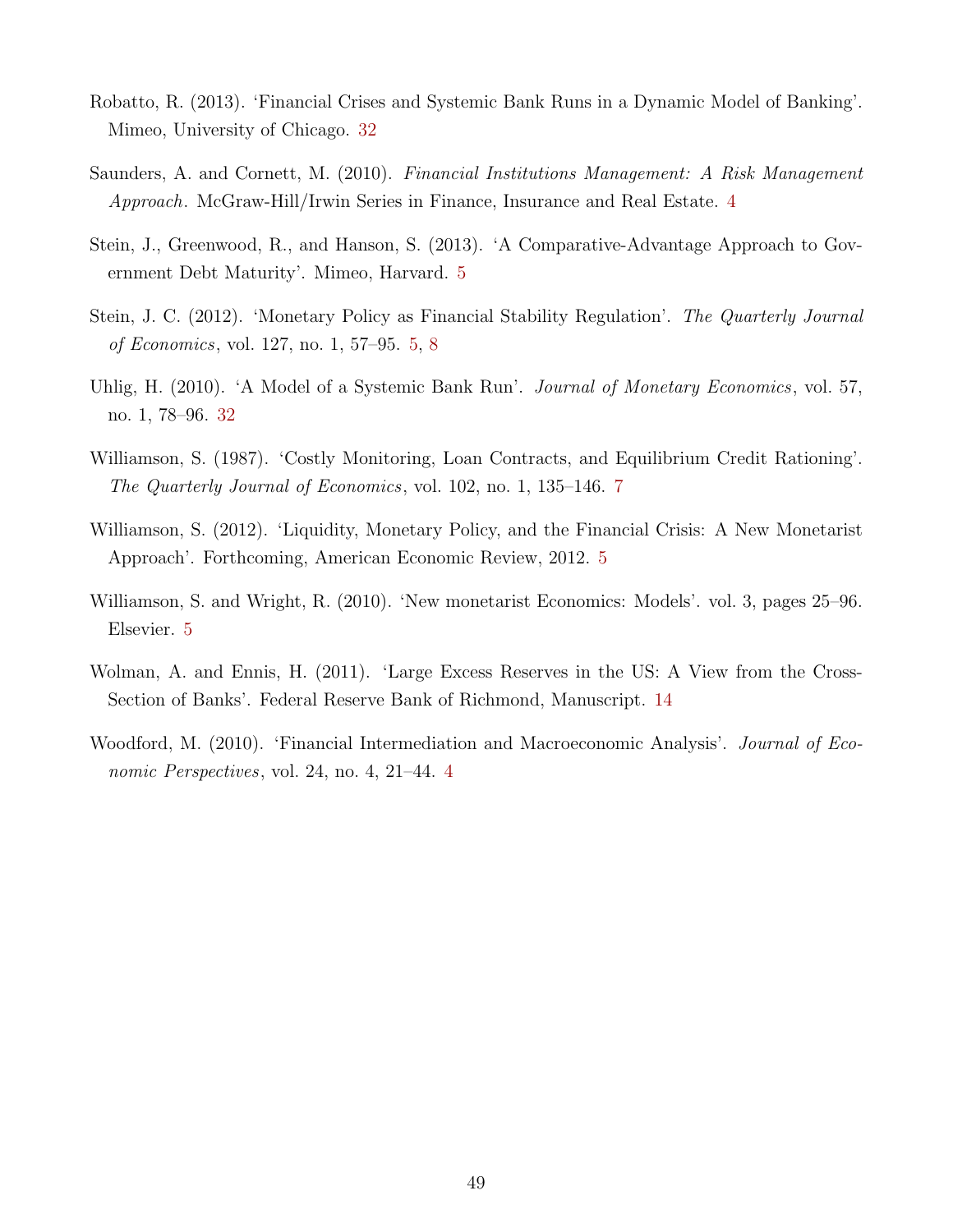# Appendix

# A Proofs

### A.1 Proof of Propositions [1,](#page-13-1) [2](#page-13-2) and [3](#page-14-1)

This section provides a proof of the optimal policies described in Section 3.4. The proof of Proposition [1](#page-13-1) is straightforward by noticing that once  $E$  is determined, the banker does not care how he came up with those resources. The proof of Propositions [2](#page-13-2) and [3](#page-14-1) is presented jointly, and the strategy is guess and verify. Let  $X$  be the aggregate state. We guess the following.  $V(E;X) = v(X) E^{1-\gamma}$ , where  $v(X)$  is the slope of the value function, a function of the aggregate state that will be solved for implicitly. Policy functions are given by:  $DIV(E; X) = div(X)E$ ,  $\tilde{B}(E;X) = \tilde{b}(X)E, \ \tilde{D}(E;X) = \tilde{d}(X)E$  and  $\tilde{C}(X) = \tilde{c}(X)E$ , for  $div(X), \tilde{b}(X), \tilde{d}(X)$  and  $\tilde{c}(X)$  policy functions that are independent of E.

#### A.1.1 Proof of Proposition [2](#page-13-2)

Given the conjecture for the functional form of the value function, the value function satisfies

$$
V(E;X) = \max_{\{DIV,\tilde{C},\tilde{B},\tilde{D}\}\in\mathbb{R}} U(DIV) + \beta \mathbb{E} \left[ v(X')(E')^{1-\gamma} | X \right]
$$
  
 Budget Constant :  $E = q\tilde{B} + \tilde{C}p + DIV - \frac{\tilde{D}}{R^D}$   
Evolution of Equity :  $E' = (q'\delta + (1-\delta))\tilde{B} + \tilde{C}p' - \tilde{D} - \chi \left( (\rho + \omega'(1-\rho))\frac{\tilde{D}}{R^D} - p\tilde{C} \right)$   
Capital Requirement :  $\frac{\tilde{D}}{R^D} \le \kappa \left( \tilde{B}q + \tilde{C}p - \frac{\tilde{D}}{R^D} \right)$ 

where the form of the continuation value follows from our guess. We can express all of the constraints in the problem as linear constraints in the ratios of E. Dividing all of the constraints by  $E$ , we obtain

$$
1 = div + q\tilde{b} + p\tilde{c} - \frac{\tilde{d}}{R^d}
$$
  
\n
$$
E'/E = (q'\delta + 1 - \delta)\tilde{b} + \tilde{c}p' - \tilde{d} - \chi((\rho + \omega'(1 - \rho))\tilde{D} - p\tilde{C})
$$
  
\n
$$
\frac{\tilde{d}}{R^D} \le \kappa(\tilde{b}q + \tilde{c}p - \frac{\tilde{d}}{R^D})
$$

where  $div = DIV/E, \tilde{b} = \tilde{B}/E, \tilde{c} = \tilde{C}/E$  and  $\tilde{d} = \tilde{D}/E$ . Since E is given at the time of the decisions of  $B,C,D$  and  $DIV$ , we can express the value function in terms of choice of these ratios.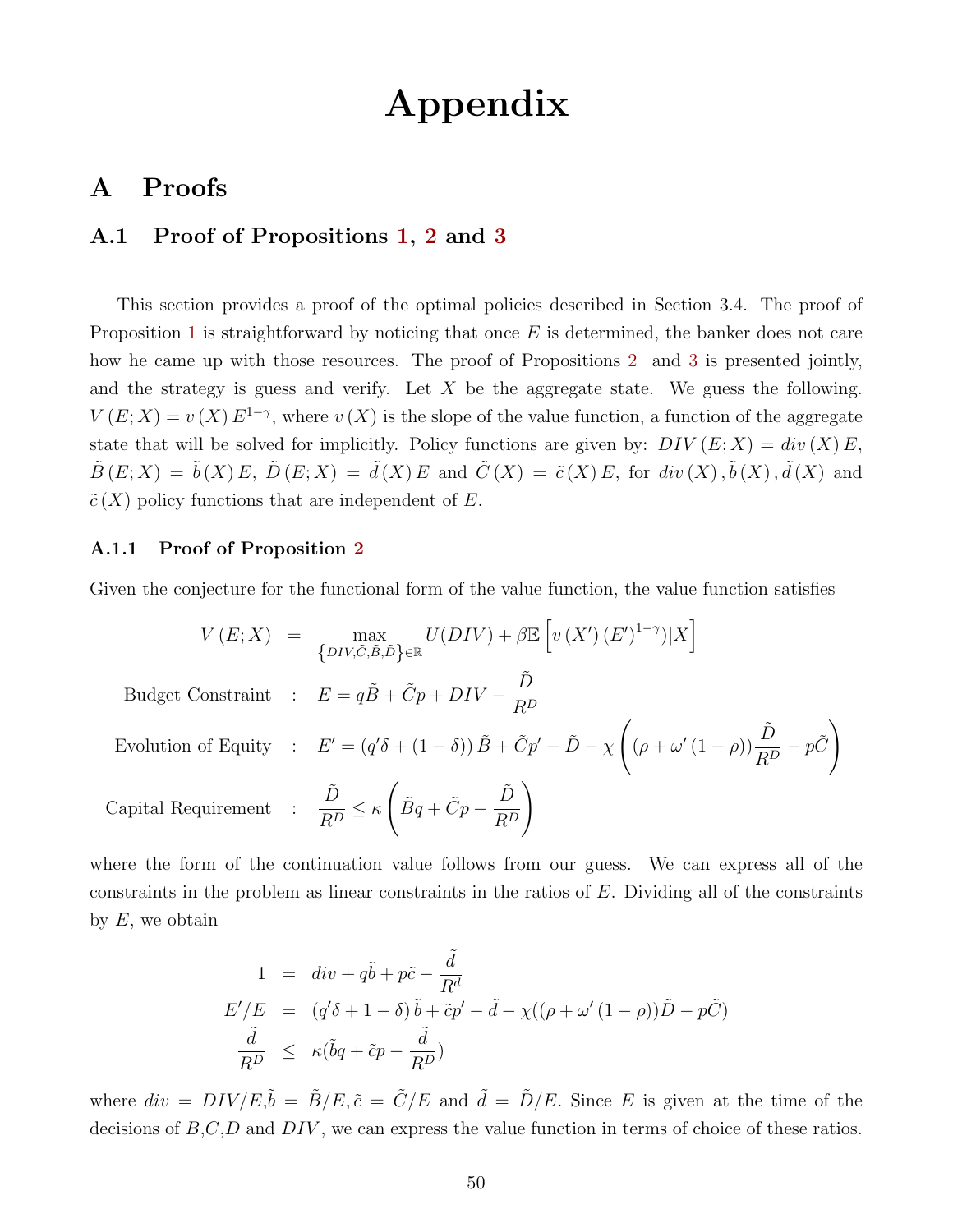Substituting the evolution of  $E'$  into the objective function, we obtain

$$
V(E;X) = \max_{\{w_b, w_c, w_d, div\} \in} U(divE) + \beta \mathbb{E}\left[v(X')\left(R\left(\omega, X, X'\right)E\right)^{1-\gamma}\right)|X\right]
$$
  
\n
$$
1 = div + q\tilde{b} + p\tilde{c} - \tilde{d}
$$
  
\n
$$
\frac{\tilde{d}}{R^D} \le \kappa \left(\tilde{b}q + \tilde{c}p - \frac{\tilde{d}}{R^D}\right)
$$

where we use the fact that  $E'$  can be written as

$$
E'=R(\omega',X,X')E,
$$

, where  $R(\omega', X, X')$  is the realized return to the bank's equity and defined by:

$$
R(\omega', X, X') \equiv (q(X')\,\delta + (1 - \delta))\,\tilde{b} + p(X')\,\tilde{c} - \tilde{d} - \chi((\rho + \omega'(1 - \rho))\frac{\tilde{d}}{R^D} - p(X)\,\tilde{c}).
$$

We can do this factorization for  $E$  because the evolution of equity on hand is linear in all the term where prices appear. Moreover, it is also linear in  $\chi$ . To see this, observe that  $\chi\left((\rho+\omega'(1-\rho))\frac{\tilde{D}}{R^D}-p\tilde{C}\right)=\chi\left((\rho+\omega'(1-\rho))\frac{\tilde{d}E}{R^D}-\tilde{c}E\right)$  by definition of  $\left\{\tilde{d},\tilde{c}\right\}$ . Since  $E\geq 0$ always, we have that

$$
(\rho + \omega'(1 - \rho))\frac{\tilde{D}}{R^{D}} - \tilde{C} \le 0 \leftrightarrow \left((\rho + \omega'(1 - \rho))\frac{\tilde{d}}{R^{D}} - \tilde{c}\right) \le 0.
$$

Thus, by definition of  $\chi$ ,

$$
\chi((\rho + \omega'(1 - \rho))\frac{\tilde{D}}{R^D} - \tilde{C}) = \begin{cases} E_{\underline{\chi}}((\rho + \omega'(1 - \rho))\frac{\tilde{d}}{R^D} - \tilde{c}) & \text{if } \left((\rho + \omega'(1 - \rho))\frac{\tilde{d}}{R^D} - \tilde{c}\right) \le 0 \\ E_{\overline{\chi}}((\rho + \omega'(1 - \rho))\frac{\tilde{d}}{R^D} - \tilde{c}) & \text{if } \left((\rho + \omega'(1 - \rho))\frac{\tilde{d}}{R^D} - \tilde{c}\right) > 0 \end{cases}
$$
  
=  $E_{\chi}((\rho + \omega'(1 - \rho))\tilde{d} - \tilde{c}).$ 

Hence, the evolution of  $R(\omega', X, X')$  is a function of the portfolio ratios b, c and d but not of the level of E. With these properties, we can factor out  $E^{1-\gamma}$  from the objective because it is a constant when decisions are made. Thus, the value function may be written as:

<span id="page-51-0"></span>
$$
V(E;X) = E^{1-\gamma} \left[ \max_{\{w_b, w_c, w_d, div\} \in} U(div) + \beta \mathbb{E} \left[ v(X') R(\omega, X, X')^{1-\gamma} | X \right] \right]
$$
(15)  
1 = div + q\tilde{b} + p\tilde{c} - \tilde{d}

$$
\tilde{d} \le \kappa (\tilde{B}q + \tilde{C}p - \tilde{d}). \tag{16}
$$

.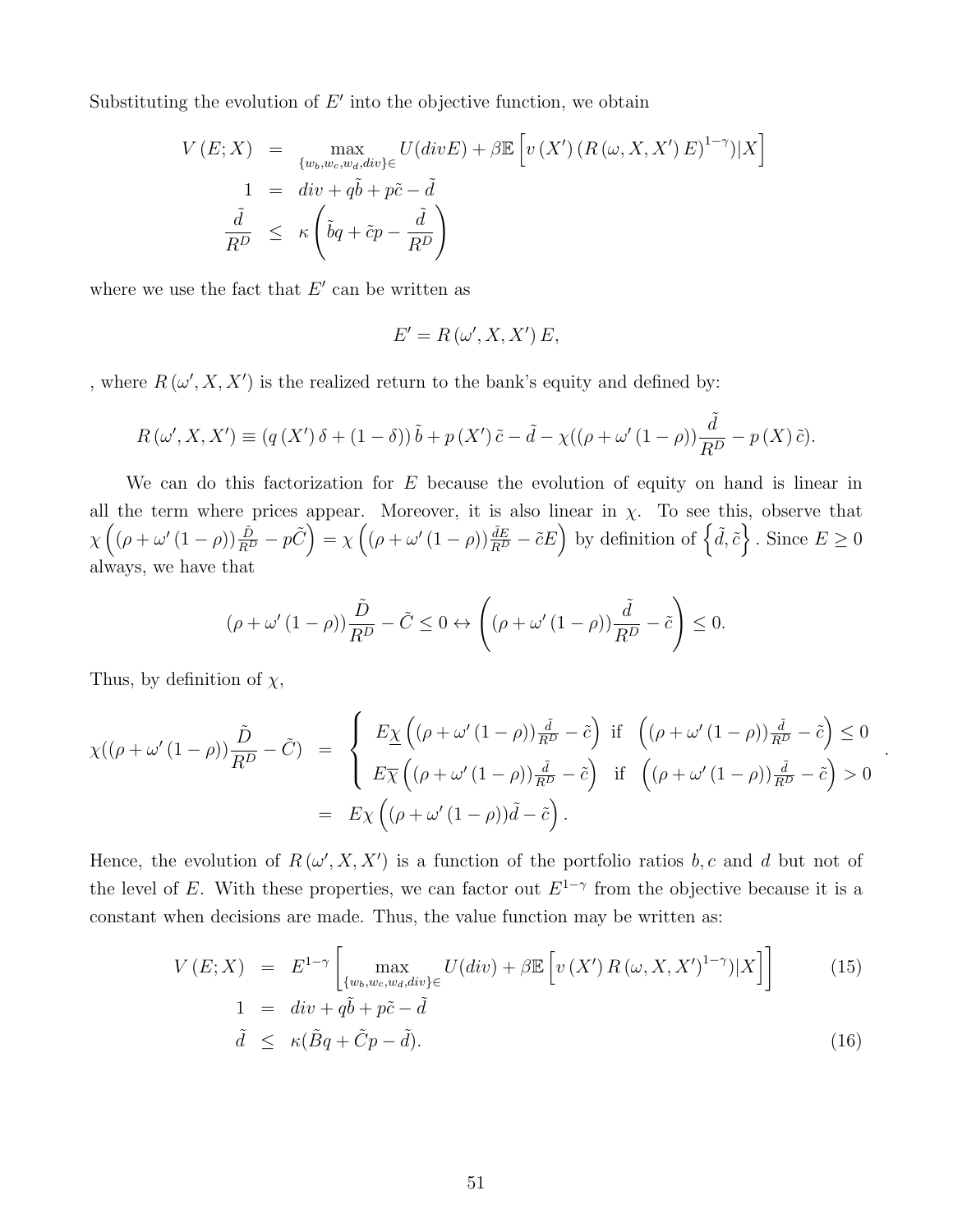Then, let an arbitrary  $\tilde{v}(X)$  be the solution to:

$$
\tilde{v}(X) = \max_{\{w_b, w_c, w_d, div\} \in} U(div) + \beta \mathbb{E} \left[ \tilde{v}(X') R(\omega, X, X')^{1-\gamma}) |X \right]
$$
  
\n
$$
1 = div + q\tilde{b} + p\tilde{c} - \frac{\tilde{d}}{R^D}
$$
  
\n
$$
\frac{\tilde{d}}{R^D} \le \kappa (\tilde{b}q + \tilde{c}p - \frac{\tilde{d}}{R^D}).
$$

We now show that if  $\tilde{v}(X)$  exists,  $v(X) = \tilde{v}(X)$  verifies the guess to our Bellman equation. Substituting  $v(X)$  for the particular choice of  $\tilde{v}(X)$  in [\(15\)](#page-51-0) allows us to write  $V(E;X) = \tilde{v}(X) E^{1-\gamma}$ . Note this is true because maximizing over  $div, \tilde{c}, \tilde{b}, \tilde{d}$  yields a value of  $\tilde{v}(X)$ . This also shows that  $div, \tilde{c}, \tilde{b}, \tilde{d}$  are independent of E, and  $DIV = divE, \tilde{B} = \tilde{b}E, \tilde{C} = \tilde{c}E$ , and  $\tilde{D} = \tilde{d}E$ .

#### A.1.2 Proof of Proposition [3](#page-14-1)

We have from Proposition 2 that

$$
v(X) = \max_{\{w_b, w_c, w_d, div\}_{+}^4} U(div) + \beta \mathbb{E}\left[v(X')|X\right]...
$$
  

$$
\mathbb{E}_{\omega'}\left((q'\delta + (1-\delta))\tilde{b} + p'\tilde{c} - \tilde{d} - \chi((\rho + \omega'(1-\rho))\tilde{d}/R^D - p\tilde{c})\right)^{1-\gamma}
$$

subject to

$$
1 = q\tilde{b} + p\tilde{c} + div - \frac{\tilde{d}}{R^D}
$$
  

$$
\frac{\tilde{d}}{R^D} \le \kappa \left( q\tilde{b} + \tilde{c}p - \frac{\tilde{d}}{R^D} \right).
$$

Now define

$$
w_b \equiv \frac{\tilde{b}q}{(1 - div)}, \ w_c \equiv \frac{\tilde{c}p}{(1 - div)} \text{ and } w_d \equiv \frac{\tilde{d}}{R^D (1 - div)},
$$

and collecting terms on  $1 = q\tilde{b} + p\tilde{c} + div - \frac{\tilde{d}}{R^D}$ , we obtain:

$$
div + (1 - div) (w_b + w_c + w_d) = 1 \Leftrightarrow w_b + w_c - w_d = 1.
$$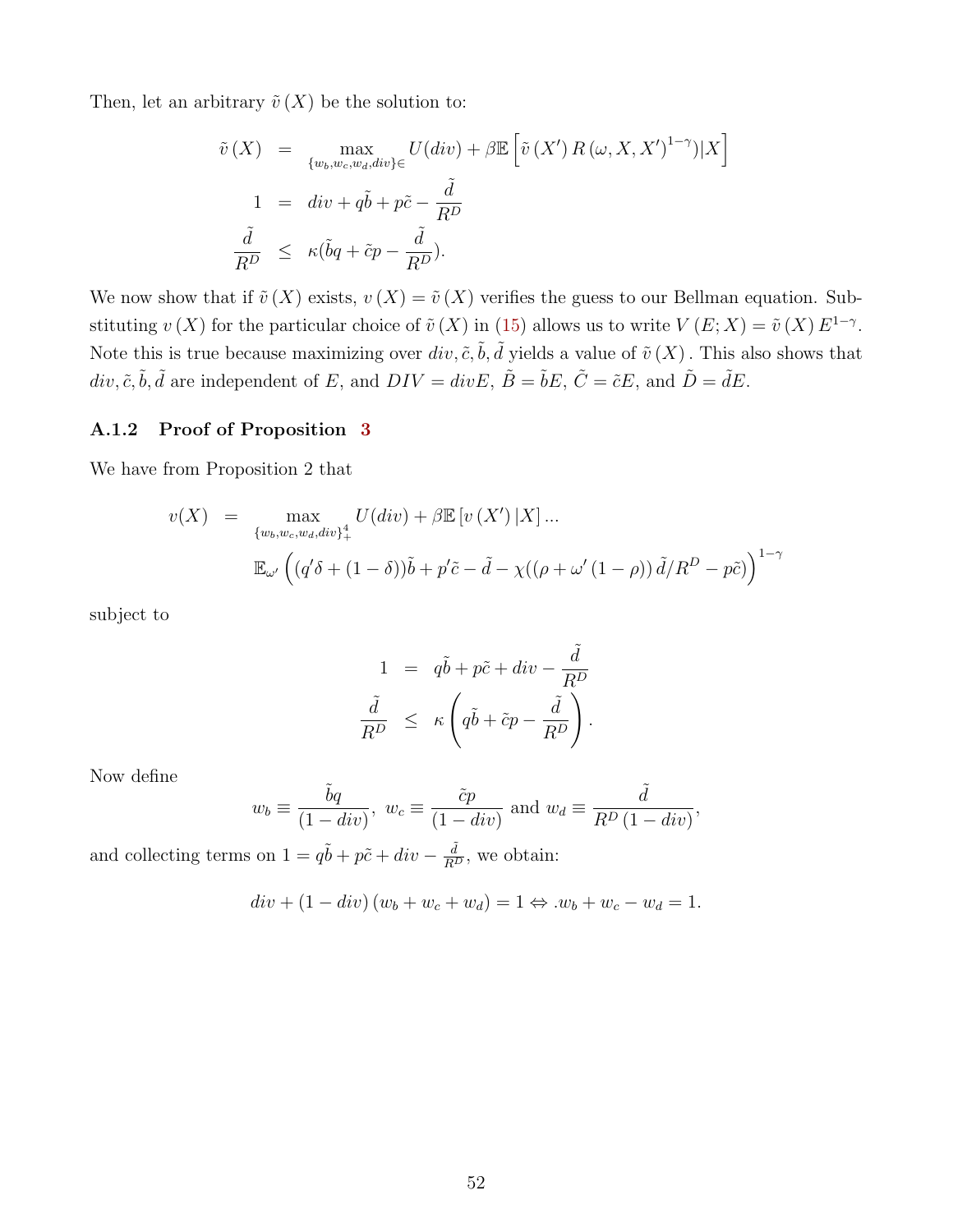Then using the definition of  $w_b, w_c, w_d$  have that  $v(X)$ 

$$
v(X) = \max_{\{w_b, w_c, w_d, div\} \in \mathbb{R}_+^4} U(div) + \beta \mathbb{E} \left[ v(X') | X \right] (1 - div)^{1 - \gamma} ...
$$
  

$$
\mathbb{E}_{\omega'} \left\{ \frac{q'\delta + (1 - \delta)}{q} w_b + p' w_c - w_d(R^D) - \chi((\rho + \omega'(1 - \rho)) w_d - w_c) \right\}^{1 - \gamma}
$$
  
s.t.  

$$
w_b + w_c - w_d = 1
$$
  

$$
w_d \le \kappa (w_b + w_c - w_d).
$$

Using the definition of returns, we can define the portfolio value as

$$
\Omega^*(X) = \max_{\{w_b, w_c, w_d, div\} \in \left\{ \mathbb{E}_{\omega'} \left( R^B w_b + R^C w_c - w_d R^D - R^X (w_d, w_c) \right)^{1-\gamma} \right\}^{\frac{1}{1-\gamma}}
$$
  
s.t.  

$$
w_b + w_c - w_d = 1
$$
  

$$
w_d \le \kappa (w_b + w_c - w_d).
$$

Since the solution to  $\Omega(X)$  is the same for any div and using the fact that X is deterministic, we have that

$$
v(x) = \max_{\{w_b, w_c, w_d, div\}_{+}^{4}} U(div) + \beta \mathbb{E}\left[v\left(X'\right)|X\right] (1 - div)^{1-\gamma} \Omega^*\left(X\right)^{1-\gamma},
$$

which is the formulation in Proposition [3.](#page-14-1)

For  $\gamma \to 1$ , the objective becomes:

$$
\Omega\left(X\right) = \exp\left\{\mathbb{E}_{\omega}\left[\log\left(R\left(\omega, X, X'\right)\right)\right]\right\},\
$$

and for  $\gamma \to 0,$ 

$$
\Omega(X) = \mathbb{E}_{\omega}[R(\omega, X, X')].
$$

## A.2 Proof of Proposition [4](#page-15-0)

Taking first-order conditions on [\(3\)](#page-13-3) and using the CRRA functional form for  $U(\cdot)$ , we obtain

$$
div = (\beta \mathbb{E}v(X')|X)^{-1/\gamma} \Omega^*(X)^{-(1-\gamma)/\gamma} (1 - div) (1 - \gamma),
$$

and therefore we obtain:

$$
div = \frac{1}{1 + \left[\beta \mathbb{E}\left[v\left(X'\right) | X\right] \left(1 - \gamma\right) \Omega^*\left(X\right)\right)^{1 - \gamma}\right]^{1/\gamma}}.
$$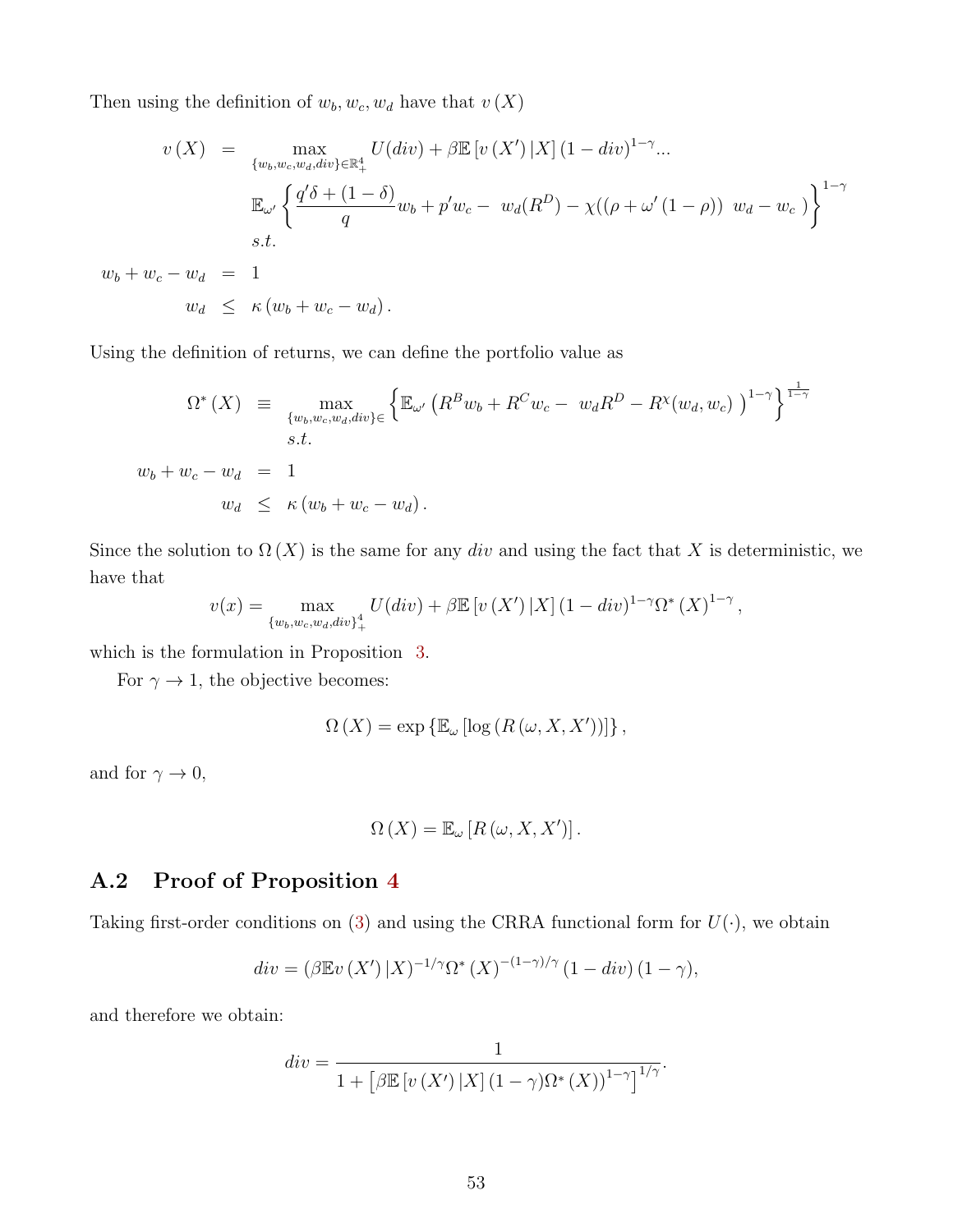<span id="page-54-0"></span>Substituting this expression for dividends, we obtain a functional equation for the value function

$$
v(X) = \frac{1}{(1-\gamma)} \Big( 1 + \left[ \beta \mathbb{E} \left[ v(X') \, | X \right] (\Omega^*(X))^{1-\gamma} \right]^{\frac{1}{\gamma}} \Big)^{1-\gamma}
$$

$$
+ \beta \mathbb{E} \left[ v(X') \, | X \right] (\Omega^*(X))^{1-\gamma} \left[ \frac{\left[ \beta \mathbb{E} \left[ v(X') \, | X \right] (\Omega^*(X))^{1-\gamma} \right]^{\frac{1}{\gamma}}}{\left( 1 + \left[ \beta \mathbb{E} \left[ v(X') \, | X \right] (\Omega^*(X))^{1-\gamma} \right]^{\frac{1}{\gamma}} \right)} \right]^{1-\gamma}
$$

.

Therefore, we obtain the following functional equation:

$$
\upsilon(X) = \frac{1}{1-\gamma} \left[ 1 + \left( \beta(1-\gamma)\Omega^*(X)^{1-\gamma} \mathbb{E}\left[ \upsilon(X') \, |X| \right)^{\frac{1}{\gamma}} \right]^\gamma.
$$

We can treat the right-hand side of this functional equation as an operator. This operator will be a contraction depending on the values of  $(\beta(1-\gamma)(\Omega^*(X))^{1-\gamma})^{\frac{1}{\gamma}}$ . Theorems in [Alvarez and](#page-46-1) [Stokey](#page-46-1) [\(1998\)](#page-46-1) guarantee that this operator satisfies the dynamic programming arguments.

In a non stochastic steady state, we obtain

$$
v^{ss} = \frac{1}{1 - \gamma} \left( \frac{1}{1 - (\beta \Omega^{*1 - \gamma})^{\frac{1}{\gamma}}} \right)^{\gamma}
$$

and

$$
\operatorname{div}^{ss} = 1 - \beta^{\frac{1}{\gamma}} \Omega^{*1/\gamma - 1}.
$$

#### A.3 Proof of Lemma [1](#page-20-0)

Define the threshold  $\bar{\omega}$  shock that determines whether the bank has a reserve deficit or surplus, i.e., the shock that solves  $(\rho + (1 - \rho)\bar{\omega})w_d = w_c$ . This shock is

$$
\bar{\omega}(1, L) = \bar{\omega}(w_d, w_c) \equiv \frac{w_c/w_d - \rho}{(1 - \rho)} = \frac{L - \rho}{(1 - \rho)}
$$

,

.

where L is the reserve ratio. We can express the expected liquidity cost in terms of  $\bar{\omega}$ :

$$
\mathbb{E}_{\omega'}\left[R^{\chi}(w_d, w_c)\right] = \chi_l \left[ \int_{\bar{\omega}(w_d, w_c)}^1 ((\rho + (1 - \rho) \omega') w_d - w_c) f(\omega') d\omega' \right] + \chi_b \left[ \int_{-\infty}^{\bar{\omega}(w_d, w_c)} ((\rho + (1 - \rho) \omega') w_d - w_c) f(\omega') d\omega' \right]
$$

We separate the integral into terms that depend on  $\omega'$  and the independent terms. We obtain that the expected liquidity cost: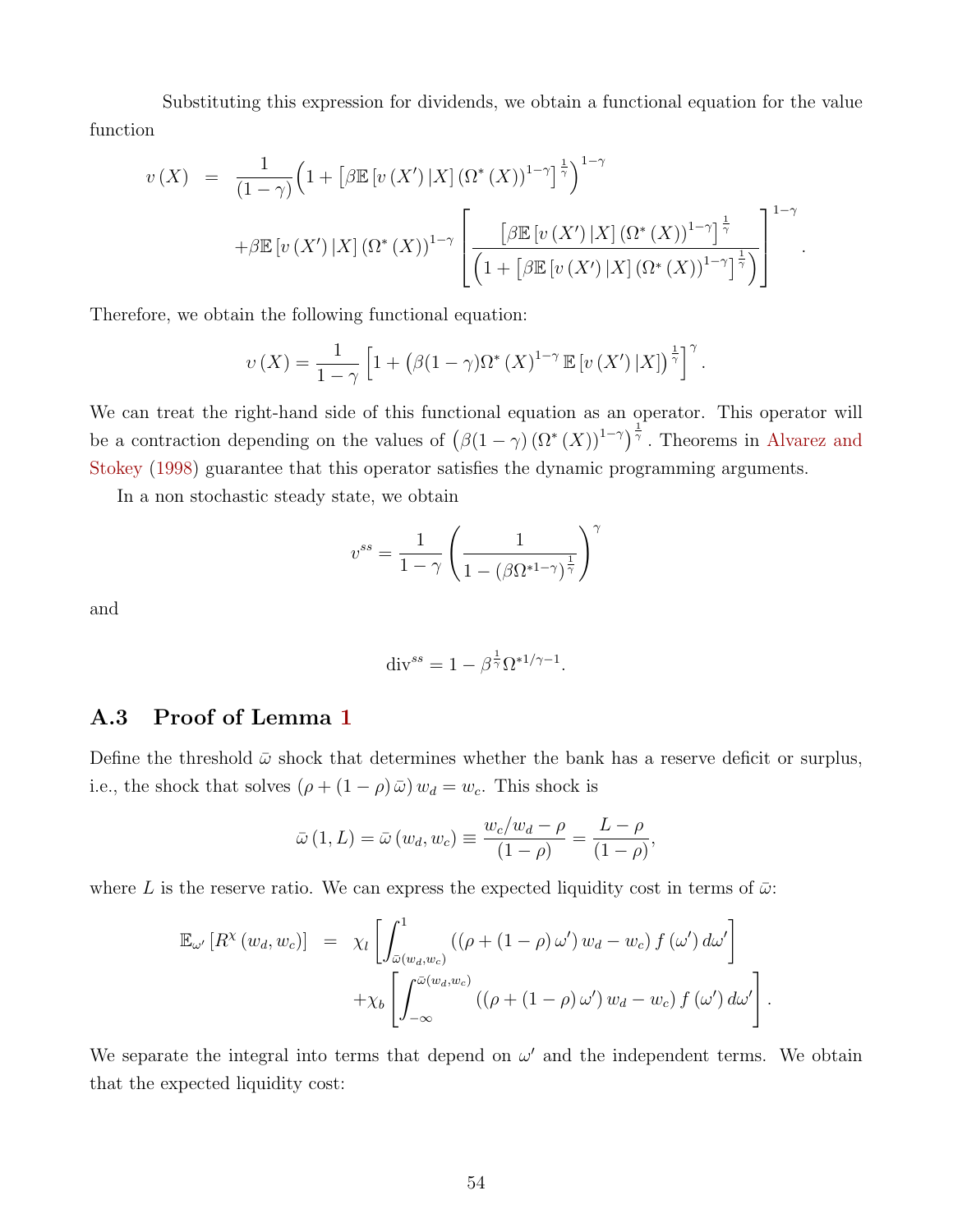$$
\mathbb{E}_{\omega'}[R^{\chi}(w_d, w_c)] = (\rho w_d - w_c) [\chi_l (1 - F(\bar{\omega}(w_d, w_c))) + \chi_b F(\bar{\omega}(w_d, w_c))]
$$
  
+ 
$$
(1 - \rho) w_d(\chi_l (1 - F(\bar{\omega}(w_d, w_c))) \mathbb{E}_{\omega'}[\omega' | \omega' > \bar{\omega}(w_d, w_c)]
$$
  
+ 
$$
(1 - \rho) w_d(\chi_b (F(\bar{\omega}(w_d, w_c))) \mathbb{E}_{\omega'}[\omega' | \omega' \le \bar{\omega}(w_d, w_c)].
$$

From here, we can factor  $\omega^d$  from all of the terms in the expression above:

$$
\mathbb{E}_{\omega'}[R^{\chi}(w_d, w_c)] = w_d((\rho - L) [\chi_l (1 - F(\bar{\omega}(1, L))) + \chi_b F(\bar{\omega}(1, L))] ... \n+ (1 - \rho) (\chi_l (1 - F(\bar{\omega}(1, L))) \mathbb{E}_{\omega'}[\omega' | \omega' > \bar{\omega}(1, L)] ... \n+ (1 - \rho) (\chi_b (F(\bar{\omega}(1, L))) \mathbb{E}_{\omega'}[\omega' | \omega' \le \bar{\omega}(1, L)]) \n= w_d \mathbb{E}_{\omega'}[\tilde{R}^{\chi}(1, L)].
$$

From the expression above, we find that if we multiply  $\{w_d, w_c\}$  by any constant, the expected liquidity cost increases by that same constant. Thus,  $\mathbb{E}_{\omega'}[R^{\chi}(w_d, w_c)]$  is homogeneous of degree 1 in  $\{w_d, w_c\}$ .

## A.4 Proof of Lemma [2](#page-21-0)

The closed form expression for  $\mathbb{E}_{\omega'}[R_c^{\chi}(1,L)]$  is obtained as follows. Given an  $\omega'$ , the reserve surplus per unit of deposit is  $(\rho-L+(1-\rho)\,\omega)$  :

$$
\mathbb{E}_{\omega'}\left[R^{\chi}\left(1,L\right)\right] = \chi_l \int_{\frac{L-\rho}{\left(1-\rho\right)}}^{1} \left(\rho - L + \left(1-\rho\right) \omega'\right) f\left(\omega\right) d\omega + \chi_b \int_{-\infty}^{\frac{L-\rho}{\left(1-\rho\right)}} \left(\rho - L + \left(1-\rho\right) \omega'\right) f\left(\omega\right) d\omega.
$$

Taking the derivative with respect to  $L$  yields:

$$
\mathbb{E}_{\omega'}[R_c^{\chi}(1,L)] = \underbrace{\left(\chi_b - \chi_l\right) \left\{ \left(\rho - L + (1-\rho)\,\omega'\right) f\left(\omega\right)_{\frac{L-\rho}{(1-\rho)}}\right.}_{=0} \cdots - \left(\chi_b F\left(\frac{L-\rho}{(1-\rho)}\right) + \chi_l \left(1 - F\left(\frac{L-\rho}{(1-\rho)}\right)\right)\right).
$$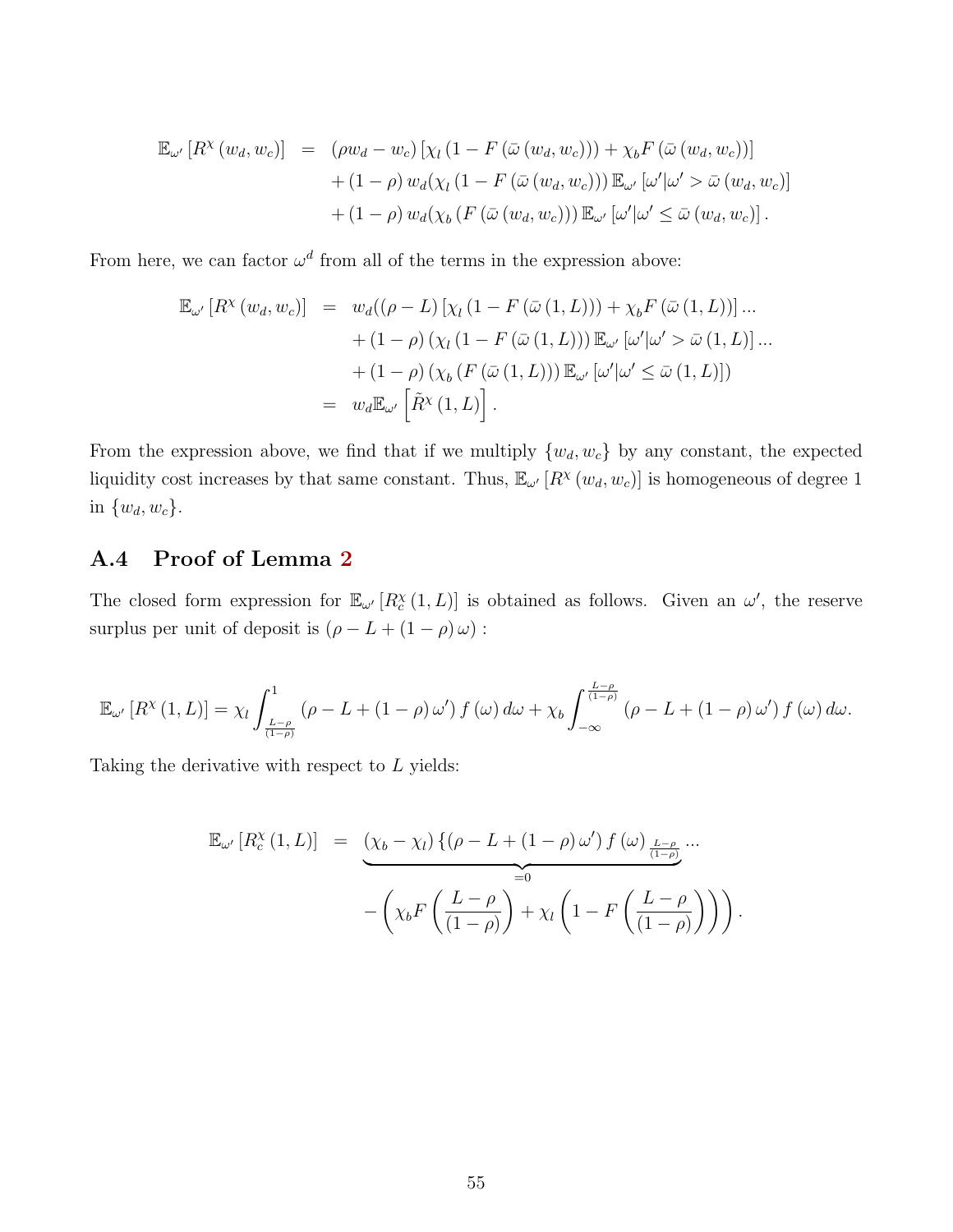#### A.5 Proof of Proposition [6](#page-22-1)

Since the objective is linear, the solution to the leverage decision is:

$$
w^{*d} = \begin{cases} 0 \text{ if } R^{L^*} < 0 \\ [0, \kappa] \text{ if } R^{L^*} = 0 \\ \kappa \text{ if } R^{L^*} > 0 \end{cases}.
$$

Substituting this result implies that the return to the bank's equity is  $R^E = R^b + \max \{ \kappa R^{L^*}, 0 \}$ . Thus, the bank's dividend decision is:

$$
\operatorname{div} = \begin{cases} 0 \text{ if } \beta R^{E} > 1 \\ [0, 1] \text{ if } \beta R^{E} = 1 \\ 1 \text{ if } \beta R^{E} < 1 \end{cases}
$$

.

In any steady state, it must be that  $\beta R^{E} = 1$  and  $div = R^{E} - 1$ , because otherwise equity is not constant. If the leverage constraint is non-binding in the steady state, then by the condition above  $R^{L^*} = 0$ , and therefore  $R^B = 1/\beta$ . Otherwise, there is a positive spread. The statement in the proposition follows.

#### A.6 Proof of Proposition [7](#page-23-0)

Since the objective of the liquidity management subproblem is linear, we have that its value is:

$$
\max \left( \underbrace{-\chi_b \rho}_{L=0}, \underbrace{-(R^B - R^C) \rho}_{L=\rho}, \underbrace{-((R^B - R^C) - \chi_l)}_{L=\frac{1+\omega^d}{\omega^d}} - \chi_l \rho \right).
$$

Here we study the equilibrium in the interbank market. An equilibrium is studied as the Nash equilibrium of a game, that is we study the choice of L of a given bank, given a choice  $\tilde{L}$  by other banks.

**Case 1** ( $\tilde{L} = 0$ ). Assume all banks choose  $\tilde{L} = 0$ . If an individual bank chooses  $L \leq \rho$ , the cost of reserve deficits equals the discount window rate  $\chi_b = r^{DW}$  because there are no other banks to borrow reserves from. Therefore, we have that  $(R^B - R^C) < r^{DW}$  is necessary and sufficient to guarantee that  $L = 0$  is not an equilibrium, because we require positive reserves in a monetary equilibrium.

**Case 2** ( $\tilde{L} = \rho$ ). If all banks choose  $\tilde{L} = \rho$ , a bank deviating to  $L = 0$  would pay  $r^{DW}$  $(R^{B}-R^{C})$ , because, again, no banks would lend reserves to that bank. Thus,  $L = \rho$  dominates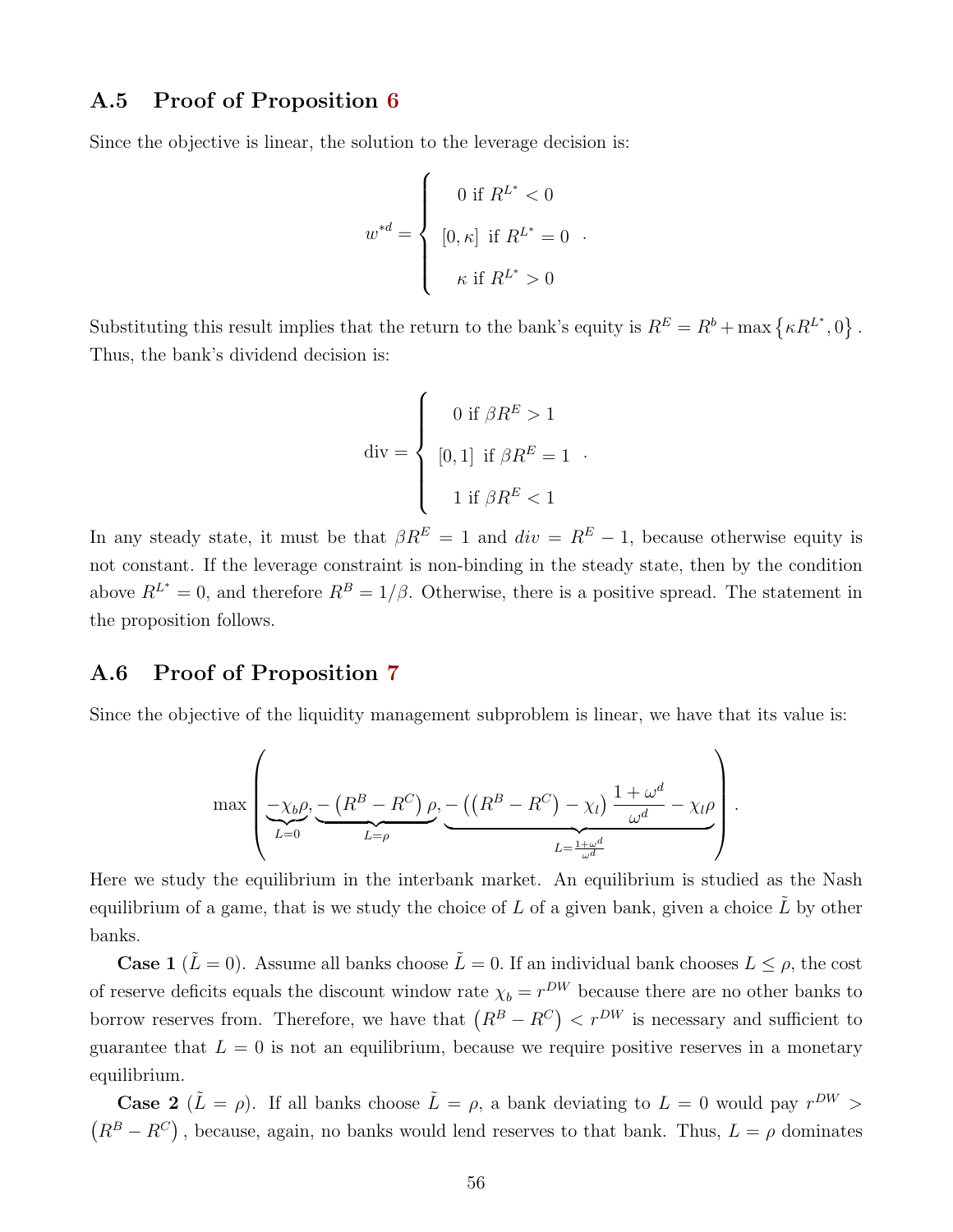$L = 0$  when other banks choose  $L = \rho$  and  $r^{DW} > (R^B - R^C)$  . This shows that  $(R^B - R^C) < r^{DW}$ is necessary and sufficient to guarantee that  $L = 0$  is not an equilibrium when  $\tilde{L} = \rho$ .

So far,  $(R^B - R^C) < r^{DW}$  is enough to argue that  $\tilde{L} \ge \rho$  in a symmetric Nash equilibrium. Assume now that also  $(R^B - R^C) > r^{ER}$  holds.

**Case 3**  $(\tilde{L} = \frac{1+\omega^d}{\omega^d})$ . If all banks set  $\tilde{L} = \frac{1+\omega^d}{\omega^d} > \rho$ , no bank will be short of reserves. Thus,  $\chi_l = r^{ER}$  since  $\gamma^+ = 0$ . Thus, an individual bank is better off deviating by reducing L to  $\rho$ .

**Case 4**  $(L = \rho)$ . Instead, if all banks set  $\tilde{L} = \rho$ , then,  $\chi_l = r^{ER}$  since again  $\gamma^+ = 0$ . Thus,  $L = \rho$  is an optimal choice because deviating to  $\frac{1+\omega^d}{\omega^d}$  is not profitable.

Hence,  $r_t^{ER} < R^B - R^C < r_t^{DW}$  will hold in any equilibrium with positive reserves, and this implies  $L^* = \rho$ .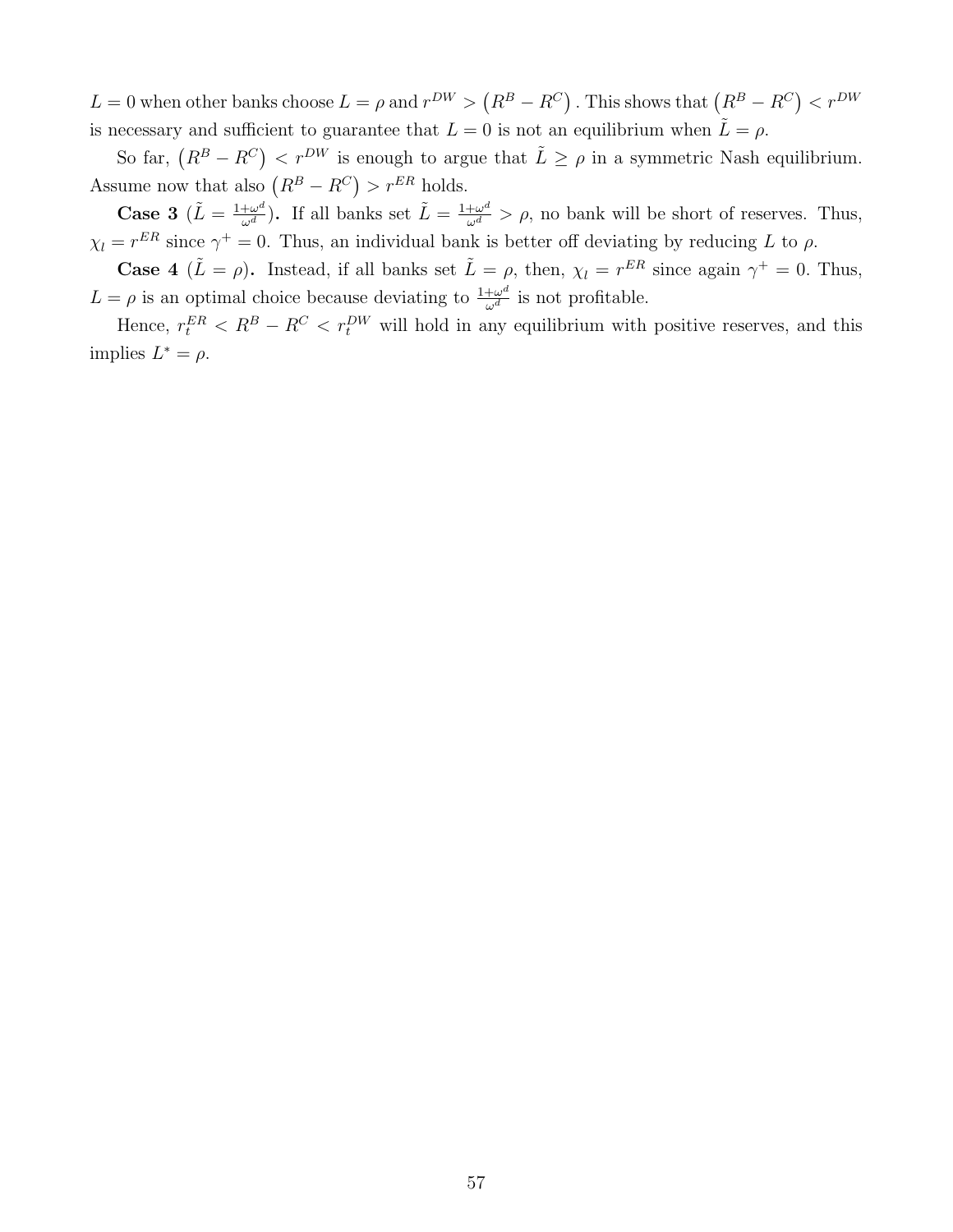## B Evolution of Bank Equity Distribution

Because the economy displays equity growth, equity is unbounded, and thus, the support of this measure is the positive real line. Let  $\beta$  be the Borel  $\sigma$ -algebra on the positive real line. Then, define  $Q_t(e, E)$  as the probability that an individual bank with current equity e transits to the set **E** next period. Formally  $Q_t : \mathbb{R}_+ \times \mathcal{B} \to [0, 1]$ , and

$$
Q(e, \mathbf{E}) = \int_{-1}^{1} \mathbb{I} \left\{ e_t \left( \omega \right) e \in \mathbf{E} \right\} F \left( d\omega \right),
$$

where  $\mathbb I$  is the indicator function of the event in brackets. Then  $Q$  is a transition function and the associated  $T^*$  operator for the evolution of bank equity is given by

$$
\Gamma_{t+1}(\boldsymbol{E}) = \int_0^1 Q(e, \boldsymbol{E}) \Gamma_{t+1}(e) de.
$$

The distribution of equity is fanning out, and the operator is unbounded. Gibrat's law shows that for t large enough,  $\Gamma_{t+1}$  is approximated by a log-normal distribution. Moreover, by introducing more structure into the problem, we could easily obtain a Power law distribution for  $\Gamma_{t+1}(\mathbf{E})$ . We will use these properties in the calibrated version of the model.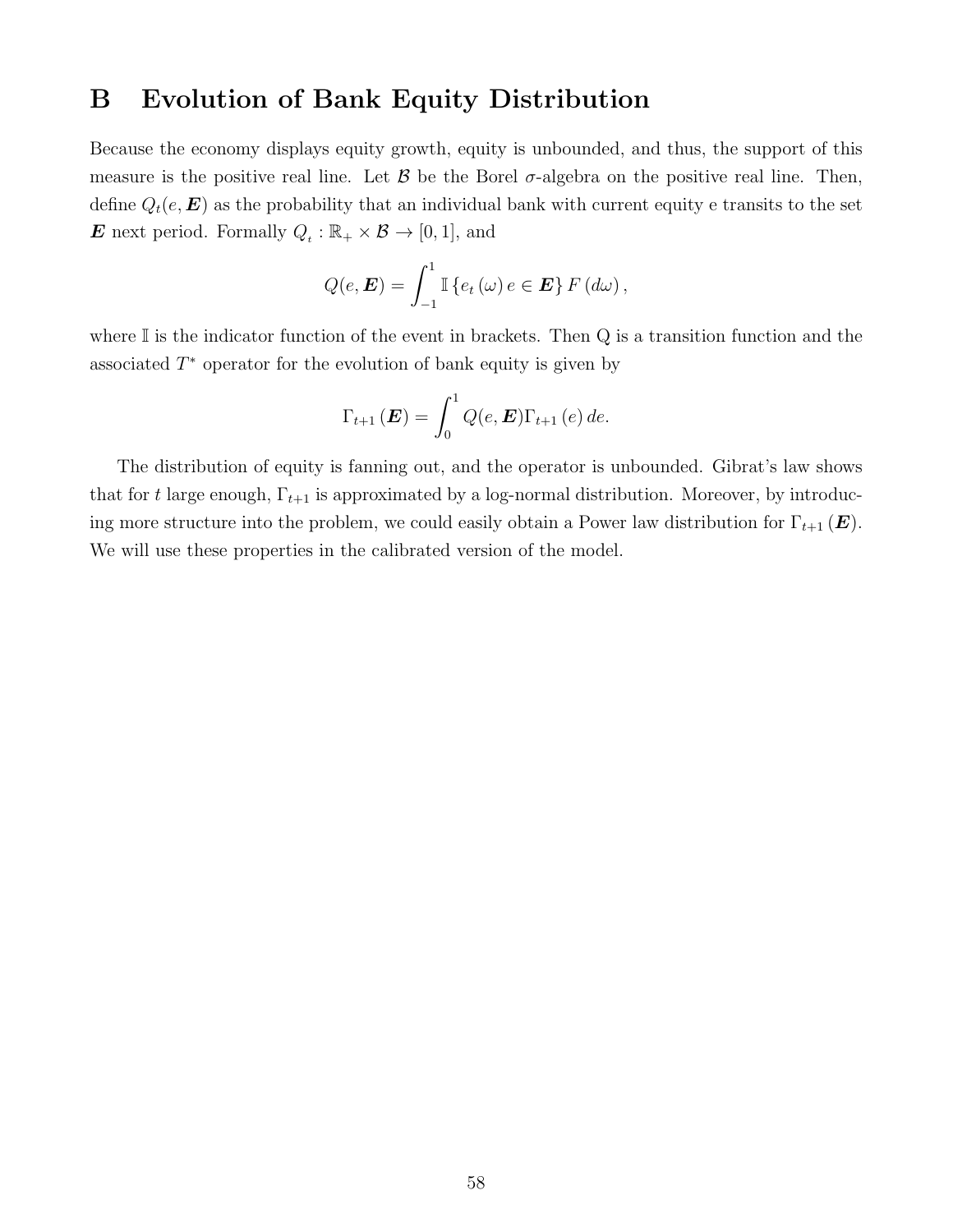# C Algorithm

## C.1 Steady State

- 1. Guess prices for loans q and for the probability of a match in the interbank market  $\gamma^-, \gamma^+$ .
- 2. Solve banks' optimization problem [3.](#page-13-3) Compute value of the bank and dividend payments.
- 3. Compute associated average equity growth and average surpluses in the interbank market.
- 4. If equity growth equals zero and the conjectured probability of a match in the interbank market is consistent with the average surplus, stop. Otherwise, adjust and continue iterating.

## Algorithm to solve transition dynamics in baseline model

## C.2 Transitional Dynamics

- 1. Guess a sequence of loan prices  $q_t$  and for the probability of a match in the interbank market  $\gamma_t^-, \gamma_t^+$ .
- 2. Solve banks's dynamic programming problem. Use [\(3\)](#page-13-3) for banks' portfolio and [\(4\)](#page-15-0) for the value function and dividend rates.
- 3. Compute growth rate of equity and average surplus in interbank markets.
- 4. Compute price implied by the aggregate sequence of loans resulting from (2) and (3), and the probability of a match according to average surpluses computed in (3).
- 5. If the conjectured prices equal effective price from (4) and the average surpluses computed in (4) are consistent with the guessed sequences, stop. Otherwise, continue iterating until convergence.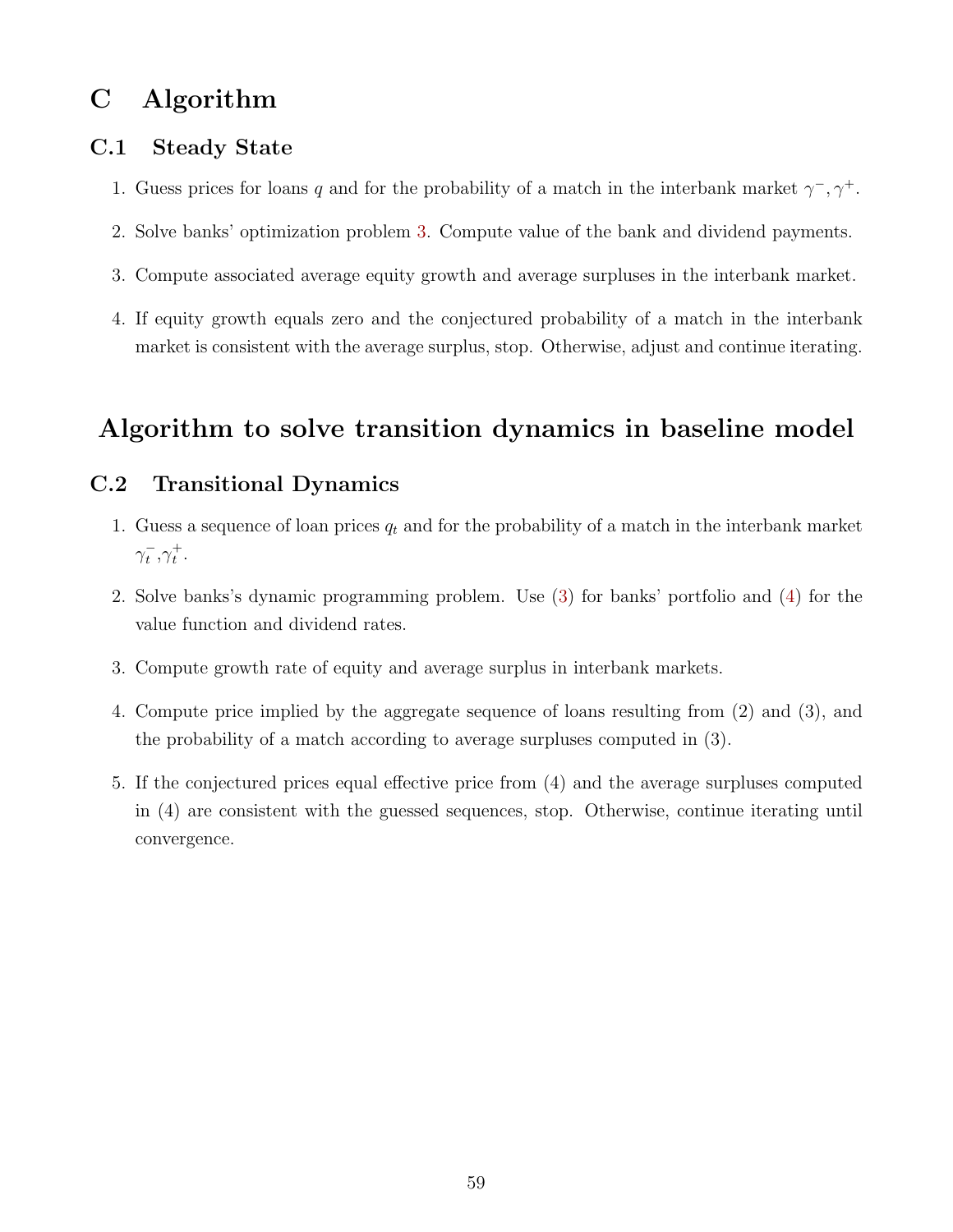## <span id="page-60-0"></span>D Microfoundation for Loan Demand and Deposit Supply

Introducing a demand for loans and a supply of deposits can be done in multiple ways. Here, the demand for loans emerges from firms who borrow working capital from banks and the supply of deposits from the Households' savings decision. With working capital constraints, a low price for loans,  $q_t$ , translates immediately into labor market distortions and, therefore, has real output effects. This formulation is borrowed from the classic setup of [Christiano and Eichenbaum](#page-47-0) [\(1992\)](#page-47-0). To keep the model simple, we deliberately model the real sector so that loan demand is static—in the sense that it does not depend on future outcomes— and the supply of loans is perfectly elastic.

#### D.1 Households

Households' Problem. Households obtain utility by consuming and disutility from providing labor. They work during the lending stage and consume during the balancing stage. This distinction is irrelevant for households but matters for the sequence of events that we describe later. Households have quasi-linear utility in consumption and have a convex cost of providing labor given by  $\frac{h_t^{1+\nu}}{1+\nu}$ . The only savings instruments available to households are bank deposits and their holding of shares of firms. Households solve the following recursive problem:

$$
W(s_t, d_t; X_t) = \max_{\{c_t \ge 0, h_t, d_{t+1} \ge 0\}} c_t - \frac{h_t^{1+\nu}}{1+\nu} + \beta^D \mathbb{E}\left[W\left(s_{t+1}, d_{t+1}; X_{t+1}\right) | X_t\right]
$$

subject to the budget constraint:

$$
d_{t+1} + c_t + p_t^s s_{t+1} = s_t(z_t + p_t^s) + w_t h_t + R_t^D d_t + T_t.
$$

Here,  $\beta^D$  is the Households' discount factor and  $\nu$  the inverse of the Frisch elasticity. In the budget constraint,  $d_t$  are deposits in banks that earn a real rate of  $R^D$ ,  $h_t$  are hours worked that earn a wage of  $w_t$ , and  $s_t$  are shares of productive firms. The price of shares is  $p_t^s$ , and these pay  $z_t$ dividends per share. Finally,  $c_t$  is consumption and T is lump-sum transfers from the government.

The first-order conditions for the households' problem yield the following labor supply:

$$
w_t^{\frac{1}{\nu}} = h_t.
$$

This supply schedule is static and only a function of real wages. Hence, the total wage income for the household is  $w_t^{\frac{1+\nu}{\nu}}$ . In turn, substituting the optimality condition in this problem and using the fact that in equilibrium  $s_{t+1} = s_t$ , we can solve for the optimal policy decisions,  $\{c, d\}$ ,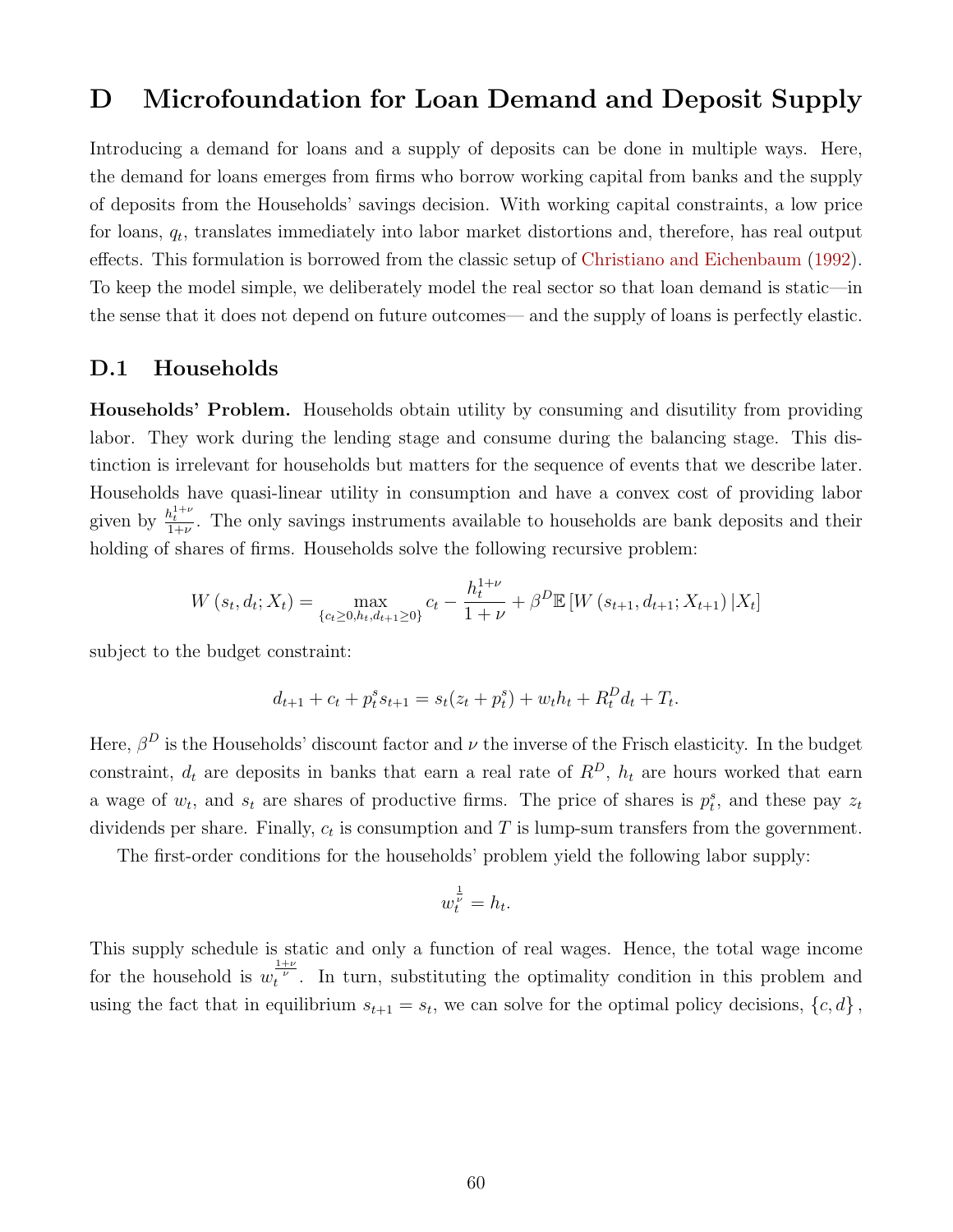<span id="page-61-0"></span>independently from the labor choice. The solution is immediate and given by,

$$
\{c, d\} = \begin{cases} c_t = w_t^{\frac{1+\nu}{\nu}} + R^D d_t + T; d_{t+1} = 0 & \text{if } R^D < 1/\beta^D, \\ c_t \in [0, y_t], d_{t+1} = y_t - c_t & \text{if } R^D = 1/\beta^D \\ c_t = 0; d' = w_t^{\frac{1+\nu}{\nu}} + R^D d_t + T_t & \text{if } R^D > 1/\beta^D \end{cases}
$$

These two results imply that households consume all cash on hand in the period they receive it if the interest is very low and they do not save, or carry real balances. If  $R^D = 1/\beta^D$ , they are indifferent between consuming or savings. Otherwise, they either do not consume or save all of their resources. We will consider parameterizations where in equilibrium  $R^D = 1/\beta^D$ .

## D.2 Firms' Problem

**Firms.** Firms maximize  $\mathbb{E}\left[\sum_{t=0}^{\infty} m_t z_t\right]$  where  $z_t$  is dividend payouts from the firms and  $\mu_t$  is the stochastic discount factor of the representative household. Given the linearity of the households' objective, the discount factor is equivalent to  $m_t = (\beta^D)^t$ .

Timing. A continuum of firms of measure one is created at the lending stage of every period. Firms choose a production scale together with a loan size during their arrival period. In periods after this scale choice is decided, firms produce, and pay back loans to banks; the residual is paid in dividends.

**Production Technology.** A firm created in period  $t$  uses labor  $h_t$ , to produce output according to  $f_t(h_t) \equiv A_t h_t^{1-\alpha}$ . The scale of production is decided during the lending stage of the period when the firm is created. Although the scale of production is determined immediately at the time of creation, output takes time to be realized. In particular, the firm produces  $\delta^s (1 - \delta) f_t(h_t)$  of its output during the  $s - th$  balancing stage after its scale was decided.

Labor is also employed when the firm is created, and workers are required to be paid at that moment.<sup>[45](#page-61-1)</sup> Since firms do not possess the cash flow to pay their workers—no equity injections are possible—firms need to borrow from banks to finance the payroll. Firms issue liabilities to the banking sector—loans— by,  $l_t$ , in exchange for deposits—bank liabilities—,  $q_t l_t$ , which firms can use immediately to pay workers. The repayment of those loans occurs over time. In particular, firms repay  $\delta^s (1 - \delta) l_t$  during the  $s - th$  lending stage after the loan was made. Notice that the repayment rate  $\delta$  coincides exactly with the  $\delta$  rate of sales. This delivers a problem for firms similar to the one in [Christiano and Eichenbaum](#page-47-0) [\(1992\)](#page-47-0), with maturity. Taking as given a labor

<span id="page-61-1"></span> $45$ This constraint emerges if it is possible that the firm defaults on this promise and defaults on its payroll (see [Bigio et al.,](#page-46-2) [2011\)](#page-46-2). The implicit assumption is that banks have a special advantage of monitoring loans compared with households.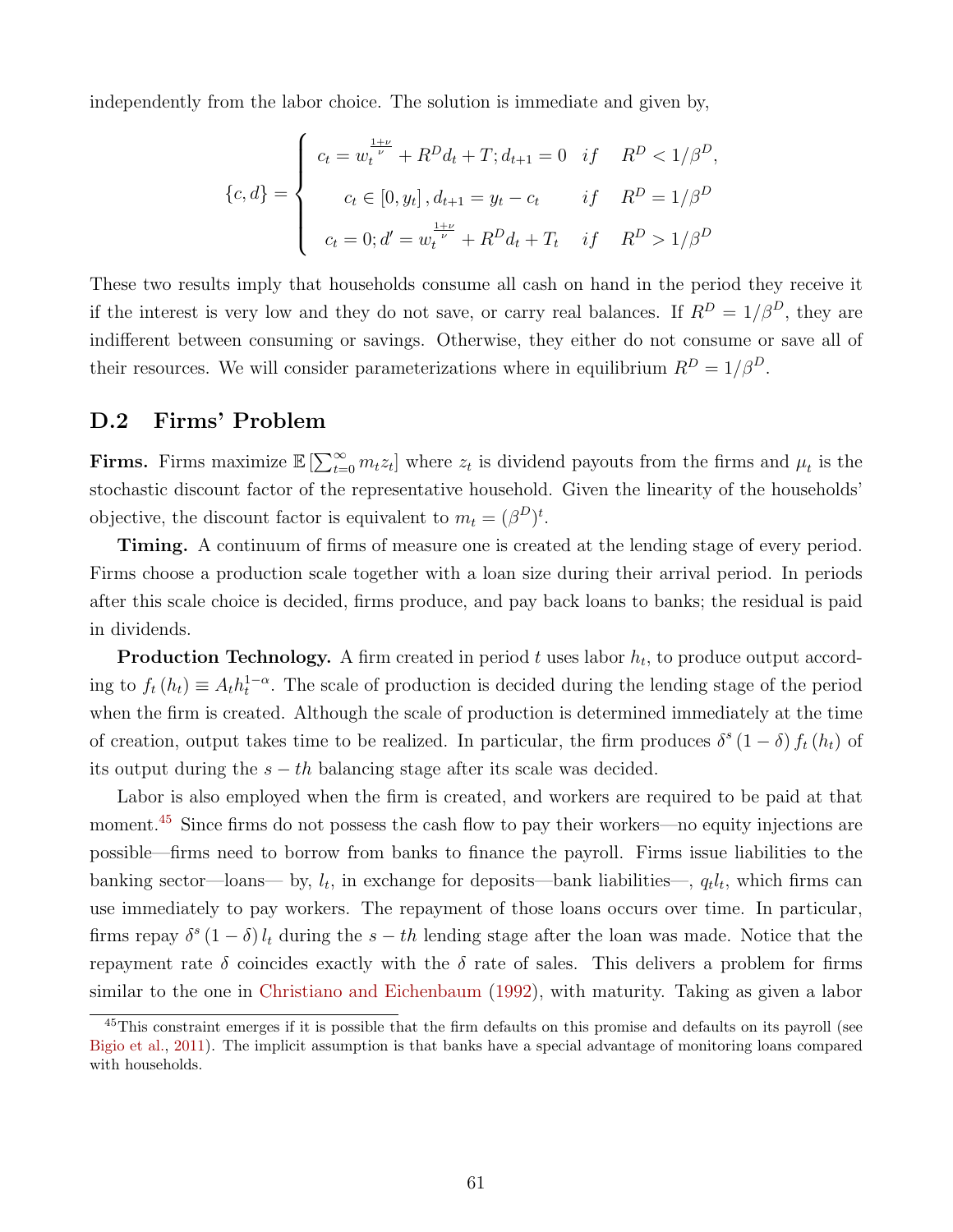tax  $\tau^l$ , and the loan price  $q_t$ , the problem of the firm created during the period t is:

$$
\max_{\{h_t, l_t\}} \sum_{s=1}^{\infty} (\beta^D)^{s-1} z_{t+s-1}
$$

subject to:

$$
z_{t+s-1} = \delta^s (1 - \delta) A_t f_t (h_t) - \delta^s (1 - \delta) l_t
$$

and

$$
(1 + \tau_t^l) w_t h_t = q_t l_t.
$$

Substituting  $z_{t+s-1}$  into the objective function, and substituting the working capital loan yields a static maximization problem for firms:

$$
\max_{\{h_t\}} A_t h_t^{1-\alpha} - \left(1 + \tau_t^l\right) w_t h_t / q_t.
$$

Taking first-order conditions from this problem and the household's first-order condition,  $w_t h_t =$  $h_t^{1+\nu}$ , yields an allocation for labor

$$
h_t = \left[\frac{q_t A_t (1-\alpha)}{(1+\tau_t^l)}\right]^{\frac{1}{\alpha+\nu}}.
$$

Now, using the working capital constraint,  $(1 + \tau_t^l) w_t h_t = l_t q_t$ , and the expression above:

$$
(1 + \tau_t^l) \left[ \frac{q_t A_t (1 - \alpha)}{(1 + \tau_t^l)} \right]^{\frac{1 + \nu}{\alpha + \nu}} = l_t q_t.
$$

Clearing  $q_t$  from this expression yields:

$$
l_t = \left(A_t\left(1-\alpha\right)\right)^{\frac{1+\nu}{\alpha+\nu}} \left(\left(1+\tau_t^l\right)q_t\right)^{\frac{1-\alpha}{\alpha+\nu}}.
$$

This is the expression in equation [\(8\)](#page-15-1) and proves the following proposition:

Proposition 9 The demand for loans takes the form

$$
q_t = \Theta_t I_t^{\epsilon},
$$

where

$$
\Theta_t = \left(1 + \tau_t^l\right) \left[A_t \left(1 - \alpha\right)\right]^{-\frac{1+\nu}{1-\alpha}} \text{ and } \epsilon = \frac{(\alpha + \nu)}{(1 - \alpha)}.
$$

Standard calibrations assume  $\alpha = \frac{1}{3}$  $\frac{1}{3}$  and some  $\nu \in \left[\frac{1}{3}\right]$  $\left[\frac{1}{3},2\right]$ . This provides the bounds  $\epsilon \in$  $[1.0, 3.5]$ .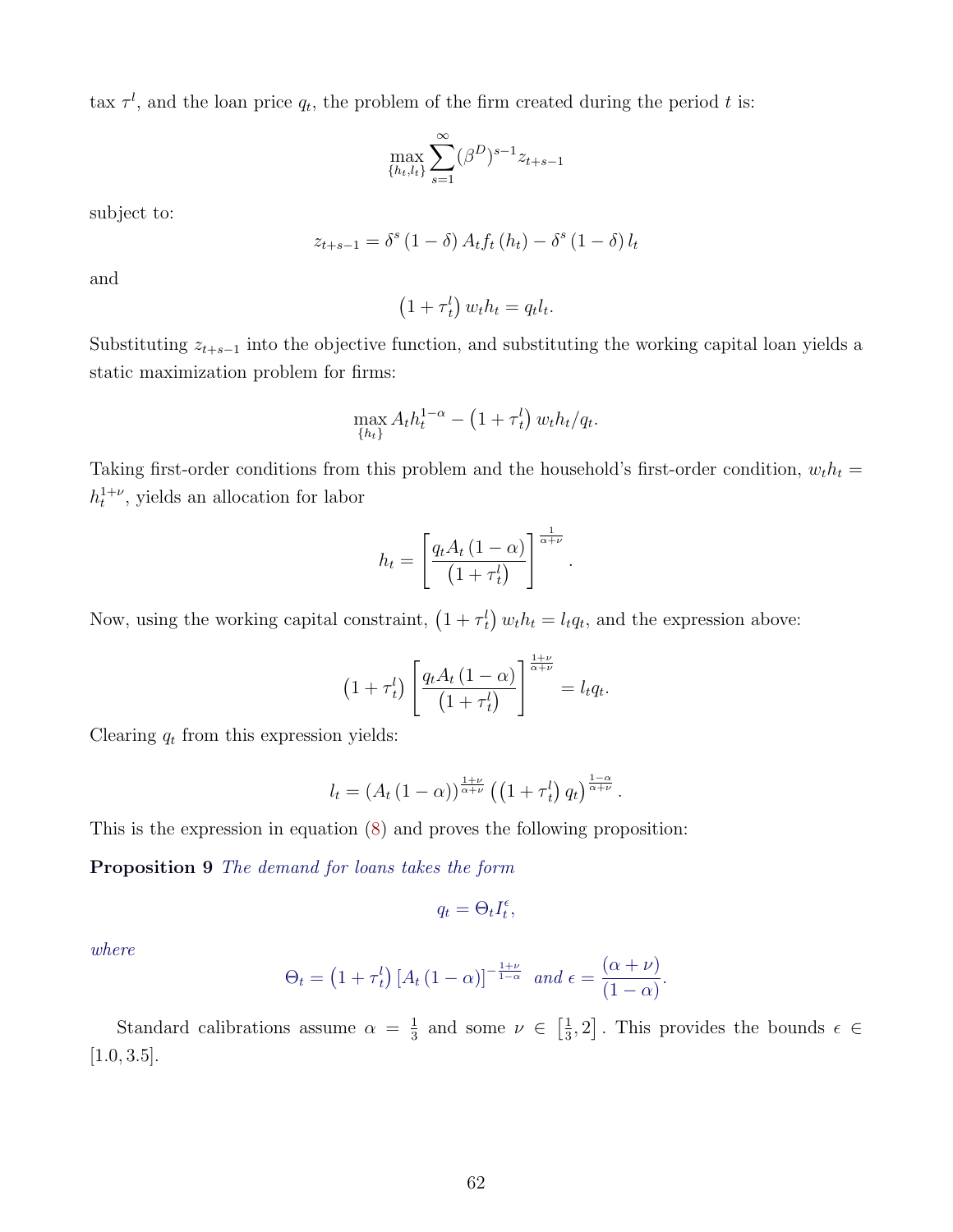## E Environment with Finite Size Orders

This section explains how the Fed funds rate obtained as the solution to the objective of Problem [1](#page-9-0) is the limit of a sequence of Nash bargaining problems between a borrowing order and a lending order when the size of the transaction converges to zero. We do this gradually by first describing precisely the environment and then providing the proof in several steps.

Balancing Stage Interbank Markets. Recall that by the end of every lending stage, after the realization of the  $\omega$  withdrawal shocks, there is a distribution across banks of reserve deficits. Deficits are denoted by x—where x is negative for surpluses. After banks observe x, they must obtain x funds in order to meet their reserve requirements. Recall that the interbank market for reserves is directed and over-the-counter market: banks in surplus place lending orders and banks in deficit place borrowing orders. Each type of orders are sent to either side of the market and matched thereafter.

Fixed Order Sizes. Assume that banks that wish to lend dollars in excess can place lending orders of a fixed size,  $\Delta$ , in the OTC market. A bank that needs to borrow a dollar to patch its reserve deficit can place a borrowing order, also for fixed size  $\Delta$ .<sup>[46](#page-63-0)</sup> We adopt the convention that banks cannot place more than  $\eta(x, \Delta) \equiv ||x| / \Delta$  orders; here, |z| stands for the floor function understood as the largest integer not greater than  $z^{47}$  $z^{47}$  $z^{47}$ . The motivation behind this convention is that if a lender bank places lending orders that exceed his excess reserves, there is a chance it will not be able to have the funds to transfer to the borrowing bank.<sup>[48](#page-63-2)</sup> Because banks can only place integer numbers of orders, typically, there will be a remainder amount of reserves deficits (surpluses) that will not be placed as orders. These residuals can be borrowed (lent) from the Fed at the discount window rated  $r^{DW}$  (excess reserve rate  $r^{ER}$ ) directly. Mathematically, this residual is exactly  $\phi(x, \Delta) = |x| - |x| \mod(\Delta)$ .

After orders are directed to their corresponding sides, orders from lending side are randomly matched with orders from the borrowing side. As in the main text, the corresponding matching probabilities depend on  $M^+$  and  $M^-$ , the masses of lending and borrowing orders. In particular, the probability that a borrowing order finds a lending order is given by  $\gamma^- = \min(1, M^+/M^-)$ . Conversely, the probability that a lending order finds a borrowing order is  $\gamma^+ = \min(1, M^-/M^+)$ . Note that as the order sizes converges to zero,  $M^-$  and  $M^+$  converge to the mass of dollars in deficit and in surplus. The reason is that  $\phi(x, \Delta)$  converges to 0 as  $\Delta$  goes to 0—as we have in

<span id="page-63-0"></span><sup>&</sup>lt;sup>46</sup>A protocol for a fixed size of trades seems a natural assumption that avoids leaving left overs from different matches.

<span id="page-63-2"></span><span id="page-63-1"></span><sup>&</sup>lt;sup>47</sup>The absolute value,  $|x|$ , allows us to talk about surpluses and deficits.

<sup>&</sup>lt;sup>48</sup>If a lending bank lacks the funds to transfer to the bank in deficit, this would constitute a default. For sufficiently high penalties, no bank will ever place lending orders above the amounts they hold. For borrowing orders this is not so clear. A bank in excess of their reserve deficits would have to pay an interest for a loan they didn't need if the place additional orders than what they require. However, this additional cost may be compensated by the additional probabilities of success. If all banks in deficit behave the same way, matching probabilities would be unaffected leaving only the risk of placing too many borrowing orders.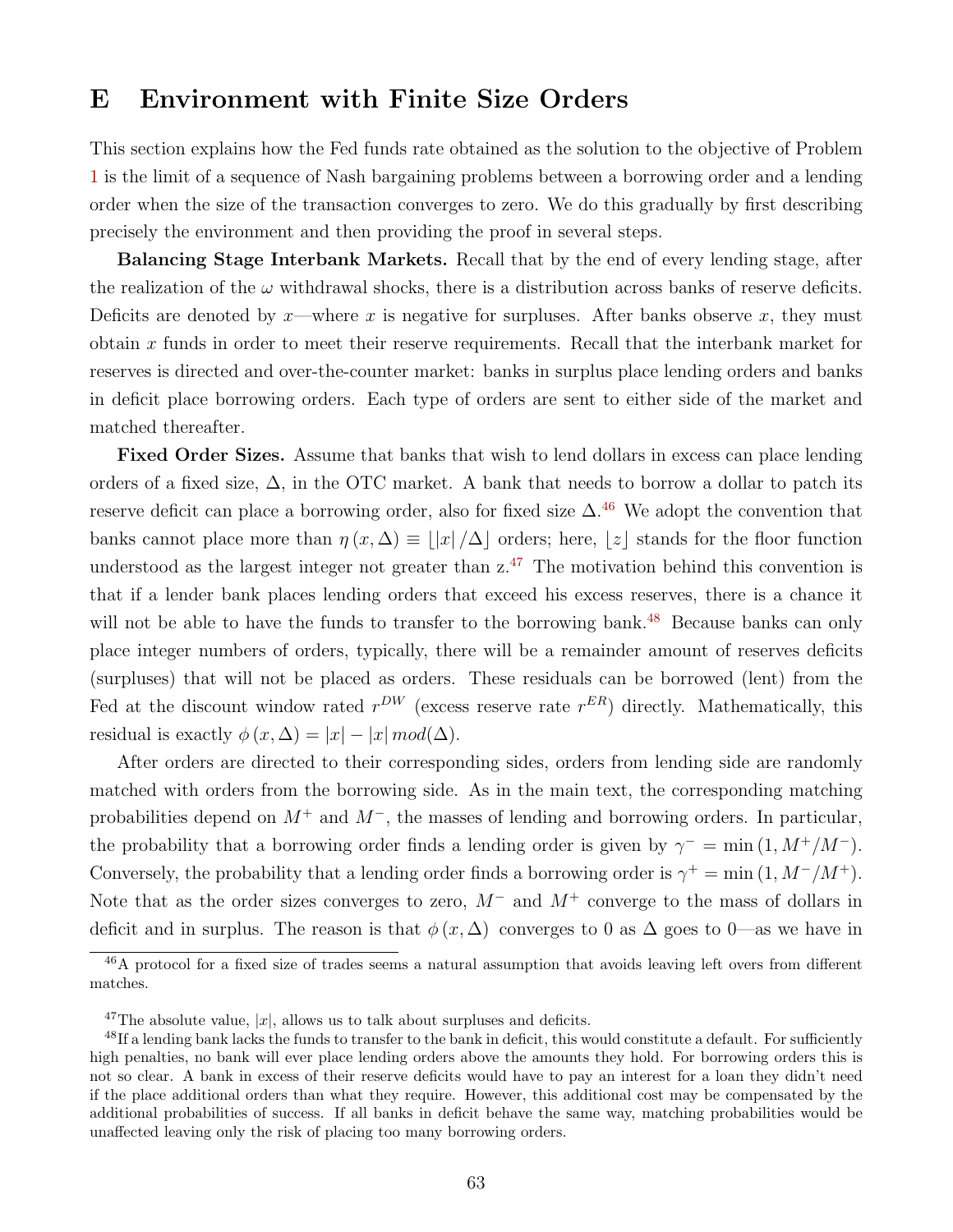the main text.

Interbank Loan Contract. When two orders find each other, and a loan contract is agreed upon, it is executed within the balancing stage. If an agreement is reached, the bank placing the lending order agrees to transfer  $\Delta$  reserves to the bank short of reserves. These reserves will be returned by the beginning of the next lending stage, but only after the Fed counts the reserve balance. Thus, borrowed reserves count as part of the reserve balance of the borrower bank. Since this transfer is reversed by the end of the period, the principal of the loan has no effect on the value of the bank. The interest rate is an amount,  $r^{FF}\Delta$ , of deposits to be transferred from the lending bank to the borrowing bank. In other words, the borrowing bank will absorb  $r^{FF} \Delta$  of the liabilities of the lending bank.

If two matched orders cannot agree on a contract, the lending order is automatically placed as a lending order earning the Fed's excess reserve rate,  $r^{ER}$ , and the borrowing order is funded by the Fed at the discount window rate,  $r^{DW}$ .

Recall that in the main text,  $\chi(x)$  is a deterministic function of the deterministic reserve balance x. However, when trade sizes are fixed,  $\chi(x)$  are the total interests paid out—or received in the case of a bank in surplus—at the interbank market given the reserve balance x. Thus,  $\chi(x)$ is a random variable that converges to a deterministic function as  $\Delta \to 0$ . This is a result we prove next.

Under a fixed order size, the total of payments is a random variable — that depends on  $x$ and takes the form:

<span id="page-64-0"></span>
$$
\chi(x) = \underbrace{\left[-r^{ER}\mathbb{I}_{[x\leq 0]} + r^{DW}\mathbb{I}_{[x>0]}\right]}_{\text{direct payments}} \underbrace{\phi(x,\Delta)}_{\text{Residual}} + \sum_{o=1}^{\eta(x,\Delta)} \Delta \underbrace{r(o)}_{\text{Interest} \text{paired to the Fed}}.
$$
\n(17)

These interest payments have the following interpretation: Since orders can be made only at fixed sizes, out of a deficit (surplus)  $x$  there will be a little left over that will have to be borrowed (lent) directly from the Fed. This is the amount  $\phi(x, \Delta)$ , which will pay an interest rate  $r^{DW}$ if in deficit (or receive  $r^{ER}$  if in surplus). The rest of the reserve—deficits or surpluses—will be placed in  $\eta(x, \Delta)$  orders sent to the interbank market. These will amount to a total of x modulo  $\Delta$  dollars. These orders can be enumerated,  $o = \{1 : \eta(x, \Delta)\}\.$  For the computation of payments, this order of course, does not matter. What matters is rate  $r(\rho)$ , which stands for the interest paid (or earned) by the o-th order. For example, if the o-th order was a lending order that did not find a match, then  $r(o) = r^{ER}$ . If it found a match,  $r(o)$  equals the terms of the agreement. Of course, since the bargaining depends on the characteristics of the banks that sent the orders,  $r(\rho)$  is a random variable. Let's now turn to the bargaining problem of two bank orders that are matched.

**Bargaining Problem.** Consider two banks, z and  $\tilde{z}$ , such that only z is in deficit so  $x(z) > 0$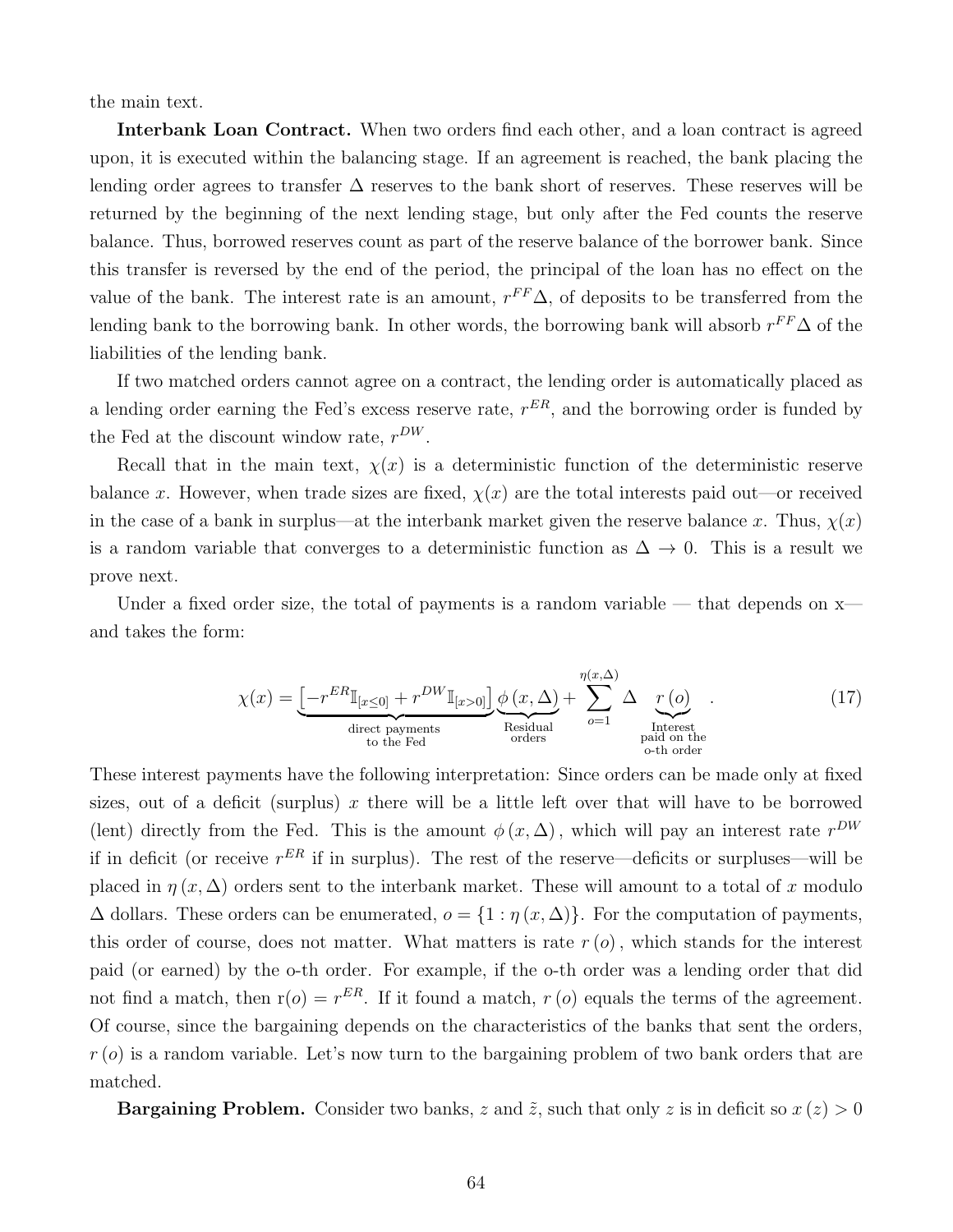<span id="page-65-0"></span>and  $x(\tilde{z}) < 0$ . Then, suppose that a lending order from bank  $\tilde{z}$  is paired with a borrowing order from z. We adopt the convention, as in [Atkeson et al.](#page-46-3) [\(2012\)](#page-46-3), that in the computation of the surplus in the bargaining among the two orders, the interest paid by other orders at both banks are taken as given—that is, as a purely exogenous random variable. Their bargaining problem consists of solving the expected surplus resulting from a match:

$$
B(z, z', \Delta, X') = \max_{r^{FF}} \mathbb{E}\left(\left[\bar{V}^b(z, r^{FF}, \Delta, X') - \bar{V}^b(z, r^{DW}, \Delta, X')\right]\right)^{\xi} \times \dots
$$

$$
\left(\left[\bar{V}^b(\tilde{z}, -r^{FF}, \Delta, X') - \bar{V}^b(\tilde{z}, -r^{ER}, \Delta, X')\right]\right)^{1-\xi}.
$$

The generic value function  $\bar{V}^b(\bar{z},\bar{r},\Delta,X')$  is the value of bank  $\bar{z}$  at the balancing stage given a contract for a loan size  $\Delta$  at rate  $\bar{r}$  for the loan contract of the o-th order. This expression takes the form:

$$
\bar{V}^{b}(\bar{z},\bar{r},\Delta,X') \equiv V^{l}\left(\tilde{C}\left(\bar{z}\right)-\frac{\omega\tilde{D}\left(\bar{z}\right)}{p},\tilde{B}\left(\bar{z}\right),D'\left(\bar{z}\right);X'\vert\tilde{X}\right)
$$
\n
$$
D'\left(\bar{z}\right) = \tilde{D}\left(\bar{z}\right)\left(1-\omega\right)+\left[-r^{ER}\mathbb{I}_{[x(\bar{z})\leq 0]}+r^{DW}\mathbb{I}_{[x(\bar{z})>0]}\right]\phi\left(x\left(\bar{z}\right),\Delta\right)...
$$
\n
$$
+\Delta\sum_{o=1}^{\eta(x(\bar{z}),\Delta)-1}r\left(o\right)+\Delta\bar{r}
$$
\n
$$
x\left(\bar{z}\right) = \rho\left(\frac{1-\omega}{R^{D}}\right)\tilde{D}\left(\bar{z}\right)-\left(\tilde{C}\left(\bar{z}\right)p-\frac{\omega\tilde{D}\left(\bar{z}\right)}{R^{D}}\right)
$$
\n(18)

for arbitrary  $\bar{z}$ ,  $\bar{r}$ , and  $\Delta$ . This value function takes the same form as the value function at the balancing stage except that  $\chi(x)$  is replaced by [\(17\)](#page-64-0). Also, notice that in this definition, the orders are reorganized so that the contract that is being negotiated is affecting the interest payment of the the last order —this is without loss of generality. Moreover, from the perspective of the  $\eta(x(\bar{z}), \Delta) - th$  order, all the other rates obtained by other orders  $r(\rho)$ , are random variables. Thus, the expectation  $E$  is also with respect to the sequence of  $r(\rho)$ . To spare notation, we suppress all arguments that involve the aggregate state.

#### E.1 Interbank Market with Infinitesimal Orders

Result. We now turn to the result of interest. The main point we want to show is that the limit of the solutions of  $B(z, z', \Delta)$  as  $\Delta \searrow 0$  converges to the solution of Problem [1](#page-9-0) in the main text. Formally, we want to show:

<span id="page-65-1"></span>**Proposition 10** (Limit of Bargaining Problems) The solution to  $B(z, z', \Delta)$  as  $\Delta \searrow 0$  is also the solution to:

<span id="page-65-2"></span>
$$
m_b \times m_l \max_{r^{FF}} \left( r_t^{DW} - r^{FF} \right)^{\xi} \left( r^{FF} - r_t^{ER} \right)^{1-\xi} \tag{19}
$$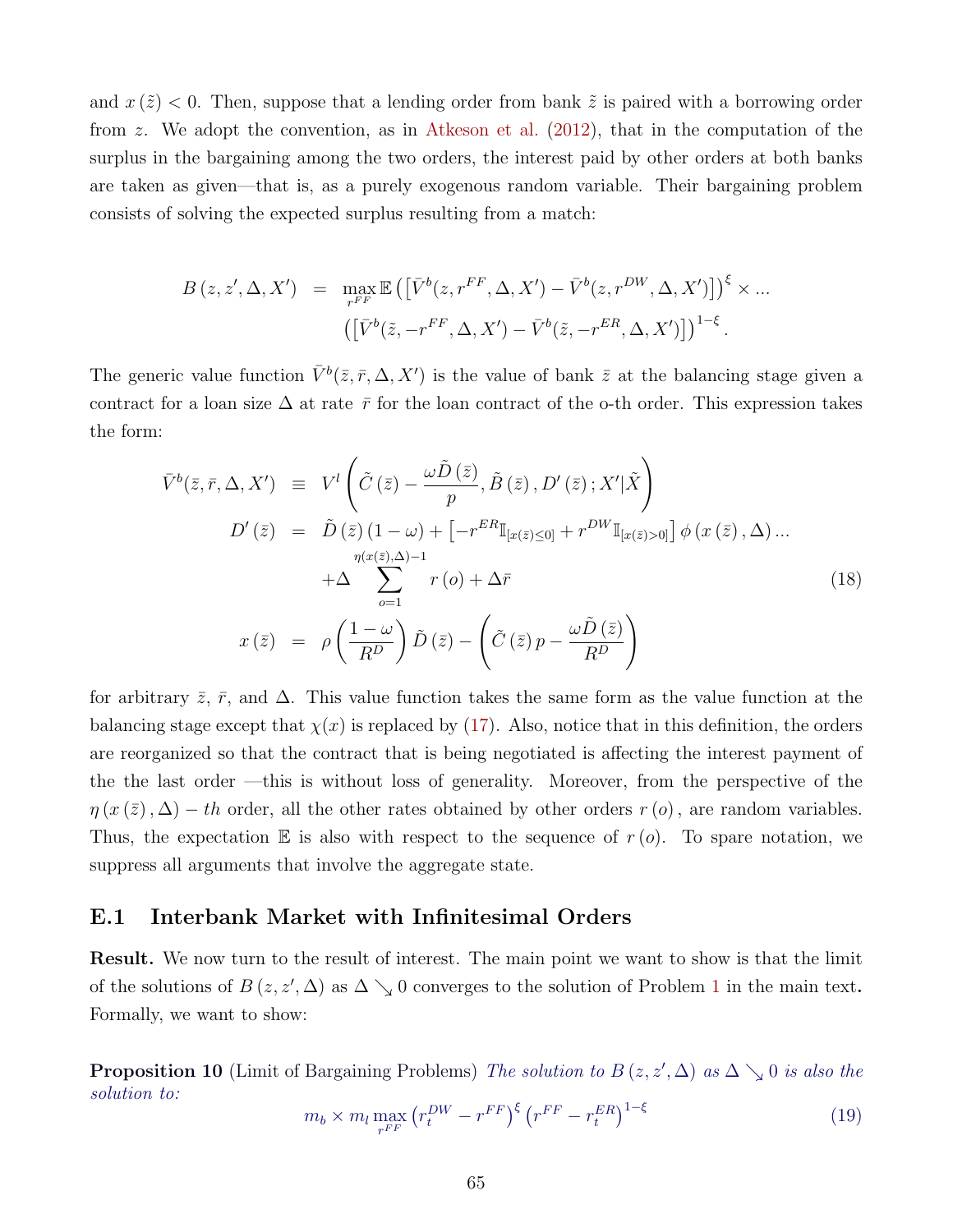where  $m_b \times m_l$  are arbitrary constants that don't affect the solution.

The proof involves two steps. First, we begin with the observation that the solution to  $B(z, z', \Delta)$  is the same as the solution to  $B(z, z', \Delta)/\Delta$ , for any constant  $\Delta$ . Then,

$$
\lim_{\Delta \searrow 0} \frac{B(z, z', \Delta)}{\Delta} = \lim_{\Delta \searrow 0} \max_{r^{FF}} \mathbb{E} \frac{(\bar{V}^b(z, r^{FF}, \Delta) - \bar{V}^b(z, r^{DW}, \Delta'))}{\Delta^{\xi}} \times \dots
$$
\n
$$
\frac{(\bar{V}^b(\tilde{z}, -r^{FF}, \Delta) - \bar{V}^b(\tilde{z}, -r^{ER}, \Delta))}{\Delta^{\xi}}^{1-\xi}.
$$
\n(20)

The first step in the proof of Proposition [10](#page-65-1) is to show that we can pass the limit inside the max operator. That is, we need to show that:

<span id="page-66-0"></span>**Proposition 11** The limit of the solutions to the sequence of problems  $\frac{B(z,z',\Delta)}{\Delta}$  $\frac{\alpha^{(z^*,\Delta)}}{\Delta}$  as  $\Delta \searrow 0$  equals the solution of the bargaining problem of the limit of the objective function as  $\Delta \searrow 0$ . That is,

$$
\lim_{\Delta\searrow 0} \max_{r^{FF}} \mathbb{E} \frac{(\bar{V}^b(z, r^{FF}, \Delta) - \bar{V}^b(z, r^{DW}, \Delta))}{\Delta^{\xi}} \times \dots
$$
\n
$$
\frac{(\bar{V}^b(\tilde{z}, -r^{FF}, \Delta) - \bar{V}^b(\tilde{z}, -r^{ER}, \Delta))}{\Delta^{\xi}}^{1-\xi}
$$
\n
$$
= \max_{r^{FF}} \lim_{\Delta\searrow 0} \mathbb{E} \frac{([\bar{V}^b(z, r^{FF}, \Delta) - \bar{V}^b(z, r^{DW}, \Delta)])^{\xi}}{\Delta^{\xi}} \times \dots
$$
\n
$$
\frac{(\bar{V}^b(\tilde{z}, -r^{FF}, \Delta) - \bar{V}^b(\tilde{z}, -r^{ER}, \Delta))}{\Delta^{\xi}}^{1-\xi}
$$

The main complication in this proof is that  $B(z, z', \Delta)$  has a countable number of discontinuities in  $\Delta$ . This results from the discontinuities in  $\phi(x, \Delta)$ . Because,  $B(z, z', \Delta)$  is not continuous, we cannot employ the Theorem of the Maximum and invoke continuity to pass the limit inside the max operator. However, we can use the same steps of the proof the Theorem of the Maximum to show continuity at the limit of interest,  $\Delta = 0$ .

The second step in the proof is to show that the bargaining problem at the limit  $\Delta \searrow 0$  is the objective in Problem [1.](#page-9-0) Formally, we have:

#### Proposition 12 The following problems are equivalent:

$$
\max_{r^{FF}} \lim_{\Delta \searrow 0} \mathbb{E} \frac{\left( \left[ \bar{V}^b(z, r^{FF}, \Delta) - \bar{V}^b(z, r^{DW}, \Delta) \right] \right)^{\xi}}{\Delta^{\xi}} \times \dots \n\frac{\left( \bar{V}^b(\tilde{z}, -r^{FF}, \Delta) - \bar{V}^b(\tilde{z}, -r^{ER}, \Delta) \right)^{1-\xi}}{\Delta^{\xi}}
$$

and

$$
m^{l} \times m^{b} \times \max_{r^{FF}} (r^{FF} - r^{DW})^{\xi} (r^{FF} - r^{ER})^{1-\xi}.
$$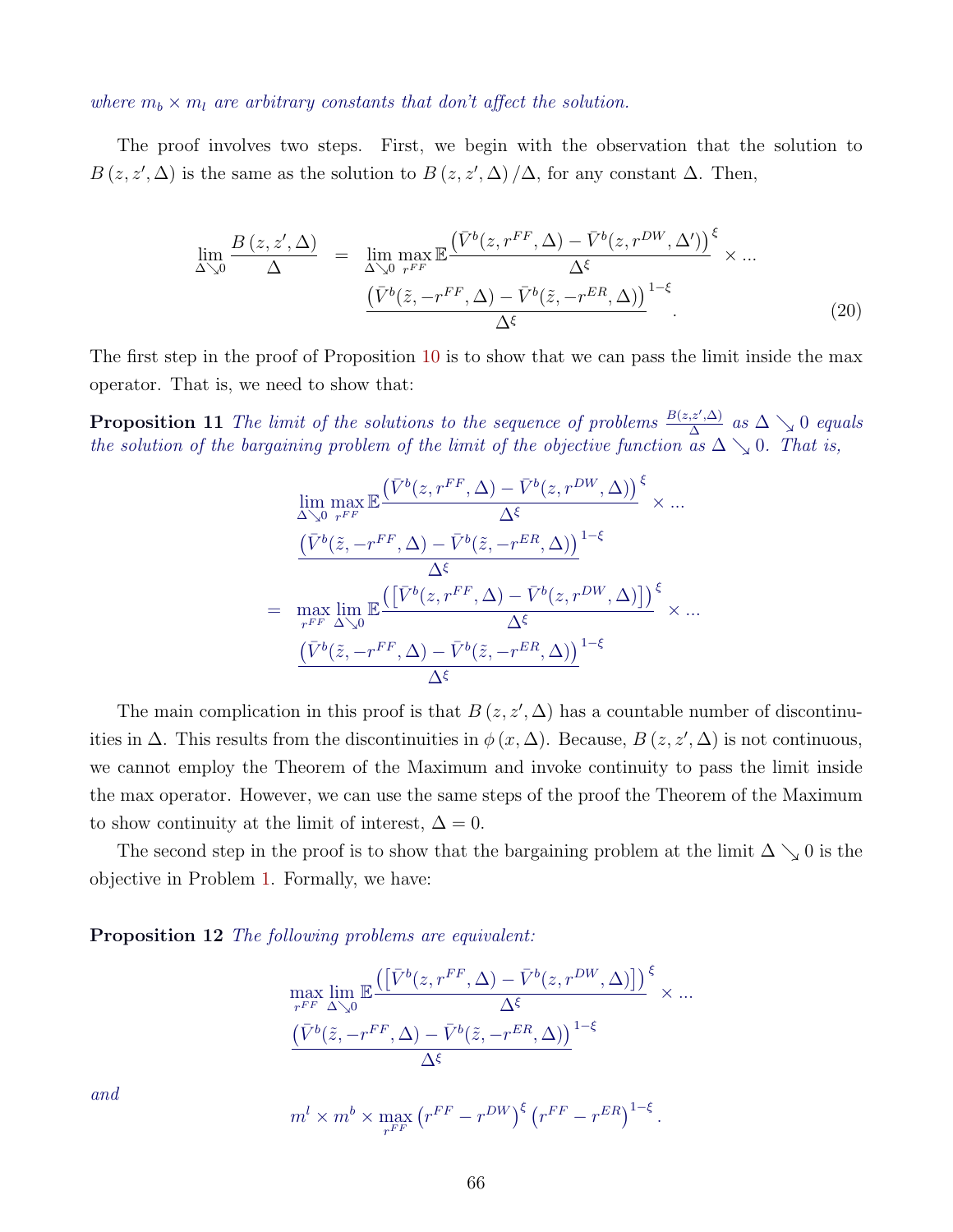In the proofs, we use two useful calculations that we summarize in the following Lemma:

<span id="page-67-0"></span>**Lemma 3** Suppose  $r(s)$  is a bounded random variable with know mean  $\mathbb{E}[r(s)]$ . The limit of interest payments by all orders except the last satisfies:

$$
\lim_{\Delta \searrow 0} \Delta \sum_{o=1}^{\eta(x(\bar{z}),\Delta)-1} r(o) = x(\bar{z}) \mathbb{E}[r_o].
$$

In addition, the limit of the interest payments on the residual converges to 0:

$$
\lim_{\Delta \searrow 0} \left[ -r^{ER} \mathbb{I}_{[x \le 0]} + r^{DW} \mathbb{I}_{[x > 0]} \right] \phi \left( x, \Delta \right) = 0.
$$

A Corollary of that follows from this Lemma and the propositions above is that:

Corollary 2 Moreover, the random variable,

$$
\chi(x) = \left[ -r^{ER} \mathbb{I}_{[x \le 0]} + r^{DW} \mathbb{I}_{[x > 0]} \right] \phi(x, \Delta) + \Delta \sum_{o=1}^{\eta(x, \Delta)} r(o)
$$

converges in probability to,

$$
\chi(x) = \begin{cases} \gamma^{-\bar{r}^{FF}} + (1 - \gamma^{-}) r^{DW} & \text{for } x > 0\\ \gamma^{+\bar{r}^{FF}} + (1 - \gamma^{-}) r^{ER} & \text{for } x < 0 \end{cases}
$$

where  $\bar{r}^{FF}$  is the solution to [\(19\)](#page-65-2).

The proof is immediate once we observe that the solution to  $(19)$  is a constant  $r^{FF}$ . This result implies that  $r_o = \bar{r}^{FF}$  if a match is successful and  $r_o$  is  $r^{DW}$  or  $r^{ER}$  if the borrowing and lending orders are not matched. The Lemma above and the Law of Large numbers implies the limit of  $\chi(x)$ .

## F Proof of Propositions [10](#page-65-1) and [11](#page-66-0) and Lemma [3](#page-67-0)

We proceed by backward induction. We first prove Lemma [3,](#page-67-0) then Proposition [11](#page-66-0) and finally Proposition [10.](#page-65-1) We use these results sequentially in the proofs.

#### F.1 Proof of Lemma [3](#page-67-0)

To prove the first result we show that  $\Delta \sum_{o=1}^{\eta(x(z),\Delta)-1} r(o)$  is bounded by two numbers tha converge to the same limit as  $\Delta$  tends to 0. First, notice that by property of the floor function,  $\int \frac{x(z)-2\Delta}{z}$  $\frac{1}{\Delta}$  a  $\left(\frac{1}{\eta(x(z),\Delta)-1}\right)$  < 1 <  $\left(\frac{x(z)-\Delta}{\Delta}\right)$  $\frac{f(z)-\Delta}{\Delta}$   $\bigg(\frac{1}{\eta(x(z),\Delta)-1}\bigg).$ Thus, we have the following bounds:

$$
\frac{x(z) - 2\Delta}{\Delta} \Delta \frac{\sum_{o=1}^{\eta(x(z),\Delta)-1} r(o)}{\eta(x(z),\Delta)-1} \leq \Delta \sum_{o=1}^{\eta(x(z),\Delta)-1} r(o) \leq \frac{x(z) - \Delta}{\Delta} \Delta \frac{\sum_{o=1}^{\eta(x(z),\Delta)-1} r(o)}{\eta(x(z),\Delta)-1}.
$$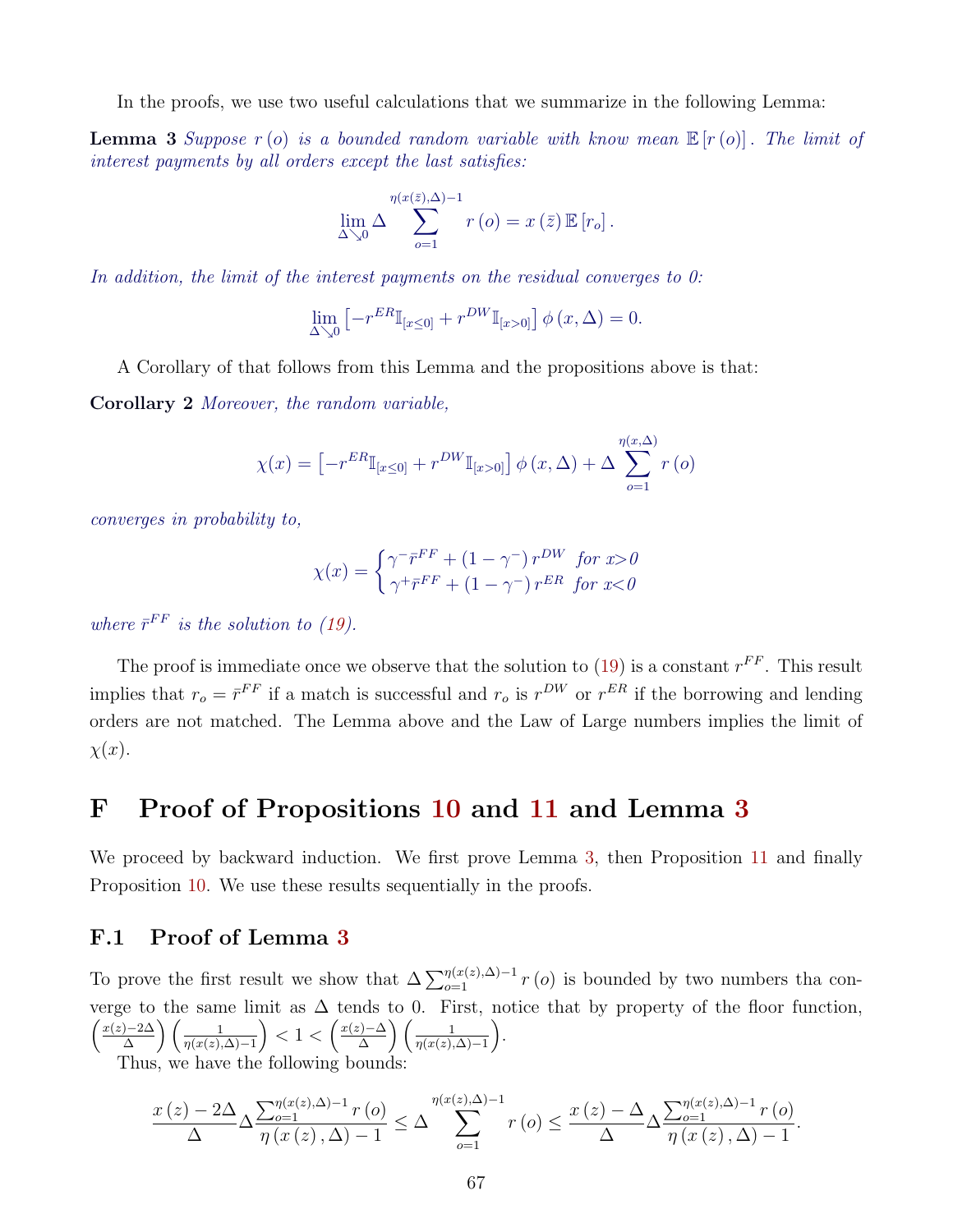Taking the limit of the upper bound we have:

$$
\lim_{\Delta \searrow 0} \frac{x(z) - \Delta}{\Delta} \Delta \frac{\sum_{o=1}^{\eta(x(z), \Delta)-1} r(o)}{\eta(x(z), \Delta) - 1} = \lim_{\Delta \searrow 0} \left( x(z) - \frac{\Delta^2}{\Delta} \right) \lim_{\Delta \searrow 0} \frac{\sum_{o=1}^{\eta(x(z), \Delta)-1} r(o)}{\eta(x(z), \Delta) - 1}
$$
\n
$$
= \lim_{\Delta \searrow 0} \left( x(z) - 2 \frac{\Delta^2}{\Delta} \right) \lim_{\Delta \searrow 0} \frac{\sum_{o=1}^{\eta(x(z), \Delta)-1} r(o)}{\eta(x(z), \Delta) - 1}
$$
\n
$$
= x(z) \mathbb{E}[r_o].
$$

The first equality uses that the limit of the product of two convergent sequences is the product of their limits. The second line uses that both,  $\frac{\Delta^2}{\Delta}$  and  $2\frac{\Delta^2}{\Delta}$  converge to 0. Thus, the lower bound shares the same limit. The third line follows from the Law of Large Numbers applied to the limit of the sequence of random variables  $r(\rho)$  — convergence in the probability sense. Because both bounds converge to the same number, this is enough to show that:

$$
\lim_{\Delta \searrow 0} \Delta \sum_{o=1}^{\eta(x(z),\Delta)-1} r(o) = x(z) \mathbb{E}[r_o].
$$

For the second result,  $\lim_{\Delta\searrow 0} \left[-r^{ER}\mathbb{I}_{x\leq 0]} + r^{DW}\mathbb{I}_{x>0}\right] \phi(x,\Delta) = 0$ , observe that  $0 \leq \phi(x,\Delta) <$  $\Delta$ . Thus,  $\lim_{\Delta\searrow 0} \phi(x, \Delta) = 0$ .

#### F.2 Proof of Proposition [11](#page-66-0)

We want to show that the limit as  $\Delta \searrow 0$  of the objective of the bargaining problem is the objective in Problem 1 in the main text. We begin with a useful factorization:

$$
\max_{r^{FF}} \lim_{\Delta \searrow 0} \mathbb{E} \frac{(\bar{V}^b(z, r^{FF}, \Delta) - \bar{V}^b(z, r^{DW}, \Delta))}{\Delta^{\xi}} \times \dots
$$

$$
\frac{(\bar{V}^b(\tilde{z}, -r^{FF}, \Delta) - \bar{V}^b(\tilde{z}, -r^{ER}, \Delta))}{\Delta^{\xi}}^{1-\xi}
$$

$$
= \max_{r^{FF}} \mathbb{E} \left( \lim_{\Delta \searrow 0} \left[ \frac{\bar{V}^b(z, r^{FF}, \Delta)}{\Delta} - \frac{\bar{V}^b(z, r^{DW}, \Delta)}{\Delta} \right] \right)^{\xi} \times \dots
$$

$$
\left( \lim_{\Delta \searrow 0} \left[ \frac{\bar{V}^b(\tilde{z}, -r^{FF}, \Delta)}{\Delta} - \frac{\bar{V}^b(\tilde{z}, -r^{ER}, \Delta)}{\Delta} \right] \right)^{1-\xi}.
$$

The second line factors in  $\Delta$  inside the surpluss of both orders. In addition, we pass limits inside the expectations operator. We can do this because all values are bounded and the expectations are with respect to a discrete random variable.

Next, we compute the value of  $\lim_{\Delta\searrow 0} \frac{\bar{V}^b(z,r^{FF},\Delta,X')}{\Delta} - \frac{\bar{V}^b(z,r^{DW},\Delta,X')}{\Delta}$  $\frac{\overline{X}, X'}{\Delta}$  and the corrsesponding limit for the surplus of the lending order. We will show this limit only for the borrowing order. The limit for the surplus of the lending is obtained following the same steps.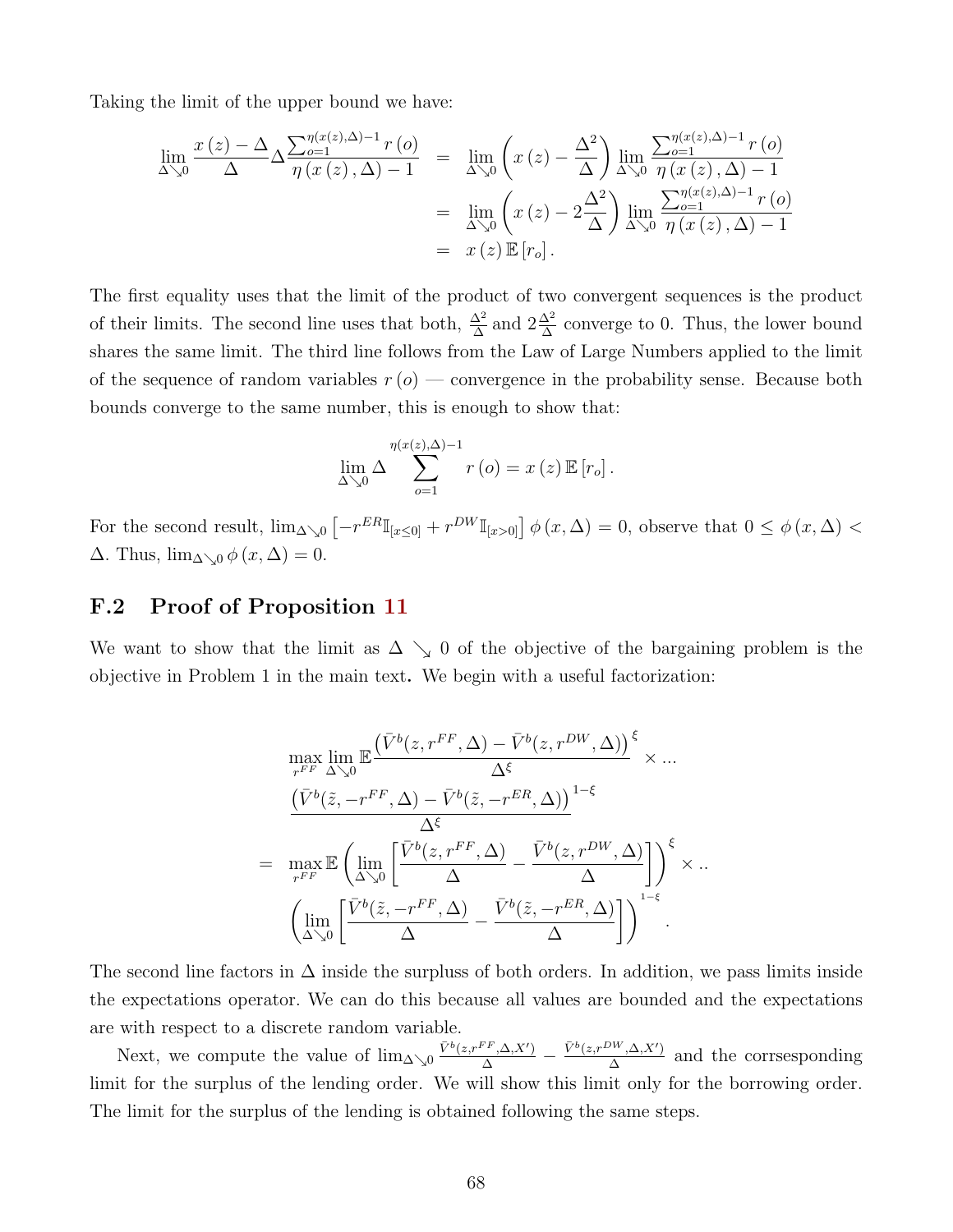By definition of  $\bar{V}^b(z, \bar{r}, \Delta)$ , this limit also equals:

<span id="page-69-0"></span>
$$
\lim_{\Delta \searrow 0} \frac{V^l \left( C'(z), \tilde{B}(z), D'(z, r^{FF}, \Delta) \right)}{\Delta} - \frac{V^l \left( C'(z), \tilde{B}(z), D'(z, r^{DW}, \Delta) \right)}{\Delta} \tag{21}
$$

where we are defining

$$
D'(z, \bar{r}, \Delta) \equiv \tilde{D}(z) (1 - \omega) + \left[ -r^{ER} \mathbb{I}_{[x(z) \le 0]} + r^{DW} \mathbb{I}_{[x(z) > 0]} \right] \phi(x(z), \Delta) + ... + \Delta \sum_{o=1}^{\eta(x(z), \Delta)-1} r(o) + \Delta \bar{r}.
$$

Recall from Lemma [3](#page-67-0) that,

$$
\lim_{\Delta \searrow 0} \Delta \sum_{o=1}^{\eta(x(\bar{z}),\Delta)-1} r(o) = x(\bar{z}) \mathbb{E}[r_o].
$$

for the expectation of interest payments on other orders is  $\mathbb{E}[r_o]$ . Also recall that

$$
\lim_{\Delta \searrow 0} \left[ -r^{ER} \mathbb{I}_{[x(\bar{z}) \le 0]} + r^{DW} \mathbb{I}_{[x(\bar{z}) > 0]} \right] \phi \left( x(\bar{z}), \Delta \right) = 0.
$$

By this, the limit  $\lim_{\Delta\searrow 0} D'(z, 0, \Delta)$ , equals:

$$
\lim_{\Delta \searrow 0} \tilde{D}(z) (1 - \omega) + \left[ -r^{ER} \mathbb{I}_{[x(z) \le 0]} + r^{DW} \mathbb{I}_{[x(z) > 0]} \right] \phi(x(z), \Delta) + \Delta \sum_{o=1}^{\eta(x(z), \Delta)-1} r(o)
$$
\n
$$
= \tilde{D}(z) (1 - \omega) + x(z) \mathbb{E}[r_o]
$$
\n
$$
\equiv D'(z, 0, 0).
$$

The next step is to express the differences in [\(21\)](#page-69-0) so that their limit equals a derivative that we can compute. We will use the definition of the Chain Rule. Thus, we divide and  $V^l$  evaluated at  $D'(z, 0, 0)$ , inside the parenthesis in equation [\(21\)](#page-69-0). We have:

$$
\lim_{\Delta\searrow 0}\left(\frac{V^{l}\left(C'(z),\tilde{B}\left(z\right),D'\left(z,r^{FF},\Delta\right)\right)}{\Delta}-\frac{V^{l}\left(C'\left(z\right),\tilde{B}\left(z\right),D'\left(z,0,0\right)\right)}{\Delta}\right)\cdots-\left(\frac{V^{l}\left(C'\left(z\right),\tilde{B}\left(z\right),D'\left(z,r^{DW},\Delta\right)\right)}{\Delta}-\frac{V^{l}\left(C'\left(z\right),\tilde{B}\left(z\right),D'\left(z,0,0\right)\right)}{\Delta}\right).
$$

Dividing and multiplying by two convenient constants, we have: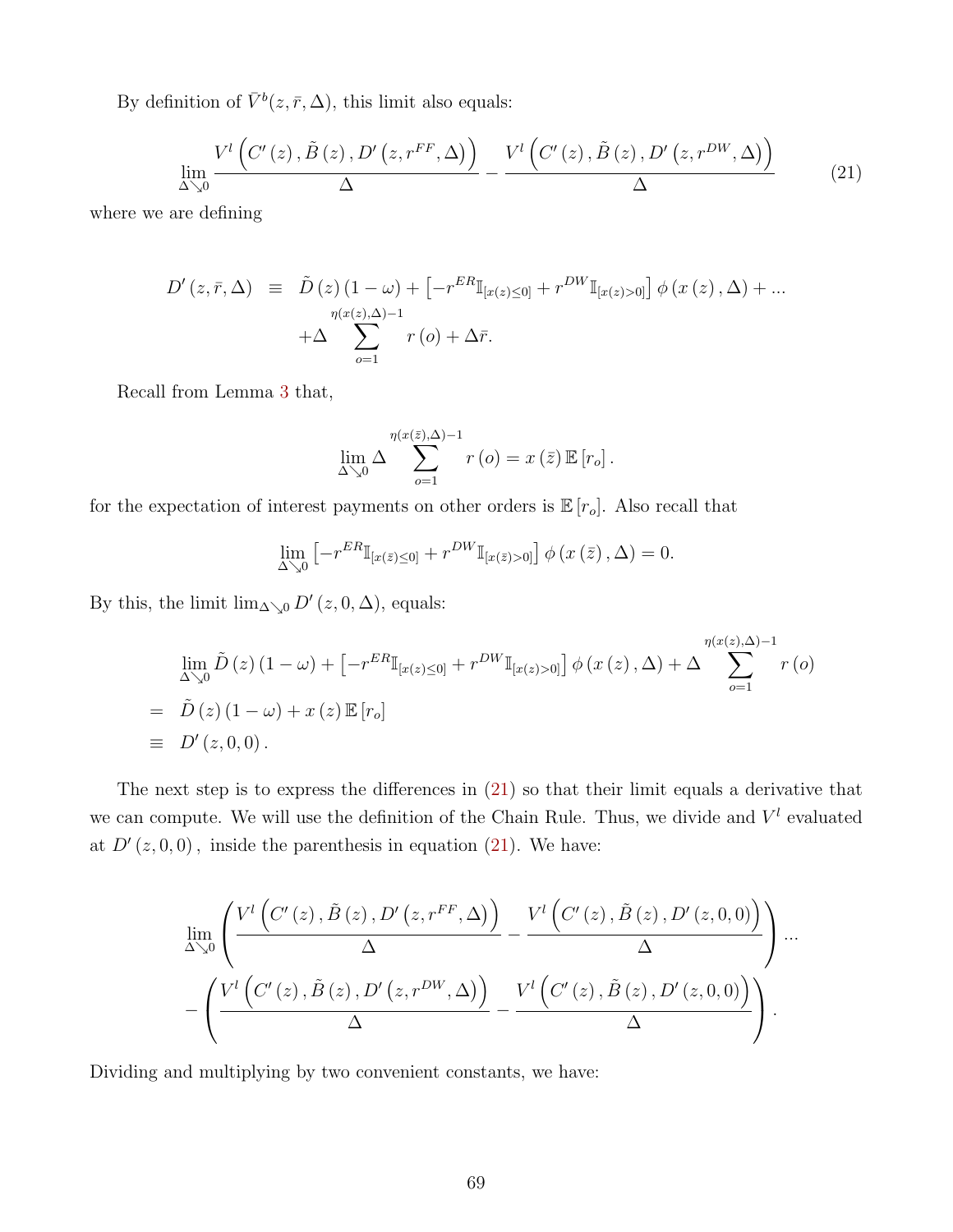$$
\lim_{\Delta\searrow 0} \frac{V^{l}\left(C'(z), \tilde{B}(z), D'(z, \Delta)\right) - V^{l}\left(C'(z), \tilde{B}(z), D'(z, 0, 0)\right)}{\Delta} \frac{D'\left(z, r^{FF}, \Delta\right) - D'(z, 0, 0)}{\Delta} \cdots
$$
\n
$$
- \frac{V^{l}\left(C'(z), \tilde{B}(z), D'(z, \Delta)\right) - V^{l}\left(C'(z), \tilde{B}(z), D'(z, 0, 0)\right)}{\Delta} \frac{D'\left(z, r^{DW}, \Delta\right) - D'(z, 0, 0)}{\Delta}
$$
\n
$$
= \lim_{\Delta\searrow 0} \frac{V^{l}\left(C'(z), \tilde{B}(z), D'(z, \Delta)\right) - V^{l}\left(C'(z), \tilde{B}(z), D'(z, 0, 0)\right)}{\Delta} \frac{D'\left(z, r^{DW}, \Delta\right) - D'(z, 0, 0)}{\Delta} \cdots
$$
\n
$$
= \lim_{\Delta\searrow 0} \frac{V^{l}\left(C'(z), \tilde{B}(z), D'(z, \Delta)\right) - V^{l}\left(C'(z), \tilde{B}(z), D'(z, 0, 0)\right)}{\Delta} \frac{D'\left(z, r^{FW}, \Delta\right) - D'(z, 0, 0)}{\Delta} \cdots
$$
\n
$$
- \lim_{\Delta\searrow 0} \frac{V^{l}\left(C'(z), \tilde{B}(z), D'(z, \Delta)\right) - V^{l}\left(C'(z), \tilde{B}(z), D'(z, 0, 0)\right)}{\Delta} \frac{D'\left(z, r^{DW}, \Delta\right) - D'(z, 0, 0)}{\Delta}
$$
\n
$$
= V_{D}^{l}\left(C'(z), \tilde{B}(z), D'(z, 0, 0)\right) \lim_{\Delta\searrow 0} \frac{\Delta r^{FW}}{\Delta} \cdots
$$
\n
$$
- V_{D}^{l}\left(C'(z), \tilde{B}(z), D'(z, 0, 0)\right) \lim_{\Delta\searrow 0} \frac{\Delta r^{DW}}{\Delta}
$$
\n
$$
= V_{D}^{l}\left(r^{FF} - r^{DW}\right).
$$

The first equality rearranges terms. The second equality uses the definition of derivative and the limit of the product of convergent sequences. Thus, we are employing the Chain Rule of derivatives directly. The last line is immediate. Now, by the Envelope Theorem, we know that that  $V_D^l(z) = U^{\prime}(DIV^{\prime}(z)) \equiv m^b$  and  $V_D^l(z)(r^{FF} - r^{DW}) = m^b(r^{FF} - r^{DW})$ . Thus, the limit of the surplus of the borrower converges to  $m^b(r^{FF} - r^{DW})$ . By analogy, the limit of the surplus of the lender converges to  $m^{l} (r^{FF} - r^{ER})$ .

This establishes the desired result:

$$
\max_{r^{FF}} \lim_{\Delta \searrow 0} \mathbb{E} \frac{\left( \left[ V^l(z, r^{FF}, \Delta, X') - V^l(z, r^{DW}, \Delta, X') \right] \right)^{\xi}}{\Delta^{\xi}} \times \dots \n\frac{\left( V^l(\tilde{z}, -r^{FF}, \Delta, X') - V^l(\tilde{z}, -r^{ER}, \Delta, X') \right)^{1-\xi}}{\Delta^{\xi}} \n= m^l \times m^b \times \max_{r^{FF}} \left( r^{FF} - r^{DW} \right)^{\xi} \left( r^{FF} - r^{ER} \right)^{1-\xi}.
$$

#### F.3 Proof of Proposition [10](#page-65-1)

First, observe that the constraint set for  $r^{FF}$  is  $[r^{ER}, r^{DW}]$ . This set is independent of  $\Delta$ , so the constraint correspondence is continuous. Since for any sequence of  $r(\rho)$  the value of the objective is concave in  $r^{FF}$  and the constraint set is compact, there is a unique solution to  $r^{FF}$  for any  $\Delta$ . Call the solution of  $r^{FF}$  given  $\Delta$ ,  $r^{FF}(\Delta)$ . Now, consider a sequence  $\Delta_n \searrow 0$ . We want to show that the solutions  $r^{FF}(\Delta_n)$  converges to: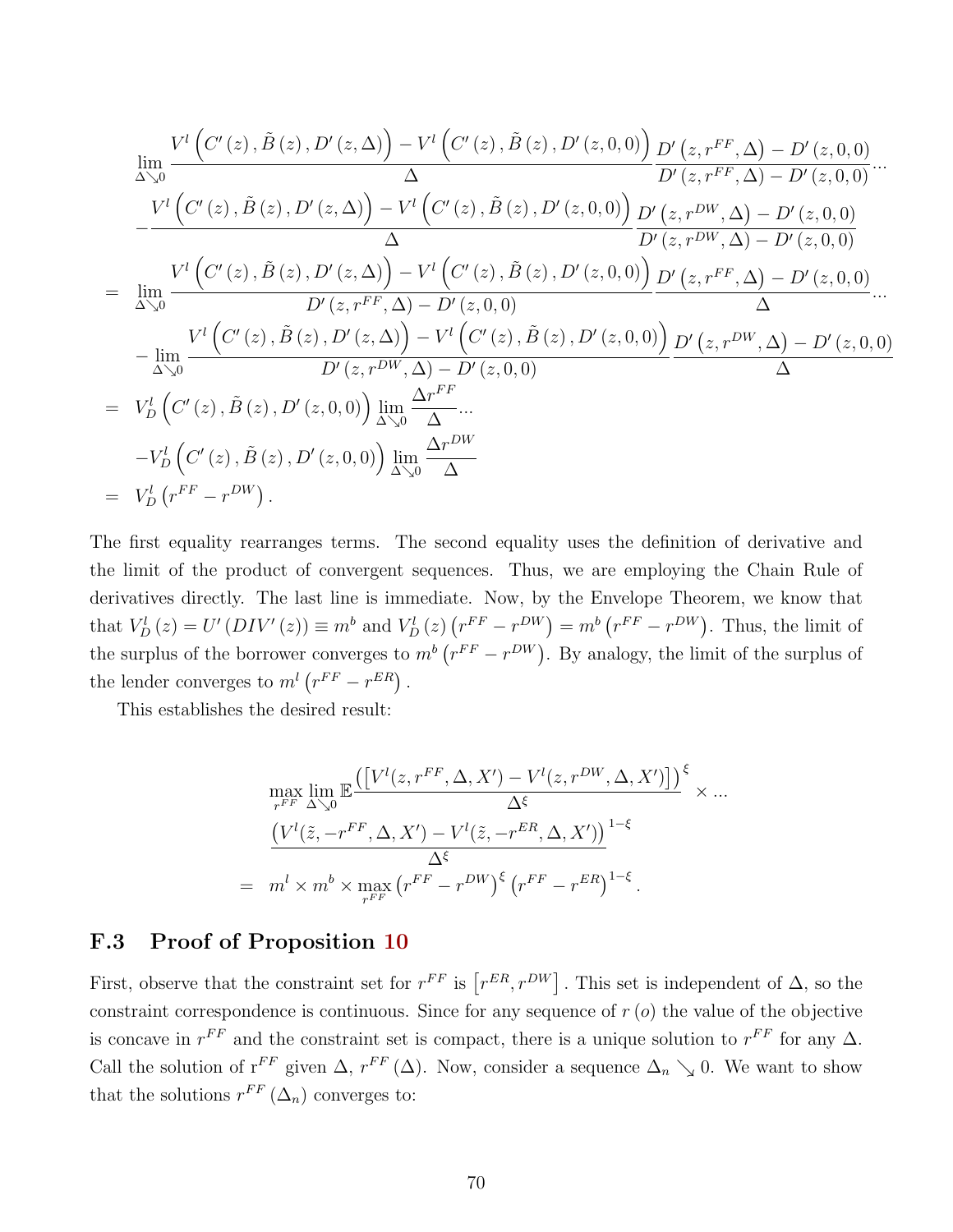$$
\bar{r}^{FF} = \arg \max_{r^{FF}} \left( m_b r_t^{DW} - m_b r^{FF} \right)^{\xi} \left( m_l r^{FF} - m_l r_t^{ER} \right)^{1-\xi}.
$$

We use the same steps as in the proof of the Theorem of the Maximum: Since  $[r^{ER}, r^{DW}]$  is compact, every sequence  $r^{FF}(\Delta_n)$  is Cauchy, and thus has a convergent subsequence  $r^{FF}(\Delta_{n_k})$ . Call the convergence limit for the subsequence  $\tilde{r}^{FF}$ .

Suppose by contradiction that  $\tilde{r}^{FF}$  differs from the solution  $\bar{r}^{FF}$ . Then,

$$
\lim_{n\to\infty} \mathbb{E}\frac{\left(\left[\bar{V}^b(z,r^{FF}\left(\Delta_n\right), \Delta_n\right)-\bar{V}^b(z,r^{DW},\Delta)\right]\right)^{\xi}}{\Delta_n^{\xi}} \times \frac{\left(\left[\bar{V}^b(\tilde{z},r^{FF}\left(\Delta_n\right), \Delta_n\right)-\bar{V}^b(\tilde{z},r^{ER},\Delta_n)\right]\right)^{1-\xi}}{\Delta_n^{\xi}} \geq
$$

$$
\mathbb{E} \frac{\left( \left[ \bar{V}^{b}(z, \bar{r}^{FF}, \Delta_{n}) - \bar{V}^{b}(z, r^{DW}, \Delta) \right] \right)^{\xi}}{\Delta_{n}^{\xi}} \times \frac{\left( \left[ \bar{V}^{b}(\tilde{z}, \bar{r}^{FF}, \Delta_{n}) - \bar{V}^{b}(\tilde{z}, r^{ER}, \Delta_{n}) \right] \right)^{1-\xi}}{\Delta_{n}^{\xi}}
$$

.

The reason for this result is that the inequality holds pointwise and we know that  $r^{FF}(\Delta_n)$  and  $\Delta$  converge. Now,  $\bar{V}^b(\bar{z}, \bar{r}, \Delta_n)$  is continuous in  $\bar{r}$ , but we have argued that it is not continuous in  $\Delta$ . However, Proposition 2 shows that it converges as  $\Delta_n \searrow 0$ . Following the same steps as in the proof of Proposition 1, that is, subtracting and adding limiting terms for  $D'(z)$  and  $D'(\tilde{z})$ , the term on the left of the inequality converges to:

$$
\left(m_b r_t^{DW} - m_b \tilde{r}^{FF}\right)^{\xi} \left(m_l r^{FF} - m_l \tilde{r}^{FF}\right)^{1-\xi}.
$$

By proposition 1, the terms at the right converges to:

$$
\left(m_b r_t^{DW} - m_b \bar{r}^{FF}\right)^{\xi} \left(m_l \bar{r}^{FF} - m_l r_t^{ER}\right)^{1-\xi}.
$$

Since the inequality holds pointwise, this implies:

$$
\left(m_b r_t^{DW} - m_b \tilde{r}^{FF}\right)^{\xi} \left(m_l r^{FF} - m_l \tilde{r}^{FF}\right)^{1-\xi} \ge \left(m_b r_t^{DW} - m_b \bar{r}^{FF}\right)^{\xi} \left(m_l \bar{r}^{FF} - m_l r_t^{ER}\right)^{1-\xi},
$$

which contradicts the fact that  $\bar{r}^{FF}$  is a unique maximizer.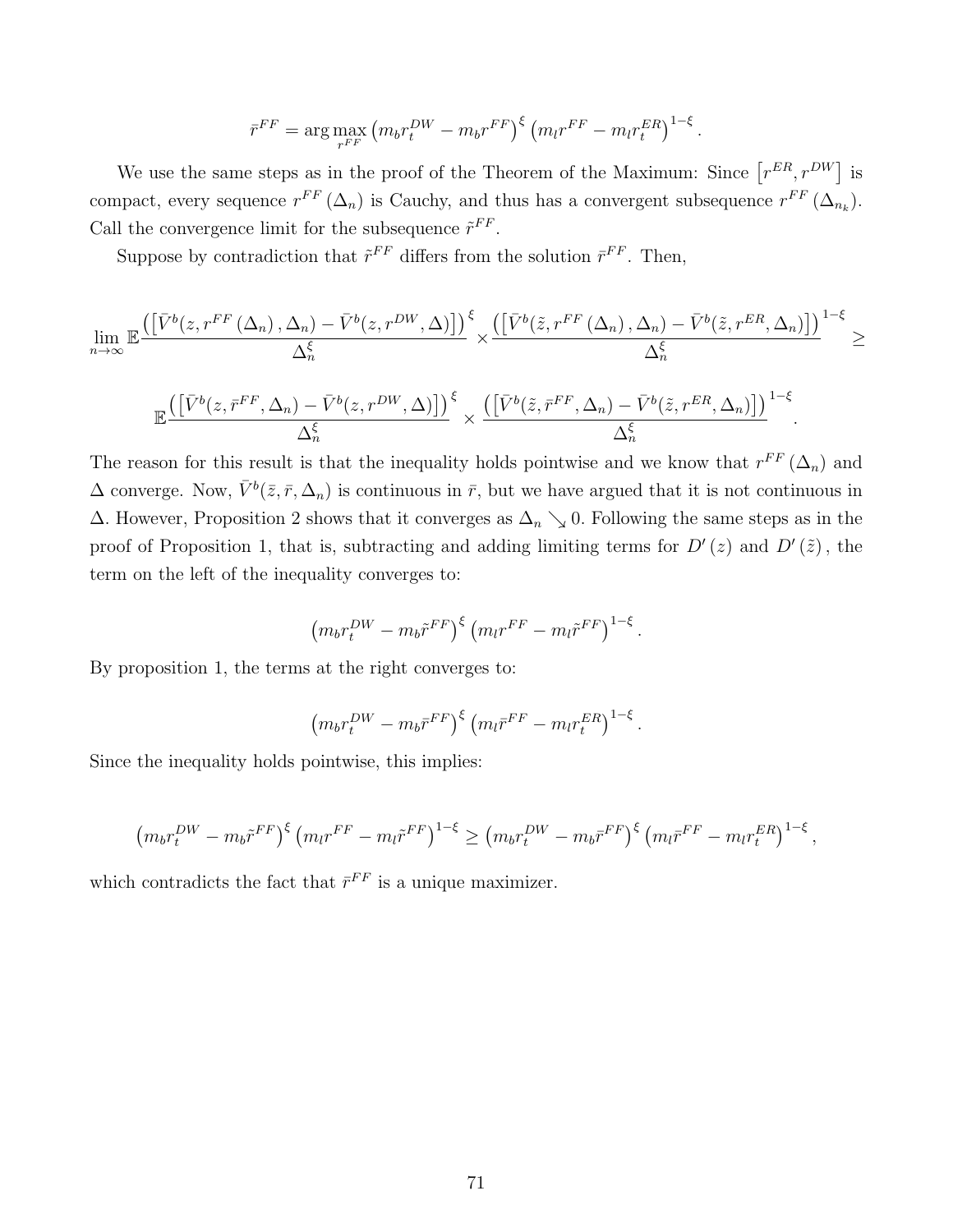## G Data Analysis

## G.1 Aggregate Monetary Data

All the aggregate monetary time series are obtained from the Federal Reserve Bank of St. Louis Economic Research Database, FRED $\odot$ .

These series are used in the construction of Figure [12.](#page-39-0)

Daily Series. The series for interest rates in panel (a) of Figure [12](#page-39-0) are daily. We use the following data for the construction of policy rates:

| Variable                                   | Source Acronym  | Source |
|--------------------------------------------|-----------------|--------|
| Daily Fed Funds Rate                       | DFF             | FRED   |
| Daily Fed Funds Target Rate                | <b>DFEDTAR</b>  | FRED   |
| Daily Fed Funds Target Rate Upper Limit    | <b>DFEDTARU</b> | FRED   |
| Daily Fed Funds Target Rate Lower Limit    | DFEDTARL        | FRED   |
| Primary Credit Rate (Discount Window Rate) | DPCREDIT        | FRED   |

To reconstruct a series for the fed funds target rate, we use the Daily Fed Funds Target Rate when this series is available. Otherwise, we take the average of the Daily Fed Funds Target Rate Upper Limit and Daily Fed Funds Target Rate Lower Limit.

Weekly Series. The data used to reconstruct the balance sheet components of the Fed is weekly. These series are used in the upper-middle panel of Figure [12.](#page-39-0) We use the following weekly data:

| Variable                                        | Source Acronym  | Source      |  |
|-------------------------------------------------|-----------------|-------------|--|
| Weekly Fed Total Assets (Less of Consolidation) | <i>WALCL</i>    | <b>FRED</b> |  |
| Securities Held Outright                        | WSHOL           | <b>FRED</b> |  |
| Securities, Unamortized Premiums and Discounts, | WSRLL           | FRED        |  |
| Repurchase Agreements, and Loans                |                 |             |  |
| Treasury Securities                             | <i>WSHOTS</i>   | <i>FRED</i> |  |
| Federal Agency Debt                             | <i>WSHOFDSL</i> | FRED        |  |
| Mortgage-Backed Securities                      | WSHOMCB         | FRED        |  |
| Bank Credit of All Commercial Banks             | TOTBKCR         | <i>FRED</i> |  |

We directly plot the series for Treasury Securities. The series that corresponds to Mortgage-Backed Securities plus Agency Debt (MBS+Agency) is the difference between Securities Held Outright and Treasury Securities. We call liquidity facilities the series that includes Securities, Unamortized Premiums and Discounts, Repurchase Agreements, and Loans. All other assets correspond to the Weekly Fed Total Assets (Less of Consolidation) minus the sum of Securities Held Outright and Securities, Unamortized Premiums and Discounts, Repurchase Agreements,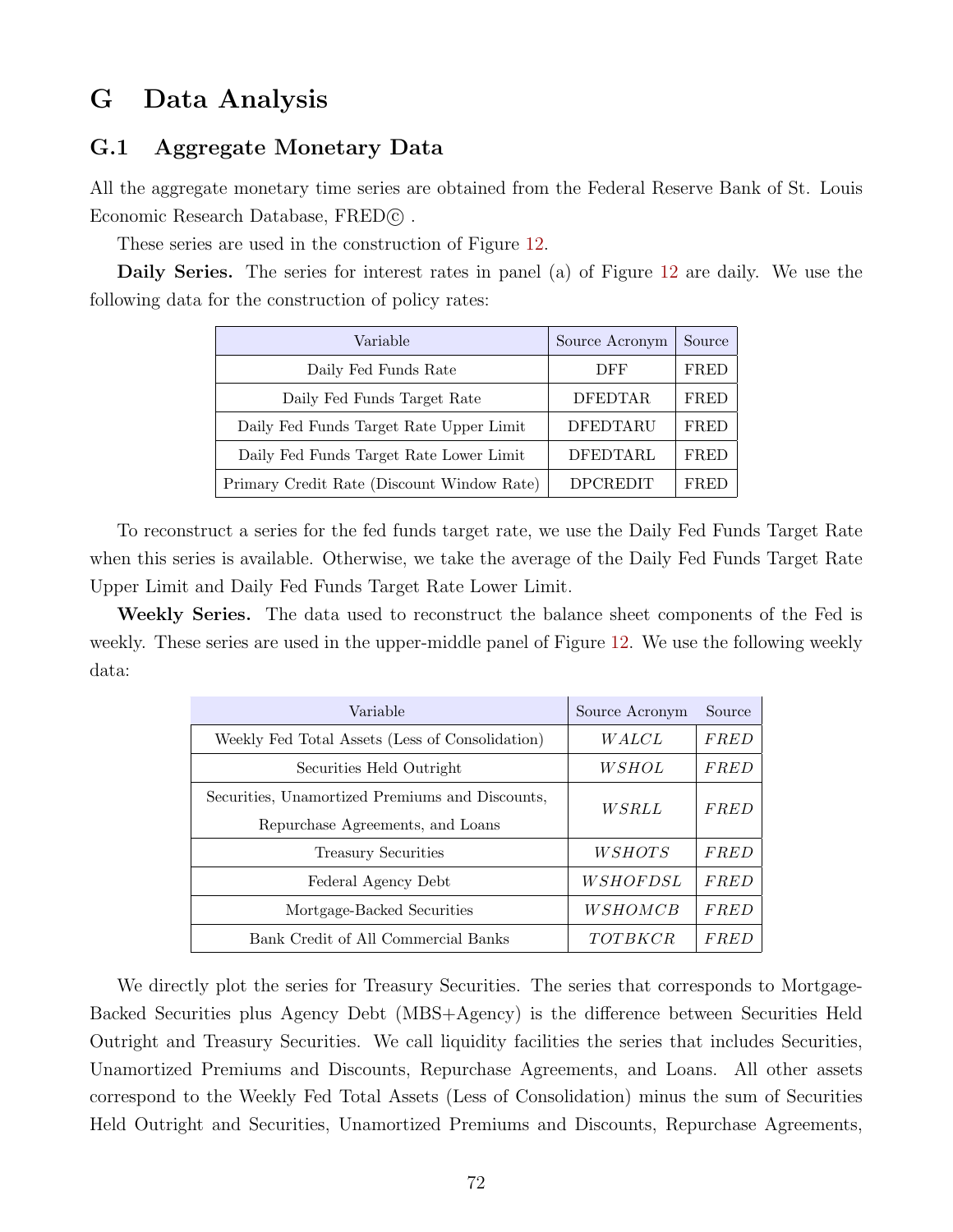and Loans. The upper-right panel is constructed by dividing the Fed's Weekly Fed Total Assets by the series for Bank Credit of All Commercial Banks.

Monthly Series. Finally, we use monthly data to report excess and required reserves and the money multiplier. These series appear in the panels (d) and (f) of Figure [12.](#page-39-0) The series correspond to:

| Variable              | Source Acronym  | Source      |
|-----------------------|-----------------|-------------|
| Excess Reserves       | <b>EXCRESNS</b> | FRED        |
| Required Reserves     | <b>REQRESNS</b> | <b>FRED</b> |
| $M1$ Money Multiplier | MULT            | FRED        |

## G.2 Individual Bank Data

We use information on FDIC Call Reports for data on commercial banks in the construction of all the time series that are based on individual bank data. The industry experienced a considerable amount of mergers and acquisitions. Moreover, many US chartered banks report very small amounts of lending activities during certain periods relative to their assets— something that may underrepresent many of the ratios we discuss. To present a consistent view of bank ratios, commercial lending and the growth rates of different accounts, we follow [Bigio and Majerovitz](#page-46-0) [\(2013\)](#page-46-0) in the construction of the data we report in the paper and in this appendix. [Bigio and](#page-46-0) [Majerovitz](#page-46-0) [\(2013\)](#page-46-0) use data filters based on those used by [Kashyap and Stein](#page-48-0) [\(2000\)](#page-48-0), and on [den](#page-47-0) [Haan et al.](#page-47-0) [\(2002\)](#page-47-0). This filter gets rid of abnormal outliers and adjusts the data for mergers.

Filters. The details of the filters we use are provided in [Bigio and Majerovitz](#page-46-0) [\(2013\)](#page-46-0). In a nutshell, the first and last quarters when a bank is in the sample are dropped. All observations for which total loans, assets, or liabilities are zero are dropped. Those observations that are more than five—cross-sectional— standard deviations away from the cross-sectional mean for the quarter, in any of the aforementioned variables for which growth rates are calculated, are dropped. If a bank underwent a merger or acquisition—or a split, transfer of assets, and so on.–it is dropped from the panel data but not from the aggregate time series.

Seasonal Adjustments. Most series feature strong seasonal components. Moreover, we find seasonal components at the bank level. We use standard seasonal adjustment procedures to correct for seasonality at the bank level.

Series. Panel (e) of Figure [12](#page-39-0) reports two time series for commercial and industrial loans (C&I loans). These series are constructed using the filters explained above and reported as percentage deviations from the value of the series during 2007Q4. The first series is the time series for commercial and industrial loans. The other series adjusts the original series for increases in lending that have to do with prior commitments. The series adjusted for prior commitments is constructed in the following way. First, we construct an upper bound for the use of loan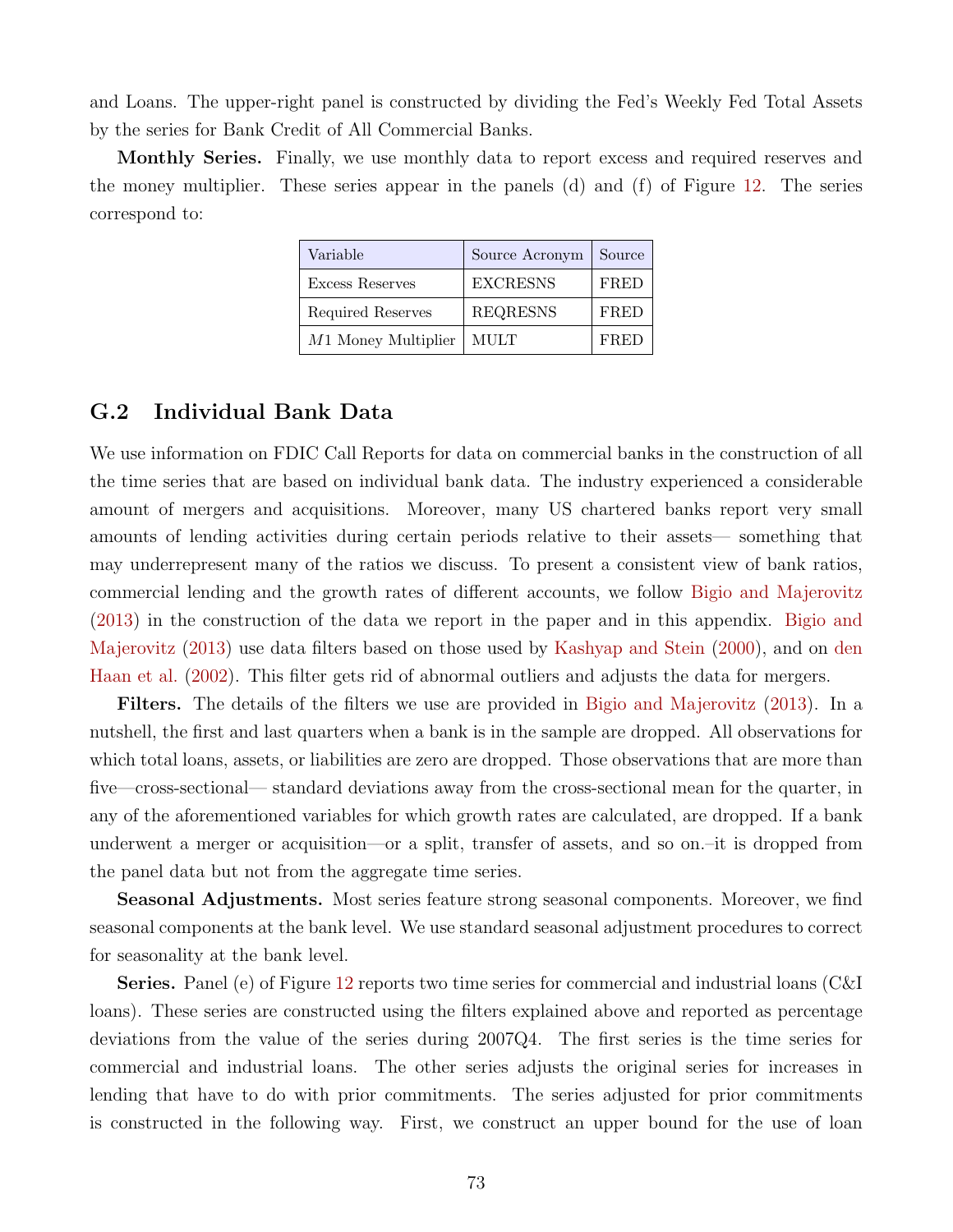commitments, subtracting the value of the stock of loan commitments at a given quarter from the stock during 2007Q4. Then, the adjusted series for C&I loans is the original series minus the series for the use of loan commitments.

The following section of this appendix describes some statistics for several bank balance-sheet accounts. That analysis guides our judgements of using total deposits to calibrate the withdrawal distribution,  $F_t$ , in our model. We narrow the analysis to the statistics of total deposits (TD), demand deposits (DD), total liabilities (TL), tangible equity (TE), equity (E), and loans net of unearned income (LNUI).

Bank Ratios. The bank ratios reported in Figure [13](#page-40-0) are the following: Tangible leverage is the value of total liabilities minus intangibles over the value of equity minus intangibles. The liquidity ratio is constructed as the sum of reserves (cash) plus Treasury securities over total assets. The dividend rate is the value of dividends relative to equity. The series for the return on equity is income over the value of equity. We report the cross-sectional average for every bank and every quarter in the cross section. We report two averages, simple averages, and averages weighted by asset size.

| Variable                                      | Source Acronym             | Source       |
|-----------------------------------------------|----------------------------|--------------|
| total deposits (TD)                           | refd2200                   | Call Reports |
| demand deposits (DD)                          | rcfd2948                   | Call Reports |
| total liabilities (TL)                        | refd2948                   | Call Reports |
| intangible                                    | rcfd2143                   | Call Reports |
| cash                                          | rcfd0010                   | Call Reports |
| treasury holdings                             | $rcfd0400+rcfd8634$        | Call Reports |
| tangible equity (TE)                          | Equity Intangible          | Call Reports |
| equity $(E)$                                  | TotalAssets-TotalLiability | Call Reports |
| total loans                                   | refd2122                   | Call Reports |
| net of unearned income (LNUI)                 |                            |              |
| commercial and industrial loans               | rcfd1766                   | Call Reports |
| commercial and industrial loans (commitments) | $rcfd3816+rcfd6550$        | Call Reports |
| total assets                                  | rcfd2170                   | Call Reports |
| income                                        | riad4000                   | Call Reports |
| dividends                                     | $riad4460 + riad4470$      | Call Reports |

Summary of Individual Variables. The summary of the series we use is found here:

## G.3 Data Analysis

1990-2010 Sample Averages. The summary statistics for the quarterly growth rate of the aggregate time series is presented in Table [3.](#page-75-0)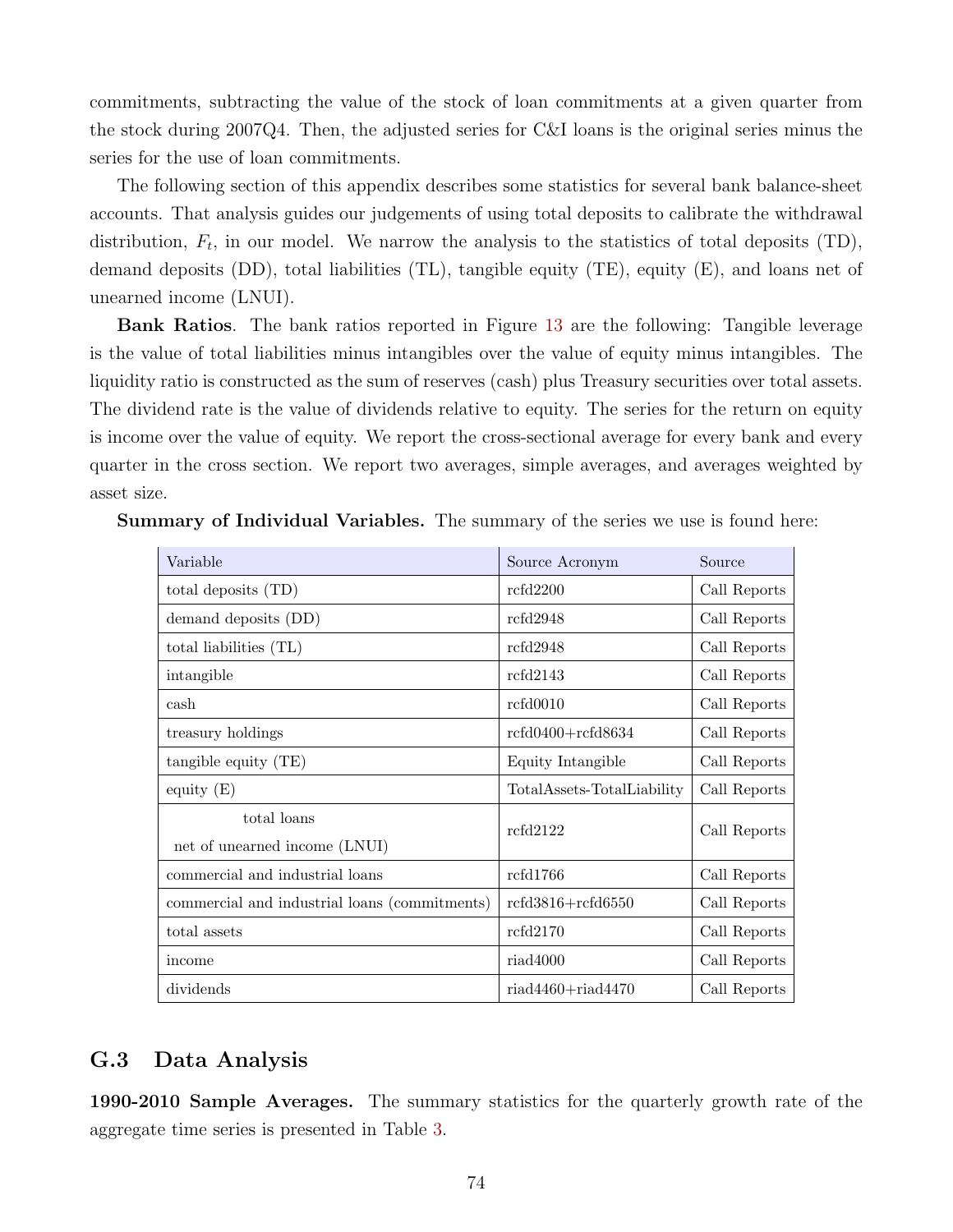| Variable    | Mean  | Std. Dev. | N      |
|-------------|-------|-----------|--------|
| ТD          | 1.018 | 0.064     | 536074 |
| DD          | 1.027 | 0.810     | 536074 |
| TL          | 1.018 | 0.063     | 536074 |
| TЕ          | 1.018 | 0.058     | 536074 |
| F,          | 1.019 | 0.067     | 536074 |
| <b>LNUI</b> | 1.022 | 0.061     | 536074 |

<span id="page-75-0"></span>Table 3: Summary Statistics for Bank-Quarter Observations

The data exhibit very similar patterns when we compare the average growth and standard deviation of the growth rate of total deposits and total liabilities. Demand deposits, on the contrary, are almost ten times as volatile as total deposits. This is one reason to use total deposits as our data counterpart to calibrate  $F_t$ . Although less volatile than demand deposits, total deposits still feature substantial volatility. The standard deviation of this series is 6.4 percent per quarter, and it is close to the volatility of total liabilities, 6.3 percent. Total deposits are also more correlated with equity growth—for both tangible and total equity. The correlation matrix of the variables in the analysis is reported in Table [4.](#page-75-1)

| Variables | TD    | $1)$ $\cup$   | TL    | TE.             | Е     | LNUI  |
|-----------|-------|---------------|-------|-----------------|-------|-------|
| TD        | 1.000 |               |       |                 |       |       |
| DD        | 0.059 | 1.000         |       |                 |       |       |
| TL        | 0.286 | 0.050         | 1.000 |                 |       |       |
| TE        | 0.117 | $0.005$ 0.102 |       | 1.000           |       |       |
| Е         | 0.145 | 0.006         | 0.098 | 0.855           | 1.000 |       |
| LNUI      | 0.527 | 0.024         | 0.198 | $0.153$ $0.155$ |       | 1.000 |

<span id="page-75-1"></span>Table 4: Cross-sectional correlation for bank-quarter observations

Quarterly Cross-Sectional Deviations. Part of the variation in the bank-quarter statistics presented above follows from the influence of aggregate trends and seasonal components. To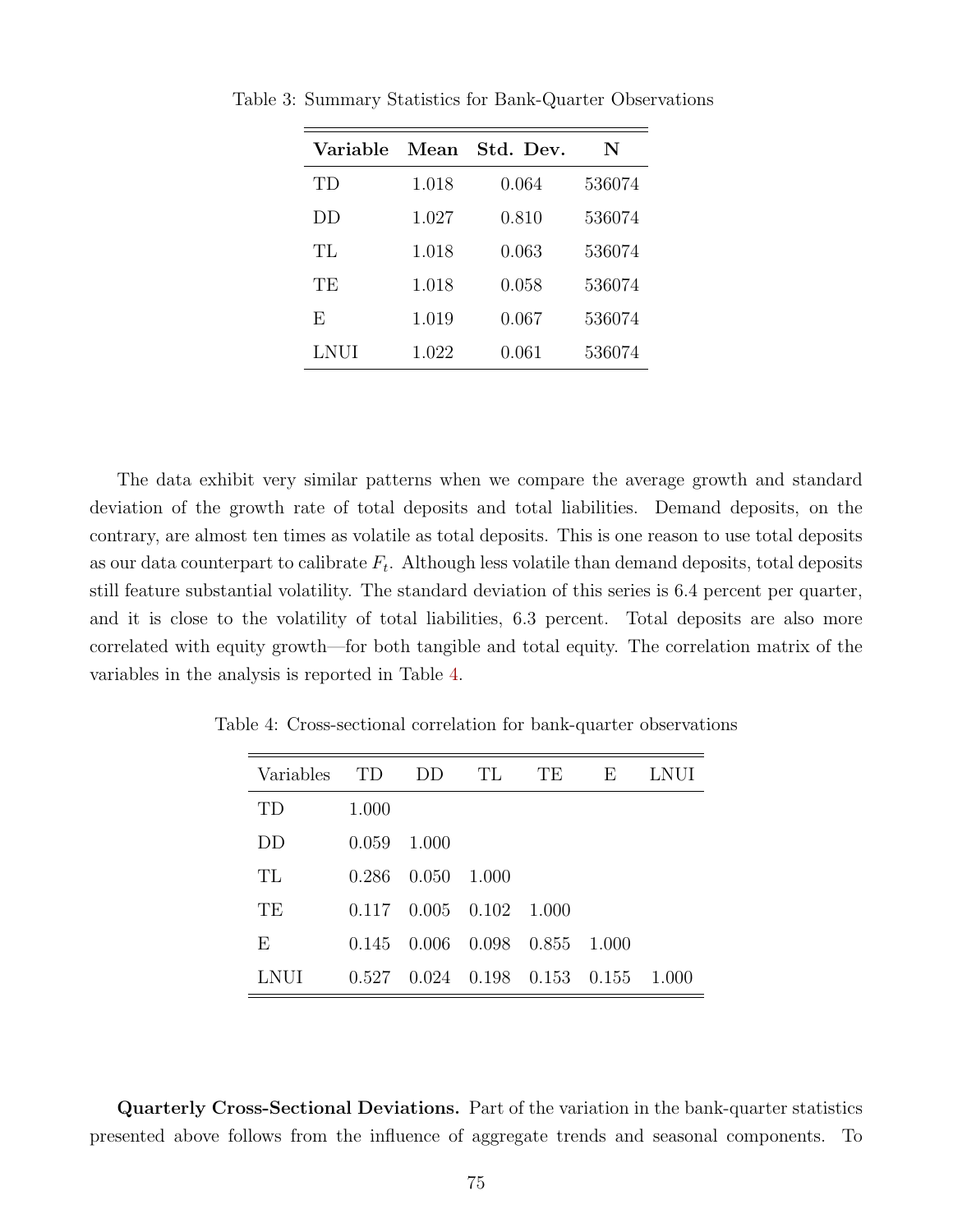decompose the variation of these liabilities into their common trend, we present the summary statistics in terms of deviations of these variables from their quarterly cross-sectional averages. Table [5](#page-76-0) presents the summary for cross-sectional deviations.

| Variable | Mean             | Std. Dev. | N      |
|----------|------------------|-----------|--------|
| devTD    | $\left( \right)$ | 0.043     | 536074 |
| devDD    | 0                | 0.123     | 536074 |
| devTL    | $\left( \right)$ | 0.042     | 536074 |
| devTE    | 0                | 0.039     | 536074 |
| devE     | $\left( \right)$ | 0.041     | 536074 |
| devLNUI  | 0                | 0.045     | 536074 |

<span id="page-76-0"></span>Table 5: Summary Statistics for Cross-Sectional Deviations from Mean Growth

A comparison between Tables [3](#page-75-0) and [5](#page-76-0) reveals that the series for deviations from the crosssectional mean preserve much of the variation of the aggregated time series. This is evidence of a fair amount of idiosyncratic volatility in total deposit growth across banks. Table [6](#page-77-0) shows the correlation in cross-sectional deviations from quarterly means across these variables. These correlations are almost identical to the correlations of historical growth rates. This implies that the idiosyncratic component is very important to explain the cross correlations, more so than common aggregate trends.

The correlation between the cross-sectional deviations of tangible equity growth and the counterpart for total deposits is 8.2 percent. In the model, this correlation is very high—though not one due to the kink in  $\chi(\cdot)$ — because deposit volatility is the only source of risk for banks. In practice, banks face other sources of risks that include loan risk, duration risk, and trading risk. This figure, however, suggests that deposit withdrawal risks are non negligible risks for banks. Figure [1,](#page-26-0) found in the body of the paper, reports the empirical histograms for every bank-quarter growth observation and decomposes the data into two samples, pre-crisis (1990Q1-2007Q4) and crisis (2008Q1-2010Q4). We use the empirical histogram of the quarterly deviations of total deposits to calibrate  $F_t$ , the process for withdrawal shocks.

Tests for Growth Independence. We have assumed that the withdrawal process is i.i.d. over time and across banks. This assumption is critical to solve the model without keeping track